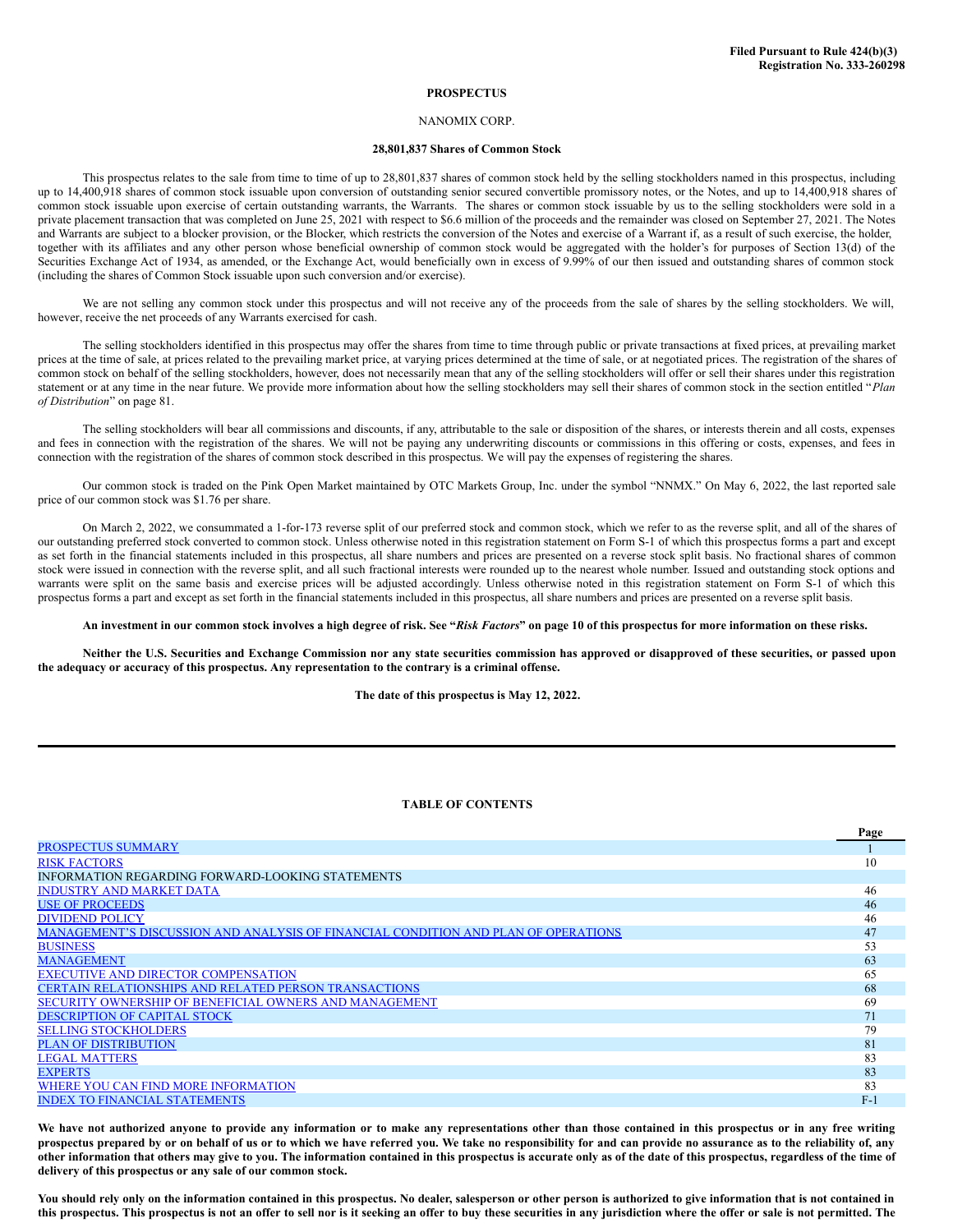i

# **ABOUT THIS PROSPECTUS**

In this prospectus, unless otherwise noted, references to "the Company," "NNMX," "we," "us," and "our" refer to Nanomix Corp. and its subsidiaries.

Neither we, nor any of our officers, directors, agents or representatives or underwriters, make any representation to you about the legality of an investment in our common stock. You should not interpret the contents of this prospectus or any free writing prospectus to be legal, business, investment or tax advice. You should consult with your own advisors for that type of advice and consult with them about the legal, tax, business, financial and other issues that you should consider before investing in our common stock.

You should rely only on the information contained in this prospectus or in any amended prospectus that we may authorize to be delivered or made available to you. We and the underwriter have not authorized anyone to provide you with different information.

The information in this prospectus is accurate only as of the date hereof, regardless of the time of its delivery or any sale of shares of our common stock.

## ii

## **SPECIAL NOTE REGARDING FORWARD-LOOKING STATEMENTS**

This prospectus contains forward-looking statements. These forward-looking statements contain information about our expectations, beliefs or intentions regarding our product development and commercialization efforts, business, financial condition, results of operations, strategies or prospects, and other similar matters. These forward-looking statements are based on management's current expectations and assumptions about future events, which are inherently subject to uncertainties, risks and changes in circumstances that are difficult to predict. These statements may be identified by words such as "expects," "plans," "projects," "will," "may," "anticipates," "believes," "should," "intends," "estimates," and other words of similar meaning.

These statements relate to future events or our future operational or financial performance, and involve known and unknown risks, uncertainties and other factors that may cause our actual results, performance or achievements to be materially different from any future results, performance or achievements expressed or implied by these forwardlooking statements. Factors that may cause actual results to differ materially from current expectations include, among other things, those listed under the section titled "Risk Factors" and elsewhere in this prospectus, in any related prospectus supplement and in any related free writing prospectus.

Any forward-looking statement in this prospectus, in any related prospectus supplement and in any related free writing prospectus reflects our current view with respect to future events and is subject to these and other risks, uncertainties and assumptions relating to our business, results of operations, industry and future growth. Given these uncertainties, you should not place undue reliance on these forward-looking statements. No forward-looking statement is a guarantee of future performance. You should read this prospectus, any related prospectus supplement and any related free writing prospectus and the documents that we reference herein and therein and have filed as exhibits hereto and thereto completely and with the understanding that our actual future results may be materially different from any future results expressed or implied by these forward-looking statements. Except as required by law, we assume no obligation to update or revise these forward-looking statements for any reason, even if new information becomes available in the future.

This prospectus, any related prospectus supplement and any related free writing prospectus also contain or may contain estimates, projections and other information concerning our industry, our business and the markets for our products, including data regarding the estimated size of those markets and their projected growth rates. We obtained the industry and market data in this prospectus from our own research as well as from industry and general publications, surveys and studies conducted by third parties. This data involves a number of assumptions and limitations and contains projections and estimates of the future performance of the industries in which we operate that are subject to a high degree of uncertainty, including those discussed in "Risk Factors." We caution you not to give undue weight to such projections, assumptions and estimates. Further, industry and general publications, studies and surveys generally state that they have been obtained from sources believed to be reliable, although they do not guarantee the accuracy or completeness of such information. While we believe that these publications, studies and surveys are reliable, we have not independently verified the data contained in them. In addition, while we believe that the results and estimates from our internal research are reliable, such results and estimates have not been verified by any independent source.

iii

#### <span id="page-1-0"></span>**PROSPECTUS SUMMARY**

The following summary highlights selected information contained elsewhere in this prospectus and is qualified in its entirety by the more detailed information and financial statements included elsewhere in this prospectus. It does not contain all the information that may be important to you and your investment decision. You should carefully read this entire prospectus, including the matters set forth under "Risk Factors," "Management's Discussion and Analysis of Financial Condition and Results of Operations," and our financial statements and related notes included elsewhere in this prospectus. In this prospectus, unless context requires otherwise, references to "we," *"us," "our," "NNMX," "Nanomix-DE," or "the Company" refer to Nanomix Corp. and its subsidiaries.*

#### **Overview**

On June 6, 2021, Boston Therapeutics and Nanomix, Inc., or Nanomix, completed a reverse merger, or the Merger, resulting in the formation of Nanomix Corporation (the "Company").. As consideration for the Merger, The Company issued to the shareholders of Nanomix 1,000,000 shares of a newly created Series C Convertible Preferred Stock of the Company (the "Preferred Stock"). On March 2, 2022, all such shares of Preferred Stock issued to Nanomix shareholders automatically converted into approximately 35,644,997 shares of common stock of the Company, the warrants assumed at closing may be exercisable into approximately 2,124,687 shares of common stock of the Company and the options and restricted stock units assumed at closing may be exercisable into approximately 5,718,838 shares of common stock of the Company. The shares of common stock issued upon conversion of the Preferred Stock together with warrants, restricted stock units and options assumed on the closing date represent approximately 80% of the outstanding shares of Common Stock of the Company upon closing of the Merger. After the merger, the Company changed its name to Nanomix Corporation and its ticker symbol to NNMX. A previously approved 173:1 reverse stock split was effective on March 2, 2022.

After the Merger, our primary focus is on the development and commercialization of Nanomix's advanced mobile Point-of-Care, or POC, diagnostic system that can be used in performing a wide range of in vitro diagnostic tests in many environments. Nanomix's goal is to provide laboratory quality testing for time sensitive medical conditions,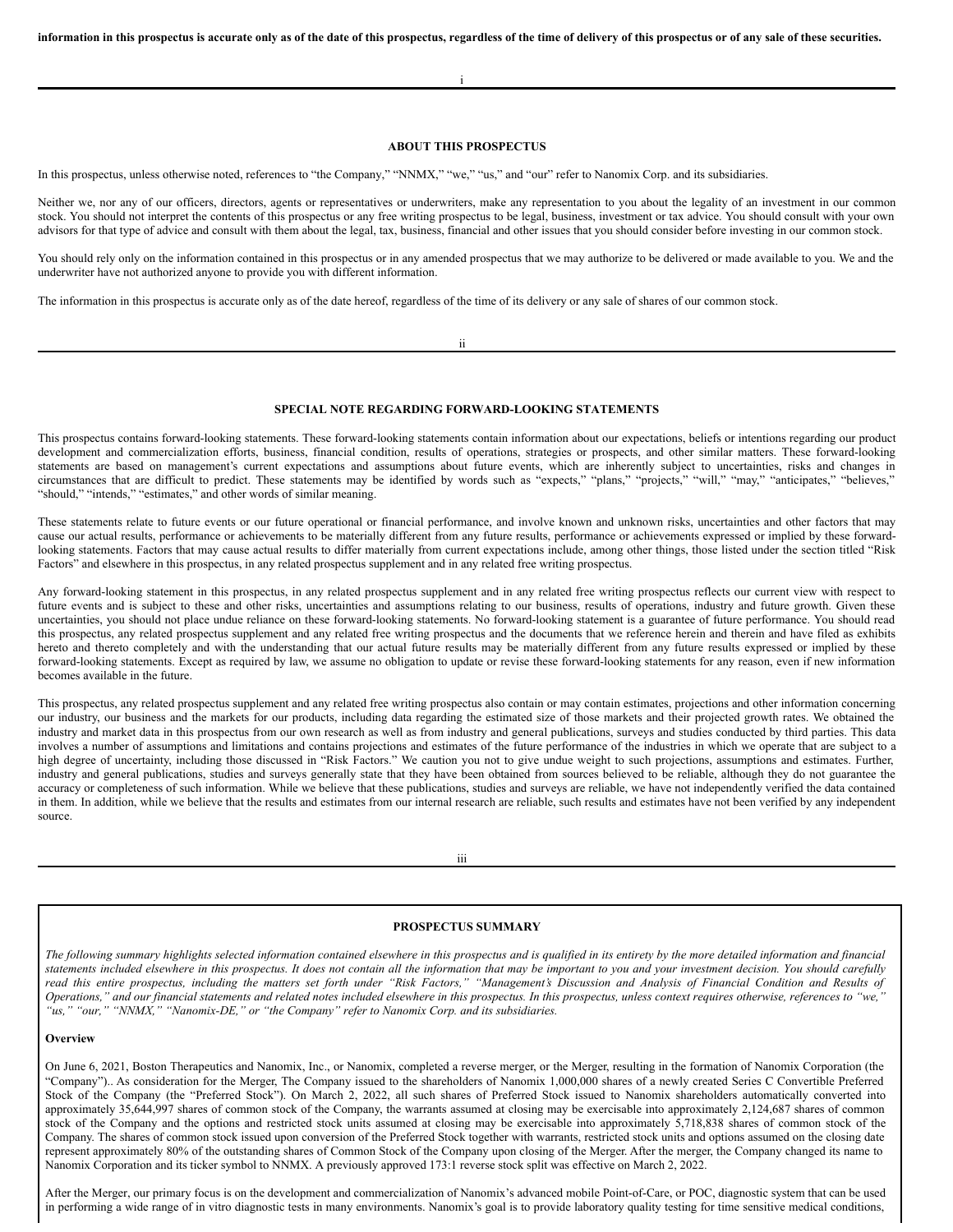at the first point of contact that a patient has with the healthcare system, no matter where that occurs. The Nanomix eLab® system is CE Marked, a 510(k) application is currently in development, and Emergency Use Application (EUA) for COVID antigen testing has been submitted to the FDA. Nanomix intends to market and sell this system for the detection and diagnosis of a variety of time sensitive medical conditions.

Prior to the Merger, we were a pre-clinical and clinical-stage pharmaceutical development company focused on the clinical development, outsourced contract manufacture and test marketing for commercialization of carbohydrate-based patented formulation of investigative materials as medical food, supplements, drug and drug combination, and other clinical exploratory outsourced exploratory peptide therapeutic options. Due to limited funding and the merger, our activity including any drug development during year ended December 31, 2021 was severely limited. Following the closing of the Merger, the Company intends to conduct a comprehensive review of strategic alternatives for our legacy products and product candidates pertaining to the commercialization of our therapeutic drugs including SUGARDOWN®, BTI-320 and IPOXYN. The Company does not expect to receive any form of material consideration in connection with such alternatives. In the event it is not able to dispose of these assets, the Company expects to cease all operations in connection therewith in order to avoid incurring any further associated expense.

# **Nanomix eLab System**

Nanomix believes that quality healthcare should be available to consumers anywhere and anytime. The foundation of quality healthcare is timely information supporting a proper diagnosis and associated treatment. Our vision is to make healthcare accessible to patients without compromise, by delivering the highest quality, fastest, most costeffective and portable detection systems that bring the patient and caregiver closer together.

1

The Nanomix eLab System is a proprietary diagnostic platform developed by Nanomix to meet the growing need for decentralized medical diagnostic solutions. The platform is designed to provide rapid test results in a handheld device at the first point of patient contact in locations that range from Emergency Departments, to long term and assisted care facilities, to urgent care and emergency medical response settings.

The Nanomix eLab system is a rapid, easy-to-use, quantitative detection platform that performs a range of in vitro diagnostic assays, such as electrochemical immunoassay and enzymatic assays. The platform consists of a hand-held analyzer and a disposable cartridge. The eLab System utilizes a proprietary nano-biosensor with multiple detection electrodes to generate multiple electrochemical assay results from a single patient sample. Specificity is generated by functionalizing each of the electrodes on the sensor for particular biomarkers. The sensor is incorporated into a single-use consumable microfluidics cartridge that processes the biological sample and reports its results through the handheld eLab System.

The eLab system is designed to be operated by medical and non-medically trained persons. An assay is run by inserting the cartridge into the eLab Analyzer. Following the prompts on the Analyzer interface, the user identifies the subject, scans a barcode on the consumable package, loads the test sample into the cartridge, and presses start. Assay results generally take between 10 and 15 minutes, from sample collection to answer. A wide variety of biomolecules with varying chemistries can be tested on a single device in one operation. The electrochemical detection system eliminates the need for ongoing instrument calibration and maintenance commonly associated with optical systems. Wireless connectivity provides for transmission of patient results to other devices for data sharing, management, and EMR integration.

Compared with other POC testing systems, the Nanomix eLab system provides testing in traditional laboratories as well as non-traditional decentralized environments with enhanced sensitivity and specificity, advanced multiplexing and multimodal capabilities, quantitative results, Bluetooth communication of results and an on board electronic data base of testing activities. The Nanomix eLab® system is CE Marked, a 510(k) is currently in development, and a COVID-19 Antigen test has been submitted to the FDA for Emergency Use Authorization.

Our strategy is to develop a menu of diagnostic tests for the detection and diagnosis of time sensitive medical conditions on the Nanomix eLab Analyzer and to sell, market and distribute the eLab Analyzer and associated tests on a worldwide basis.

#### **Products**

The Nanomix eLab is an in vitro diagnostic test platform for the quantitative determination of analytes in biological samples that include plasma, whole blood, and nasal swab specimens. The eLab system consists of a handheld analyzer, a sample transfer device and a disposable cartridge. The Nanomix eLab is a platform technology and Nanomix intends to develop a range of test cartridges compatible with Nanomix eLab analyzer. The key advantages of our approach are:

- Laboratory quality results;
- Multiplexing and multimodal testing;
- Quantitative determination of test results;
- Operates in distributed environments; and
- Electronic record storage with Bluetooth communication of results.

The eLab has been shown to be easily operated by non-medically trained personnel. The platform performs immunoassays and enzymatic assays. All tests run on the eLab Analyzer utilize the same disposable cartridge format.

Nanomix's first product, the S1 Panel Assay for use in aiding the diagnosis of critical infections, received CE marking for the assay and the eLab Analyzer in November of 2019. Filing of a 510(k) was started in 2020 through a third-party reviewer for the CRP assay. With the advent of the Coronavirus pandemic, Nanomix shifted to developing COVID-19 testing products in April of 2020. Preparation of a 510(k) is currently in process.

#### *eLab Analyzer*

The eLab Analyzer is a handheld portable instrument that operates via a touch screen using a simple instruction menu. The analyzer works from a rechargeable battery or wall power and can be operated during recharging. The eLab Analyzer contains electronics, a pneumatic system, a barcode scanner, data storage, USB connections, and Bluetooth communications. To use the eLab system, an operator signs into the system and then follows the prompts on the eLab screen to run an assay, run controls, or review past test results. To run a test, the operator scans or enters a patient ID and scans the consumable test package using the built-in bar code scanner. The barcode contains information about the test including manufacturing lot codes and expiration dating for the consumable. The operator loads the patient sample into the disposable cartridge and inserts the cartridge into the eLab analyzer. The operator is then prompted on the screen to start the assay. The eLab automatically runs through to completion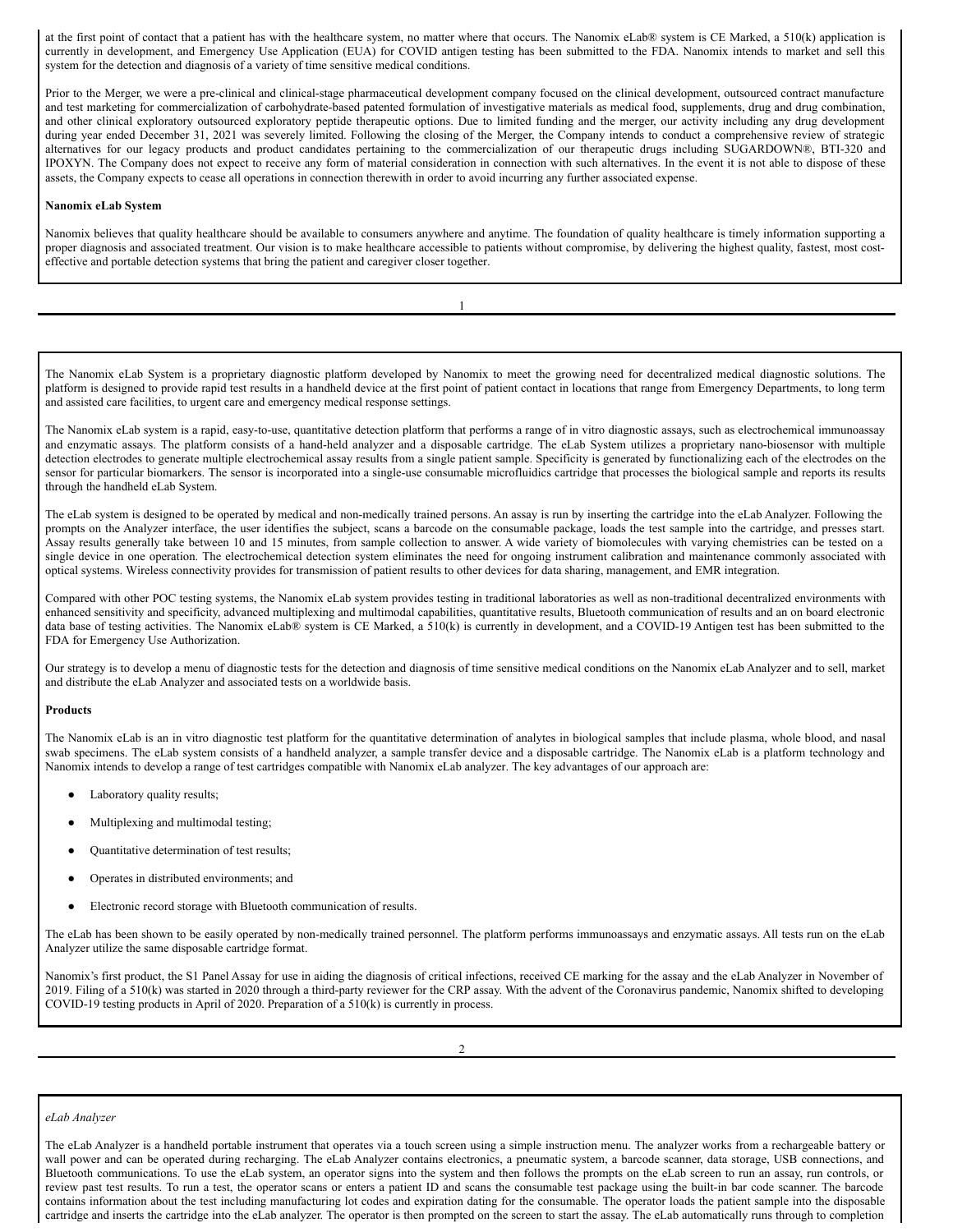using the programmed test protocol specific for that assay. At conclusion of the test protocol, results are displayed on the screen and can be sent electronically via Bluetooth as selected by the operator. All test information is recorded in the onboard database. The instrument includes a robust control system and, if there are errors in processing, the eLab displays an error code on the screen.

# *COVID-19 Rapid IgG/IgM Test Panel*

The Nanomix eLab COVID-19 Rapid IgG/IgM Panel is an electrochemical immunoassay test intended for qualitative detection of IgG and IgM antibodies (without differentiation) to SARS-CoV-2 in human venous whole blood and plasma (K2EDTA, lithium-heparin, sodium-heparin, sodium citrate).

Venous whole blood or plasma samples are collected and using a provided transfer device the sample is transferred to the single-use, microfluidic cartridge. The cartridge is then run on Nanomix eLab Analyzer, which will display results after about 10 minutes. The presence of SARS-CoV-2 antibodies is determined using a quantitative electrochemical reading which is then compared to a cutoff level to report a qualitative result of positive or negative.

An EUA for the COVID-19 Rapid IgG/IgM Test Panel was filed with the FDA in July 2020. In April of 2021, the FDA notified us that given the volume of EUA requests the Agency had received, FDA is having to prioritize EUA requests and they will not be reviewing our product as filed. Nanomix is currently tracking use cases and reviewing alternative approaches to potentially market the COVID antibody test.

# *COVID-19 Antigen Test Panel*

The Nanomix eLab COVID-19 Rapid Antigen Panel is an electrochemical immunoassay test intended for the qualitative detection of nucleocapsid antigens from SARS-CoV-2 in nasal (anterior nares) swabs from individuals who are suspected of COVID-19.

Nasal swab samples are collected using a provided swab and sample collection tube, then transferred to the single-use, microfluidic cartridge. The cartridge is then run on Nanomix eLab Analyzer, which will display results after about 15 minutes. The presence of SARS-CoV-2 antigen is determined using a quantitative electrochemical reading which is then compared to a cutoff level to report a qualitative result of positive or negative.

An EUA for the COVID-19 Antigen Test panel was submitted to the FDA in February of 2021. The Company received comments from the FDA in May and conducted further clinical and analytical work identified by the FDA. The EUA for the COVID-19 Antigen Test panel was resubmitted to the FDA in November. The FDA has requested additional data primarily from clinical testing sites prior to beginning their formal review. Given reductions in COVID-19 infection rates and the timing of any potential EUA, the Company doesn't expect significant revenue to be produced by the COVID-19 Antigen Test panel.

# *S1 Assay Panel*

The S1 Assay panel was developed as an aid in rapidly diagnosing critical infections, including sepsis. The panel provides quantitative tests results for Lactate (LAC), C-Reactive Protein (CRP) and Procalcitonin (PCT) from a single plasma sample. A venous whole blood sample type is expected to be added to the S1 Assay in 2022. The assay runs on the eLab Analyzer with results available in approximately 11 minutes, providing information rapidly versus the current diagnostic solutions which can take hours to provide a test result.

The Nanomix S1 Panel Cartridge quantitatively measures two biomarkers, CRP, and PCT and the metabolite Lactate (LAC) in lithium heparinized (Li-heparinized) plasma specimens.

3

CRP test results can be used to evaluate infection, tissue injury, and inflammatory disorders.

PCT test results can be used:

- To aid in decision making on antibiotic therapy for patient with suspected or confirmed lower respiratory tract infections (LRTI) defined as community acquired pneumonia (CAP) acute bronchitis, and acute exacerbation of chronic obstructive pulmonary disease (AECOPD) in an inpatient setting or Emergency Department.
- To aid in antibiotic decision making from therapy to discontinuation of treatment for patients with suspected or confirmed sepsis.
- To aid in the risk assessment of critically ill patients on their first day of ICU admission for progression of severe sepsis and septic shock.
- To aid in assessing the cumulative 28-day risk of all-cause mortality for patients diagnosed with sever sepsis or septic shock in the ICU or when obtained in the emergency department of other medical wards prior to ICU admission, using a change in PCT level over time.

LAC test results can be used in the diagnosis and treatment of lactic acidosis, monitoring tissue hypoxia, and diagnosis of hyperlactatemia and septicemia.

Each of the three tests provides important information about a patient's condition. Having all three of these answers in a short time period provides a healthcare provider with important information about the patient's status within the clinical window for infection diagnosis. All of the test results are used in the context of other information about the patient.

# *S1 Assay Panel use in Sepsis*

One potential use of the S1 Assay panel is in the diagnosis of Sepsis. Sepsis has been highlighted as a global health crisis and there is intense pressure to improve management of sepsis from early identification to administration of antimicrobial therapy, monitoring and de-escalation of therapy.

Sepsis is the body's overwhelming and life-threatening response to infection that can lead to tissue damage, organ failure, and death. There are more than 49 million cases of Sepsis annually with more the 6 million associated deaths. Sepsis is the #1 cost of hospitalization in the U.S with costs for acute sepsis hospitalization and skilled nursing estimated to be \$62 billion annually. As many as 87% of sepsis cases start in the community. According to the Sepsis Alliance, Mortality from sepsis increases 8% every hour that treatment is delayed. As many as 80% of sepsis deaths could be prevented with rapid diagnosis and treatment.

Sepsis testing and diagnosis can be viewed as a 2-stage process:

- Immediate patient testing and assessment focused on emergency treatment decisions, and
- Specific diagnosis of bacterial or fungal pathogen

The Nanomix S1 test panel focuses on the first phase, the need for rapid screening or patients suspected of sepsis. The S1 test panel provides an easy to use, rapid test at the first point of patient contact to deliver important information about the patient's condition. The panel includes Lactate, the current tool most used in sepsis screening, and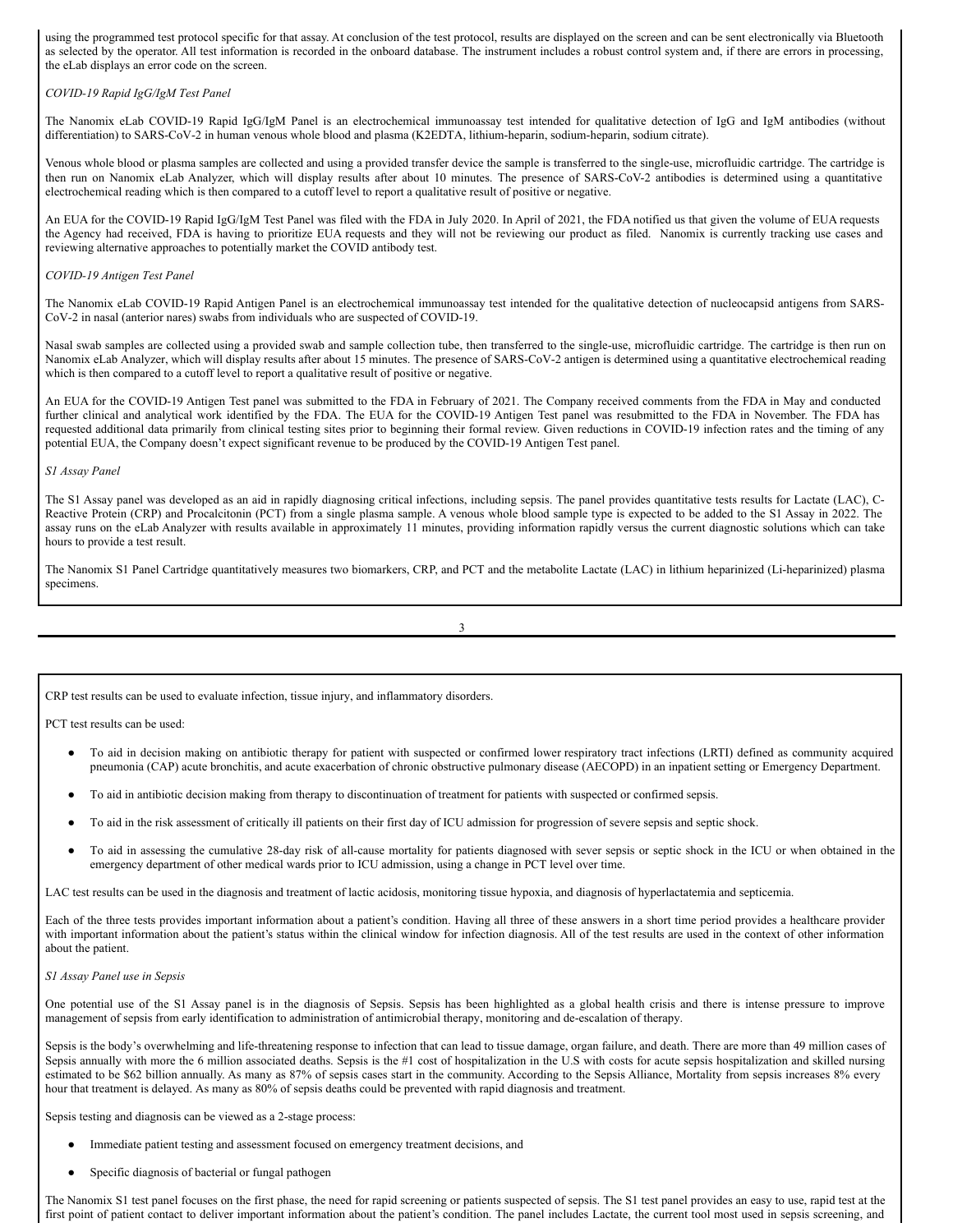adds two other tests (CRP and PCT) that are currently used to confirm a diagnosis. By using our multiplexing and multimodal technology, we are able to bring all three of these test results from a single sample to healthcare providers in an 11-minute test providing clinicians with host response diagnostics at the time of initial evaluation, in any care setting, may help assess the following questions and advance standards of care: 1) is there an infection or not? 2) is the infection viral or bacterial? 3) what is the severity and deficit of tissue perfusion?

Once hospitalized, a sepsis patient spends on average 8 days in an ICU. The S1 panel can also be used to monitor the progress of a patient and to support modification or discontinuation of antibiotic therapy.

# **Approach to Market**

Nanomix uses a Distributor centric model for product sales and support outside the United States. Distributors are engaged to market, sell, and support our products in specific territories. Often, these distribution arrangements involve exclusive rights to a territory. Distributors purchase product from Nanomix, resell the products, and provide support to customers in their territory. The Company is primarily focused on the European and Asian markets where CE marking is sufficient for commercial sales of the S1 Assay Panel. Currently, Nanomix has a distribution agreement for the Peoples Republic of China and certain countries in Asia. Additional arrangements are expected in the future.

Inside the United States and after FDA clearance, Nanomix expects to primarily utilize a national distributor for the customer interface activities. The Distributor will be supported by a Nanomix sales force that will coordinate with the Distributor's account teams. Nanomix expects to provide training and initial implementation support to customers.

4

# **Recent Developments**

# *Nanomix Merger*

On January 26, 2021, we entered into an Agreement and Plan of Merger, or the Merger Agreement, with Nanomix, Consummation of the Merger with Nanomix was subject to various closing conditions, including our consummation of a financing of at least \$5 million at, or substantially contemporaneous with, the closing of the Merger. On June 6, 2021, we completed the Merger with Nanomix and issued to the shareholders of Nanomix 1,000,000 shares of a newly created Series C Convertible Preferred Stock of the Company (the "Preferred Stock"). On March 2, 2022, all such shares of Preferred Stock issued to Nanomix shareholders automatically converted into approximately 35,644,997 shares of common stock of the Company, the warrants assumed at closing may be exercisable into approximately 2,124,687 shares of common stock of the Company and the options and restricted stock units assumed at closing may be exercisable into approximately 5,718,838 shares of common stock of the Company. The shares of common stock issued upon conversion of the Preferred Stock together with warrants, restricted stock units and options assumed on the closing date represent approximately 80% of the outstanding shares of Common Stock of the Company upon closing of the Merger.

# *Private Placement of Notes and Warrants*

On June 25, 2021, we entered into a securities purchase agreement with accredited investors (the "Investors") pursuant to which the Company issued senior secured convertible notes in an aggregate principal amount of approximately \$8.4 million for an aggregate purchase price of approximately \$7.9 million (collectively, the "Notes"). We closed on \$6.6 million of the proceeds on June 25, 2021 and the remainder was closed on September 27, 2021. Immediately prior to the execution of the agreement described above, we entered into exchange agreements (the "Exchange Agreements") with the holders of outstanding promissory notes with an aggregate principal amount, together with accrued but unpaid interest, of approximately \$2.1 million (the "Convertible Notes"). Pursuant to the Exchange Agreements, the holders of the Convertible Notes were issued, in exchange for their Convertible Notes, Notes and Warrants issued in the financing described above for an aggregate principal amount of \$2.1 million. In connection with the issuance of the Notes, we issued to the Investors warrants to purchase an aggregate of approximately 4.1 million shares of Common Stock (collectively, the "Warrants").

The Notes each have a term of twenty-four months and mature on June 25, 2023, unless earlier converted or extended under certain conditions as set forth in the Note (the "Maturity Date"). On the Maturity Date, the Company shall pay to the Investors an amount in cash representing 115% of all outstanding principal amount and any other amounts which may be due under the Notes. Upon an Event of Default (as defined in the Notes), the Notes accrue interest at a rate of 14% per annum.

The Notes are convertible at any time, at the holder's option, into shares of our common stock equal to \$1.1717, subject to adjustment (the "Conversion Price"). Notwithstanding the foregoing, at any time during the continuance of any Event of Default, the Conversion Price in effect shall, at the option of the Holder, be equal to the lowest of (i) the applicable Conversion Price as in effect on the applicable conversion date, (ii) 75% of the VWAP of the common stock as of the trading day immediately preceding the delivery or deemed delivery of the applicable conversion, (iii) 75% of the VWAP of the common stock as of the trading day of the delivery or deemed delivery of the applicable conversion and (iv) 75% of the price computed as the quotient of (I) the sum of the VWAP of the common stock for each of the three (3) trading days with the lowest VWAP of the Common Stock during the twenty (20) consecutive trading day period ending and including the trading day immediately preceding the delivery or deemed delivery of the applicable Conversion Notice, divided by (II) three (3) (collectively, the "Alternative Conversion Price"). The Conversion Price is also subject to adjustment due to certain events, including stock dividends, stock splits and in connection with the issuance by the Company of common stock or common stock equivalents at an effective price per share lower than the conversion price then in effect.

At any time from and after May 1, 2022, the Investors shall have the right, in its sole discretion, to require that the Company redeem all, or any portion, of the Note by delivering written notice thereof to the Company. The portion of this Note subject to redemption shall be redeemed by the Company in cash at a price equal to 115% of the amount of the Note to be redeemed. At any time after December 25, 2021, subject to certain equity conditions, if at any time  $(x)$  the closing sale price of the Company's common stock exceeds \$0.0238 (as adjusted for stock splits, stock dividends, recapitalizations and similar events) for thirty (30) consecutive trading days, the Company shall have the right to redeem all, but not less than all without the prior written consent of the Investors, of the amount remaining under the Notes in cash at a price equal to 115% of the amount to be redeemed.

5

Each Warrant is exercisable for a period of five years from the date of issuance at an initial exercise price of \$1.1717, subject to adjustment. The exercise price is also subject to adjustment due to certain events, including stock dividends, stock splits and in connection with the issuance by the Company of common stock or common stock equivalents at an effective price per share lower than the conversion price then in effect.

Each of the Investors have contractually agreed to restrict their ability to convert the Notes and/or exercise the Warrants and such that the number of shares of the Company common stock held by each of them and their affiliates after such conversion or exercise does not exceed 9.99% of the Company's then issued and outstanding shares of common stock.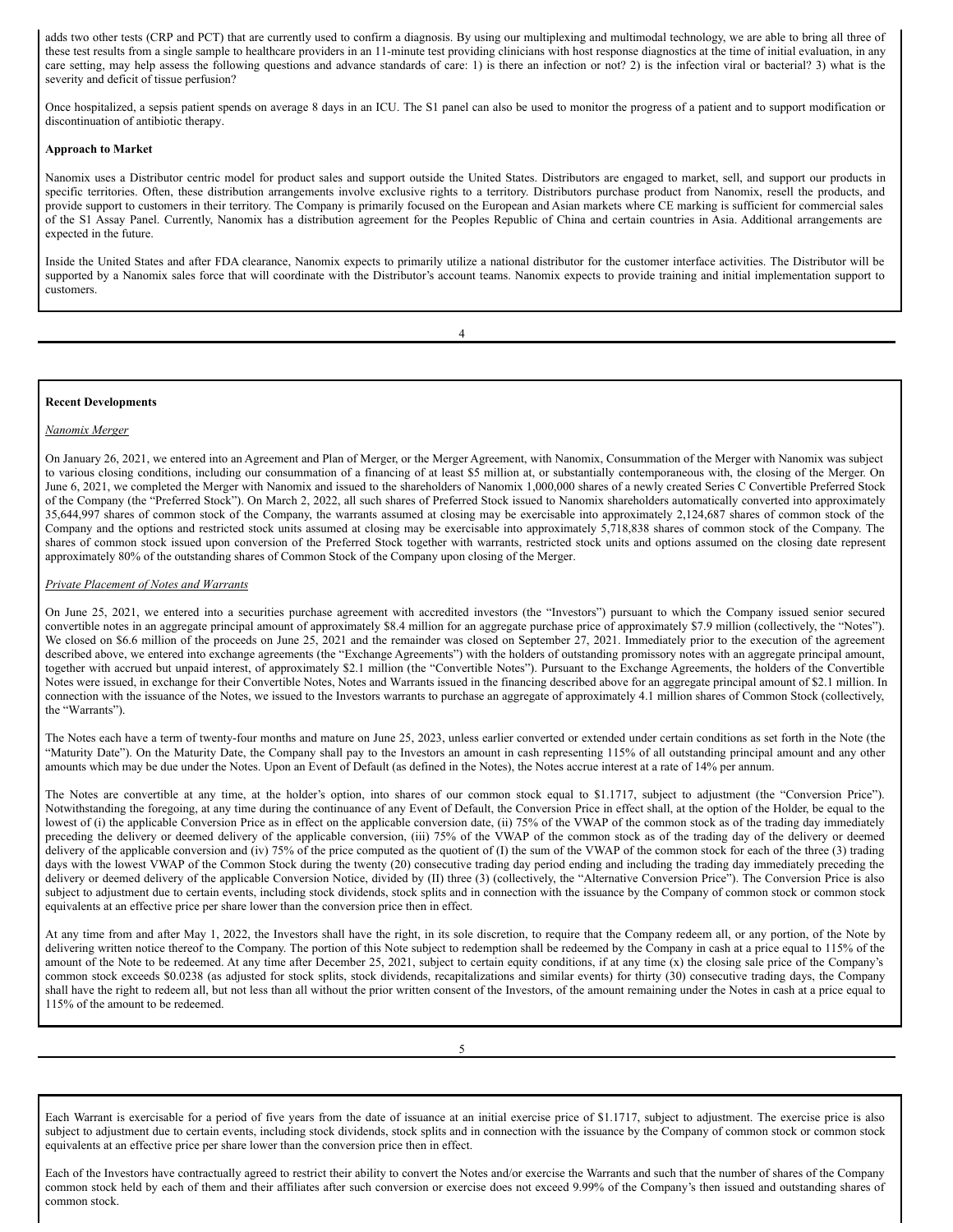A Registration Rights Agreement was executed in connection with the issuance of the Notes and the Warrants and the registration statement of which this prospectus is a part is being filed to fulfill our obligations under such agreement. If we fail to have it declared effective by the SEC within 90 days following the date of the financing, or if the Company fails to maintain the effectiveness of the registration statement until all of such shares of common stock have been sold or are otherwise able to be sold pursuant to Rule 144 under the Securities Act of 1933, as amended, without any volume or manner of sale restrictions, then the Company will be obligated to pay to the Investors liquidated damages equal to then, in addition to any other rights the Holders may have hereunder or under applicable law, upon the occurrence of any such event and on each monthly anniversary of thereafter until the event is cured, the Company shall pay to the Selling Stockholders an amount in cash equal to two percent (2%) of such Investor's original principal amount stated in such Investor's Note on the Closing Date and on every thirtieth (30th) day (prorated for periods totaling less than thirty days) thereafter until the Registration Statement is deemed effective, and the obligations may be deemed to be in default.

The full principal amount of the Notes are due upon a default under the terms of the Notes. The Notes are senior to all current and future indebtedness of the Company and are secured by substantially all of the assets of the Company and its subsidiaries. The Company's obligations under the Notes are guaranteed by the Company's subsidiaries.

## Reverse Stock Split and Name Change

On January 26, 2021, our board of directors approved, subject to shareholder approval, a reverse stock split of our outstanding common stock in a ratio of one-for-one hundred and seventy-three (1:173), provided that all fractional shares as a result of the split shall be automatically rounded up to the next whole share, or the Reverse Split and (ii) to change our corporate name from "Boston Therapeutics"" to "Nanomix Corporation", or the Name Change. On January 26, 2021, holders of 85.8% of the voting power of our capital stock acted by written consent in lieu of a meeting to approve the Reverse Split and the Name Change. The Name Change and Reverse Split are subject to approval by FINRA. The Name Change took effect on November 15, 2021 and Reverse Split took effect on March 2, 2022.

## **Risks Related to Our Business**

Our business and our ability to execute our business strategy are subject to a number of risks as more fully described in the section titled "Risk Factors" beginning on page 10. These risks include, among others:

- The COVID-19 pandemic could materially adversely affect our business, financial condition and results of operations.
- We have incurred significant losses since inception and expect to incur losses in the future. We cannot be certain that we will achieve or sustain profitability.
- Our financial situation creates doubt whether we will continue as a going concern.
- We will need to raise additional funding, which may not be available on acceptable terms, or at all. Failure to obtain this necessary capital when needed may force us to delay, limit or terminate our product development efforts or other operations.
- Our obligations to the holders of our Notes are secured by a security interest in substantially all of our assets, so if we default on those obligations, the note holders could foreclose on our assets.

6

- Our obligations under the Notes are secured by a security interest in substantially all of our assets. As a result, if we default in our obligations under the Notes, the holders of the notes, acting through their appointed agent, could foreclose on their security interests and liquidate some or all of these assets, which would harm our business, financial condition and results of operations and could require us to curtail or cease operations.
- If we cannot successfully develop, maintain, commercialize, or obtain regulatory approvals for new and existing diagnostic assays, our financial results will be harmed and our ability to compete will be harmed.
- We are subject to many laws and governmental regulations and any adverse regulatory action may materially adversely affect our financial condition and business operations.
- Disruptions at the FDA and other government agencies caused by funding shortages, COVID-19 or other global health concerns could shift their priorities or hinder their ability to hire, retain or deploy key leadership and other personnel. This could result in delays or may prevent new or modified products from being developed, cleared, approved, authorized, or commercialized in a timely manner or at all, which could negatively impact our business.
- Our diagnostic products have not been manufactured in significant volume and are subject to unforeseen scale-up risks.
- We utilize third-party, single-source suppliers for some components and materials used in our products and product candidates, and the loss of any of these suppliers could have an adverse impact on our business.
- Our products may not be able to compete with new diagnostic products or existing products developed by well-established competitors, which would negatively affect our business.
- If we are unable to recruit, train and retain key personnel, we may not achieve our goals.
- New technologies, techniques or assays could emerge that might offer better combinations of price and performance than our current or future assays.
- We have limited experience in marketing and selling our products, and if we are unable to expand, manage and maintain our direct sales and marketing organizations, or otherwise commercialize our products, our business may be adversely affected.
- We have a limited operating history and may face difficulties encountered by companies early in their commercialization in competitive and rapidly evolving markets.
- We have limited commercial scale capabilities. If we are unable to successfully implement commercial capabilities and manage our growth, our business will be harmed.
- Customers may not adopt our products quickly, or at all.
- There has been a limited public market for our common stock, and we do not know whether one will develop to provide you adequate liquidity. Furthermore, the trading price for our common stock, should an active trading market develop, may be volatile and could be subject to wide fluctuations in per-share price.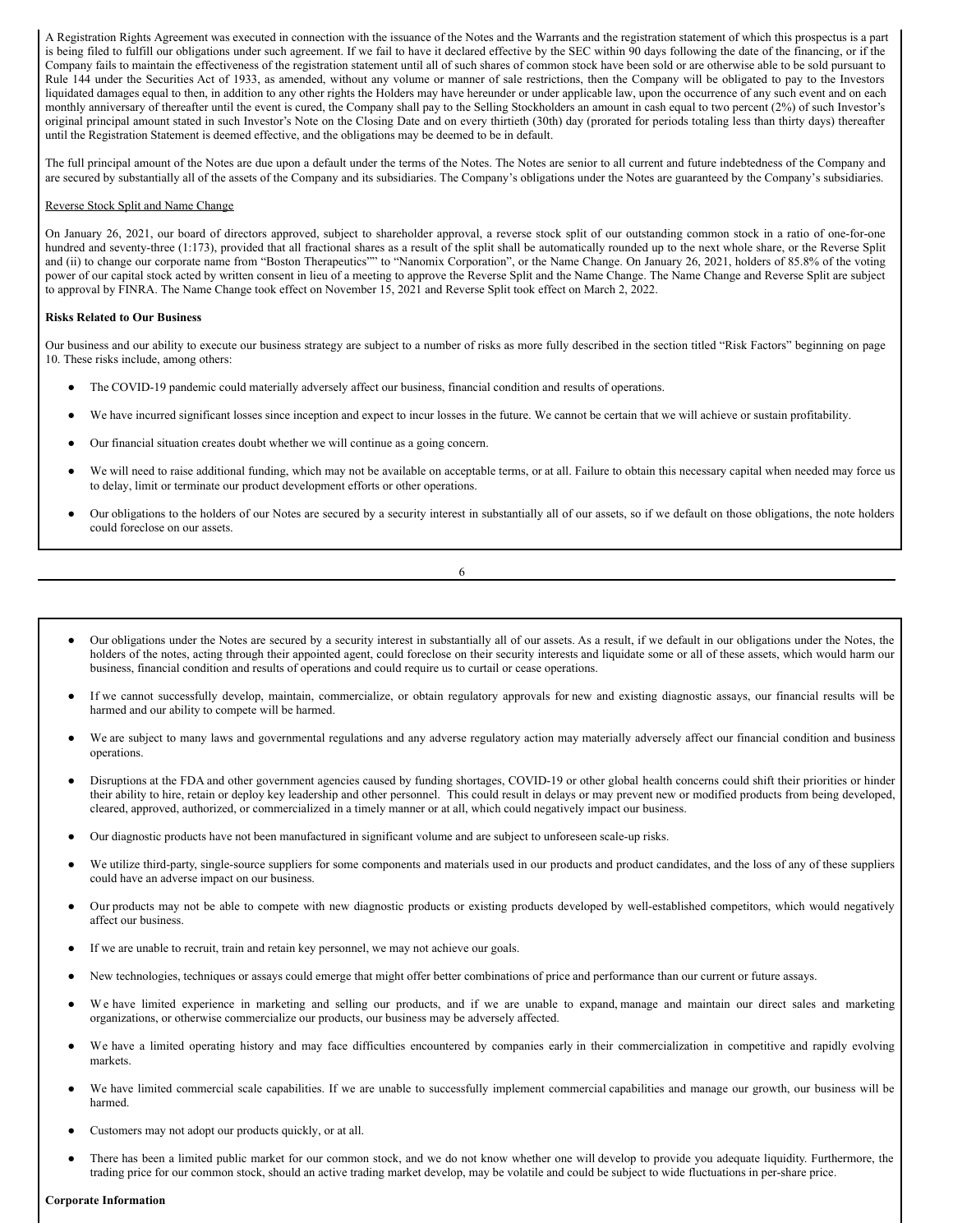We were formed as a Delaware corporation on August 24, 2009, under the name Avanyx Therapeutics, Inc. On November 15, 2021, we changed our name to "Nanomix Corporation" In connection with the acquisition of Nanomix Inc., a California corporation. Our principal executive offices are located at 2121 Williams Street, San Leandro, CA 94577, and our telephone number is (510) 428-5300. Our website address is nano.com. The information contained on our website is not incorporated by reference into this prospectus, and you should not consider any information contained on, or that can be accessed through, our website as part of this prospectus or in deciding whether to purchase our common shares.

| 7                                                                                                                                                                        |                                                                                                                                                                                                                                                                                                                                                                                                                                                                                                                                                                                                                                                                                                                                                                                                                |  |
|--------------------------------------------------------------------------------------------------------------------------------------------------------------------------|----------------------------------------------------------------------------------------------------------------------------------------------------------------------------------------------------------------------------------------------------------------------------------------------------------------------------------------------------------------------------------------------------------------------------------------------------------------------------------------------------------------------------------------------------------------------------------------------------------------------------------------------------------------------------------------------------------------------------------------------------------------------------------------------------------------|--|
|                                                                                                                                                                          |                                                                                                                                                                                                                                                                                                                                                                                                                                                                                                                                                                                                                                                                                                                                                                                                                |  |
|                                                                                                                                                                          | <b>THE OFFERING</b>                                                                                                                                                                                                                                                                                                                                                                                                                                                                                                                                                                                                                                                                                                                                                                                            |  |
|                                                                                                                                                                          | On June 25, 2021, we entered into a securities purchase agreement with the selling stockholders pursuant to which we issued convertible notes in an aggregate principal<br>amount of approximately \$8.4 million for an aggregate purchase price of \$7.9 million (collectively, the "Notes"). We closed on \$6.6 million of the proceeds on June 25,<br>2021 and the remaining \$1.3 million was closed on September 27, 2021. In connection with the issuance of the Notes, we issued to the selling stockholders warrants to<br>purchase an aggregate of approximately 4.1 million shares of Common Stock (collectively, the "Warrants"). The shares being registered in this registration statement are<br>shares of common stock issuable upon conversion of the Notes and upon exercise of the Warrants. |  |
| Common stock offered by selling security<br>holders                                                                                                                      | 28,801,837 shares of our common stock. These shares include: (i) up to 14,400,918 shares of common stock issuable upon<br>conversion of the Notes, and (ii) up to 14,400,918 shares of common stock issuable upon exercise of the Warrants.                                                                                                                                                                                                                                                                                                                                                                                                                                                                                                                                                                    |  |
| Offering price                                                                                                                                                           | The prevailing market price for the shares or in privately negotiated transactions.                                                                                                                                                                                                                                                                                                                                                                                                                                                                                                                                                                                                                                                                                                                            |  |
| Common stock outstanding before the<br>offering                                                                                                                          | 46,203,866 shares <sup>(1)</sup>                                                                                                                                                                                                                                                                                                                                                                                                                                                                                                                                                                                                                                                                                                                                                                               |  |
| Common stock outstanding after the<br>offering                                                                                                                           | 75,005,703 shares <sup>(2)</sup>                                                                                                                                                                                                                                                                                                                                                                                                                                                                                                                                                                                                                                                                                                                                                                               |  |
| Use of proceeds                                                                                                                                                          | All of the shares sold pursuant to this prospectus will be offered and sold by the selling stockholders. We will not receive any<br>proceeds from such sales. We would, however, receive proceeds upon the exercise of the Warrants held by the Selling<br>Stockholders which, if such warrants are exercised in full, would be approximately \$8.4 million. Proceeds, if any, received from<br>the exercise of such Warrants will be used for working capital and general corporate purposes. No assurances can be given that<br>any of such Warrants will be exercised.                                                                                                                                                                                                                                      |  |
| <b>Risk Factors</b>                                                                                                                                                      | Investing in our securities is highly speculative and involves a significant degree of risk. You should carefully consider the<br>information set forth in this prospectus and, in particular, the specific factors set forth in the "Risk Factors" section beginning on<br>page 10 before deciding whether or not to invest in our common stock.                                                                                                                                                                                                                                                                                                                                                                                                                                                              |  |
| following:                                                                                                                                                               | (1) The number of shares of common stock outstanding is based on 46,203,866 shares of common stock issued and outstanding as of March 31, 2022 and excludes the                                                                                                                                                                                                                                                                                                                                                                                                                                                                                                                                                                                                                                                |  |
|                                                                                                                                                                          | 8,534,608 shares of common stock issuable upon the conversion of outstanding convertible notes;                                                                                                                                                                                                                                                                                                                                                                                                                                                                                                                                                                                                                                                                                                                |  |
| 6,605,658 shares of common stock issuable upon the exercise of outstanding warrants as of that date having a weighted average exercise price of \$1.4152 per share;<br>٠ |                                                                                                                                                                                                                                                                                                                                                                                                                                                                                                                                                                                                                                                                                                                                                                                                                |  |
|                                                                                                                                                                          | 2,701,762 options to purchase shares of our common stock and 3,369,080 restricted stock units granted under our 2021 Equity Incentive Plan, or the 2021 Plan. As<br>of that date, the common options having a weighted average exercise price of \$0.254 per share; and                                                                                                                                                                                                                                                                                                                                                                                                                                                                                                                                        |  |
| 5,500,000 shares of our common stock reserved for future issuance under our 2021 Plan.                                                                                   |                                                                                                                                                                                                                                                                                                                                                                                                                                                                                                                                                                                                                                                                                                                                                                                                                |  |

(2) Includes (i) up to 14,400,918 shares of common stock that may be issuable upon conversion of the Notes, and up to 14,400,918 shares of common stock that may be issuable upon exercise of the Warrants.

**SUMMARY FINANCIAL DATA**

8

The following table sets forth our selected financial data as of the dates and for the periods indicated. We have derived the statement of operations data for the years ended December 31, 2021 and 2020 from our audited financial statements included elsewhere in this prospectus. Our historical results of operations presented below may not be reflective of our financial position, results of operations and cash flows had we operated as a combined company during all periods presented given the change to our business as a result of the merger with Boston Therapeutics (BTHE) on June 4, 2021, respectively. The following summary financial data should be read with "Management's Discussion and Analysis of Financial Condition and Results of Operations" and our financial statements and related notes and other information included elsewhere in this prospectus. Our historical results are not necessarily indicative of the results to be expected in the future.

# **Statement of Operations Data:**

|                                                  |             | <b>Years Ended</b><br>December 31. |  |
|--------------------------------------------------|-------------|------------------------------------|--|
|                                                  | 2021        | 2020                               |  |
| Revenue                                          | 141,778     | 513,244                            |  |
| <b>Total Operating Expenses</b>                  | 5,866,929   | 5,419,604                          |  |
| Operating Income/(Loss)                          | (5,725,151) | (4,906,360)                        |  |
| Total Income (Expense)                           | (3,739,882) | (1,286,010)                        |  |
| Net Income/(Loss)                                | (9,465,033) | (6,192,370)                        |  |
| Pro forma basic and diluted net loss per share   | 1.79        | 1,440.76                           |  |
| Pro forma weighted average of shares outstanding | 5,300,084   | 4,298                              |  |
|                                                  |             |                                    |  |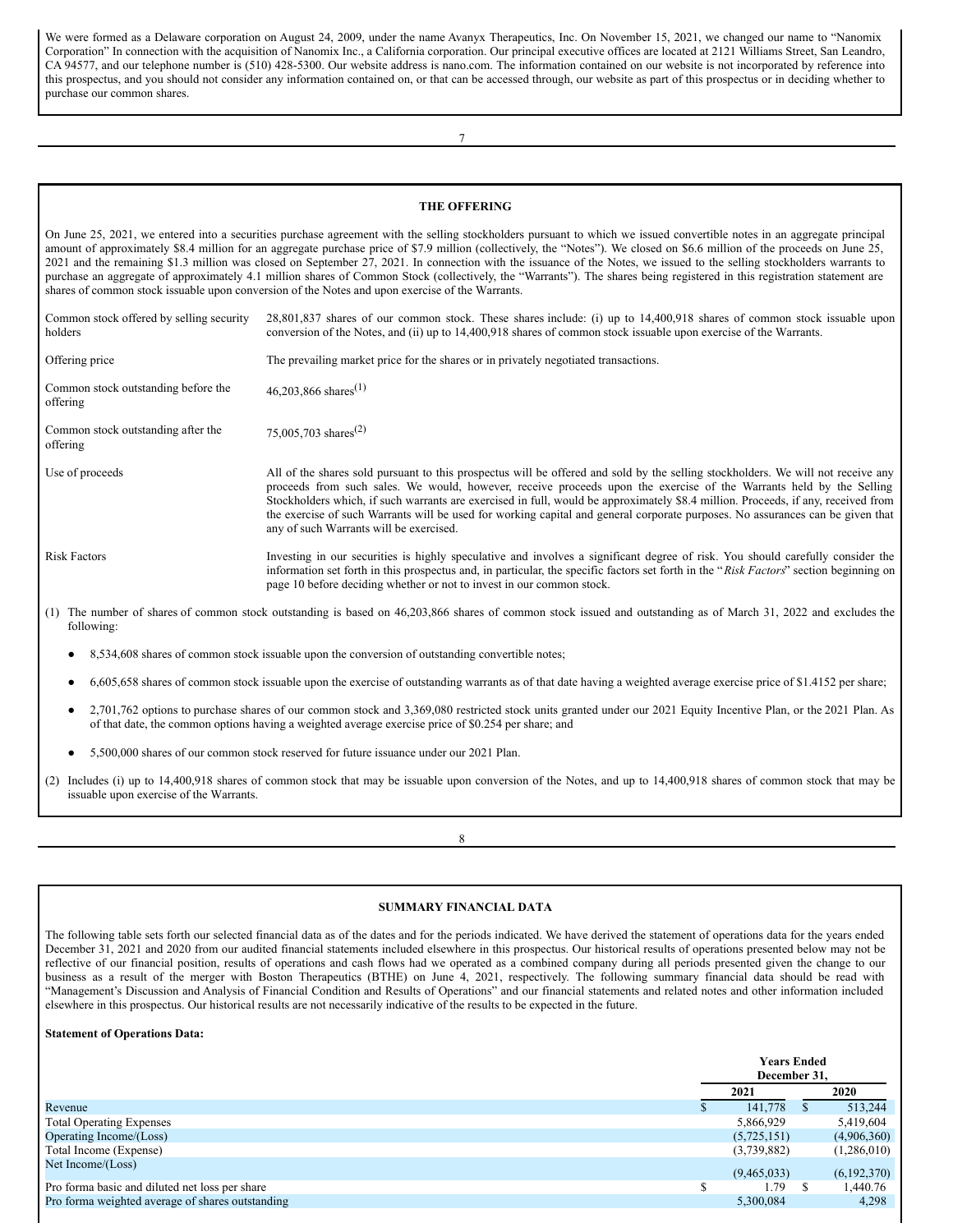| 2021<br>297,351<br>(2,856,259)<br>905,712 | -8 | 2020<br>15,098<br>(3, 564, 028) |
|-------------------------------------------|----|---------------------------------|
|                                           |    |                                 |
|                                           |    |                                 |
|                                           |    |                                 |
|                                           |    | 530,471                         |
| 3,325,098                                 |    | 3,736,822                       |
|                                           |    | (52, 595, 613)                  |
|                                           |    |                                 |
|                                           |    | (21,670,048)                    |

## <span id="page-7-0"></span>**RISK FACTORS**

An investment in our securities involves a high degree of risk. Before making an investment decision, you should give careful consideration to the following risk factors, in addition to the other information included in this prospectus, including our financial statements and related notes, before deciding whether to invest in our securities. The occurrence of any of the adverse developments described in the following risk factors could materially and adversely harm our business, financial condition, results of operations or prospects. In that case, the trading price of our common stock could decline, and you may lose all or part of your investment.

## **Risks Related to Our Financial Position and Need for Additional Capital**

**Balance Sheet Data:**

## The COVID-19 pandemic could materially adversely affect our business, financial condition and results of operations.

The COVID-19 pandemic, the measures attempted to contain and mitigate the effects of the virus, including travel bans and restrictions, shelter-in-place, quarantine and other similar governmental orders and restrictions on trade put in place around the world have caused widespread disruption in global economies, productivity and financial markets and have materially altered the way in which we conduct our day-to-day business.

The full extent to which the COVID-19 pandemic and the various responses to it impact our business, operations and financial results will depend on numerous evolving factors that we may not be able to accurately predict, including: the duration and scope of the pandemic, including any potential future waves of the pandemic; governmental, business and individuals' actions that have been and continue to be taken in response to the pandemic; disruptions or restrictions on our employees' ability to work and travel; and potential impact on the timeliness of FDA and other regulatory bodies review and approval of our products. While some of our business operations can be performed remotely, our product development and production activities need to be conducted on-site. Additionally, many of our employees are juggling additional work-related and personal challenges, including adjusting communication and work practices to collaborate remotely with work colleagues and business partners, managing technical and communication challenges of working from home, balancing the need to be on-site for many activities, , looking after children as a result of remote-learning and school closures, making plans for childcare and caring for themselves, family members or other dependents who are or may become ill. We will continue to actively monitor the issues raised by the COVID-19 pandemic and may take further actions that alter our business operations, including as may be required by federal, state, local or foreign authorities or that we determine are in the best interests of our employees, potential business partners and stockholders.

The duration and extent of the impact from the COVID-19 pandemic depends on future developments that cannot be accurately predicted at this time, such as the severity and transmission rate of the virus, the existence of any additional waves of the pandemic, the extent and effectiveness of containment actions, treatment and prevention measures, including vaccines, and the impact of these and other factors on our employees and potential customers and business partners. If we are not able to respond to and manage the impact of such events effectively, our business may be harmed.

#### We have incurred significant losses since inception and expect to incur losses in the future. We cannot be certain that we will achieve or sustain profitability.

We have incurred significant losses since inception through December 31, 2021 and expect to incur losses in the future. Our accumulated deficit as of December 31, 2021 and December 31, 2020 was approximately \$106.8 million and \$97.3 million, respectively, and we incurred net losses each year since inception. We expect that our losses may continue for at least the next few years as we will be required to invest significant additional funds toward the continued development and commercialization of our technology. Our ability to achieve or sustain profitability depends on numerous factors, many of which are beyond our control, including the market acceptance of our products and future product candidates, future product development, our ability to achieve marketing clearance from the FDA and international regulatory clearance for future product candidates, our ability to compete effectively against an increasing number of competitors and new products, and our market penetration and margins. In spite of efforts to ramp sales of our products, we may never be able to generate sufficient revenue to achieve or sustain profitability.

| ۰.<br>×<br>٩ |
|--------------|

# *Our financial situation creates doubt whether we will continue as a going concern.*

Our independent registered public accounting firm has issued a report for our financial statements at December 31, 2021 that includes an explanatory paragraph referring to our recurring losses from operations, which raises substantial doubt about our ability to continue as a going concern. We have not generated substantial revenues to date. For the years ended December 31, 2021 and 2020, the Company had losses of \$9.5 million and \$6.2 million, respectively. There can be no assurances that we will be able to achieve a level of revenues adequate to generate sufficient cash flow from operations or additional financing through private placements, public offerings and/or bank financing necessary to support our working capital requirements. To the extent that funds generated from any private placements, public offerings and/or bank financing are insufficient, we will have to raise additional working capital. No assurance can be given that additional financing will be available, or if available, will be on acceptable terms. These conditions raise substantial doubt about our ability to continue as a going concern. If adequate working capital is not available, we may be forced to discontinue operations, which would cause investors to lose their entire investment. Our auditors have indicated that these conditions raise substantial doubt about the Company's ability to continue as a going concern.

# We will need to raise additional funding, which may not be available on acceptable terms, or at all. Failure to obtain this necessary capital when needed may force us to *delay, limit or terminate our product development ef orts or other operations.*

We will need to continue to seek capital from time to time to continue development of our advanced mobile POC diagnostic system and to acquire and develop other products. Once approved for commercialization, we cannot provide any assurances that any revenues it may generate in the future will be sufficient to fund our ongoing operations. We expect that our current cash position is insufficient to fund our operations beyond the current period. However, our operating plan may change as a result of many factors currently unknown to us, and we may need to seek additional funds sooner than planned, through public or private equity or debt financings, government or other third-party funding, marketing and distribution arrangements and other collaborations, strategic alliances and licensing arrangements or a combination of these approaches. In any event, we will require additional capital to obtain regulatory approval for, and to commercialize, our product candidates. Raising funds in the current economic environment may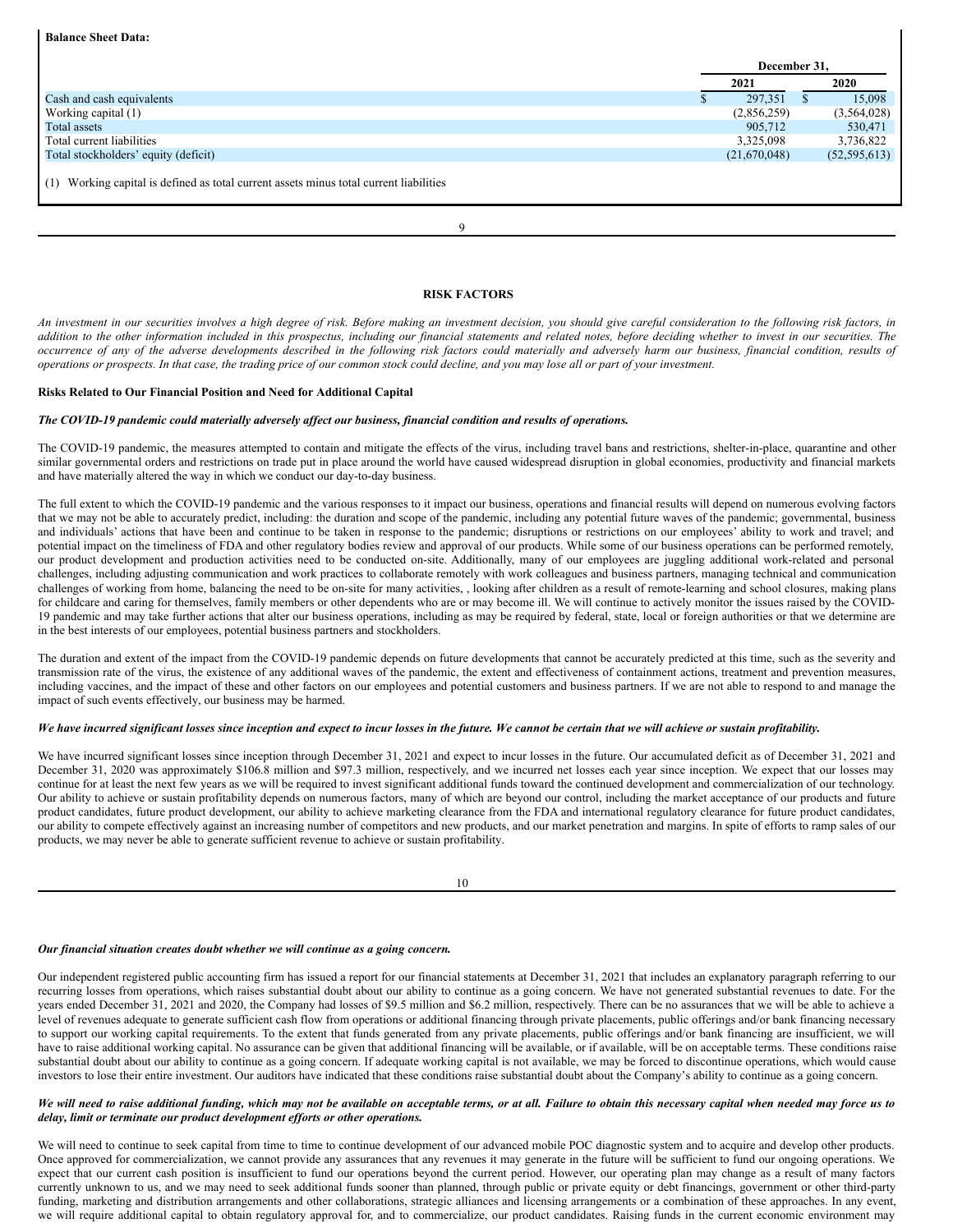present additional challenges. Even if we believe we have sufficient funds for our current or future operating plans, we may seek additional capital if market conditions are favorable or if we have specific strategic considerations.

Any additional fundraising efforts may divert our management from their day-to-day activities, which may adversely affect our ability to develop and commercialize our product candidates. In addition, we cannot guarantee that future financing will be available in sufficient amounts or on terms acceptable to us, if at all. Moreover, the terms of any financing may adversely affect the holdings or the rights of our stockholders and the issuance of additional securities, whether equity or debt, by us, or the possibility of such issuance, may cause the market price of our shares to decline. The sale of additional equity or convertible securities may dilute our existing stockholders. The incurrence of indebtedness would result in increased fixed payment obligations and we may be required to agree to certain restrictive covenants, such as limitations on our ability to incur additional debt, limitations on our ability to acquire, sell or license intellectual property rights and other operating restrictions that could adversely impact our ability to conduct our business. We could also be required to seek funds through arrangements with collaborative partners or otherwise at an earlier stage than otherwise would be desirable and we may be required to relinquish rights to some of our technologies or product candidates or otherwise agree to terms unfavorable to us, any of which may have a material adverse effect on our business, operating results and prospects.

If we are unable to obtain funding on a timely basis, we may be required to significantly curtail, delay or discontinue one or more of our research or development programs or the commercialization of any product candidate or be unable to expand our operations or otherwise capitalize on our business opportunities, as desired, which could materially affect our business, financial condition and results of operations.

Our inability to raise capital on acceptable terms in the future may cause us to delay, diminish, or curtail certain operational activities as we have done during the fiscal year ended December 31, 2021, including research and development activities, sales and marketing, and other operations, in order to reduce costs and sustain the business, *and such inability would have a material adverse ef ect on our business and financial condition.*

We expect capital outlays and operating expenditures to increase over the next several years as we work to expand our commercial activities, expand our development activities, expand manufacturing operations and expand our infrastructure. We may need to raise additional capital to, among other things:

- sustain and expand the commercialization of our commercialized assays and assays under development or review by various regulatory agencies;
- expand and automate our manufacturing capabilities and reduce our cost of sales;
- increase our sales and marketing efforts to drive market adoption and address competitive developments;
- finance capital expenditures and our general and administrative expenses;
- develop new assays to expand the product offerings on our eLab system;
- maintain, expand and protect our intellectual property portfolio;
- add operational, financial and management information systems; and
- hire additional research and development, quality control, scientific, and general and administrative personnel.

Our present and future funding requirements will depend on many factors, including but not limited to:

- the progress and timing of our clinical trials;
- the level of research and development investment required to maintain and improve our technology position;
- the cost of filing, prosecuting, defending and enforcing patent claims and other intellectual property rights, if any;
- our efforts to acquire or license complementary technologies or acquire complementary businesses;
- changes in product development plans needed to address any difficulties in commercialization or changing market conditions;
- competing technological and market developments;
- changes in regulatory policies or laws that may affect our operations; and
- changes in physician acceptance or medical society recommendations that may affect commercial efforts.

#### Raising additional capital will cause dilution to our existing stockholders and may restrict our operations or require us to relinquish certain intellectual property rights.

We will seek additional capital through a combination of public and private equity offerings, debt financings, strategic partnerships and alliances, licensing arrangements and grants. To the extent that we raise additional capital through the sale of equity or convertible debt securities, the ownership interest of our existing stockholders may be diluted, and the terms may include liquidation or other preferences that adversely affect the rights of our stockholders. Debt and receivables financings may be coupled with an equity component, such as warrants to purchase shares, which could also result in dilution of our existing stockholders' ownership. The incurrence of indebtedness would result in increased fixed payment obligations and could also result in certain restrictive covenants, such as limitations on our ability to incur additional debt, limitations on our ability to acquire or license intellectual property rights and other operating restrictions that could adversely impact our ability to conduct our business. If we raise additional funds through strategic partnerships and alliances and licensing arrangements with third parties, we may have to relinquish valuable rights to our product candidates, or grant licenses on terms that are not favorable to us. A failure to obtain adequate funds may cause us to curtail certain operational activities, including research and development, regulatory trials, sales and marketing, and manufacturing operations, in order to reduce costs and sustain the business, and would have a material adverse effect on our business and financial condition.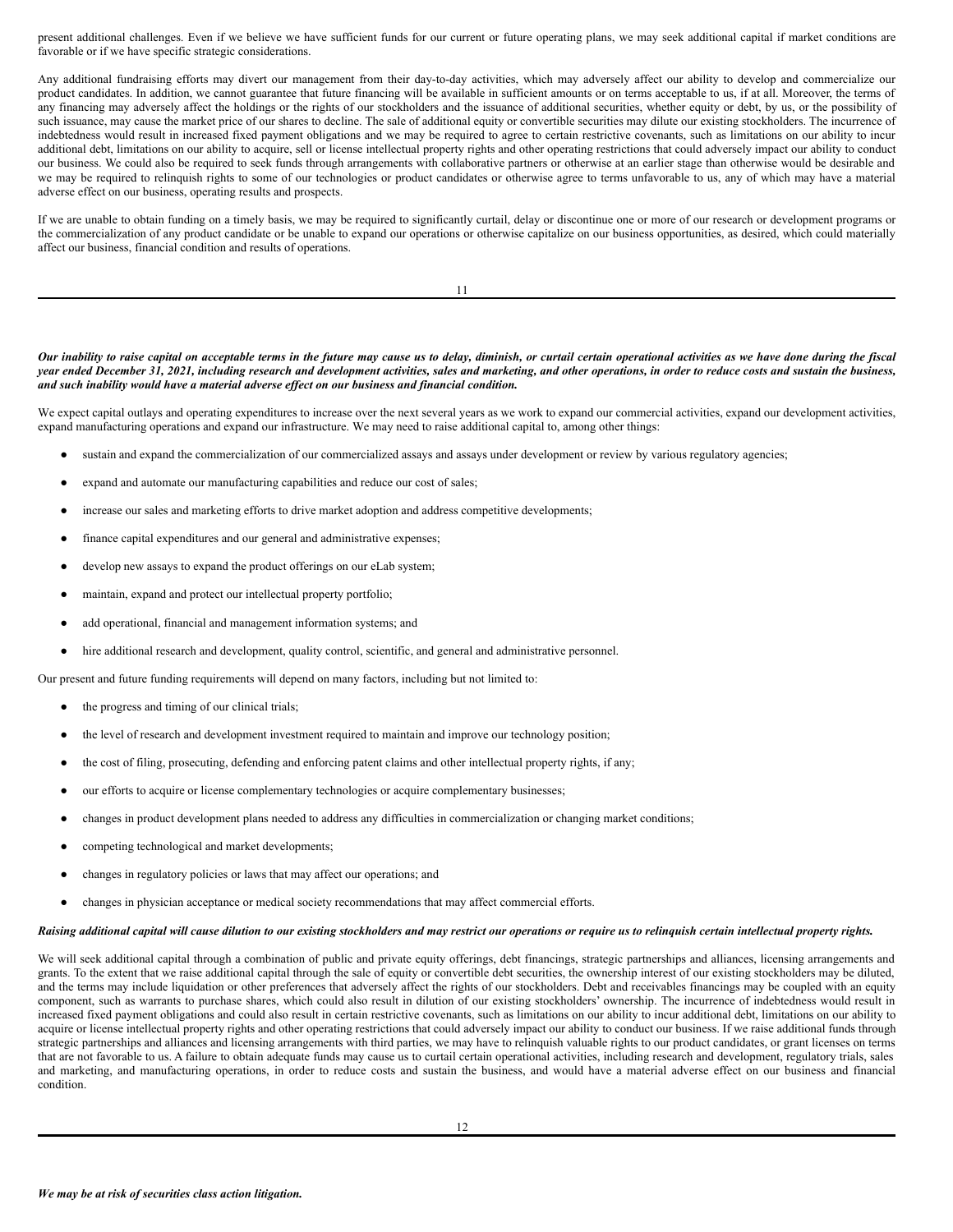We may be at risk of securities class action litigation. This risk is especially relevant for us due to our dependence on regulatory approvals of our diagnostic tests. In the past, life science companies have experienced significant stock price volatility, particularly when associated with binary events such as clinical trials and product approvals. Additionally, due to our price volatility and our high demand for cash to fund operations, we have had to conduct a number of reverse stock splits and highly dilutive financings to continue as a going concern which exposes us to additional risk of securities class action litigation. If we face such litigation, it could result in substantial costs and a diversion of management's attention and resources, which could harm our business and result in a decline in the market price of our common stock. If such lawsuits were successful we may not be able to pay awarded damages and we may be forced into bankruptcy which would likely result in the complete loss of your investment.

# *Market and economic conditions may negatively impact our business, financial condition and share price.*

In recent years, concerns over inflation, energy costs, geopolitical issues, the U.S. mortgage market and a declining real estate market, unstable global credit markets and financial conditions, and volatile oil prices have led to periods of significant economic instability, diminished liquidity and credit availability, declines in consumer confidence and discretionary spending, diminished expectations for the global economy and expectations of slower global economic growth going forward, increased unemployment rates, and increased credit defaults. Our general business strategy may be adversely affected by any such economic downturns, volatile business environments and unstable or unpredictable economic and market conditions. If these conditions occur, deteriorate or do not improve, it may make any necessary debt or equity financing more difficult to complete, more costly, and more dilutive. Failure to secure any necessary financing in a timely manner and on favorable terms could have a material adverse effect on our growth strategy, financial performance, and share price and could require us to delay or abandon development or commercialization plans. In addition, there is a risk that one or more of our current and future service providers, manufacturers, suppliers, hospitals and other medical facilities, our third party payors, and other partners could be negatively affected by these difficult economic times, which could adversely affect our ability to attain our operating goals on schedule and on budget or meet our business and financial objectives.

## The small size of the Company's accounting staff has limited segregation of financial duties which could result in material misstatements in our financial statements in *future periods.*

The Company's CEO and Controller have identified control deficiencies regarding the lack of segregation of duties and the need for a stronger internal control environment. The small size of the Company's accounting staff may prevent adequate controls in the future, such as segregation of duties, due to the cost/benefit of such remediation.

Although the Company has hired a Controller to work on SEC reporting and accounting matters, we expect that the Company will need to hire accounting personnel with the requisite knowledge to improve the levels of review of accounting and financial reporting matters. The Company may experience delays in doing so and any such additional employees would require time and training to learn the Company's business and operating processes and procedures. For the near-term future, until such personnel are in place, this will continue to be a weakness in the Company's internal control over financial reporting that could result in material misstatements in the Company's financial statements not being prevented or detected.

In addition, other control weaknesses or deficiencies may be identified in the future. If we are unable to correct such weaknesses or deficiencies in internal controls in a timely manner, our ability to record, process, summarize and report financial information accurately and within the time periods specified in the rules and forms of the SEC will be adversely affected, and could result in material misstatements in our financial statements in future periods. This failure could negatively affect the market price and trading liquidity of our common stock, cause investors to lose confidence in our reported financial information, subject us to civil and criminal investigations and penalties, and generally materially and adversely impact our business and financial condition.

13

# **Risks Related to the Private Placement**

## Our obligations to the holders of our Notes are secured by a security interest in substantially all of our assets, so if we default on those obligations, the note holders could *foreclose on our assets.*

Our obligations under the Notes are secured by a security interest in substantially all of our assets. As a result, if we default in our obligations under the Notes, the holders of the notes, acting through their appointed agent, could foreclose on their security interests and liquidate some or all of these assets, which would harm our business, financial condition and results of operations and could require us to curtail or cease operations.

# If the holders of our Notes elect to convert the principal and interest due under the Notes, our stockholders will experience substantial dilution in their investment.

The total remaining principal amount we owe to the holders of our Notes is approximately \$9.1 million as of December 31, 2021. If the holders of these Notes were to elect to convert all of the principal amount (and assuming no interest has accrued on the principal amount) into shares of our common stock at the Conversion Price of \$1.1717, we would be required to issue approximately 7.7 million shares. These conversions would result in significant dilution to the investments of our existing stockholders.

### The holders of our Notes have certain rights upon an event of default under the Notes which could harm our business, financial condition and results of operations and *could require us to curtail or cease or operations.*

Under our Notes, the holders of the Notes may require us to redeem all or any portion of the Notes (including all accrued and unpaid interest thereon), in cash, at a price equal to the greater of (i) 115% of the amount to be redeemed and (ii) the product of (X) the Conversion Rate (as defined in the Notes) multiplied by (Y) the product of (1) 120% multiplied by (2) the greatest Closing Sale Price of the Common Stock on any Trading Day during the period commencing on the Trading Day immediately preceding such Event of Default (or deemed Event of Default disregarding any cure period in such Event of Default above) and ending on the date the Company makes the entire payment required to be made. It is unlikely that we would have the cash to redeem the Notes as required. Furthermore, if we default on the payment of the notes, interest on the notes will accrue at the rate of 18% per annum. If we were unable to come to an agreement with the holders of the Notes regarding payment, the holders could foreclose on their security interest, which could harm our business, financial condition and results of operations and could require use to curtail or cease our operations.

# **Risks Related to Product Development, Regulatory Approval, Manufacturing and Commercialization**

## If we cannot successfully develop, maintain, commercialize, or obtain regulatory approvals for new and existing diagnostic assays, our financial results will be harmed and *our ability to compete will be harmed.*

Our financial performance depends in part upon our ability to successfully develop and market new assays in a rapidly changing technological and economic environment, and to maintain and successfully commercialize previously cleared assays. If we fail to successfully introduce new assays or do not maintain approval for previously FDA-cleared assays, we could lose customers and market share. We could also lose market share if our competitors introduce new assays or technologies that render our assays less competitive or obsolete. In addition, delays in the introduction of new assays due to regulatory, developmental or other obstacles could negatively impact our revenue and market share, as well as our earnings. Factors that can influence our ability to introduce new assays, the timing associated with new product approvals and commercial success of these assays include:

- the scope of and progress made in our research and development activities;
- our ability to successfully initiate and complete clinical trial studies;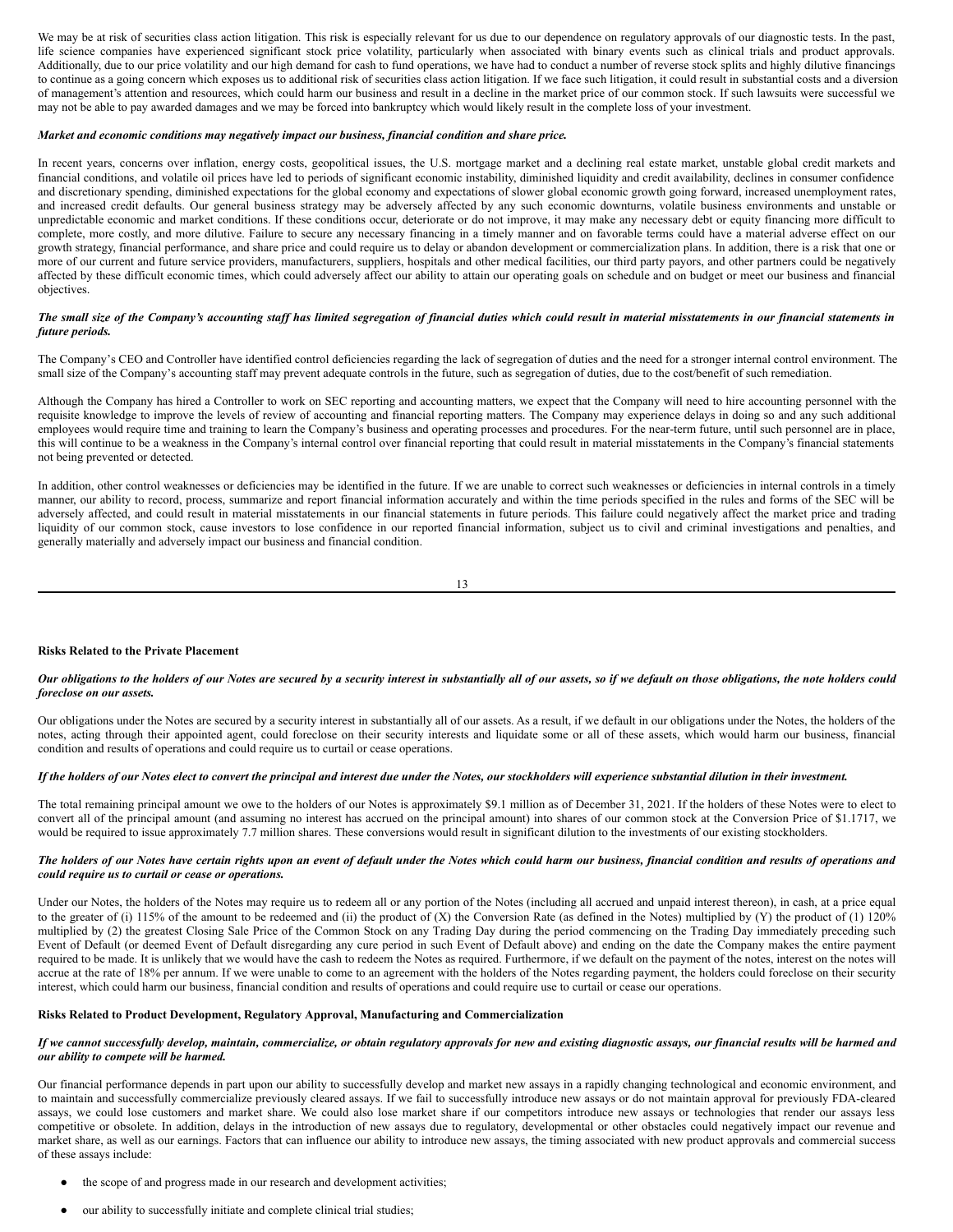- the results of clinical trials needed to support any regulatory approvals of our assays;
- our ability to obtain and maintain requisite FDA or other regulatory clearances or approvals for our assays on a timely basis;
- demand for the new assays we introduce;
- product offerings from our competitors; and
- the functionality of new assays that address market requirements and customer demands.

# We are subject to many laws and governmental regulations and any adverse regulatory action may materially adversely affect our financial condition and business *operations.*

The assays that we develop and commercialize in the future are subject to regulation by numerous government agencies, including the FDA and comparable foreign agencies. To varying degrees, each of these agencies requires us to comply with laws and regulations governing the development, testing, manufacturing, labeling, marketing and distribution of our assays. In particular, FDA regulations govern activities such as product development, product testing, product labeling, product storage, premarket clearance or approval, manufacturing, advertising, promotion, product sales, reporting of certain product failures and distribution. Our assays will require 510(k) clearance from the FDA prior to marketing.

We may be unable to obtain marketing clearance for our assays in development. If such approval is obtained, it may:

- take a significant amount of time;
- require the expenditure of substantial resources;
- involve stringent clinical and pre-clinical testing;
- involve modifications, repairs, or replacements of our assays; and/or
- result in limitations on the proposed uses of our assays.

Since 2009, the FDA has significantly increased its oversight of companies subject to its regulations, including medical device companies, by hiring new investigators and stepping up inspections of manufacturing facilities. The FDA has recently also significantly increased the number of warning letters issued to companies. If the FDA were to conclude that we are not in compliance with applicable laws or regulations, or that any of our medical devices are ineffective or pose an unreasonable health risk, the FDA could ban such medical devices, detain or seize adulterated or misbranded medical devices, order a recall, repair, replacement, or refund of such devices, refuse to grant pending premarket approval applications or require certificates of foreign governments for exports, and/or require us to notify health professionals and others that the devices present unreasonable risks of substantial harm to the public health. The FDA may also impose operating restrictions on a company-wide basis, enjoin and restrain certain violations of applicable law pertaining to medical devices and assess civil or criminal penalties against our officers, employees or us. The FDA may also recommend prosecution to the U.S. Department of Justice. Any adverse regulatory action, depending on its magnitude, may restrict us from effectively marketing and selling our diagnostic tests.

Foreign governmental regulations have become increasingly stringent and more common, and we may become subject to more rigorous regulation by foreign governmental authorities in the future. Penalties for a company's non-compliance with foreign governmental regulation could be severe, including revocation or suspension of a company's business license and criminal sanctions. Any domestic or foreign governmental law or regulation imposed in the future may have a material adverse effect on us.

Our current and potential customers in the United States and elsewhere may also be subject, directly or indirectly, to applicable anti-kickback, fraud and abuse, false claims, transparency, health information privacy and security and other healthcare laws and regulations, which could expose us to criminal sanctions, civil penalties, contractual damages, reputational harm, administrative burdens and diminished profits and future earnings.

| ۰.<br>۰.<br>$\sim$ |
|--------------------|

# The life sciences industry is highly competitive and subject to rapid technological change. If our competitors and potential competitors develop superior assays and *technologies, our competitive position and results of operations would suffer.*

We face intense competition from a number of companies that offer assays in our target markets, many of which have substantially greater financial resources and larger, more established marketing, sales and service operations than we do. The life sciences industry is characterized by rapid and continuous technological innovation. We may need to develop new technologies for our existing product and our assays to be competitive. One or more of our current or future competitors could render our existing products or assays under development obsolete or uneconomical by technological advances. We may also encounter other problems in the process of delivering new assays to the marketplace, such as problems related to FDA clearance or regulations, design, development or manufacturing of such assays, and as a result we may be unsuccessful in selling such assays. Our future success depends on our ability to compete effectively against current technologies, as well as to respond effectively to technological advances by developing and marketing assays that are competitive in the continually changing technological landscape.

# If our assays do not perform as expected or the reliability of the technology on which our assays are based is questioned, we could experience delayed or reduced market *acceptance of our assays, increased costs and damage to our reputation.*

Our success depends on the market's confidence that we can provide reliable, high-quality analyzers and diagnostic program. We believe that customers in our target markets are likely to be particularly sensitive to product defects and errors. Our reputation and the public image of our assays or technologies may be impaired if our assays fail to perform as expected or our assays are perceived as difficult to use. Despite quality control testing, defects or errors could occur in our assays or technologies.

In the future, if our assays experience a material defect or error, this could result in loss or delay of revenues, delayed market acceptance, product recalls, damaged reputation, diversion of development resources, legal claims, increased insurance costs or increased service and warranty costs, any of which could harm our business. Such defects or errors could also prompt us to amend certain warning labels or narrow the scope of the use of our assays, either of which could hinder our success in the market. Even after any underlying concerns or problems are resolved, any widespread concerns regarding our technology or any manufacturing defects or performance errors in our assays could result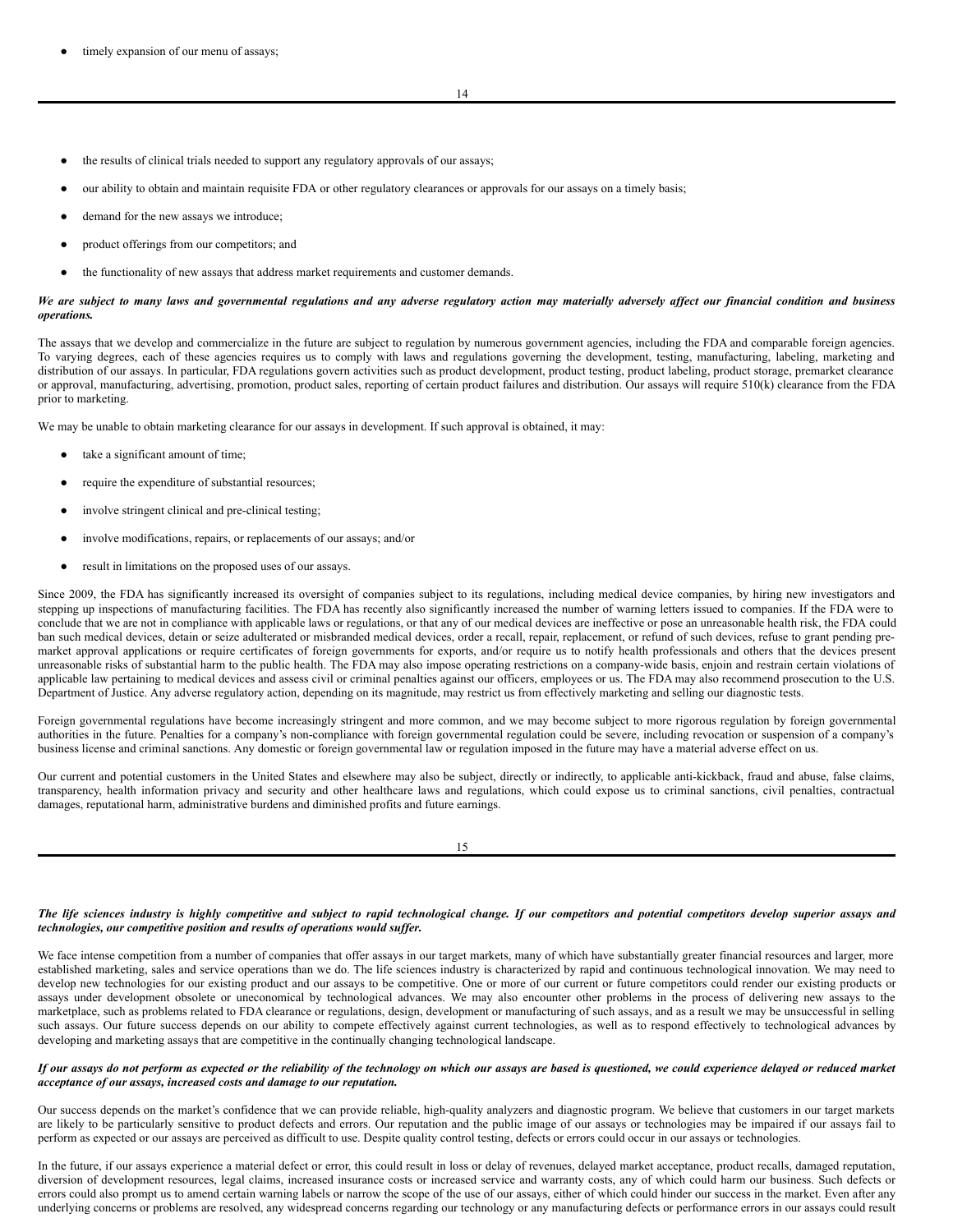in lost revenue, delayed market acceptance, damaged reputation, increased service and warranty costs and claims against us.

# *COVID-19 diagnostic tests are subject to changes in CLIA, FDA, and other regulatory requirements.*

Our COVID-19 tests are subject to regulations of the FDA, International Organization for Standards and other regulatory requirements. The regulations regarding the manufacture and sale of COVID-19 tests may be unclear and are subject to change. Newly promulgated regulations could require changes to our COVID-19 diagnostic tests, necessitate additional procedures, or make it impractical or impossible for us to market our tests for certain uses, in certain markets, or at all. The FDA and other regulatory authorities also have the ability to impose new or additional requirements relating to COVID-19 tests. The implementation of such changes or new or additional requirements may result in substantial additional costs and could delay or make it more difficult or complicated to sell our products. Further, our COVID-19 tests, if approved, will be marketed under an Emergency Use Authorization (EUA) from the FDA. The FDA may decide to withdraw EUA designation for the SARS CoV-2 pandemic, resulting in the need for us to apply for clearance to market under a 510(k) or other regulatory process. This could result in substantial additional costs and time to develop the necessary data and information for such clearance.

## Disruptions at the FDA and other government agencies caused by funding shortages, COVID-19 or other global health concerns could shift their priorities or hinder their ability to hire, retain or deploy key leadership and other personnel. This could result in delays or may delay, or otherwise prevent new or modified products from being developed, cleared, approved, authorized, or commercialized in a timely manner or at all, which could negatively impact our business.

The ability of the FDA to review and clear, approve, or authorize new products can be affected by a variety of factors, including government budget and funding levels, statutory, regulatory, and policy changes, the FDA's ability to hire and retain key personnel and accept the payment of user fees, and other events that may otherwise affect the FDA's ability to perform routine functions. Average review times at the agency have fluctuated in recent years as a result. In addition, government funding of other government agencies that fund research and development activities is subject to the political process, which is inherently fluid and unpredictable. Disruptions at the FDA and other agencies may also slow the time necessary for medical devices or modifications to be cleared or approved, medical devices to be reviewed and/or approved by necessary government agencies, which would adversely affect our business. For example, over the last several years, including for 35 days beginning on December 22, 2018, the U.S. government has shut down several times and certain regulatory agencies, such as the FDA, have had to furlough critical FDA employees and stop critical activities. Separately, in response to the global COVID-19 pandemic, on March 10, 2020 the FDA announced its intention to postpone most foreign inspections of manufacturing facilities and products, and subsequently, on March 18, 2020, the FDA announced its intention to temporarily postpone routine surveillance inspections of domestic manufacturing facilities. Further, the FDA's response to COID-19 has delayed and may continue to delay reviews of non-COVID products which in turn would impact our ability to bring products to market. Regulatory authorities outside the United States may adopt similar restrictions or other policy measures in response to the COVID-19 pandemic. If a prolonged government shutdown occurs, or if global health concerns continue to prevent the FDA or other regulatory authorities from conducting their regular inspections, reviews, or other regulatory activities, it could significantly impact the ability of the FDA or other regulatory authorities to timely review and process our regulatory submissions, which could have a material adverse effect on our business.

## If our S1 Assay Panel, COVID-19 Antigen Panel, our COVID-19 IgG/IgM Antibody panel products or any of our other product candidates fail to achieve and sustain sufficient market acceptance, we will not generate expected revenue and our growth prospects, operating results and financial condition may be harmed.

The commercialization of our S1 Assay Panel products and the future commercialization of our other product candidates in the United States and other jurisdictions in which we intend to pursue marketing clearance are key elements of our strategy. If we are not successful in conveying to hospitals and other customers that our current products and future product candidates provide equivalent or superior diagnostic information in a shorter period of time compared to existing technologies, or that these products and future product candidates improve patient outcomes or decrease healthcare costs, we may experience reluctance, or refusal, on the part of hospitals to order, and third-party payors to pay for performing a test in which our product is utilized.

These hurdles may make it difficult to demonstrate to hospitals and other healthcare providers that our current diagnostic products and future product candidates are appropriate options for testing, may be superior to available tests and may be more cost-effective than alternative technologies.

If we fail to successfully commercialize our products and product candidates, we may never receive a return on the significant investments in product development, sales and marketing, regulatory, manufacturing and quality assurance we have made and further investments we intend to make and may fail to generate revenue and gain economies of scale from such investments.

## If any of our products, or the malfunctioning of our products, causes or contributes to a death or a serious injury, we will be subject to medical device reporting *regulations, which can result in voluntary corrective actions or agency enforcement actions.*

Under the FDA medical device reporting regulations, medical device manufacturers are required to report to the FDA information that a device has or may have caused or contributed to a death or serious injury or has malfunctioned in a way that would likely cause or contribute to death or serious injury if the malfunction of the device were to recur. If we fail to report these events to the FDA within the required timeframes, or at all, FDA could take enforcement action against us. Any such adverse event involving our assays could also result in future voluntary corrective actions, such as recalls or customer notifications, or agency action, such as inspection or enforcement action. Any corrective action, whether voluntary or involuntary, as well as defending ourselves in a lawsuit, will require the dedication of our time and capital, distract management from operating our business, and may harm our reputation and financial results.

17

# Our assays may in the future be subject to product recalls. A recall of our products, either voluntarily or at the direction of the FDA or another governmental authority, including a third-country authority, or the discovery of serious safety issues with our products, could have a significant adverse impact on us.

The FDA and similar foreign governmental authorities have the authority to require the recall of commercialized products in the event of material deficiencies or defects in design or manufacture. In the case of the FDA, the authority to require a recall must be based on an FDA finding that there is reasonable probability that the device would cause serious injury or death. In addition, foreign governmental bodies have the authority to require the recall of our products in the event of material deficiencies or defects in design or manufacture. Manufacturers may, under their own initiative, recall a product if any material deficiency in a device is found. The FDA requires that certain classifications of recalls be reported to the FDA within ten working days after the recall is initiated. A government-mandated or voluntary recall by us or one of our international distributors could occur as a result of an unacceptable risk to health, component failures, malfunctions, manufacturing errors, design or labeling defects or other deficiencies and issues. Recalls of any of our assays would divert managerial and financial resources and have an adverse effect on our reputation, results of operations and financial condition, which could impair our ability to produce our products in a cost-effective and timely manner in order to meet our customers' demands. We may also be subject to liability claims, be required to bear other costs, or take other actions that may have a negative impact on our future sales and our ability to generate profits. Companies are required to maintain certain records of recalls, even if they are not reportable to the FDA or another third-country competent authority. We may initiate voluntary recalls involving our products in the future that we determine do not require notification of the FDA or another third-country competent authority. If the FDA disagrees with our determinations, it could require us to report those actions as recalls. A future recall announcement could harm our reputation with customers and negatively affect our sales. In addition, the FDA could take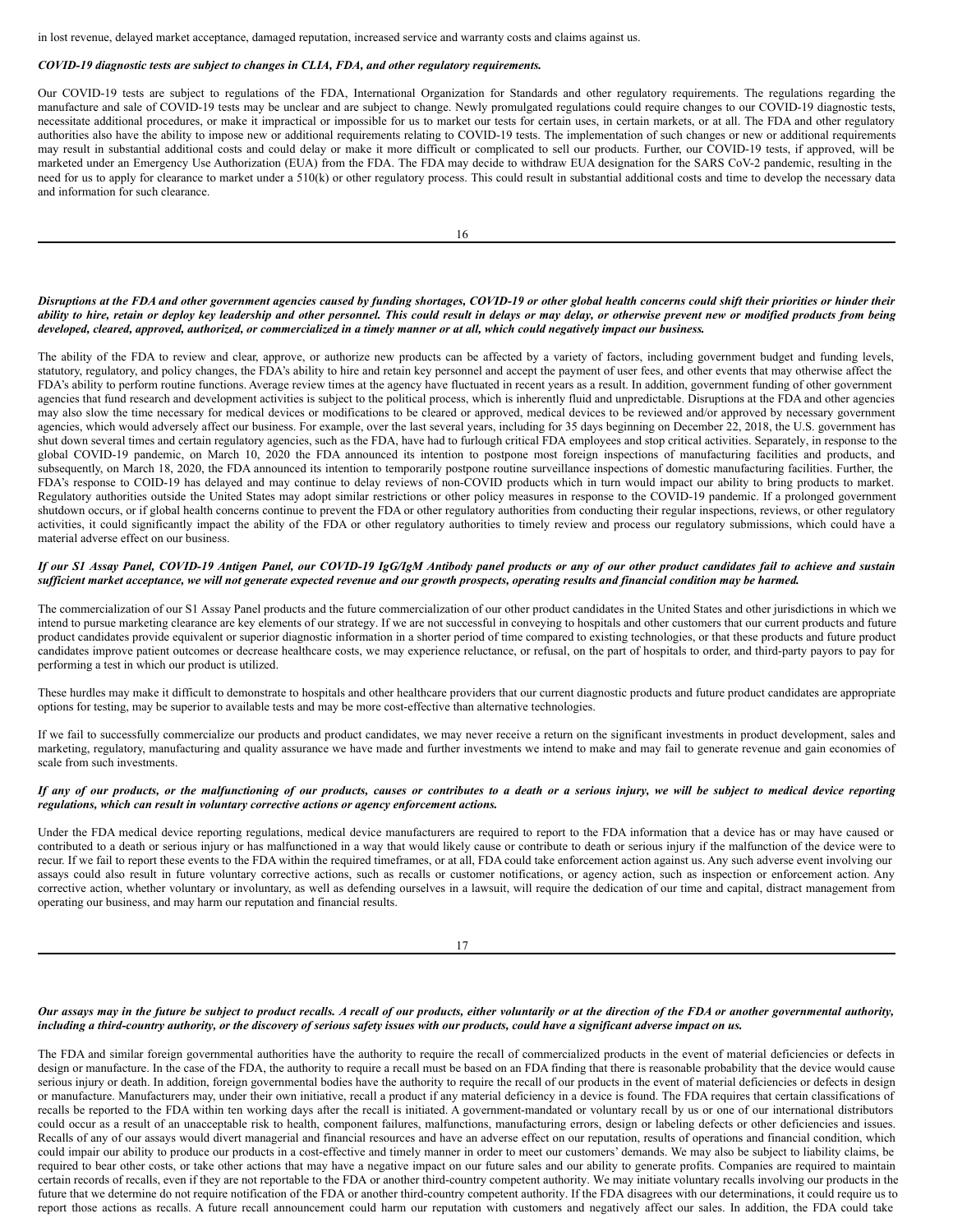enforcement action for failing to report the recalls when they occur.

We are also required to follow detailed recordkeeping requirements for all Company-initiated medical device corrections and removals. In addition, in December 2012, the FDA issued a draft guidance intended to assist the FDA and industry in distinguishing medical device recalls from product enhancements. Per the guidance, if any change or group of changes to a device that addresses a violation of the FDCA, that change would generally constitute a medical device recall and require submission of a recall report to the FDA.

### If we become subject to claims relating to improper handling, storage or disposal of hazardous materials, we could incur significant cost and time to comply.

We are subject to foreign, federal, state and local regulations governing the use, manufacture, storage, handling and disposal of materials and waste products. We may incur significant costs complying with both existing and future environmental laws and regulations. In particular, we are subject to regulation by the Occupational Safety and Health Administration, or OSHA, and the Environmental Protection Agency, or EPA, and to regulation under the Toxic Substances Control Act and the Resource Conservation and Recovery Act in the United States. OSHA or the EPA may adopt additional regulations in the future that may affect our research and development programs. The risk of accidental contamination or injury from hazardous materials cannot be eliminated completely. In the event of an accident, we could be held liable for any damages that result, and any liability could exceed the limits or fall outside the coverage of our workers' compensation insurance. We may not be able to maintain insurance on acceptable terms, if at all.

#### Our diagnostic products have not been manufactured in significant volume and are subject to unforeseen scale-up risks.

Although we have developed a process to manufacture our diagnostic products, there can be no assurance that we can manufacture our diagnostic products at a scale that is adequate for our future commercial needs. We may face significant or unforeseen difficulties in manufacturing our diagnostic products, including but not limited to:

- technical issues relating to manufacturing components of our diagnostic products on a high volume commercial scale at reasonable cost, and in a reasonable time frame;
- difficulty meeting demand or timing requirements for orders due to excessive costs or lack of capacity for part or all of an operation or process;

18

- lack of skilled labor or unexpected increases in labor costs needed to produce or maintain our analyzers or perform certain required operations;
- changes in government regulations or in quality or other requirements that lead to additional manufacturing costs or an inability to supply product in a timely manner, if at all; and
- increases in raw material or component supply cost or an inability to obtain supplies of certain critical components or supplies needed to complete our manufacturing processes.

These and other difficulties may only become apparent when scaling up to the manufacturing process of our diagnostic products to a more substantive commercial scale. If our diagnostic products cannot be manufactured in sufficient commercial quantities or manufacturing is delayed, our future prospects could be significantly impacted and our financial prospects would be materially harmed.

#### We or our suppliers may experience development or manufacturing problems or delays that could limit the growth of our revenue or increase our losses.

We may encounter unforeseen situations in the manufacturing of our diagnostic products that could result in delays or shortfalls in our production. Our suppliers may also face similar delays or shortfalls. In addition, our or our suppliers' production processes may have to change to accommodate any significant future expansion of our manufacturing capacity, which may increase our or our suppliers' manufacturing costs, delay production of our diagnostic products, reduce our product gross margin and adversely impact our business. If we are unable to satisfy demand for our diagnostic products by successfully manufacturing and shipping our diagnostic products in a timely manner, our revenue could be impaired, market acceptance for our assays could be adversely affected and our customers might instead purchase our competitors' assays. In addition, developing manufacturing procedures for assays under development may require developing specific production processes for those assays. Developing such processes could be time consuming and any unexpected difficulty in doing so can delay the introduction of a product.

# We utilize third-party, single-source suppliers for some components and materials used in our products and product candidates, and the loss of any of these suppliers could *have an adverse impact on our business.*

We rely on single-source suppliers for some components and materials used in our products and product candidates. Our ability to supply our products commercially and to develop any future products depends, in part, on our ability to obtain these components in accordance with regulatory requirements and in sufficient quantities for clinical testing and commercialization. While our suppliers have generally met our demand for their products on a timely basis in the past, these were with limited production quantities and we cannot assure that they will in the future be able to meet our demand for their products, either because we do not have long-term agreements with those suppliers, our relative importance as a customer to those suppliers, or their ability to produce the components used in our products. For example, our supplier of printed electrodes has exited the printing business. We purchased safety stock from the supplier prior to their discontinuing production and have begun qualification of a replacement supplier.

While we believe replacement suppliers exist for all components and materials we obtain from single sources, establishing additional or replacement suppliers for any of these components or materials, if required, may not be accomplished quickly. Even if we are able to find a replacement supplier, the replacement supplier would need to be qualified and may require additional regulatory authority approval, which could result in further delay. While we will seek to maintain adequate inventory of the single-source components and materials used in our products in the event of disruption, those inventories may not be sufficient.

If our third-party suppliers fail to deliver the required commercial quantities of materials on a timely basis and at commercially reasonable prices, and we are unable to find one or more replacement suppliers capable of production at a substantially equivalent cost in substantially equivalent volumes and quality on a timely basis, the continued commercialization of our products, the supply of our products to customers and the development of any future products would be delayed, limited or prevented, which could have an adverse impact on our business.

# Manufacturing risks may adversely affect our ability to manufacture products and could reduce our gross margins and negatively affect our operating results.

Our business strategy depends on our ability to manufacture and assemble our current and proposed products in sufficient quantities and on a timely basis to meet consumer demand, while adhering to product quality standards, complying with regulatory requirements and managing manufacturing costs. We are subject to numerous risks relating to our manufacturing capabilities, including: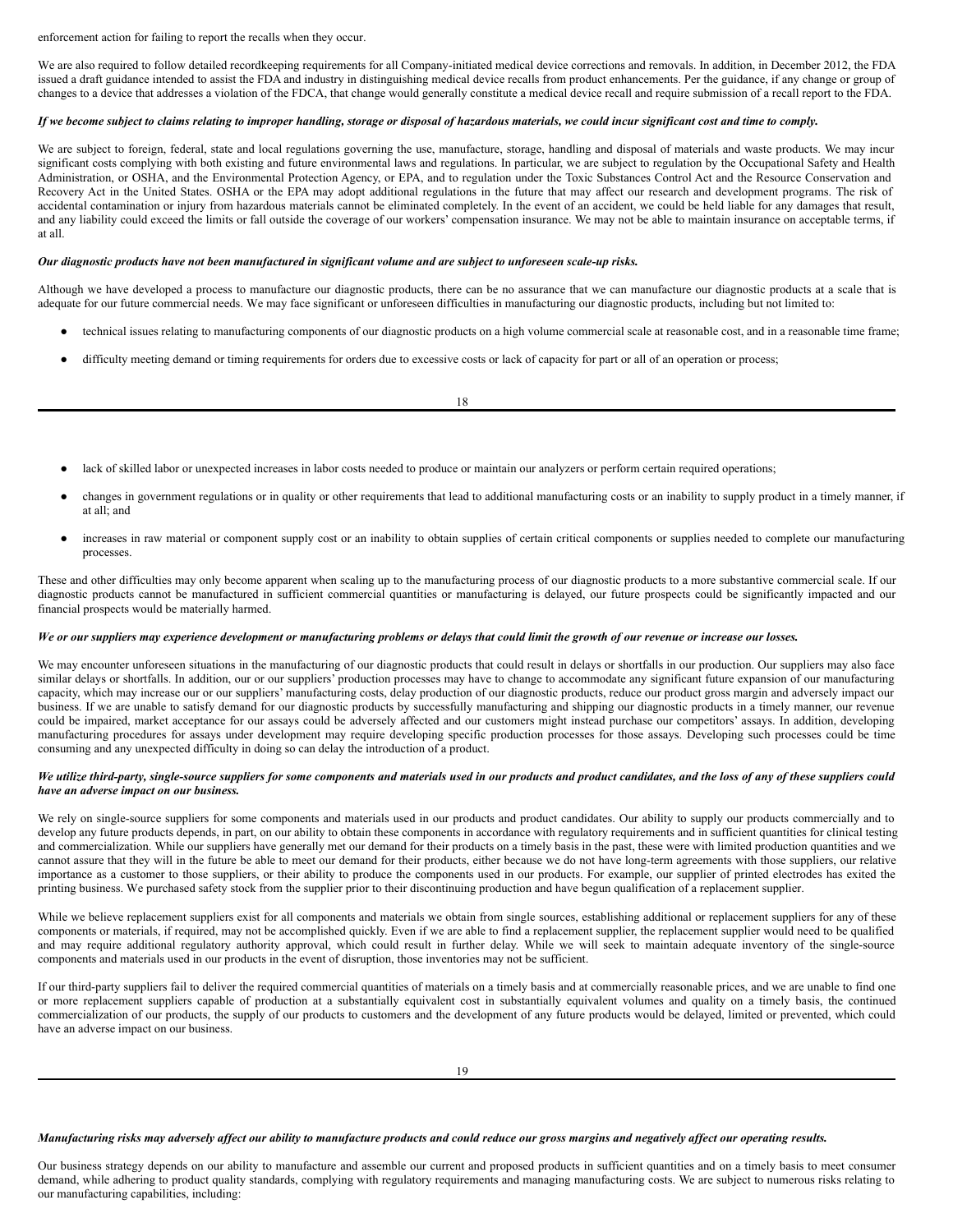- quality or reliability defects in or changes in the composition of product components that we source from third party suppliers;
- our inability to secure product components in a timely manner, in sufficient quantities or on commercially reasonable terms;
- our failure to increase production of products to meet demand;
- the challenge of implementing and maintaining acceptable quality systems while experiencing rapid growth;
- our inability to build production lines to enable us to efficiently produce products; and
- difficulty identifying and qualifying alternative suppliers for components in a timely manner.

As demand for our products increases, we will need to invest additional resources to purchase components, hire and train employees, and enhance our manufacturing processes and implement manufacturing and quality systems. If we fail to increase our production capacity efficiently while also maintaining quality requirements, our sales may not increase in line with our forecasts and our operating margins could fluctuate or decline. In addition, while we expect most new products will utilize the eLab instrument system and existing consumable cartridge, manufacturing of future products may require the modification of our production lines, the hiring of specialized employees, the identification of new suppliers for specific components, or the development of new manufacturing technologies. It may not be possible for us to manufacture these products at a cost or in quantities sufficient to make these products commercially viable. Any future interruptions we experience in the manufacturing or shipping of our products could delay our ability to recognize revenues in a particular quarter and could also adversely affect our relationships with our customers.

## We expect to rely on third parties to conduct studies of our assays under development that will be required by the FDA or other regulatory authorities and those third parties *may not perform satisfactorily.*

We do not have the ability to independently conduct the field trial studies or other studies that may be required to obtain FDA and other regulatory clearances or approvals for our assays. Accordingly, we expect to rely on third parties, such as independent testing laboratories and hospitals, to conduct such studies. Our reliance on these third parties will reduce our control over these activities. These third-party contractors may not complete activities on schedule or conduct studies in accordance with regulatory requirements or our study design. We cannot control whether they devote sufficient time, skill and resources to our studies. Our reliance on third parties that we do not control will not relieve us of any applicable requirement to prepare, and ensure compliance with, various procedures required under good clinical practices. If these third parties do not successfully carry out their contractual duties or regulatory obligations or meet expected deadlines, if the third parties need to be replaced or if the quality or accuracy of the data they obtain is compromised due to their failure to adhere to our clinical protocols or regulatory requirements or for other reasons, our studies may be extended, delayed, suspended or terminated, and we may not be able to obtain regulatory approval for additional assays.

#### 20

# Any clinical trials that we may conduct may not begin on time, or at all, may not be completed on schedule, or at all, or may be more expensive than we expect, which *could prevent or delay regulatory approval of our assays or impair our financial position.*

The commencement or completion of any clinical trials that we may conduct may be delayed or halted for numerous reasons, including, but not limited to, the following:

- the FDA or other regulatory authorities suspend or place on hold a clinical trial, or do not approve a clinical trial protocol or a clinical trial;
- the data and safety monitoring committee or applicable hospital institutional ethics review board recommends that a trial be placed on hold or suspended;
- fewer patients meet our clinical study criteria and our enrollment rate is lower than we expected;
- clinical trial sites decide not to participate or cease participation in a clinical trial;
- third-party clinical investigators do not perform our clinical trials on schedule or consistent with the clinical trial protocol and good clinical practices, or other third-party organizations do not perform data collection and analysis in a timely or accurate manner;
- we fail regulatory inspections of our manufacturing facilities requiring us to undertake corrective action or suspend or terminate our clinical trials;
- interim results of the clinical trial are inconclusive or negative;
- pre-clinical or clinical data are interpreted by third parties in unanticipated ways; or
- our trial design is inadequate to demonstrate safety and/or efficacy.

Our clinical trial costs will increase if we have material delays in those trials or if we need to perform more or larger trials than planned. Adverse events during a clinical trial could cause us to repeat a trial, terminate a trial or cancel an entire program. Should our clinical development plan be delayed, this could have a material adverse effect on our operations and financial condition.

#### Product liability claims could adversely impact our financial condition and our earnings and impair our reputation.

Our business exposes us to potential product liability risks that are inherent in the design, manufacture and marketing of medical devices. Device failures, manufacturing defects, design flaws, or inadequate disclosure of product-related risks or product-related information with respect to our assays could result in an unsafe condition regarding, injury to, or death of, a patient. The occurrence of such a problem could result in product liability claims or a recall of, or safety alert relating to, one or more of our assays. Product liability claims or product recalls in the future, regardless of their ultimate outcome, could have a material adverse effect on our business and reputation and on our ability to attract and retain customers for our assays.

### If our diagnostic products do not perform as expected, our operating results, reputation and business will suffer.

Our future success will depend on the market's confidence that our technologies can provide reliable, high-quality diagnostic results. We believe that our customers are likely to be particularly sensitive to any defects or errors in our products. If our technology fails to perform a clinical test, then we could face claims against us or our reputation could suffer as a result of such failures. The failure of our current products or planned diagnostic product candidates to perform reliably or as expected could significantly impair our reputation and the public image of our products, and we may be subject to legal claims arising from any defects or errors.

# Our products may not be able to compete with new diagnostic products or existing products developed by well-established competitors, which would negatively affect our *business.*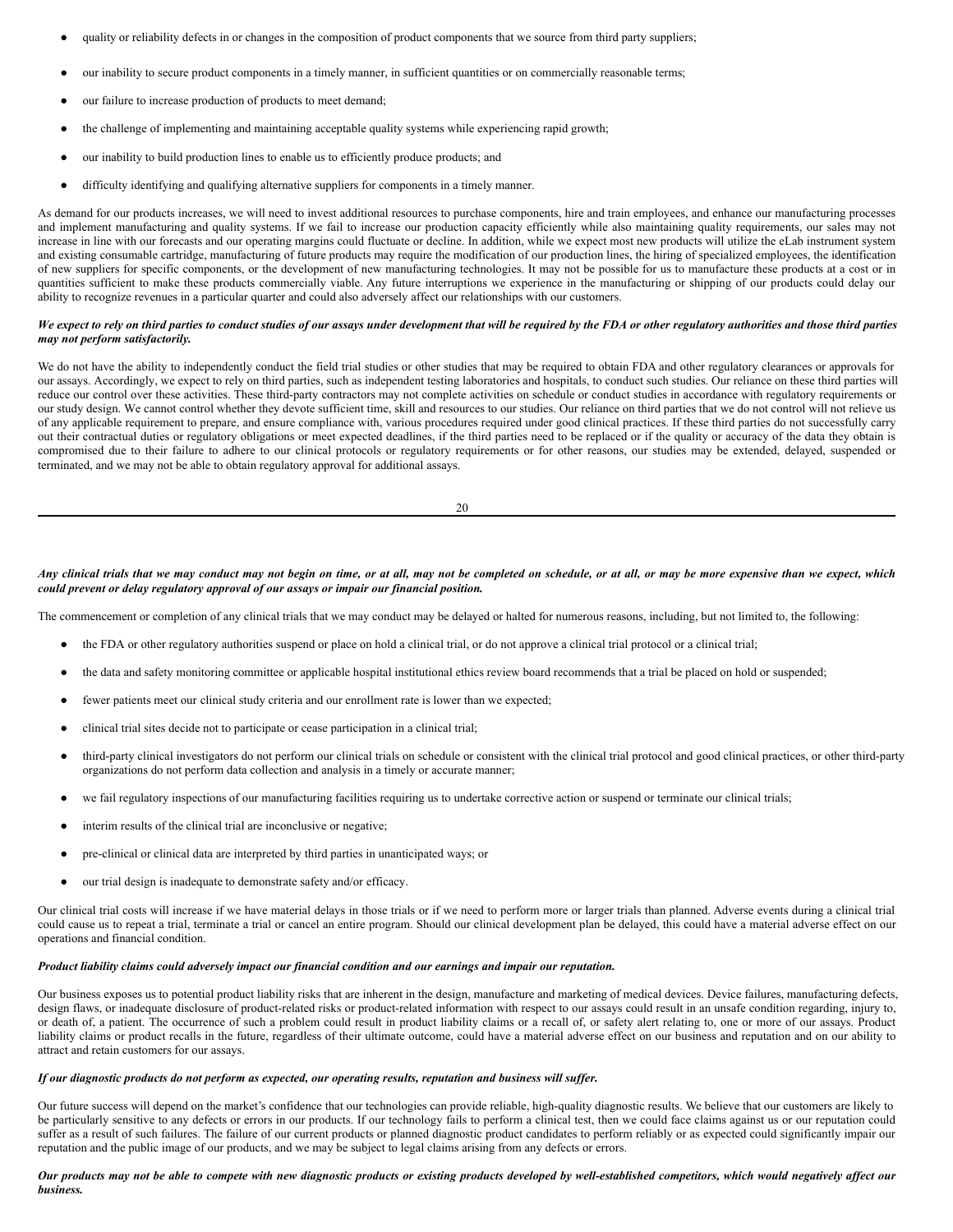The diagnostic industry is focused on the testing of biological specimens in a laboratory or at the point-of-care and is highly competitive and rapidly changing. Important competitive factors for our products include price, quality, performance, ease of use, and customer service.

A few large corporations produce a wide variety of diagnostic tests and other medical devices and equipment. A larger number of mid-size companies generally compete only in the diagnostic industry and a significant number of small companies produce only a few diagnostic products. As a result, the diagnostic test industry is highly fragmented and segmented.

Some of our principal competitors may have considerably greater financial, technical and marketing resources than we do. Several companies produce diagnostic tests that compete directly with our testing product line, including Abbott (Alere), Siemens, Becton Dickinson, and Danaher. Some competitors offer broader product lines and may have greater name recognition than we have. These and other companies have or may have products incorporating advanced technologies that over time could directly compete with our testing product line.

As new products incorporating new technologies enter the market, our products may become obsolete or a competitor's products may be more effective or more effectively marketed and sold. If our competitors' products take market share from our products through more effective marketing or competitive pricing, our revenues, margins and operating results could be adversely affected.

## Our future revenues and operating results may be negatively affected by ongoing consolidation in the healthcare industry

There has been a significant amount of consolidation in the healthcare industry. This consolidation has increased the competition to provide goods and services to customers. In addition, group purchasing organizations and integrated health delivery networks have served to concentrate purchasing decisions for some customers, which has also placed pricing pressure on medical device suppliers. Due to ongoing consolidation, there could be additional pressure on the prices of our products.

## Undetected errors or defects in our products or product candidates could harm our reputation, decrease market acceptance of our products or expose us to product liability *claims.*

Our products or product candidates may contain undetected errors or defects. Disruptions or other performance problems with our products or product candidates may damage our customers' businesses and could harm our reputation. If that occurs, we may incur significant costs, the attention of our key personnel could be diverted or other significant customer relations problems may arise. We may also be subject to warranty and liability claims for damages related to errors or defects in our products or product candidates. A material liability claim or other occurrence that harms our reputation or decreases market acceptance of our products or product candidates could harm our business and operating results.

The sale and use of products or product candidates or services based on our technologies, or activities related to our research and clinical studies, could lead to the filing of product liability claims if someone were to allege that one of our products contained a design or manufacturing defect. A product liability claim could result in substantial damages and be costly and time consuming to defend, either of which could materially harm our business or financial condition. We cannot assure you that our product liability insurance would adequately protect our assets from the financial impact of defending a product liability claim. Any product liability claim brought against us, with or without merit, could increase our product liability insurance rates or prevent us from securing insurance coverage in the future.

# We currently develop, manufacture and test our products and product candidates and some of their components in a single facility. If these or any future facility or our equipment were damaged or destroyed, or if we experience a significant disruption in our operations for any reason, our ability to continue to operate our business could be *materially harmed.*

We currently develop, manufacture and test our products and product candidates exclusively in a facility in Emeryville, California. If this or any future facility were to be damaged, destroyed or otherwise unable to operate, whether due to fire, floods, hurricanes, storms, tornadoes, other natural disasters, employee malfeasance, terrorist acts, power outages, or otherwise, or if our business is disrupted for any other reason, we may not be able to develop or test our products and product candidates as promptly as our potential customers expect, or possibly not at all.

The manufacture of components of our products and product candidates involves complex processes, sophisticated equipment and strict adherence to specifications and quality systems procedures. Any unforeseen manufacturing problems, such as contamination of our facility, equipment malfunction, or failure to strictly follow procedures or meet specifications, could result in delays or shortfalls in production of our products. Identifying and resolving the cause of any manufacturing issues could require substantial time and resources. If we are unable to keep up with future demand for our products by successfully manufacturing and shipping our products in a timely manner, our revenue growth could be impaired and market acceptance of our product candidates could be adversely affected.

| I |  |
|---|--|
|   |  |

As of March 31, 2022, we have entered into a new facility lease and have relocated our operations to the new location. Moving our manufacturing and development facility requires revalidation and startup of our manufacturing equipment and processes and may interrupt our business resulting in higher costs and potentially lost revenue.

We maintain insurance coverage against damage to our property and equipment, subject to deductibles and other limitations that we believe is adequate. If we have underestimated our insurance needs with respect to an interruption, or if an interruption is not subject to coverage under our insurance policies, we may not be able to cover our losses.

# *Third-Party reimbursement policies and potential cost constraints could negatively af ect our business.*

The list of our product end-users includes hospitals and other healthcare providers. If these end-users do not receive adequate reimbursement for the cost of our products from their patients' healthcare insurers or payors, the use of our products could be negatively impacted. Furthermore, the net sales of our products could also be adversely affected by changes in reimbursement policies of government or private healthcare payors.

Hospitals and other healthcare providers who purchase diagnostic products in the United States generally rely on third-party payors, such as private health insurance plans, Medicare and Medicaid, to reimburse all or part of the cost of the product. Due to the overall escalating cost of medical products and services, there is increased pressures on the healthcare industry, both foreign and domestic, to reduce the cost of products and services. Given the efforts to control and reduce healthcare costs in the United States, available levels of reimbursement may change for our existing products or products under development. Third-party reimbursement and coverage may not be available or adequate in either the United States or international markets, current reimbursement amounts may be decreased in the future and future legislation, and regulation or reimbursement policies of third-party payors, may reduce the demand for our products or our ability to sell our products on a profitable basis.

# *Ongoing changes in healthcare regulation could negatively af ect our revenues, business and financial condition.*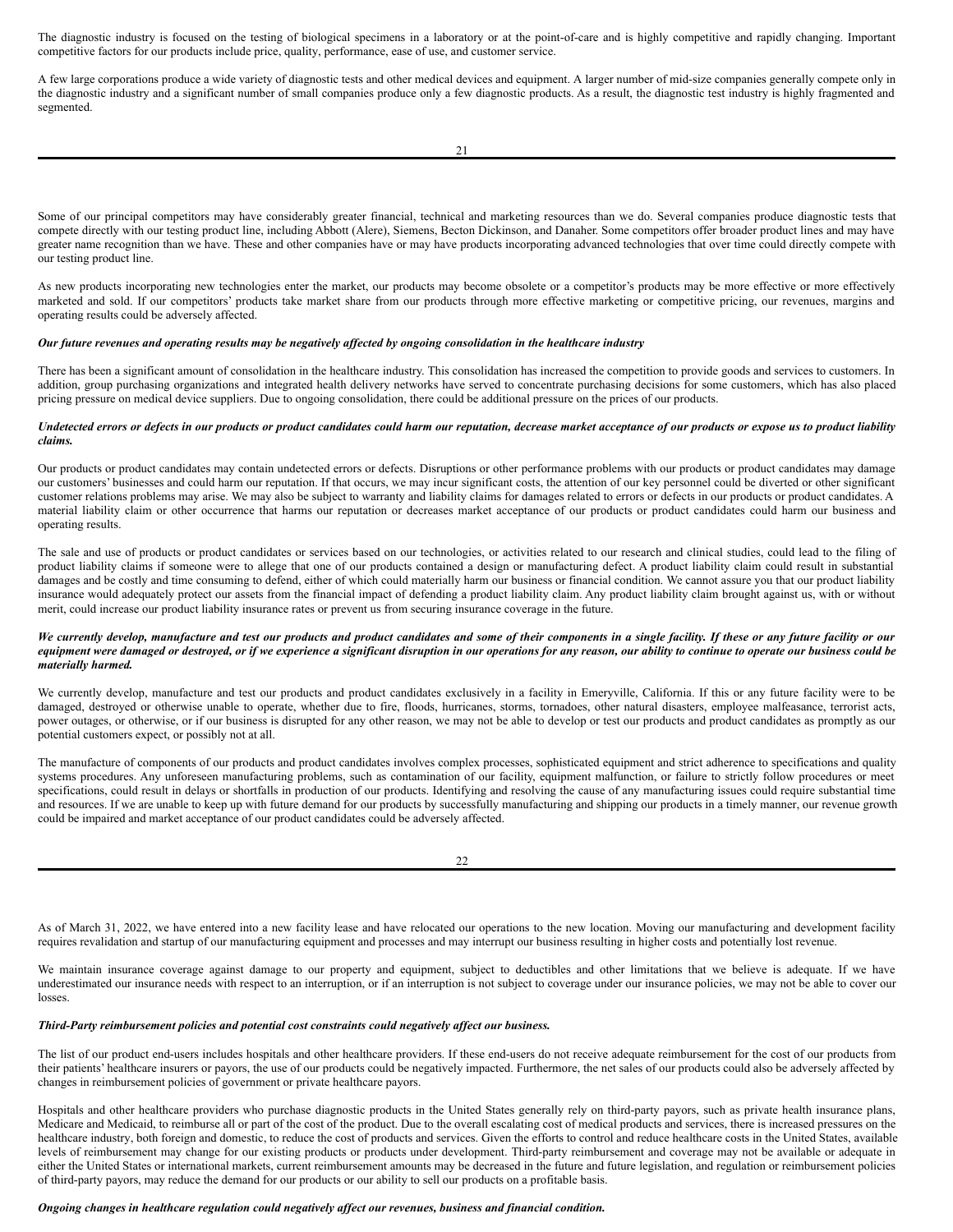There have been several proposed changes in the United States at the federal and state level for comprehensive reforms regarding the payment for, the availability of and reimbursement for healthcare services. These proposals have ranged from fundamentally changing federal and state healthcare reimbursement programs, including providing comprehensive healthcare coverage to the public under government-funded programs, to minor modifications to existing programs. One example is the Patient Protection and Affordable Care or the Affordable Care Act, the Federal healthcare reform law enacted in 2010.

Healthcare reform initiatives will continue to be proposed and may reduce healthcare related funding in an effort. It is impossible to predict the ultimate content and timing of any healthcare reform legislation and its resulting impact on us. If significant reforms are made to the healthcare system in the United States, or in other jurisdictions, those reforms may increase our costs or otherwise negatively effect on our financial condition and results of operations.

In April 2017, the European Parliament passed the Medical Devices Regulation (Regulation 2017/745), which repeals and replaces the European Union Medical Devices Directive and the Active Implantable Medical Devices Directive. Unlike directives, which must be implemented into the national laws of the European Economic Area, which we refer to as the EEA, member States, the regulations would be directly applicable, i.e., without the need for adoption of EEA member State laws implementing them, in all EEA member States and are intended to eliminate current differences in the regulation of medical devices among EEA member States. The Medical Devices Regulation, among other things, is intended to establish a uniform, transparent, predictable and sustainable regulatory framework across the EEA for medical devices and ensure a high level of safety and health while supporting innovation. The Medical Devices Regulation will, however, only become fully applicable three years after publication (in May 2020). Once applicable, the Medical Devices Regulation will, among other things:

- strengthen the rules on placing devices on the market and reinforce surveillance once they are available;
- establish explicit provisions on manufacturers' responsibilities for the follow-up of the quality, performance and safety of devices placed on the market;

| ×       |        |
|---------|--------|
| ×,<br>I |        |
|         | I<br>I |
|         | ×<br>v |

- improve the traceability of medical devices throughout the supply chain to the end-user or patient through a unique identification number;
- set up a central database to provide patients, healthcare professionals and the public with comprehensive information on products available in the EU; and
- strengthen rules for the assessment of certain high-risk devices, such as implants, which may have to undergo an additional check by experts before they are placed on the market.

Expected to be implemented in 2022, the Medical Devices Regulation may impose increased compliance obligations for us to access the EU market.

#### *Legislative and other regulatory changes could have an ef ect on our business.*

Changes in regulatory or economic conditions or in the laws and policies governing foreign trade, taxes, manufacturing, and development in the United States could impact our business. Economic and regulatory changes could also affect foreign currency exchange rates which, in turn, could affect our reported financial results and our competitiveness on a worldwide basis.

#### Consolidation in the healthcare industry could have an adverse effect on our revenues and results of operations.

Many healthcare companies, including healthcare systems, are consolidating to create new companies with greater market power. As the healthcare industry consolidates, competition to provide goods and services to industry participants will become more intense. These industry participants may try to use their market power to negotiate price concessions or reductions for diagnostic tests. If we are forced to reduce our prices because of consolidation in the healthcare industry, our projected revenues would decrease and our earnings, financial condition, and/or cash flows would suffer.

# If we or our distributors do not comply with the U.S. federal and state fraud and abuse laws, including anti-kickback laws for any products approved in the U.S., or with *similar foreign laws where we market our products, we could face significant liability.*

There are numerous United States federal and state laws pertaining to healthcare fraud and abuse, including anti-kickback laws, false claims, and physician transparency laws. Our relationships with physicians and surgeons, hospitals and our independent distributors are subject to scrutiny under these laws. Violations of these laws are punishable by criminal and civil sanctions, including significant fines, damages and monetary penalties and in some instances, imprisonment and exclusion from participation in federal and state healthcare programs, including the Medicare, Medicaid and Veterans Administration health programs.

Healthcare fraud and abuse regulations are complex, and even minor irregularities can potentially give rise to claims that a statute or prohibition has been violated. The laws that may affect our ability to operate include:

- the federal healthcare program Anti-Kickback Statute, which prohibits, among other things, persons from knowingly and willfully soliciting, offering, receiving, or paying remuneration, directly or indirectly, in cash or in kind, to induce or reward the purchasing, leasing, ordering or arranging for or recommending the purchase, lease or order of any good or service for which payment may be made under federal healthcare programs such as Medicare and Medicaid;
- federal civil False Claims Act prohibits, among other things, knowingly presenting, or causing to be presented, claims for payment of government funds that are false or fraudulent or knowingly making, using or causing to be made or used a false record or statement material to an obligation to pay money to the government or knowingly concealing or knowingly and improperly avoiding, decreasing or concealing an obligation to pay money to the federal government;

- the federal Health Insurance Portability and Accountability Act of 1996, or HIPAA, as amended by the Health Information Technology and Clinical Health Act of 2009, which, among other things, imposes criminal and civil liability for executing a scheme to defraud any healthcare benefit program and also imposes obligations, including mandatory contractual terms, with respect to safeguarding the privacy, security and transmission of individually identifiable health information;
- HIPAA also created federal criminal laws that prohibit knowingly and willfully falsifying, concealing or covering up a material fact or making any materially false, fictitious or fraudulent statement or representation, or making or using any false writing or document knowing the same to contain any materially false fictitious or fraudulent statement or entry in connection with the delivery of or payment for healthcare benefits, items or services;
- the Federal Trade Commission Act and similar laws regulating advertisement and consumer protections;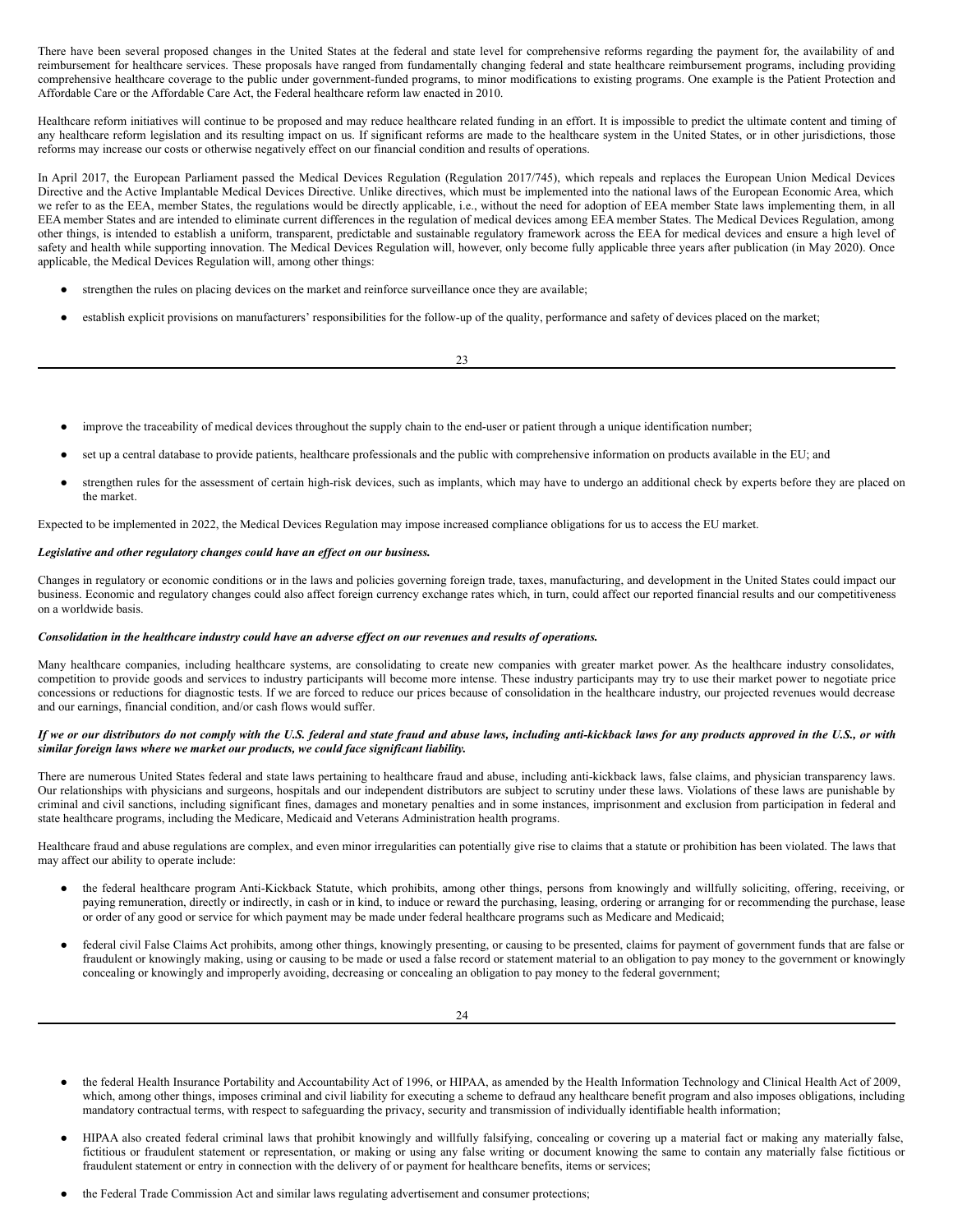- the federal Foreign Corrupt Practices Act of 1997, which makes it illegal to offer or provide money or anything of value to officials of foreign governments, foreign political parties, or international organizations with the intent to obtain or retain business or seek a business advantage; and
- state law equivalents of each of the above federal laws, such as anti-kickback and false claims laws which may apply to items or services reimbursed by any third-party payor, including commercial insurers, and state laws governing the privacy of health information in certain circumstances, many of which differ from each other in significant ways and often are not preempted by HIPAA, thus complicating compliance efforts. In addition, there has been a recent trend of increased federal and state regulation of payments made to physicians. Some states, such as California, Massachusetts, Nevada, and Vermont mandate implementation of commercial compliance programs and/or impose restrictions on device manufacturer marketing practices and tracking and reporting of gifts, compensation and other remuneration to physicians.

Efforts to ensure that our business arrangements with third parties will comply with applicable healthcare laws and regulations will involve substantial costs. It is possible that governmental authorities will conclude that our business practices may not comply with current or future statutes, regulations or case law involving applicable fraud and abuse or other healthcare laws and regulations. If our operations are found to be in violation of any of these laws or any other governmental regulations that may apply to us, we may be subject to significant civil, criminal and administrative penalties, damages, fines, exclusion from federal healthcare programs, such as Medicare and Medicaid, and the curtailment or restructuring of our operations. To enforce compliance with the federal laws, the U.S. Department of Justice, or DOJ, has recently increased its scrutiny of interactions between healthcare companies and healthcare providers, which has led to a number of investigations, prosecutions, convictions and settlements in the healthcare industry. Dealing with investigations can be time and resource consuming and can divert management's attention from the business. In addition, settlements with the DOJ or other law enforcement agencies have forced healthcare providers to agree to additional onerous compliance and reporting requirements as part of a consent decree or corporate integrity agreement. Any violations of these laws, or any action against us for violation of these laws, even if we successfully defend against it, could have a material adverse effect on our reputation, business and financial condition.

Many foreign countries have enacted similar laws addressing fraud and abuse in the healthcare sector. The shifting commercial compliance environment and the need to build and maintain robust and expandable systems to comply with different compliance requirements in multiple jurisdictions increases the possibility that we may run afoul of one or more of the requirements.

## *If we are unable to recruit, train and retain key personnel, we may not achieve our goals.*

Our future success depends on our ability to recruit, develop, retain and motivate key personnel, including individuals for our senior management, research and development, engineering, manufacturing and sales and marketing teams. Additionally, we will need to hire additional executive personnel including a Chief Financial Officer and other financial personnel in the future. We do not have employment contracts with management personnel. Competition for qualified personnel is intense, particularly in the San Francisco Bay area. Our growth depends on attracting, retaining and motivating highly skilled personnel with the necessary technical or scientific background and ability to understand our products at a technical and clinical level. In addition, we will need to hire assay developers, automation engineers and other manufacturing employees to build our product offerings and meet demand for our products as we scale up our sales and marketing operations. Because of the complex and technical nature of our products and the dynamic market in which we compete, any failure to attract, develop, retain and motivate qualified personnel could materially harm our operating results and growth prospects.

| ×,<br>I | ۰. |  |
|---------|----|--|

#### Changes in tax laws or exposure to additional income tax liabilities could have a material impact on our financial condition and results of operations.

We are subject to income taxes as well as non-income based taxes in both the United States and various foreign jurisdictions. Changes in existing tax laws, treaties, regulations or policies or the interpretation or enforcement thereof, or the enactment or adoption of new tax laws, treaties, regulations or policies could materially impact our effective tax rate.

#### If we do not achieve, sustain or successfully manage our anticipated growth, our business and prospects will be harmed.

If we are unable to obtain or sustain adequate revenue growth, our financial results could suffer. Furthermore, significant growth will place strains on our management and our operational and financial systems and processes and our operating costs may escalate even faster than planned. If we cannot effectively manage our expanding operations and our costs, we may not be able to grow effectively or we may grow at a slower pace. Additionally, if we do not successfully forecast the timing of regulatory authorization for our additional tests, marketing and subsequent demand for our diagnostic tests or manage our anticipated expenses accordingly, our operating results will be harmed.

## Other companies or institutions have commercial assays or may develop and market novel or improved methods for infectious disease diagnostics, which may make our *diagnostic platform less competitive or obsolete.*

The market for diagnostics is large and established, and our competitors may possess significantly greater financial resources and have larger development and commercialization capabilities than we do. We may be unable to compete effectively against these competitors either because their diagnostic platforms are superior or because they may have more expertise, experience, financial resources or stronger business relationships.

## New technologies, techniques or assays could emerge that might offer better combinations of price and performance than our current or future assays.

It is critical to our success that we anticipate changes in technology and customer requirements and to successfully introduce, on a timely and cost-effective basis, new, enhanced and competitive technologies that meet the needs of current and prospective customers. If we do not successfully innovate and introduce new technology into our product lines or manage the transitions to new product offerings, our revenues, results of operations and business will be adversely impacted. Competitors may be able to respond more quickly and effectively than we can to new or changing opportunities, technologies, standards or customer requirements. We anticipate that we will face increased competition in the future as existing companies and competitors develop new or improved diagnostic tests and as new companies enter the market with new technologies.

# We could be exposed to liability if we experience security breaches or other disruptions, which could harm our reputation and business

We may be subject to cyber-attacks whereby computer hackers may attempt to access our computer systems or our third-party IT service provider's systems and, if successful, misappropriate personal or confidential information. In addition, a contractor or other third party with whom we do business may attempt to circumvent our security measures or obtain such information and may purposefully or inadvertently cause a breach involving sensitive information. We will continue to evaluate and implement additional protective measures to reduce the risk and detect cyber incidents, but cyber-attacks are becoming more sophisticated and frequent and the techniques used in such attacks change rapidly. Even though we take cyber-security measures that are continuously reviewed and updated, our information technology networks and infrastructure may still be vulnerable due to sophisticated attacks by hackers or breaches.

Even the most well protected IT networks, systems, and facilities remain potentially vulnerable because the techniques used in security breaches are continually evolving and generally are not recognized until launched against a target and, in fact, may not be detected. Any such compromise of our or our third party's IT service providers' data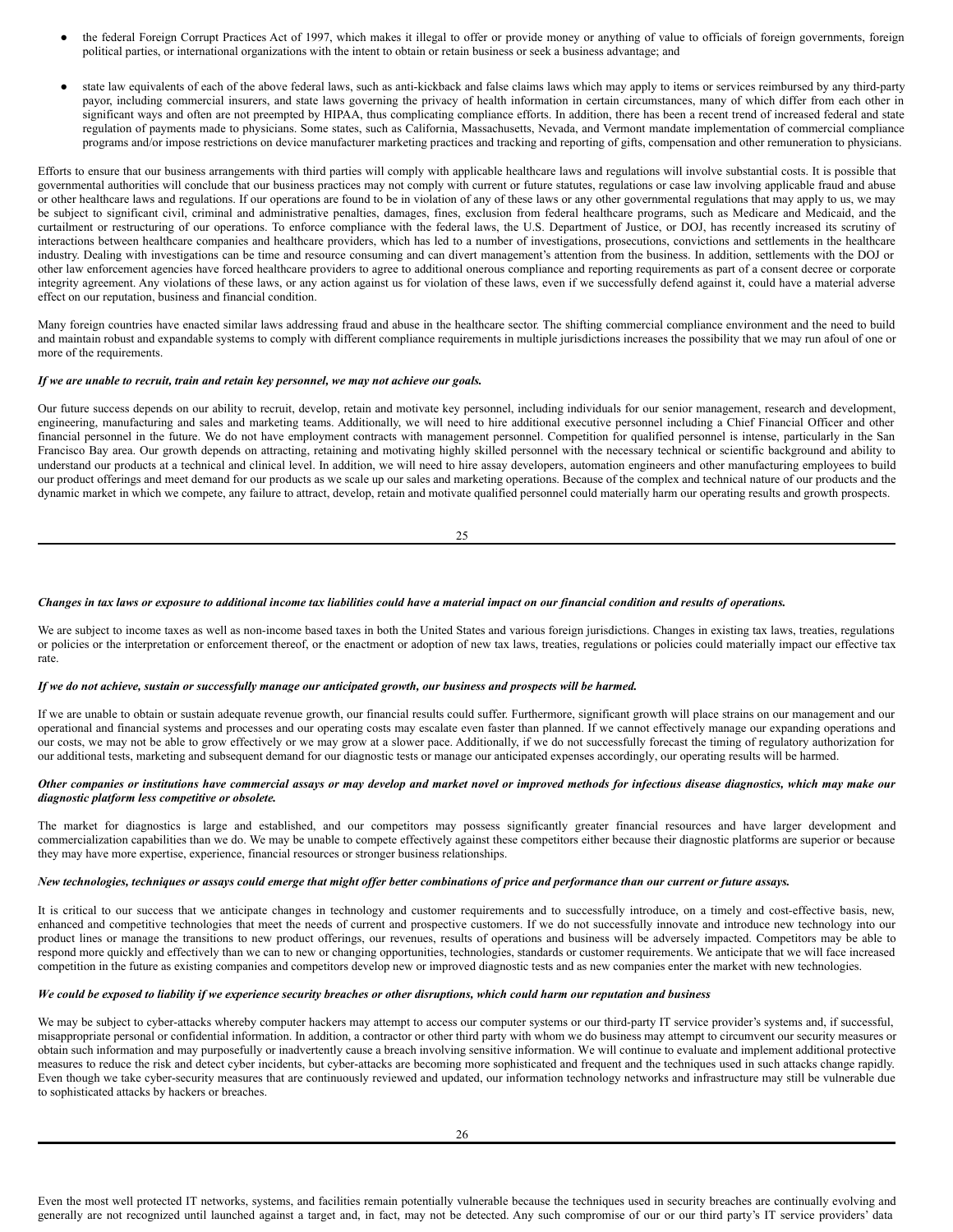security and access, public disclosure, or loss of personal or confidential business information, could result in legal claims proceedings, liability under laws to protect, privacy of personal information, and regulatory penalties, disrupt our operations, require significant management attention and resources to remedy any damages that result, damage our reputation and customers willingness to transact business with us, any of *which could adversely af ect our business.*

# We expect to generate a portion of our revenue internationally and are subject to various risks relating to those international activities which could adversely affect our *operating results.*

A portion of our revenue is expected to come from international sources. Engaging in international business involves a number of difficulties and risks, including:

- required compliance with existing and changing foreign healthcare and other regulatory requirements and laws, such as those relating to patient privacy or handling of bio-hazardous waste;
- required compliance with anti-bribery laws, such as the U.S. Foreign Corrupt Practices Act and U.K. Bribery Act, data privacy requirements, labor laws and anticompetition regulations;
- export or import restrictions;
- various reimbursement and insurance regimes;
- laws and business practices favoring local companies;
- longer payment cycles and difficulties in enforcing agreements and collecting receivables through certain foreign legal systems;
- political and economic instability;
- potentially adverse tax consequences, tariffs, customs charges, bureaucratic requirements and other trade barriers;
- foreign exchange controls;
- difficulties and costs of staffing and managing foreign operations;
- difficulties protecting or procuring intellectual property rights; and
- pandemics and public health emergencies, such as the coronavirus (COVID-19), could result in disruptions to travel and distribution in geographic locations where our products are sold.

As we expand internationally, our results of operations and cash flows will become increasingly subject to fluctuations due to changes in foreign currency exchange rates. Our expenses are generally denominated in U.S. dollars. If the value of the U.S. dollar increases relative to foreign currencies in the future, in the absence of a corresponding change in local currency prices, our future revenue could be adversely affected as we convert future revenue from local currencies to U.S. dollars.

If we dedicate resources to our international operations and are unable to manage these risks effectively, our business, operating results and prospects will suffer.

#### Our employees, independent contractors, principal investigators, consultants, commercial partners, distributors and vendors may engage in misconduct or other improper *activities, including non-compliance with regulatory standards and requirements.*

We are exposed to the risk of fraud or other misconduct by our employees, independent contractors, principal investigators, consultants, commercial partners, distributors and vendors. Misconduct by these parties could include intentional, reckless or negligent failures to: comply with the regulations of the FDA and other similar foreign regulatory bodies; provide true, complete and accurate information to the FDA and other similar regulatory bodies; comply with manufacturing standards we have established; comply with healthcare fraud and abuse laws and regulations in the United States and similar foreign fraudulent misconduct laws; or report financial information or data accurately, or disclose unauthorized activities to us. These laws may impact, among other things, our activities with principal investigators and research subjects, as well as our sales, marketing and education programs. In particular, the promotion, sales, marketing and business arrangements in the healthcare industry are subject to extensive laws and regulations intended to prevent fraud, misconduct, kickbacks, self-dealing and other abusive practices. These laws may restrict or prohibit a wide range of pricing, discounting, marketing and promotion, sales commission, customer incentive programs and other business arrangements. Such misconduct could also involve the improper use of information obtained in the course of clinical studies, which could result in regulatory sanctions and cause serious harm to our reputation. We currently have a code of conduct applicable to all of our employees, but it is not always possible to identify and deter employee misconduct, and our code of conduct and the other precautions we take to detect and prevent this activity may not be effective in controlling unknown or unmanaged risks or losses, or in protecting us from governmental investigations or other actions or lawsuits stemming from a failure to comply with these laws or regulations. If any such actions are instituted against us, and we are not successful in defending ourselves or asserting our rights, those actions could have a significant impact on our business, including the imposition of civil, criminal and administrative penalties, damages, monetary fines, disgorgement, individual imprisonment, possible exclusion from participation in Medicare, Medicaid and other federal healthcare programs, contractual damages, reputational harm, diminished profits and future earnings, and curtailment of our operations, any of which could adversely affect our ability to operate our business and our results of operations. Any of these actions or investigations could result in substantial costs to us, including legal fees, and divert the attention of management from operating our business.

## We have limited experience in marketing and selling our products, and if we are unable to expand, manage and maintain our direct sales and marketing organizations, or *otherwise commercialize our products, our business may be adversely af ected.*

Because we received CE-mark for our S1 Assay Panel in November of 2019 and began commercial sales activities in September 2020, we have limited experience marketing and selling our products. We began staffing our sales and marketing organization in 2021 and currently have a staff of 3. Our financial condition and operating results will be highly dependent upon the efforts of our sales and marketing organization. If we are unable to quickly build our sales and marketing team or if our sales and marketing efforts fail to adequately promote, market and sell our products, our sales may not increase at levels that are in line with our forecasts.

Our future sales growth will depend in large part on our ability to successfully build and expand the size and geographic scope of our sales and marketing team. Accordingly, our future success will depend largely on our ability to hire, train, retain and motivate skilled sales and marketing personnel. Because the competition for individuals with their skillset is high, there is no assurance we will be able to hire and retain personnel on commercially reasonable terms. If we are unable to build and expand our sales and marketing capabilities, we may not be able to effectively commercialize our products and our business and operating results may be adversely affected. Additionally, we will need to implement management information systems to support the sales and marketing operations. There is no assurance that these systems will be implemented and effective. Lack of these management information systems may negatively impact sales efforts.

Outside of the United States, we will sell our products through distribution partners and there is no guarantee that we will be successful in attracting or retaining desirable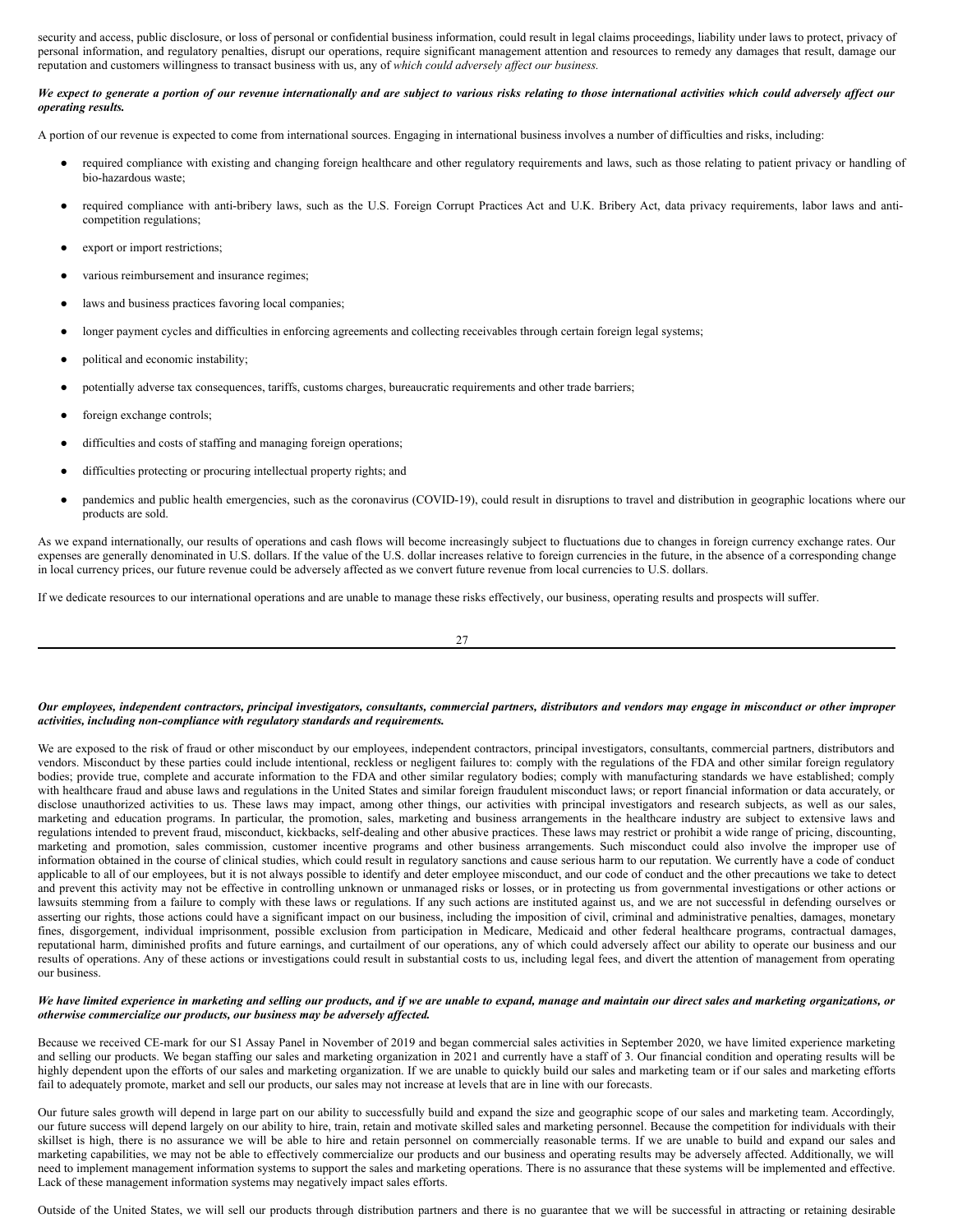distribution partners for these markets or that we will be able to enter into such arrangements on favorable terms. Distributors may not commit the necessary resources to market and sell our products effectively or may choose to favor marketing the products of our competitors. If distributors do not perform adequately, or if we are unable to enter into effective arrangements with distributors in particular geographic areas, we may not realize our sales growth.

# Our ability to grow our business will be limited if we fail to develop and maintain new and existing distribution channels.

Our plan to grow our business depends on third parties and distributors to sell our products. The sale of our products depends in large part on our ability to sell products to these customers and on the marketing and distribution abilities of the companies with which we collaborate.

Reliance on distributors and third-parties to market and sell our products could negatively impact our business for various reasons, including: (i) we may not be able to find suitable distributors for our products on satisfactory terms, or at all; (ii) agreements with distributors may prematurely terminate or may result in litigation between the parties; (iii) our distributors or other customers may not fulfill their contractual obligations and distribute our products in the manner or at the levels we expect; (iv) our distributors may prioritize other products or their own private label products that compete with our products; (v) Our existing distributor relationships or contracts may preclude or limit us from entering into arrangements with other distributors; and (vi) we may not be able to negotiate new or renew existing distribution agreements on acceptable terms, or at all.

We will try to maintain and expand our business with distributors and third parties and make every effort to require that they fulfill their contractual obligations, but there can be no assurance that such companies will do so or that new distribution channels will be available on satisfactory terms. If we are unable to do so, our business will be negatively impacted.

# *Potential customers may not adopt rapid Point-of-Care diagnostic testing.*

Rapid point-of-care tests are beneficial because, among other things, they can be administered by healthcare providers in their own facilities or used by healthcare facilities without sending samples to central laboratories. But currently the majority of diagnostic tests used by healthcare providers in the U.S. are provided by clinical reference laboratories and hospital-based laboratories. In some international markets, such as Europe, diagnostic testing is performed primarily by centralized laboratories. Future sales of our products will depend, in part, on our ability to expand market acceptance of rapid point-of-care testing and successfully compete against laboratory testing methods and products. However, we expect that clinical reference and other hospital-based laboratories will continue to compete vigorously against our rapid point-of-care products. Even if we can demonstrate that our products are more cost effective, save time, or have better performance or other benefits, healthcare providers may resist changing to rapid pointof-care tests and instead may choose to obtain diagnostic results through laboratory tests. If we fail to achieve and expand market acceptance of our rapid point-of-care diagnostic tests with customers, it would have a negative effect on our future sales growth.

# Even if we receive regulatory approval for any of our product candidates, we may not be able to successfully commercialize the product and the revenue that we generate *from their sales, if any, may be limited.*

If approved for marketing, the commercial success of our product candidates will depend upon each product's acceptance by the medical community, including physicians, patients and health care payors. The degree of market acceptance for any of our product candidates will depend on a number of factors, including:

- demonstration of clinical safety and efficacy;
- relative convenience, dosing burden and ease of administration;
- the prevalence and severity of any adverse effects;
- the willingness of physicians to prescribe our product candidates, and the target patient population to try new therapies;

29

- efficacy of our product candidates compared to competing products;
- the introduction of any new products that may in the future become available targeting indications for which our product candidates may be approved;
- new procedures or therapies that may reduce the incidences of any of the indications in which our product candidates may show utility;
- pricing and cost-effectiveness;
- the inclusion or omission of our product candidates in applicable therapeutic and vaccine guidelines;
- the effectiveness of our own or any future collaborators' sales and marketing strategies;
- limitations or warnings contained in approved labeling from regulatory authorities;
- our ability to obtain and maintain sufficient third-party coverage or reimbursement from government health care programs, including Medicare and Medicaid, private health insurers and other third-party payors or to receive the necessary pricing approvals from government bodies regulating the pricing and usage of therapeutics; and
- the willingness of patients to pay out-of-pocket in the absence of third-party coverage or reimbursement or government pricing approvals.

If any of our product candidates are approved, but do not achieve an adequate level of acceptance by physicians, health care payors, and patients, we may not generate sufficient revenues and we may not be able to achieve or sustain profitability. Our efforts to educate the medical community and third-party payors on the benefits of our product candidates may require significant resources and may never be successful.

In addition, even if we obtain regulatory approvals, the timing or scope of any approvals may prohibit or reduce our ability to commercialize our product candidates successfully. For example, if the approval process takes too long, we may miss market opportunities and give other companies the ability to develop competing products or establish market dominance. Any regulatory approval we ultimately obtain may be limited or subject to restrictions or post-approval commitments that render our product candidates not commercially viable. For example, regulatory authorities may approve any of our product candidates for fewer or more limited indications than we request, may grant approval contingent on the performance of costly post-marketing clinical trials, or may approve any of our product candidates with a label that does not include the labeling claims necessary or desirable for the successful commercialization for that indication. Further, the FDA or comparable foreign regulatory authorities may place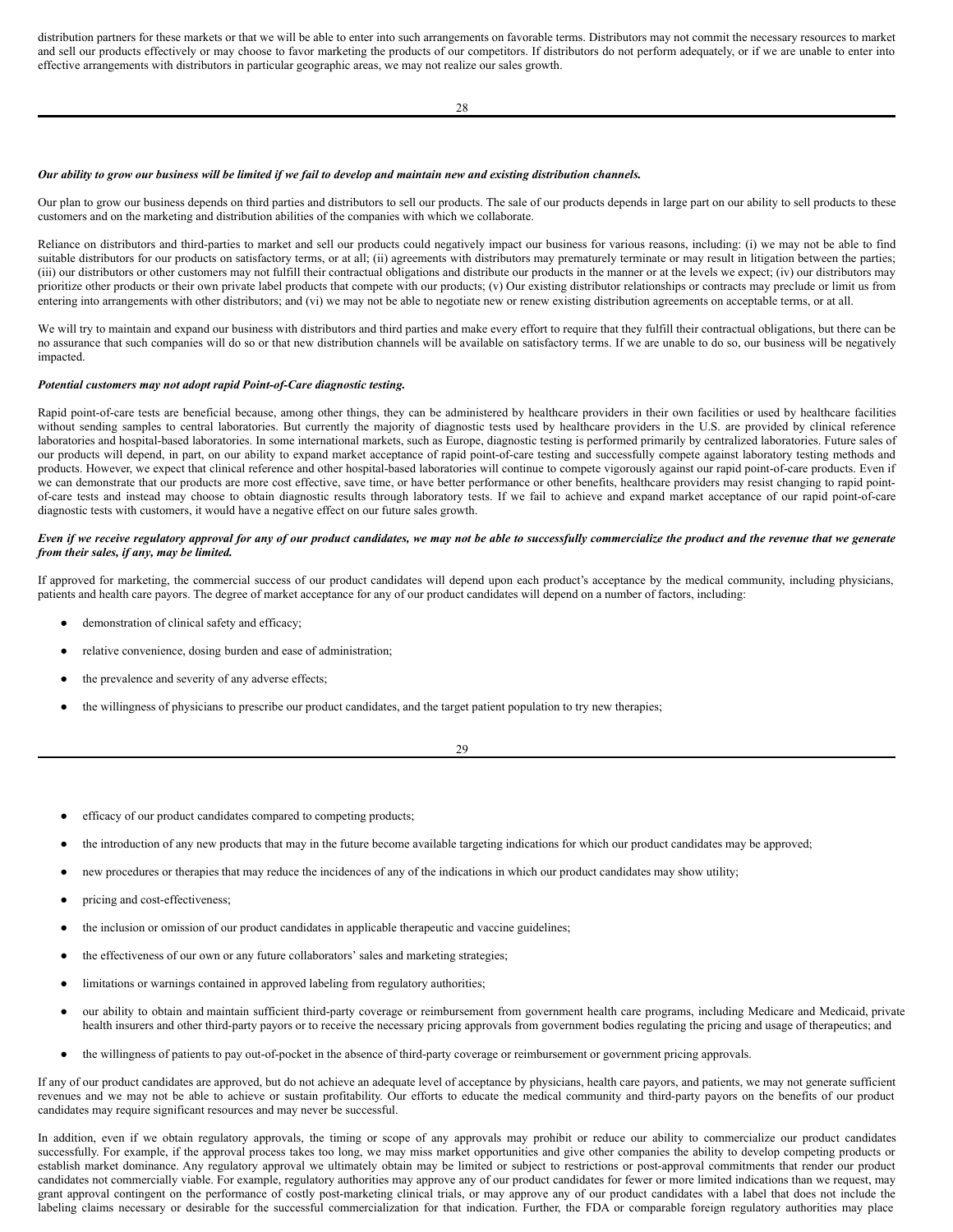conditions on approvals or require risk management plans or a Risk Evaluation and Mitigation Strategy ("REMS") to assure the safe use of the drug. If the FDA or applicable foreign regulatory agency concludes a REMS is needed, the sponsor of the BLA must submit a proposed REMS; the regulatory agencies will not approve the BLA without an approved REMS, if required. A REMS could include medication guides, physician communication plans, or elements to assure safe use, such as restricted distribution methods, patient registries and other risk minimization tools. The regulatory agencies may also require a REMS for an approved product when new safety information emerges. Any of these limitations on approval or marketing could restrict the commercial promotion, distribution, prescription or dispensing of our product candidates. Moreover, product approvals may be withdrawn for non-compliance with regulatory standards or if problems occur following the initial marketing of the product. Any of the foregoing scenarios could materially harm the commercial success of our product candidates.

# Adverse events involving our products may lead the FDA or applicable foreign regulatory agency to delay or deny clearance for our products or result in product recalls *that could harm our reputation, business and financial results.*

Once a product receives regulatory clearance or approval, the agency has the authority to require the recall of commercialized products in the event of adverse side effects, material deficiencies or defects in design or manufacture. The authority to require a recall must be based on a regulatory finding that there is a reasonable probability that the product would cause serious injury or death. Manufacturers may, under their own initiative, recall a product if any material deficiency in a product is found. A governmentmandated or voluntary recall by us or one of our distributors could occur as a result of adverse side effects, impurities or other product contamination, manufacturing errors, design or labeling defects or other deficiencies and issues. Recalls of any of our products would divert managerial and financial resources and have an adverse effect on our financial condition and results of operations. The regulatory agencies require that certain classifications of recalls be reported to them within ten (10) working days after the recall is initiated. Companies are required to maintain certain records of recalls, even if they are not reportable to the regulatory agency. We may initiate voluntary recalls involving our products in the future that we determine do not require notification of the regulatory agencies. If the regulatory agency disagrees with our determinations, they could require us to report those actions as recalls. A future recall announcement could harm our reputation with customers and negatively affect our sales. In addition, the regulatory agency could take enforcement action for failing to report the recalls when they were conducted.

|                   | I                  |  |
|-------------------|--------------------|--|
| I<br>I<br>×<br>۰. | I<br>۰.<br>×<br>۰. |  |

# The in-licensing of technologies and the successful testing and early development of technologies in the laboratory may not be indicative of future results and may not result in commercially viable technologies or products. Further, our future products may have to be modified from their originally conceived versions in order to reach or *be successful in the market.*

Positive results from laboratory testing and early developmental successes, may not be predictive of future successful development, commercialization and sales results and should not be relied upon as evidence that products developed from our technologies will become commercially viable and successful. Further, the products we plan to develop in the future may have to be significantly modified from their originally conceived versions in order for us to control costs, compete with similar products, receive market acceptance, meet specific development and commercialization timeframes, avoid potential infringement of the proprietary rights of others, or otherwise succeed in developing our business and earning ongoing revenues. This can be a costly and resource draining activity. What appear to be promising technologies when we license them may not lead to viable technologies or products, or to commercial success.

# We utilize third-party, single-source suppliers for some components and materials used in our products and product candidates, and the loss of any of these suppliers could *have an adverse impact on our business.*

We rely on single-source suppliers for some components and materials used in our products and product candidates. Our ability to supply our products commercially and to develop any future products depends, in part, on our ability to obtain these components in accordance with regulatory requirements and in sufficient quantities for clinical testing and commercialization. While our suppliers have generally met our demand for their products on a timely basis in the past, these were with limited production quantities and we cannot assure that they will in the future be able to meet our demand for their products, either because we do not have long-term agreements with those suppliers, our relative importance as a customer to those suppliers, or their ability to produce the components used in our products. For example, our supplier of printed electrodes has exited the printing business. We purchased safety stock from the supplier prior to their discontinuing production and have begun qualification of a replacement supplier.

While we believe replacement suppliers exist for all components and materials we obtain from single sources, establishing additional or replacement suppliers for any of these components or materials, if required, may not be accomplished quickly. Even if we are able to find a replacement supplier, the replacement supplier would need to be qualified and may require additional regulatory authority approval, which could result in further delay. While we will seek to maintain adequate inventory of the single-source components and materials used in our products in the event of disruption, those inventories may not be sufficient.

If our third-party suppliers fail to deliver the required commercial quantities of materials on a timely basis and at commercially reasonable prices, and we are unable to find one or more replacement suppliers capable of production at a substantially equivalent cost in substantially equivalent volumes and quality on a timely basis, the continued commercialization of our products, the supply of our products to customers and the development of any future products would be delayed, limited or prevented, which could have an adverse impact on our business.

31

# Manufacturing risks may adversely affect our ability to manufacture products and could reduce our gross margins and negatively affect our operating results.

Our business strategy depends on our ability to manufacture and assemble our current and proposed products in sufficient quantities and on a timely basis to meet consumer demand, while adhering to product quality standards, complying with regulatory requirements and managing manufacturing costs. We are subject to numerous risks relating to our manufacturing capabilities, including:

- quality or reliability defects in product components that we source from third party suppliers;
- our inability to secure product components in a timely manner, in sufficient quantities or on commercially reasonable terms;
- our failure to increase production of products to meet demand;
- the challenge of implementing and maintaining acceptable quality systems while experiencing rapid growth;
- our inability to build production lines to enable us to efficiently produce products; and
- difficulty identifying and qualifying alternative suppliers for components in a timely manner.

As demand for our products increases, we will need to invest additional resources to purchase components, hire and train employees, and enhance our manufacturing processes and implement manufacturing and quality systems. If we fail to increase our production capacity efficiently while also maintaining quality requirements, our sales may not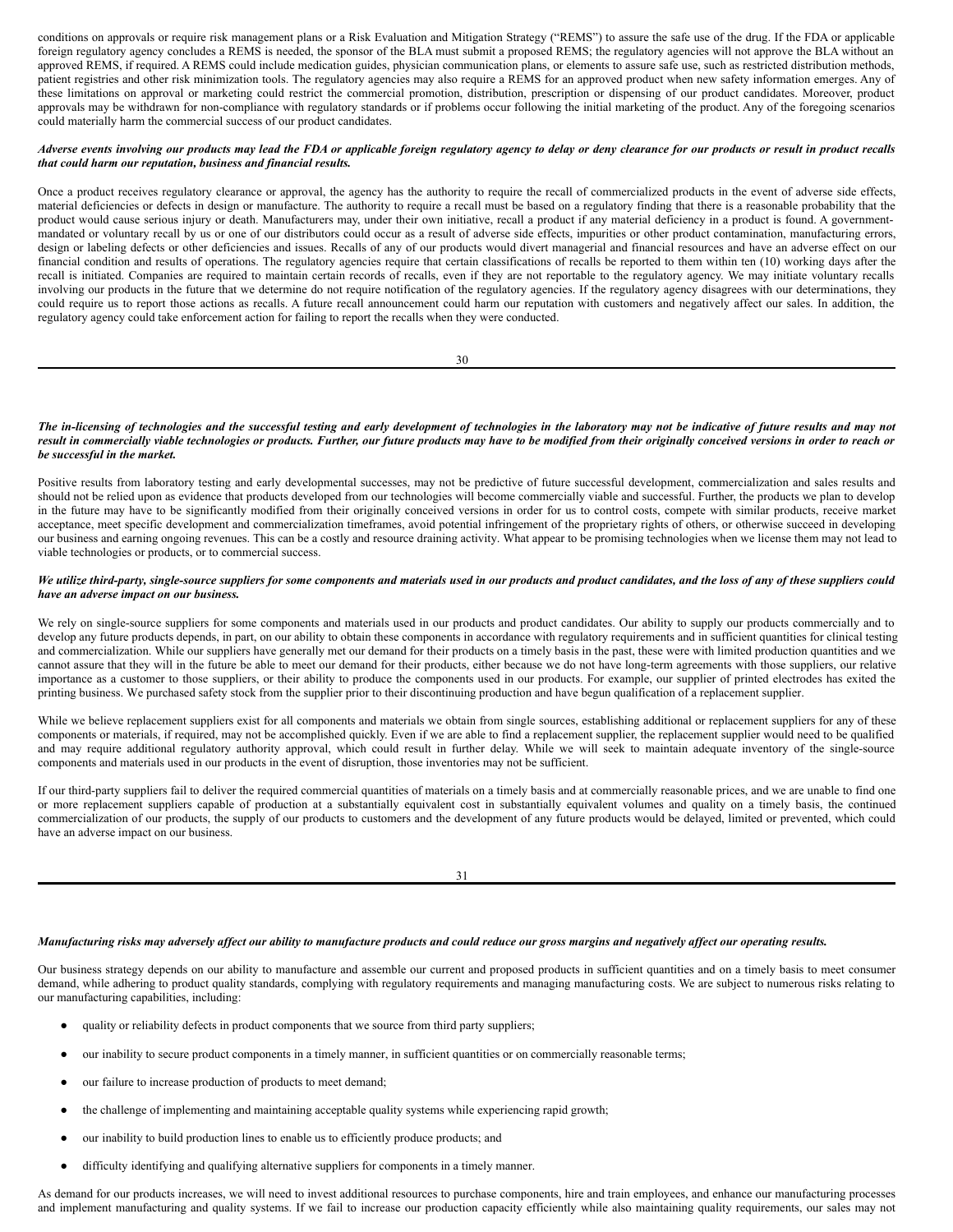increase in line with our forecasts and our operating margins could fluctuate or decline. In addition, while we expect most new products will utilize the eLab instrument system and existing consumable cartridge, manufacturing of future products may require the modification of our production lines, the hiring of specialized employees, the identification of new suppliers for specific components, or the development of new manufacturing technologies. It may not be possible for us to manufacture these products at a cost or in quantities sufficient to make these products commercially viable. Any future interruptions we experience in the manufacturing or shipping of our products could delay our ability to recognize revenues in a particular quarter and could also adversely affect our relationships with our customers.

# **Risks Related to Intellectual Property**

## The extent to which we can protect our business and technologies through intellectual property rights that we own, acquire or license is uncertain.

We employ a variety of proprietary and patented technologies and methods in connection with the assays that we sell or are developing. We license some of these technologies from third parties. We cannot provide any assurance that the intellectual property rights that we own or license provide effective protection from competitive threats or that we would prevail in any litigation in which our intellectual property rights are challenged. In addition, we may not be successful in obtaining new proprietary or patented technologies or methods in the future, whether through acquiring ownership or through licenses from third parties.

## Our currently pending or future patent applications may not result in issued patents, and we cannot predict how long it may take for a patent to issue on any of our pending *patent applications, assuming a patent does issue.*

Other parties may challenge patents issued or exclusively licensed to us, or courts or administrative agencies may hold our patents or the patents we license on an exclusive basis to be invalid or unenforceable. We may not be successful in defending challenges made against our patents and other intellectual property rights. Any third-party challenge to any of our patents could result in the unenforceability or invalidity of some or all of the claims of such patents and could be time consuming and expensive.

32

## The extent to which the patent rights of life sciences companies effectively protect their diagnostic tests and technologies is often highly uncertain and involves complex *legal and factual questions for which important legal principles remain unresolved.*

No consistent policy regarding the proper scope of allowable claims of patents held by life sciences companies has emerged to date in the United States. Various courts, including the U.S. Supreme Court, have rendered decisions that impact the scope of patentability of certain inventions or discoveries relating to diagnostic tests or genomic diagnostic testing. These decisions generally stand for the proposition that inventions that recite laws of nature are not themselves patentable unless they have sufficient additional features that provide practical assurance that the processes are genuine inventive applications of those laws rather than patent drafting efforts designed to monopolize a law of nature itself. What constitutes a "sufficient" additional feature for this purpose is uncertain. Although we do not generally rely on gene sequence patents, this evolving case law in the United States may adversely impact our ability to obtain new patents and may facilitate third-party challenges to our existing owned and exclusively licensed patents.

We cannot predict the breadth of claims that may be allowed or enforced in patents we own or in those to which we have exclusive license rights. For example:

- the inventor(s) named in one or more of our patents or patent applications might not have been the first to have made the relevant invention;
- the inventor (or his assignee) might not have been the first to file a patent application for the claimed invention;
- others may independently develop similar or alternative diagnostic tests and technologies or may successfully replicate our product and technologies;
- it is possible that the patents we own or in which have exclusive license rights may not provide us with any competitive advantages or may be challenged by third parties and found to be invalid or unenforceable;
- any patents we obtain or exclusively license may expire before, or within a limited time period after, the assays and services relating to such patents are commercialized;
- we may not develop or acquire additional proprietary assays and technologies that are patentable; and
- others may acquire patents that could be asserted against us in a manner that could have an adverse effect on our business.

## Changes in either the patent laws or in interpretations of patent laws in the United States or other countries may diminish the value of our intellectual property rights.

On September 16, 2011, the Leahy-Smith America Invents Act, or the Leahy-Smith Act, was signed into law. The Leahy-Smith Act includes a number of significant changes to U.S. patent law. These include provisions that affect the way patent applications are prosecuted, redefine prior art, may affect patent litigation and switch the U.S. patent system from a "first-to-invent" system to a "first-to-file" system. Under a first-to-file system, assuming the other requirements for patentability are met, the first inventor to file a patent application generally will be entitled to the patent on an invention regardless of whether another inventor had made the invention earlier. The U.S. Patent and Trademark Office, or USPTO, recently developed new regulations and procedures to govern administration of the Leahy-Smith Act, and many of the substantive changes to patent law associated with the Leahy-Smith Act, including the first-to-file provisions in particular, only became effective on March 16, 2013. Accordingly, it is not clear what, if any, impact the Leahy-Smith Act will have on the operation of our business. However, the Leahy-Smith Act and its implementation could increase the uncertainties and costs surrounding the prosecution of our owned and licensed patent applications and the enforcement or defense of issued patents that we own or license, all of which could have a material adverse effect on our business and financial condition.

Patent applications in the United States and many foreign jurisdictions are not published until at least eighteen months after filing and it is possible for a patent application filed in the United States to be maintained in secrecy until a patent issues on the application. In addition, publications in the scientific literature often lag behind actual discoveries. We therefore cannot be certain that others have not filed patent applications that cover inventions that are the subject of pending applications that we own or exclusively license or that we were the first to invent the technology (if filed prior to the Leahy-Smith Act) or first to file (if filed after the Leahy-Smith Act). Our competitors may have filed, and may in the future file, patent applications covering technology that is similar to or the same as our technology. Any such patent application may have priority over patent applications that we own and, if a patent issues on such patent application, we could be required to obtain a license to such patent in order to carry on our business. If another party has filed a U.S. patent application covering an invention that is similar to, or the same as, an invention that we own, we may have to participate in an interference or other proceeding in the USPTO or a court to determine priority of invention in the United States, for applications and patents made prior to the enactment of the Leahy-Smith Act. For applications and patents made following the enactment of the Leahy-Smith Act, we may have to participate in a derivation proceeding to resolve disputes relating to inventorship. The costs of these proceedings could be substantial, and it is possible that such efforts would be unsuccessful, resulting in our inability to obtain or retain any U.S. patent rights with respect to such invention.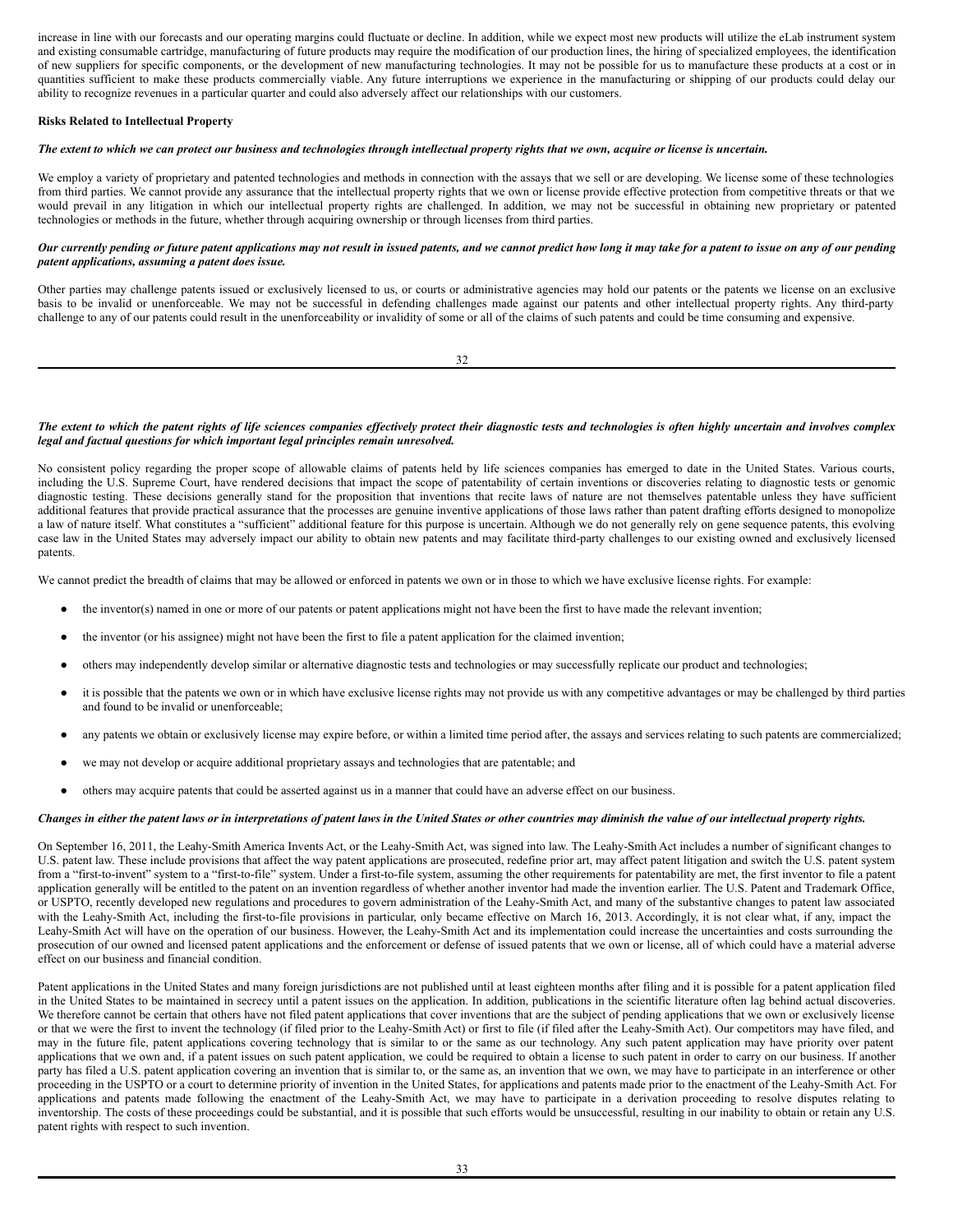In addition, the laws of foreign jurisdictions may not protect our rights to the same extent as the laws of the United States. For example, European patent law restricts the patentability of methods of treatment of the human body more than U.S. law does. Publications of discoveries in scientific literature often lag behind the actual discoveries, and patent applications in the United States and other jurisdictions are typically not published until 18 months after filing, or in some cases not at all. Therefore, we cannot be certain that we were the first to make the inventions claimed in our owned or licensed patents or pending patent applications, or that we or our licensors were the first to file for patent protection of such inventions. Moreover, the USPTO might require that the term of a patent issuing from a pending patent application be disclaimed and limited to the term of another patent that is commonly owned or names a common inventor. As a result, the issuance, scope, validity, term, enforceability and commercial value of our patent rights are highly uncertain.

# The patent prosecution process is expensive and time-consuming, is highly uncertain and involves complex legal and factual questions. Recent patent reform legislation could increase the uncertainties and costs surrounding the prosecution of our patent applications and the enforcement or defense of our issued patents.

Our success depends in large part on our ability to obtain and maintain patent protection in the United States and other countries with respect to our proprietary technology and product candidates. We seek to protect our proprietary position by filing in the United States and in certain foreign jurisdictions patent applications related to our novel technologies and product candidates that are important to our business.

The patent prosecution process is expensive and time-consuming, and we may not be able to file and prosecute all necessary or desirable patent applications at a reasonable cost or in a timely manner. It is also possible that we will fail to identify patentable aspects of our research and development output before it is too late to obtain patent protection. In addition, we may not pursue or obtain patent protection in all major markets. Moreover, in some circumstances, we may not have the right to control the preparation, filing or prosecution of patent applications, or to maintain the patents, covering technology that we license from third parties. In some circumstances, our licensors may have the right to enforce the licensed patents without our involvement or consent, or to decide not to enforce or to allow us to enforce the licensed patents. Therefore, these patents and patent applications may not be prosecuted and enforced in a manner consistent with the best interests of our business. If any of our licensors fail to maintain such patents, or lose rights to those patents, the rights that we have licensed may be reduced or eliminated and our right to develop and commercialize any of our product candidates that are the subject of such licensed rights could be adversely affected.

Our pending and future patent applications may not result in patents being issued which protect our technology or products, in whole or in part, or which effectively prevent others from commercializing competitive technologies and products. In particular, during prosecution of any patent application, the issuance of any patents based on the application may depend upon our ability to generate additional nonclinical or clinical data that support the patentability of our proposed claims. We may not be able to generate sufficient additional data on a timely basis, or at all. Moreover, changes in either the patent laws or interpretation of the patent laws in the United States or other countries may diminish the value of our patents or narrow the scope of our patent protection.

Moreover, we may be subject to a third-party pre-issuance submission of prior art to the USPTO, or become involved in opposition, derivation, reexamination,*inter partes* review, post-grant review or interference proceedings or other patent office proceedings or litigation, in the United States or elsewhere, challenging our patent rights or the patent rights of others. An adverse determination in any such submission or proceeding could reduce the scope of, or invalidate, our patent rights; allow third parties to commercialize our technology or products and compete directly with us, without payment to us; or result in our inability to manufacture or commercialize products without infringing third-party patent rights. In addition, if the breadth or strength of protection provided by our owned and licensed patents and patent applications is threatened, it could dissuade companies from collaborating with us to license, develop or commercialize current or future product candidates.

34

# Obtaining and maintaining our patent protection depends upon compliance with various procedural, document submission, fee payment and other requirements imposed by governmental patent agencies, and our patent protection could be reduced or eliminated for non-compliance with these requirements.

The USPTO and various foreign governmental patent agencies require compliance with a number of procedural, documentary, fee payment and other provisions during the patent prosecution process and following the issuance of a patent. There are situations in which noncompliance with these requirements can result in abandonment or lapse of a patent or patent application, resulting in partial or complete loss of patent rights in the relevant jurisdiction. In such an event, competitors might be able to enter the market earlier than would otherwise have been the case if our patent were in force.

# Our intellectual property rights may not be sufficient to protect our competitive position and to prevent others from manufacturing, using or selling competing assays.

The scope of our owned and exclusively licensed intellectual property rights may not be sufficient to prevent others from manufacturing, using or selling competing assays. Competitors could purchase our product and attempt to replicate some or all of the competitive advantages we derive from our development efforts, willfully infringe our intellectual property rights, design around our protected technology or develop their own competitive technologies and thereby avoid infringing our intellectual property rights. If our intellectual property is not sufficient to effectively prevent our competitors from developing and selling similar diagnostic tests, our competitive position and our business could be adversely affected.

# We may become involved in disputes relating to our intellectual property rights, and may need to resort to litigation in order to defend and enforce our intellectual property *rights.*

Extensive litigation regarding patents and other intellectual property rights has been common in the medical diagnostic testing industry. Litigation may be necessary to assert infringement claims, protect trade secrets or know-how and determine the enforceability, scope and validity of certain proprietary rights. Litigation may even be necessary to resolve disputes of inventorship or ownership of proprietary rights. The defense and prosecution of intellectual property lawsuits, USPTO interference or derivation proceedings and related legal and administrative proceedings (e.g., a re-examination) in the United States and internationally involve complex legal and factual questions. As a result, such proceedings are costly and time consuming to pursue, and their outcome is uncertain.

Even if we prevail in such a proceeding in which we assert our intellectual property rights against third parties, the remedy we obtain may not be commercially meaningful or adequately compensate us for any damages we may have suffered. If we do not prevail in such a proceeding, our patents could potentially be declared to be invalid, unenforceable or narrowed in scope, or we could otherwise lose valuable intellectual property rights. Similar proceedings involving the intellectual property we exclusively license could also have an impact on our business. Further, if any of our other owned or exclusively licensed patents are declared invalid, unenforceable or narrowed in scope, our competitive position could be adversely affected.

# We could face claims that our activities or the manufacture, use or sale of our assays infringe the intellectual property rights of others, which could cause us to pay *damages or licensing fees and limit our ability to sell some or all of our assays and services.*

Our research, development and commercialization activities may infringe or be claimed to infringe patents or other intellectual property rights owned by other parties of which we may be unaware because the relevant patent applications may have been filed but not yet published. Certain of our competitors and other companies have substantial patent portfolios and may attempt to use patent litigation as a means to obtain a competitive advantage or to extract licensing revenue. In addition to patent infringement claims, we may also be subject to other claims relating to the violation of intellectual property rights, such as claims that we have misappropriated trade secrets or infringed third party trademarks. The risks of being involved in such litigation may also increase as we gain greater visibility as a public company and as we gain commercial acceptance of our diagnostic tests and move into new markets and applications for our assays.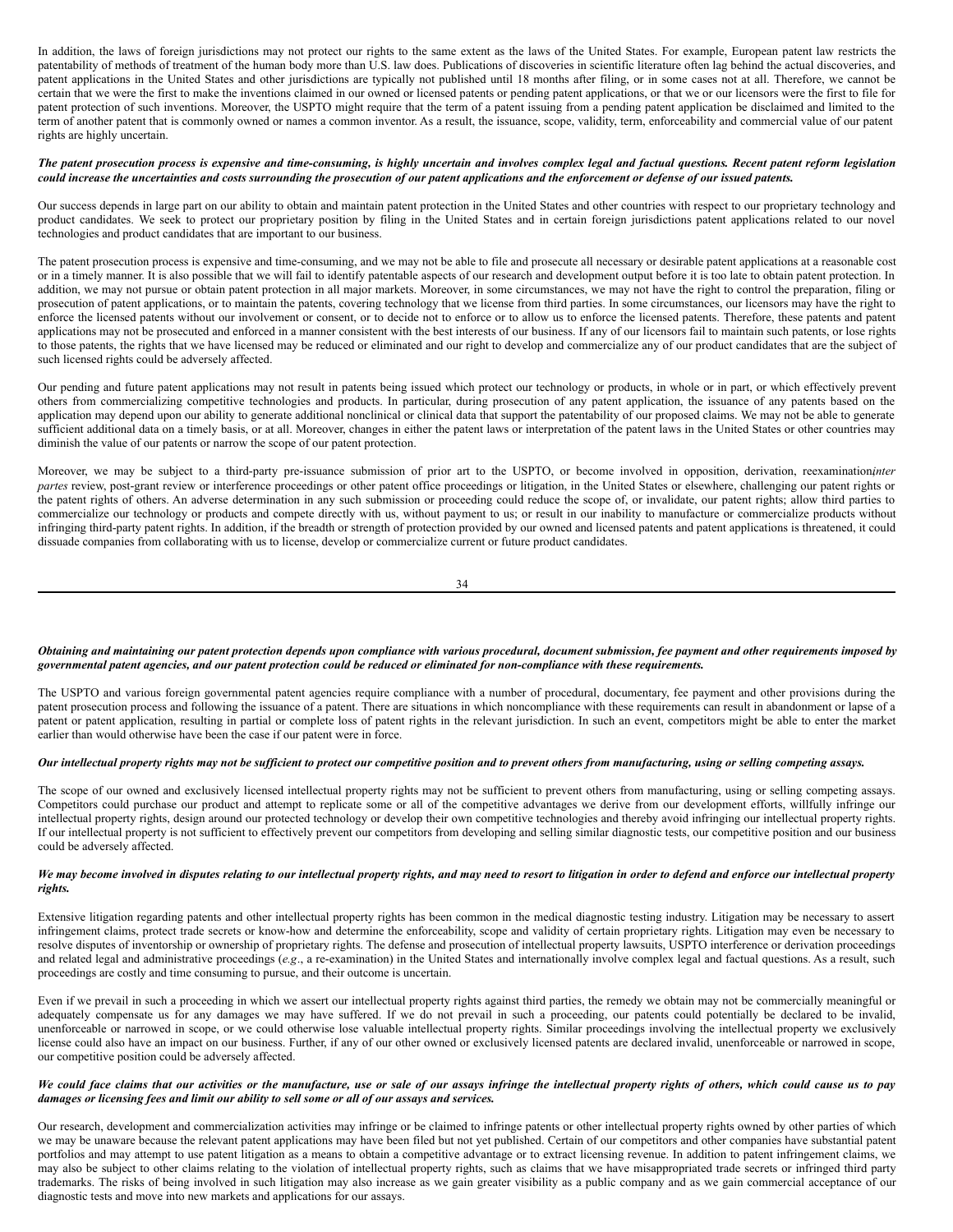Regardless of merit or outcome, our involvement in any litigation, interference or other administrative proceedings could cause us to incur substantial expense and could significantly divert the efforts of our technical and management personnel. Any public announcements related to litigation or interference proceedings initiated or threatened against us could cause our share price to decline. An adverse determination, or any actions we take or agreements we enter into in order to resolve or avoid disputes, may subject us to the loss of our proprietary position or to significant liabilities, or require us to seek licenses that may include substantial cost and ongoing royalties. Licenses may not be available from third parties or may not be obtainable on satisfactory terms. An adverse determination or a failure to obtain necessary licenses may restrict or prevent us from manufacturing and selling our diagnostic tests and offering our services. These outcomes could materially harm our business, financial condition and results of operations.

#### *We may not be able to adequately protect our intellectual property outside of the United States.*

The laws of some foreign countries do not protect intellectual property rights to the same extent as the laws of the United States, and many companies have encountered significant problems in protecting and defending such rights in foreign jurisdictions. The legal systems of certain countries, particularly certain developing countries, do not favor the enforcement of patents and other intellectual property protection, particularly those relating to medical devices, diagnostic testing and biotechnology, which could make it difficult for us to stop the infringement of our patents and for licensors, if they were to seek to do so, to stop infringement of patents that are licensed to us. Proceedings to enforce our patent rights in foreign jurisdictions could result in substantial cost and divert our efforts and attention from other aspects of our business. Additionally, prosecuting and maintaining intellectual property (particularly patent) rights are very costly endeavors, and for these and other reasons we may not pursue or obtain patent protection in all major markets. We do not know whether legal and government fees will increase substantially and therefore are unable to predict whether cost may factor into our global intellectual property strategy.

In addition to the risks associated with patent rights, the laws in some foreign jurisdictions may not provide protection for our trade secrets and other intellectual property. If our trade secrets or other intellectual property are misappropriated in foreign jurisdictions, we may be without adequate remedies to address these issues. Additionally, we also rely on confidentiality and assignment of invention agreements to protect our intellectual property in foreign jurisdictions. These agreements may provide for contractual remedies in the event of misappropriation, but we do not know to what extent, if any, these agreements, and any remedies for their breach, will be enforced by a foreign court. If our intellectual property is misappropriated or infringed upon and an adequate remedy is not available, our future prospects will likely diminish. The sale of diagnostic tests that infringe our intellectual property rights, particularly if such diagnostic tests are offered at a lower cost, could negatively impact our ability to achieve commercial success and may materially and adversely harm our business.

#### Our failure to secure trademark registrations could adversely affect our business and our ability to market our assays and product candidates.

Our trademark applications in the United States and any other jurisdictions where we may file may not be allowed for registration, and our registered trademarks may not be maintained or enforced. During trademark registration proceedings, we may receive rejections. Although we are given an opportunity to respond to those rejections, we may be unable to overcome such rejections. In addition, in the USPTO and in corresponding foreign agencies, third parties are given an opportunity to oppose pending trademark applications and to seek to cancel registered trademarks. Opposition or cancellation proceedings may be filed against our applications and/or registrations, and our applications and/or registrations may not survive such proceedings. Failure to secure such trademark registrations in the United States and in foreign jurisdictions could adversely affect our business and our ability to market our diagnostic tests and product candidates.

$$
36\,
$$

#### We may be unable to adequately prevent disclosure of trade secrets and other proprietary information, or the misappropriation of the intellectual property we regard as our *own.*

We rely on trade secrets to protect our proprietary know how and technological advances, particularly where we do not believe patent protection is appropriate or obtainable. Nevertheless, trade secrets are difficult to protect. We rely in part on confidentiality agreements with our employees, consultants, third party contractors, third party collaborators and other advisors to protect our trade secrets and other proprietary information. These agreements generally require that the other party to the agreement keep confidential and not disclose to third parties all confidential information developed by us or made known to the other party by us during the course of the other party's relationship with us. These agreements may not effectively prevent disclosure of confidential information and may not provide an adequate remedy in the event of unauthorized disclosure of confidential information. Monitoring unauthorized disclosure is difficult, and we do not know whether the steps we have taken to prevent such disclosure are, or will be, adequate. If we were to seek to pursue a claim that a third party had illegally obtained and was using our trade secrets, it would be expensive and time consuming, and the outcome would be unpredictable. Further, courts outside the United States may be less willing to protect trade secrets. In addition, others may independently discover our trade secrets and proprietary information and therefore be free to use such trade secrets and proprietary information. Costly and time consuming litigation could be necessary to enforce and determine the scope of our proprietary rights. In addition, our trade secrets and proprietary information may be misappropriated as a result of breaches of our electronic or physical security systems in which case we may have no legal recourse. Failure to obtain, or maintain, trade secret protection could enable competitors to use our proprietary information to develop assays that compete with our assays or cause additional, material adverse effects upon our competitive business position.

## We may be subject to claims that our employees have wrongfully used or disclosed alleged trade secrets of their former employers.

As is common in our industry, we employ individuals who were previously employed at other companies in our industry or in related industries, including our competitors or potential competitors. We may be subject to claims that we or these employees have inadvertently or otherwise used or disclosed trade secrets or other proprietary information of their former employers. Litigation may be necessary to defend against these claims. Even if we are successful in defending against these claims, litigation could result in substantial costs and be a distraction to management.

#### Third parties may initiate legal proceedings alleging that we are infringing their intellectual property rights, the outcome of which would be uncertain.

Our commercial success depends upon our ability to develop, manufacture, market and sell our product candidates without infringing the proprietary rights of third parties. There is considerable intellectual property litigation in the life sciences industry. We cannot guarantee that our product candidates will not infringe third-party patents or other proprietary rights. We may become party to, or threatened with, future adversarial proceedings or litigation regarding intellectual property rights with respect to our products and technology, including *inter partes* review, interference, or derivation proceedings before the USPTO and similar bodies in other countries. Third parties may assert infringement claims against us based on existing intellectual property rights and intellectual property rights that may be granted in the future.

If we are found to infringe a third party's intellectual property rights, we could be required to obtain a license from such third party to continue developing and marketing our products. However, we may not be able to obtain any required license on commercially reasonable terms or at all. Even if we were able to obtain a license, it could be nonexclusive, thereby giving our competitors access to the same technologies licensed to us. We could be forced, including by court order, to cease commercializing the infringing technology or product. In addition, we could be found liable for monetary damages, including treble damages and attorneys' fees if we are found to have willfully infringed a patent. A finding of infringement could prevent us from commercializing our product candidates or force us to cease some of our business operations, which could materially harm our business. Claims that we have misappropriated the confidential information or trade secrets of third parties could have a similar negative impact on our business.

Obtaining and maintaining our patent protection depends on compliance with various procedural, document submission, fee payment and other requirements imposed by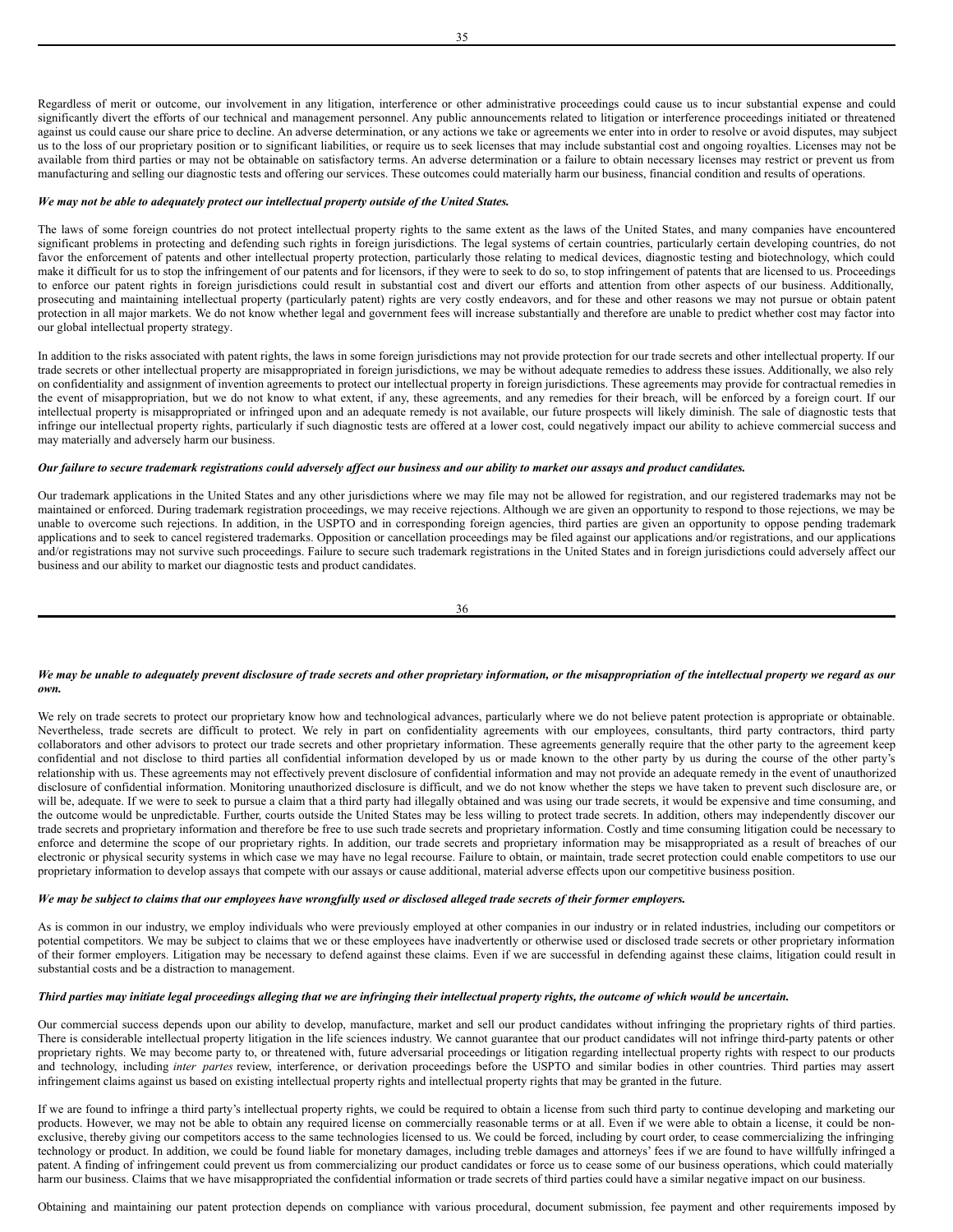37

Periodic maintenance fees and annuities on any issued patent are due to be paid to the USPTO and foreign patent agencies in several stages over the lifetime of the patent. The USPTO and various foreign governmental patent agencies require compliance with a number of procedural, documentary, fee payment and other similar provisions during the patent application process. While an inadvertent lapse can in many cases be cured by payment of a late fee or by other means in accordance with the applicable rules, there are situations in which noncompliance can result in abandonment or lapse of the patent or patent application, resulting in partial or complete loss of patent rights in the relevant jurisdiction. Noncompliance events that could result in abandonment or lapse of a patent or patent application include, but are not limited to, failure to respond to official actions within prescribed time limits, non-payment of fees and failure to properly legalize and submit formal documents. In such an event, our competitors might be able to enter our markets, which could have a material adverse effect on our business.

## Intellectual property litigation could cause us to spend substantial resources and distract our personnel from their normal responsibilities.

Even if resolved in our favor, litigation or other legal proceedings relating to intellectual property claims may cause us to incur significant expenses and could distract our technical and management personnel from their normal responsibilities. In addition, there could be public announcements of the results of hearings, motions or other interim proceedings or developments and if securities analysts or investors perceive these results to be negative, it could have an adverse effect on the price of our common stock. Such litigation or proceedings could increase our operating losses and reduce the resources available for development activities or any future sales, marketing or distribution activities. We may not have sufficient financial or other resources to conduct such litigation or proceedings adequately. Some of our competitors may be able to sustain the costs of such litigation or proceedings more effectively than we can because of their greater financial resources. Uncertainties resulting from the initiation and continuation of patent litigation or other proceedings could compromise our ability to compete in the marketplace.

### We may spend considerable resources developing and maintaining patents, licensing agreements and other intellectual property that may later be abandoned or may *otherwise never result in products brought to market.*

Not all technologies and candidate products that initially show potential as the basis for future products ultimately meet the rigors of our development process and as a result may be abandoned and/or never otherwise result in products brought to market. In some cases, prior to abandonment we may be required to incur significant costs developing and maintaining intellectual property and/or maintaining license agreements and our business could be harmed by such costs.

## We rely on information technology, and if we are unable to protect against service interruptions, data corruption, cyber-based attacks or network security breaches, our *operations could be disrupted, and our business could be negatively af ected.*

We rely on information technology networks and systems to process, transmit and store electronic and financial information; to coordinate our business; and to communicate within our Company and with customers, suppliers, partners and other third parties. These information technology systems may be susceptible to damage, disruptions or shutdowns, hardware or software failures, power outages, computer viruses, cyber-attacks, telecommunication failures, user errors or catastrophic events. If our information technology systems suffer severe damage, disruption or shutdown, and our business continuity plans do not effectively resolve the issues in a timely manner, our operations could be disrupted, and our business could be negatively affected. In addition, cyber-attacks could lead to potential unauthorized access and disclosure of confidential information, and data loss and corruption. There is no assurance that we will not experience these service interruptions or cyber-attacks in the future.

#### **Risks Related to the Company and our Business**

# We have a limited operating history and may face difficulties encountered by companies early in their commercialization in competitive and rapidly evolving **markets.**

We received CE-Mark for our eLab instrument and S1 Assay panel in November of 2019 and began commercializing these products in the fourth quarter of 2020. We have also developed products for COVID-19 with the intent to file for FDA EUA. The application for our COVID-19 antibody test was not reviewed by the FDA due to the volume of EUA requests the Agency has received for similar tests. The EUA application for our COVID-19 antigen test was reviewed by the FDA and additional clinical and analytical information was requested. The Company conducted additional work and refiled the EUA in November 2021. The FDA has requested additional information primarily from clinical testing sites prior to initiating their formal review.

| v<br>I<br>$\sim$ | I<br>w<br>۹ |
|------------------|-------------|

Accordingly, we have a relatively limited operating history upon which to evaluate our business and forecast our future sales and operating results. In assessing our business prospects, you should consider the various risks and difficulties frequently encountered by companies early in their commercialization in competitive and rapidly evolving markets, particularly companies that develop and sell medical devices. These risks include our ability to:

- implement and execute our business strategy;
- establish a sales and marketing infrastructure to grow sales of our products and product candidates;
- implement computer based systems for the management of orders, production, inventory, invoicing, and receivable collections;
- increase awareness of our brand;
- manage expanding operations
- expand our manufacturing capabilities, including increasing production of current products efficiently while maintaining quality standards and adapting our manufacturing facilities to the production of new product candidates;
- respond effectively to competitive pressures and developments;
- enhance our existing product and develop new products;
- obtain and maintain regulatory clearance or approval to commercialize product candidates and enhance our existing products;
- effectively perform clinical trials with respect to our proposed products;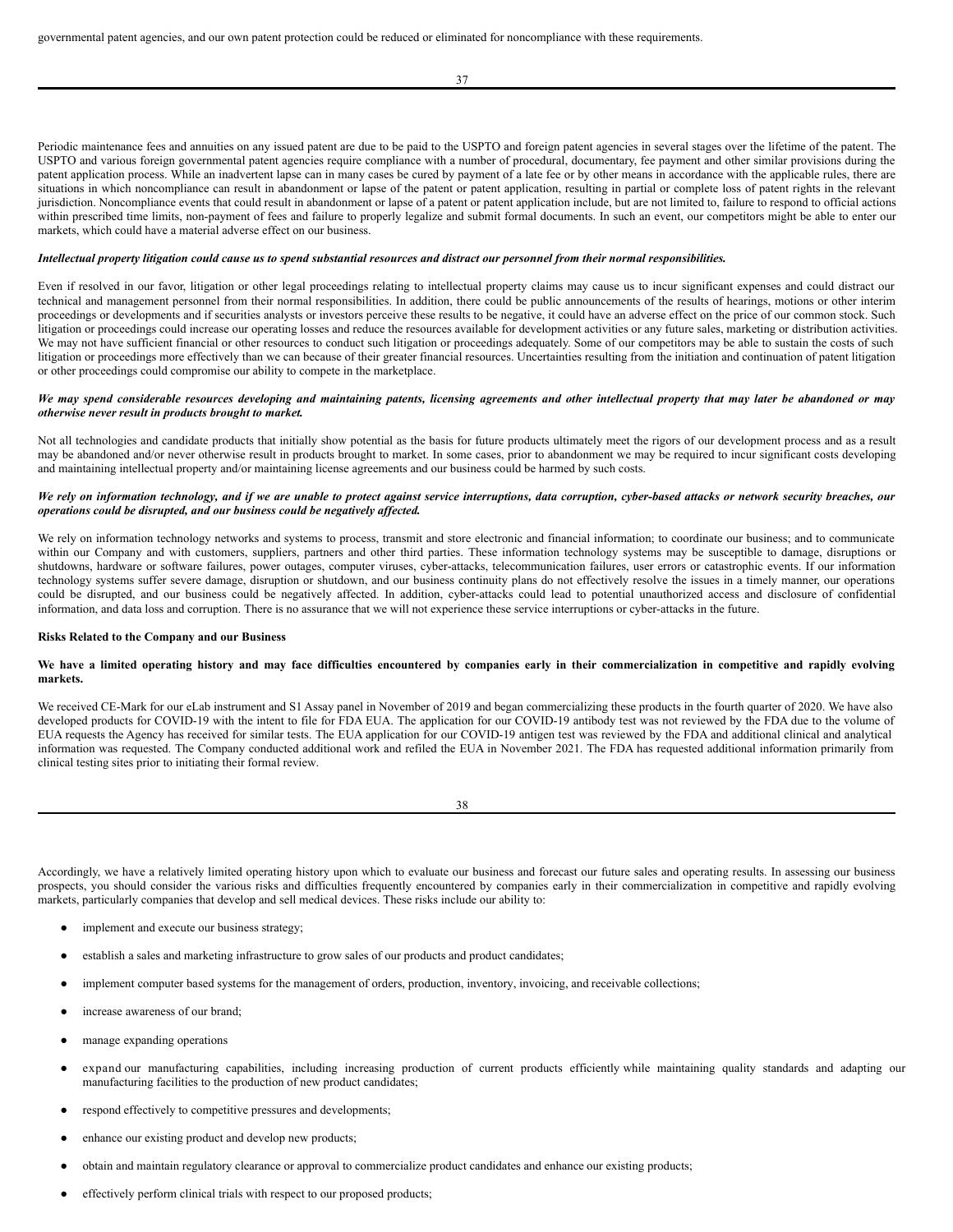- attract, retain and motivate qualified personnel in various areas of our business: and
- implement and maintain systems and processes that are compliant with applicable regulatory standards.

We may not have the institutional knowledge or experience to be able to effectively address these and other risks that may face our business. In addition, we may not be able to develop insights into trends that could emerge and negatively affect our business and may fail to respond effectively to those trends. As a result of these or other risks, we may not be able to execute key components of our business strategy, and our business, financial condition and operating results may suffer.

## Sales cycles for our products may be lengthy, which can cause variability and unpredictability in our business.

Some of our products may require lengthy and unpredictable sales cycles, which makes it more difficult to accurately forecast revenues and may cause revenues and operating results to vary from period to period. Our products may involve sales to large public and private institutions which may require many levels of approval and may be dependent on economic or political conditions and the availability of funding from government or public health agencies which can vary from period to period. There can be no assurance that purchases or funding from these agencies will occur or continue. As a result, we may expend considerable resources on unsuccessful sales efforts or we may not be able to complete transactions at all or on a schedule and in an amount consistent with our objectives.

| I<br>I<br>,<br>۰. | ۰,<br>۰.<br>۰.<br>۰,<br>٧ |
|-------------------|---------------------------|

## We have limited commercial scale capabilities. If we are unable to successfully implement commercial capabilities and manage our growth, our business will be harmed.

We have been a development stage company and we will need to establish and significantly expand our operations and capabilities. We expect this expansion to occur rapidly and continue to an even greater degree in the future as we continue to commercialize our products, build a sales and marketing organization, and seek marketing clearance from the FDA and international regulatory bodies for our future product candidates. Our growth will place a significant strain on our management, operating and financial systems and our sales, marketing, manufacturing, engineering, product development, and administrative resources. As a result of our growth, operating costs may escalate even faster than planned, and some of our internal systems and processes, including those relating to manufacturing our products, will need to be established and may need to be enhanced, updated or replaced. Additionally, our anticipated growth will increase demands placed on our suppliers, resulting in an increased need for us to manage our suppliers and monitor for quality assurance. If we cannot effectively manage our expanding operations, manufacturing capacity and costs, including scaling to meet increased demand and properly managing suppliers, we may not be able to grow or we may grow at a slower pace than expected and our business could be adversely affected.

## We face substantial competition, which may result in others discovering, developing or commercializing products before or more successfully than we do.

The development and commercialization of medical devices is highly competitive. We compete with a variety of multinational pharmaceutical companies and specialized biotechnology companies, as well as products and processes being developed at universities and other research institutions. Our competitors have developed, are developing or will develop product candidates and processes competitive with our product candidates. Competitive therapeutic treatments include those that have already been approved and accepted by the medical community and any new treatments that may enter the market. We believe that a significant number of products are currently available, under development, and may become commercially available in the future, for the treatment of indications for which we may try to develop product candidates.

More established companies may have a competitive advantage over us due to their greater size, cash flows and institutional experience. Compared to us, many of our competitors may have significantly greater financial, technical and human resources. As a result of these factors, our competitors may have an advantage in marketing their approved products and may obtain regulatory approval of their product candidates before we are able to, which may limit our ability to develop or commercialize our product candidates. Our competitors may also develop drugs that are safer, more effective, more widely used and less expensive than ours, and may also be more successful than us in manufacturing and marketing their products.

Mergers and acquisitions in the pharmaceutical and biotechnology industries may result in even more resources being concentrated among a smaller number of our competitors. Smaller and other early-stage companies may also prove to be significant competitors, particularly through collaborative arrangements with large and established companies. These companies compete with us in recruiting and retaining qualified scientific, management and commercial personnel, establishing clinical trial sites and subject registration for clinical trials, as well as in acquiring technologies complementary to, or necessary for, our programs.

## Our technologies and products under development, and our business, may fail if we are not able to successfully commercialize them and ultimately generate significant *revenues as a result.*

Successful development of technologies and our product candidates will require significant additional investment, including costs associated with additional development, completing trials and obtaining regulatory approval, as well as the ability to manufacture or have others manufacture our products in sufficient quantities at acceptable costs while also preserving product quality. Difficulties often encountered in scaling up production include problems involving production yields, quality control and assurance, shortage of qualified personnel, production costs and process controls. In addition, we are subject to inherent risks associated with new technologies and products. These risks include the possibility that any of our technologies or future products may:

- be found unsafe;
- be ineffective or less effective than anticipated;

40

- fail to receive necessary regulatory approvals;
- be difficult to competitively price relative to alternative solutions;
- be harmful to consumers or the environment:
- be difficult to manufacture on an economically viable scale;
- be subject to supply chain constraints for raw materials;
- fail to be developed and accepted by the market prior to the successful marketing of alternative products by competitors;
- be difficult to market because of infringement on the proprietary rights of third parties; or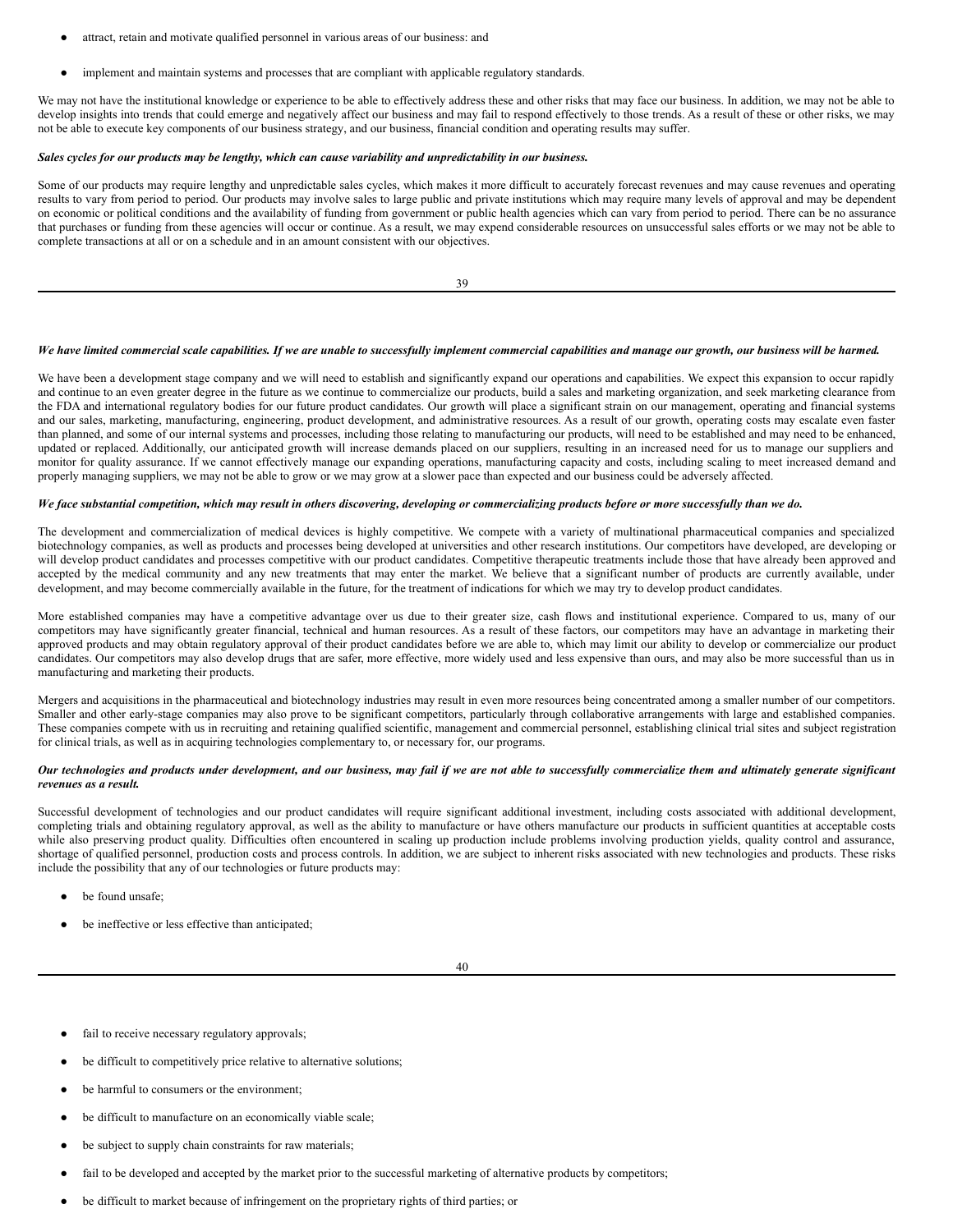be too expensive for commercial use.

Furthermore, we may be faced with lengthy market partner or distributor evaluation and approval processes. Consequently, we may incur substantial expenses and devote significant management effort in order to customize products for market partner or distributor acceptance, though there can be no assurance of such acceptance. As a result, we cannot accurately predict the volume or timing of any future sales.

## *Customers may not adopt our products quickly, or at all.*

Customers in the sector in which we operate can be generally cautious in their adoption of new products and technologies. In addition, given the relative novelty of our future planned products, customers of those products may require education regarding their utility and use, which may delay their adoption. There can be no assurance that customers will adopt our products quickly, or at all.

# The significant level of competition in the markets for our products developed in the future may result in pricing pressure, reduced margins or the inability of our future *products to achieve market acceptance.*

The markets for our future products are intensely competitive and rapidly changing. We may be unable to compete successfully, which may result in price reductions, reduced margins and the inability to achieve market acceptance for our products.

Our competitors may have longer operating histories, significantly greater resources, greater brand recognition and large customer bases than we do. As a result, they may be able to devote greater resources to the manufacture, promotion or sale of their products, receive greater resources and support from market partners and independent distributors, initiate or withstand substantial price competition or more readily take advantage of acquisition or other opportunities.

## We may rely on third parties for the production of our future products. If these parties do not produce our products at a satisfactory quality, in a timely manner, in sufficient quantities or at an acceptable cost, our sales and development efforts could be delayed or otherwise negatively affected.

We may rely on third parties for the manufacture of our future products. Our reliance on third parties to manufacture our future products may present significant risks to us, including the following:

- reduced control over delivery schedules, yields and product reliability;
- price increases;
- manufacturing deviations from internal and regulatory specifications;
- the failure of a key manufacturer to perform as we require for technical, market or other reasons;

41

- difficulties in establishing additional manufacturer relationships if we are presented with the need to transfer our manufacturing process technologies to them;
- misappropriation of our intellectual property; and
- other risks in potentially meeting our product development schedule or satisfying the requirements of our market partners, distributors, direct customers and end users.

If we need to enter into agreements for the manufacturing of our future products, there can be no assurance we will be able to do so on favorable terms, if at all.

# If we are unable to establish successful relations with third-party market partners or distributors, or these market partners or distributors do not focus adequate resources on selling our products or are otherwise unsuccessful in selling them, sales of our products may not develop.

We anticipate relying on independent market partners and distributors to distribute and assist us with the marketing and sale of our products. Our future revenue generation and growth will depend in large part on our success in establishing and maintaining this sales and distribution channel. If our market partners and distributors are unable to sell our products, or receive negative feedback from end users, they may not continue to purchase or market our products. In addition, there can be no assurance that our market partners and distributors will focus adequate resources on selling our products to end users or will be successful in selling them. Many of our potential market partners and distributors are in the business of distributing and sometimes manufacturing other, possibly competing, products. As a result, these market partners and distributors may perceive our products as a threat to various product lines currently being distributed or manufactured by them. In addition, these market partners and distributors may earn higher margins by selling competing products or combinations of competing products. If we are unable to establish successful relationships with independent market partners and distributors, we will need to further develop our own sales and distribution capabilities, which would be expensive and time-consuming and might not be successful.

#### The use of our products may be limited by regulations, and we may be exposed to product liability and remediation claims.

The use of our planned products may be regulated by various local, state, federal and foreign regulators. Even if we are able to comply with all such regulations and obtain all necessary registrations, we cannot provide assurance that our future products will not cause injury to the environment, people, or animals and/or otherwise have unintended adverse consequences, under all circumstances. For example, our products may be improperly combined with other chemicals or, even when properly combined, our products may be blamed for damage caused by those other chemicals. The costs of remediation or products liability could materially adversely affect our results, financial condition and operations.

## We may be held liable for, or incur costs to settle, liability and remediation claims if any products we develop, or any products that use or incorporate any of our technologies, cause injury or are found unsuitable during product testing, manufacturing, marketing, sale or use. These risks exist even with respect to products that have received, or may in the future receive, regulatory approval, registration or clearance for commercial use. We cannot guarantee that we will be able to avoid product liability *exposure.*

At the stage customary to do so, we expect to maintain product liability insurance at levels we believe are sufficient and consistent with industry standards for like companies and products. However, we cannot guarantee that our product liability insurance will be sufficient to help us avoid product liability-related losses. In the future, it is possible that meaningful insurance coverage may not be available on commercially reasonable terms or at all. In addition, a product liability claim could result in liability to us greater than our assets or insurance coverage. Moreover, even if we have adequate insurance coverage, product liability claims or recalls could result in negative publicity or force us to devote significant time and attention to these matters, which could harm our business.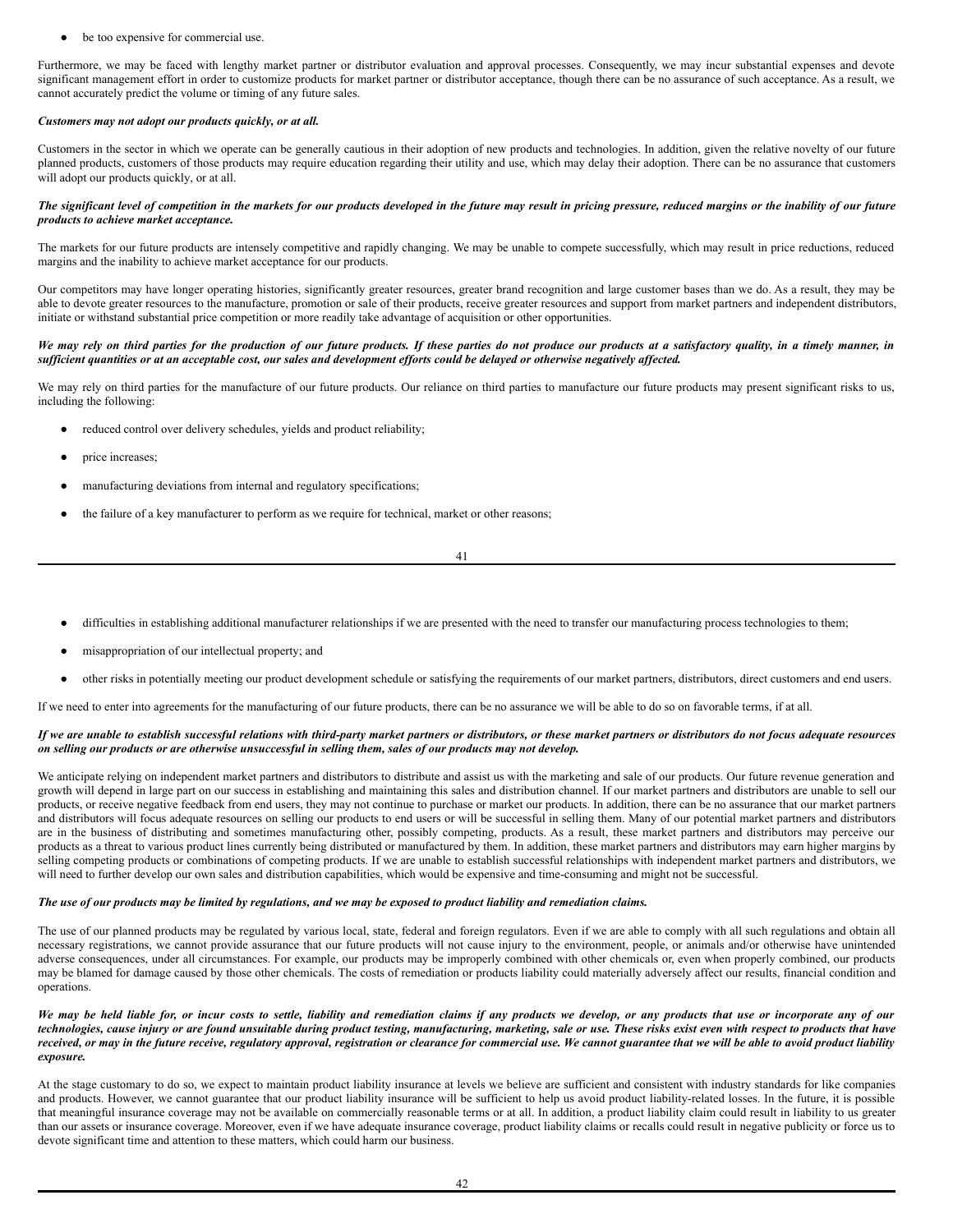#### There may be limitations on the effectiveness of our internal controls, and a failure of our control systems to prevent error or fraud may materially harm our Company.

We do not expect that internal control over financial accounting and disclosure, even if timely and well established, will prevent all error and all fraud. A control system, no matter how well designed and operated, can provide only reasonable, not absolute, assurance that the control system's objectives will be met. Further, the design of a control system must reflect the fact that there are resource constraints, and the benefits of controls must be considered relative to their costs. Because of the inherent limitations in all control systems, no evaluation of controls can provide absolute assurance that all control issues and instances of fraud, if any, have been detected. Failure of our control systems to prevent error or fraud could materially adversely affect our business.

#### **Risks Related to this Offering and Our Common Stock**

## There has been a limited public market for our common stock, and we do not know whether one will develop to provide you adequate liquidity. Furthermore, the trading price for our common stock, should an active trading market develop, may be volatile and could be subject to wide fluctuations in per-share price.

Our common stock is quoted on the Pink Open Market under the trading symbol "NNMX"; historically, however, there has been a limited public market for our common stock. Although we have applied to list our Common Stock on the Nasdaq Stock Market, we cannot assure you that an active trading market for our common stock will develop or be sustained. The liquidity of any market for the shares of our common stock will depend on a number of factors, including:

- the number of stockholders;
- our operating performance and financial condition;
- the market for similar securities;
- the extent of coverage of us by securities or industry analysts; and
- the interest of securities dealers in making a market in the shares of our common stock.

Even if an active trading market develops, the market price for our common stock may be highly volatile and could be subject to wide fluctuations. In addition, the price of shares of our common stock could decline significantly if our future operating results fail to meet or exceed the expectations of market analysts and investors and actual or anticipated variations in our quarterly operating results could negatively affect our share price.

The volatility of the price of our common stock may also be impacted by the risks discussed under this "Risk Factors" section, in addition to other factors, including:

- developments in the financial markets and worldwide or regional economies;
- announcements of innovations or new products or services by us or our competitors;
- announcements by the government relating to regulations that govern our industry;
- significant sales of our common stock or other securities in the open market;
- variations in interest rates;
- changes in the market valuations of other comparable companies; and
- changes in accounting principles.

43

#### Our outstanding warrants and preferred stock may affect the market price and liquidity of the common stock.

As of May 1, 2022, we had approximately 6,827,956 shares of common stock warrants for the purchase of up to approximately an additional 6,827,956 shares of common stock outstanding. There are 500 shares of series D preferred outstanding that are convertible into approximately 243 thousand shares of common stock. In February 2022, 963,964 shares of our series B preferred stock outstanding, were converted into approximately 5.6 million shares of common stock, as well as 1,000,000 shares of our series C preferred stock which were converted into approximately 35.6 million shares of common stock. As described more fully below, holders of our notes and warrants may elect to receive a substantial number of shares of common stock upon conversion of the notes and/or exercise of the warrants. The amount of common stock reserved for issuance may have an adverse impact on our ability to raise capital and may affect the price and liquidity of our common stock in the public market. In addition, the issuance of these shares of common stock will have a dilutive effect on current stockholders' ownership.

#### The conversion of outstanding convertible notes into shares of common stock could materially dilute our current stockholders.

As of the date of this prospectus, we had approximately \$9.1 million aggregate principal amount of convertible notes outstanding, convertible into shares of our common stock at a fixed price of \$1.1717 per share. The conversion prices of these notes may be less than the market price of our common stock at the time of conversion, and which may be subject to future adjustment due to certain events, including our issuance of common stock or common stock equivalents at an effective price per share lower than the conversion rate then in effect. If the entire principal amount of all the outstanding convertible notes is converted into shares of common stock, we would be required to issue an aggregate of no less than approximately 7.7 million shares of common stock. If we issue all of these shares, the ownership of our current stockholders will be diluted.

#### Because our common stock may be deemed a low-priced "penny" stock, an investment in our common stock should be considered high-risk and subject to marketability *restrictions.*

Historically, the trading price of our common stock has been \$5.00 per share or lower, and deemed a penny stock, as defined in Rule 3a51-1 under the Exchange Act, and subject to the penny stock rules of the Exchange Act specified in rules 15g-1 through 15g-100. Those rules require broker-dealers, before effecting transactions in any penny stock, to:

- deliver to the customer, and obtain a written receipt for, a disclosure document;
- disclose certain price information about the stock;
- disclose the amount of compensation received by the broker-dealer or any associated person of the broker-dealer;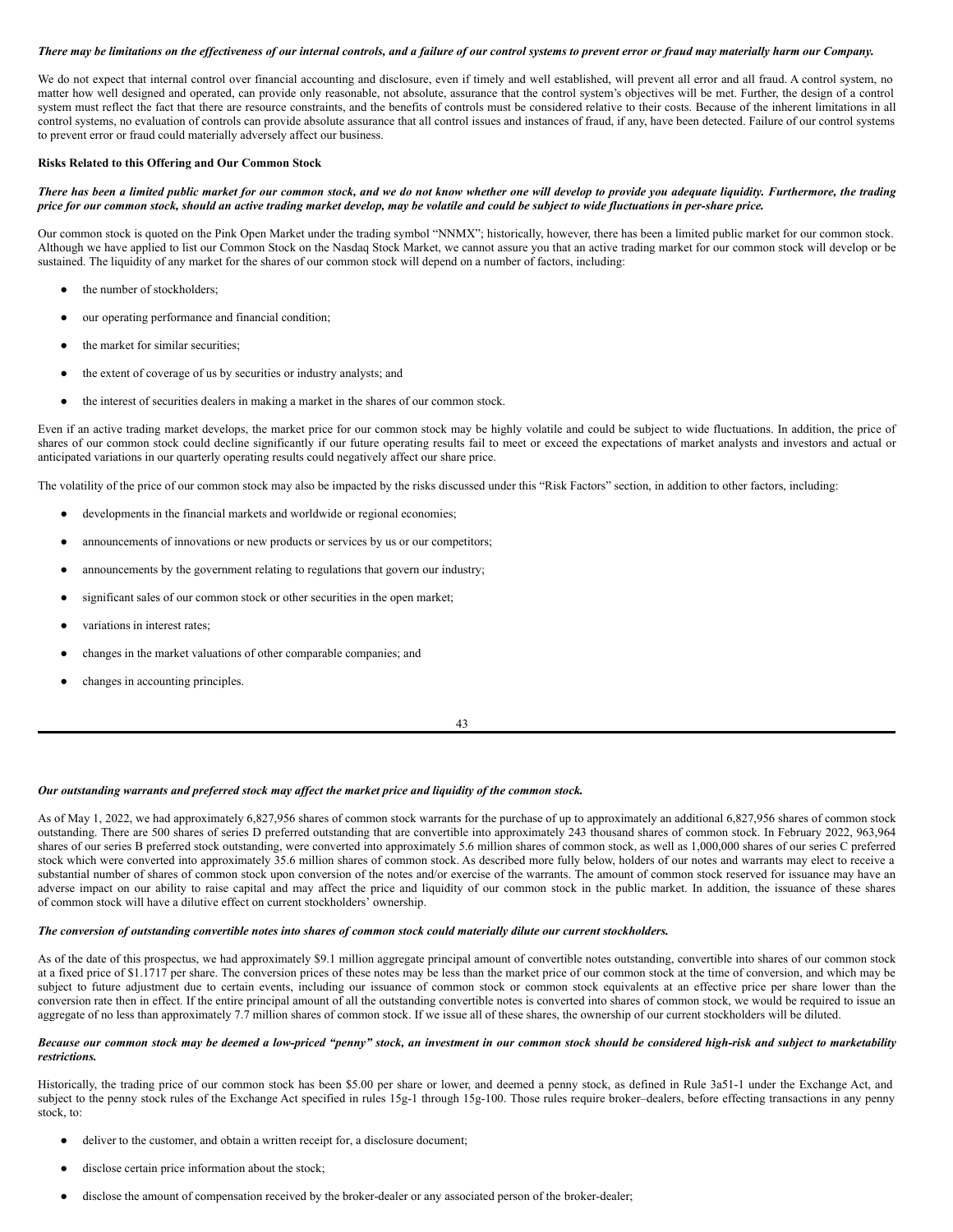- send monthly statements to customers with market and price information about the penny stock; and
- in some circumstances, approve the purchaser's account under certain standards and deliver written statements to the customer with information specified in the rules.

Consequently, the penny stock rules may restrict the ability or willingness of broker-dealers to sell the common stock and may affect the ability of holders to sell their common stock in the secondary market and the price at which such holders can sell any such securities. These additional procedures could also limit our ability to raise additional capital in the future.

### Financial Industry Regulatory Authority ("FINRA") sales practice requirements may also limit a stockholder's ability to buy and sell our common stock, which could *depress the price of our common stock.*

In addition to the "penny stock" rules described above, FINRA has adopted rules that require a broker-dealer to have reasonable grounds for believing that the investment is suitable for that customer before recommending an investment to a customer. Prior to recommending speculative low-priced securities to their non-institutional customers, broker-dealers must make reasonable efforts to obtain information about the customer's financial status, tax status, investment objectives and other information. Under interpretations of these rules, FINRA believes that there is a high probability that speculative low-priced securities will not be suitable for at least some customers. Thus, the FINRA requirements make it more difficult for broker-dealers to recommend that their customers buy our common stock, which may limit your ability to buy and sell our shares of common stock, have an adverse effect on the market for our shares of common stock, and thereby depress our price per share of common stock.

44

## If securities or industry analysts do not publish research or reports about our business, or if they issue an adverse or misleading opinion regarding our stock, our stock *price and trading volume could decline.*

The trading market for our common stock may be influenced by the research and reports that industry or securities analysts publish about us or our business. We do not currently have, and may never obtain, research coverage by securities and industry analysts. If no or few securities or industry analysts commence coverage of us, the trading price for our common stock may be negatively affected. In the event that we receive securities or industry analyst coverage, if any of the analysts who cover us issue an adverse or misleading opinion regarding us, our business model, our intellectual property or our stock performance, or if our operating results fail to meet the expectations of analysts, our stock price would likely decline. If one or more of these analysts cease coverage of us or fail to publish reports on us regularly, we could lose visibility in the financial markets, which in turn could cause our stock price or trading volume to decline.

## Certain provisions of our certificate of incorporation and Delaware law make it more difficult for a third party to acquire us and make a takeover more difficult to *complete, even if such a transaction were in stockholders' interest.*

Our certificate of incorporation and the Delaware General Corporation Law contain certain provisions that may have the effect of making it more difficult or delaying attempts by others to obtain control of our Company, even when these attempts may be in the best interests of our stockholders. We also are subject to the anti-takeover provisions of the Delaware General Corporation Law, which prohibits us from engaging in a "business combination" with an "interested stockholder" unless the business combination is approved in a prescribed manner and prohibits the voting of shares held by persons acquiring certain numbers of shares without obtaining requisite approval. The statutes and our certificate of incorporation have the effect of making it more difficult to effect a change in control of our Company.

## *We do not currently or for the foreseeable future intend to pay dividends on our common stock.*

We have never declared or paid any cash dividends on our common stock. We currently anticipate that we will retain future earnings for the development, operation and expansion of our business and do not anticipate declaring or paying any cash dividends for the foreseeable future. As a result, any return on your investment in our common stock will be limited to the appreciation in the price of our common stock, if any.

45

# <span id="page-27-0"></span>**INDUSTRY AND MARKET DATA**

This prospectus contains estimates and other statistical data made by independent parties and by us relating to market size and growth and other data about our industry. We obtained the industry and market data in this prospectus from our own research as well as from industry and general publications, surveys and studies conducted by third parties. These data involve a number of assumptions and limitations and contain projections and estimates of the future performance of the industries in which we operate that are subject to a high degree of uncertainty, including those discussed in "Risk Factors." We caution you not to give undue weight to such projections, assumptions and estimates. Further, industry and general publications, studies and surveys generally state that they have been obtained from sources believed to be reliable, although they do not guarantee the accuracy or completeness of such information. While we believe that these publications, studies and surveys are reliable, we have not independently verified the data contained in them. In addition, while we believe that the results and estimates from our internal research are reliable, such results and estimates have not been verified by any independent source.

## <span id="page-27-1"></span>**USE OF PROCEEDS**

The net proceeds from any disposition of the shares of common stock covered hereby will be received by the selling stockholders. We will not receive any of the proceeds from any such shares of common stock offered by this prospectus. We will, however, receive the net proceeds of any Warrants exercised for cash. We expect to use the proceeds received from the exercise of the Warrants, if any, for general working capital purposes.

## <span id="page-27-2"></span>**DIVIDEND POLICY**

We plan to retain any earnings for the foreseeable future for our operations. We have never paid any dividends on our common stock and do not anticipate paying any cash dividends in the foreseeable future. Any future determination to pay cash dividends will be at the sole discretion of our Board and will depend on our financial condition, operating results, capital requirements and such other factors as our Board deems relevant.

## **MARKET FOR REGISTRANT'S COMMON EQUITY AND RELATED STOCKHOLDER MATTERS**

Our common stock is quoted to trade in the over-the-counter securities market through the Pink Open Market under the symbol "NNMX". We have been eligible to participate in on the over-the-counter markets since February 28, 2012. Any over-the-counter market quotations reflect inter-dealer prices, without retail mark-up, mark-down or commission and may not necessarily represent actual transactions.

## **Stockholders**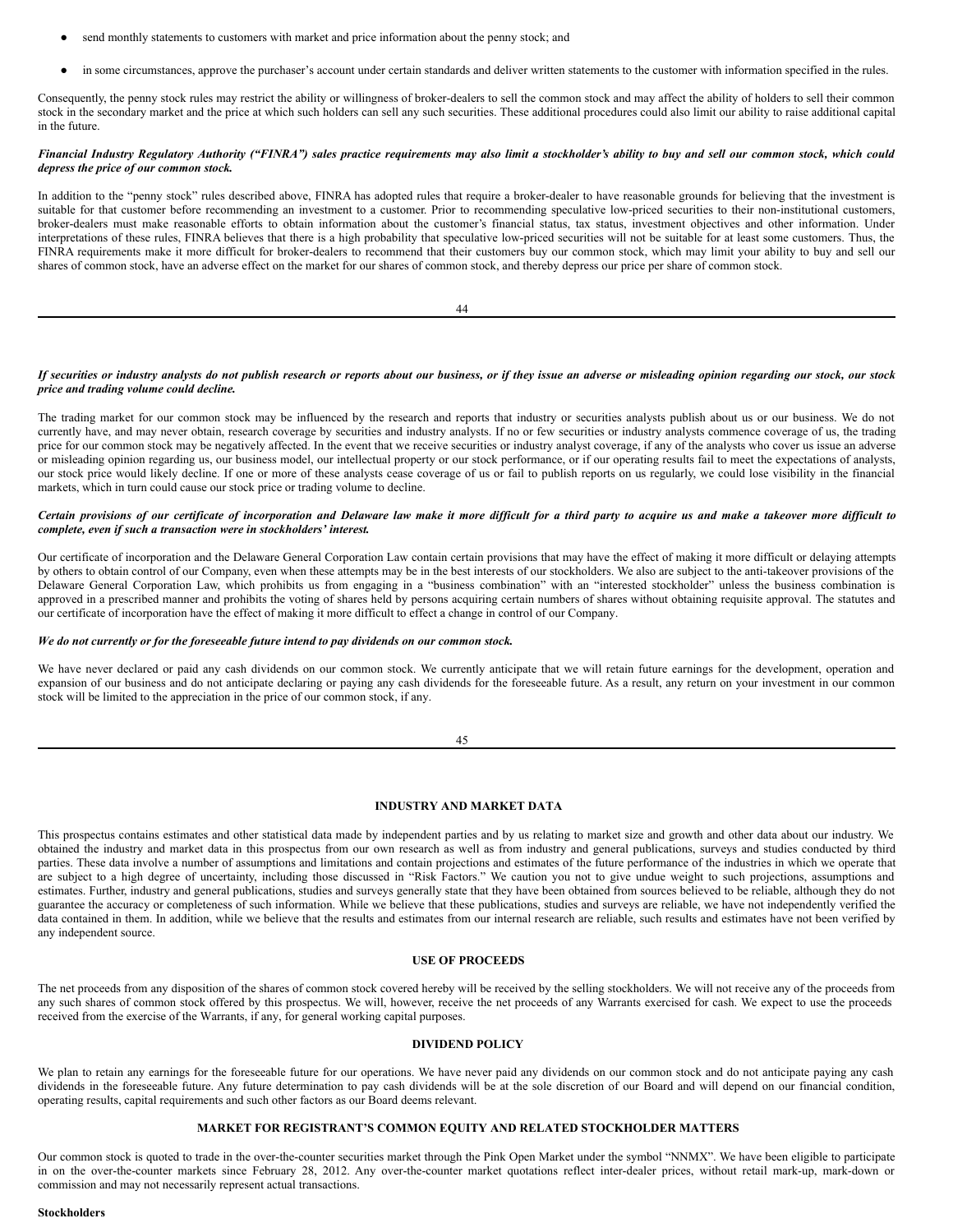As of April 12, 2022, there were 1,947 holders of record of our common stock. This number does not include "street name," or beneficial holders, whose shares are held of record by banks, brokers, financial institutions and other nominees. The transfer agent for Madison's Common Stock is Worldwide Stock Transfer, LLC, One University Plaza, Suite 505, Hackensack, NJ 07601 and their telephone number is (201) 820-2008.

#### **Dividends**

.

We have not paid any dividends on our common stock to date and do not anticipate that we will pay dividends in the foreseeable future. Any payment of cash dividends on our common stock in the future will be dependent upon the amount of funds legally available, our earnings, if any, our financial condition, our anticipated capital requirements and other factors that the Board may think are relevant. However, we currently intend for the foreseeable future to follow a policy of retaining all of our earnings, if any, to finance the development and expansion of our business and, therefore, do not expect to pay any dividends on our common stock during such time.

#### <span id="page-28-0"></span>**MANAGEMENT'S DISCUSSION AND ANALYSIS OF FINANCIAL CONDITION AND PLAN OF OPERATIONS**

You should read the following discussion and analysis of our financial condition and plan of operations together with "Selected Financial Data" and our financial statements and the related notes appearing elsewhere in this prospectus. In addition to historical information, this discussion and analysis contains forward-looking statements that involve risks, uncertainties and assumptions. Our actual results may differ materially from those discussed below. Factors that could cause or contribute to such differences include, but are not limited to, those identified below, and those discussed in the section titled "Risk Factors" included elsewhere in this prospectus. All amounts in this report *are in U.S. dollars, unless otherwise noted.*

#### *FORWARD-LOOKING STATEMENTS*

This report, including exhibits that are being filed as part of this report, as well as other statements made by Nanomix Corporation (the "Company", "we", "us", and "our"), contain "forward-looking statements" that include information relating to future events, future financial performance, strategies, expectations, competitive environment and regulation. Words such as "may," "should," "could," "would," "predicts," "potential," "continue," "expects," "anticipates," "future," "intends," "plans," "believes," *"estimates," and similar expressions, as well as statements in future tense, identify forward-looking statements.*

These forward-looking statements include such things as: investment objectives and the Company's ability to make investments in a timely manner on acceptable terms; references to future success of the Company's products; the Company's business strategy; estimated future capital expenditures; sales of the Company's products; competitive *strengths and goals; and, other similar matters.*

These forward-looking statements reflect the Company's current beliefs and expectations with respect to future events and are based on assumptions and are subject to risks and uncertainties and other factors outside the Company's control that may cause actual results to differ materially from those projected. Such factors include, but are not limited to, the following: ability to develop, commercialize and market new products; ability to market and sell products, whether through an internal, direct sales force or third parties; ability to manufacture products in accordance with applicable specifications, performance standards and quality requirements; ability to obtain, and timing and cost of obtaining, necessary regulatory approvals for new products or new indications or applications for existing products; ability to comply with applicable regulatory requirements; ability to effectively resolve warning letters, audit observations and other findings or comments from the FDA or other regulatory entities; changes in relationships, including disputes or disagreements, with strategic partners or other parties and reliance on strategic partners for the performance of critical activities under collaborative arrangements; competing products and technology changes; reduction or deferral of public funding available to customers; competition from new or better technology or lower cost products; market acceptance of our products; changes in market acceptance of products based on product performance or other factors, including changes in testing guidelines, algorithms or other recommendations by the Centers for Disease Control and Prevention and other agencies; ability to fund research and development and other products and operations; ability to obtain and maintain new or existing product distribution channels; reliance on sole supply sources for critical products and components; ability to reach and maintain sustained profitability; uncertainty relating to patent protection and potential patent infringement claims; uncertainty and costs of litigation relating to patents and other intellectual property; availability of licenses to patents or other technology; obstacles to international marketing and manufacturing of products; ability to sell products internationally, including the impact of changes in international funding sources and testing algorithms; adverse movements in foreign currency exchange rates; loss or impairment of sources of capital; ability to attract and retain qualified personnel; exposure to product liability and other types of litigation; changes in international, federal or state laws and regulations; customer consolidations and inventory practices; equipment failures and ability to obtain needed raw materials and components; the impact of terrorist attacks and civil unrest; changes in laws or regulations; global and regional economic conditions; and general political, business and *market conditions.*

47

Although the Company believes the expectations reflected in such forward-looking statements are based upon reasonable assumptions, these are only assumptions, and forward-looking statements should not be read as a guarantee of future performance or results and will probably not be accurate indications of when such performance or results will be achieved. Investors are cautioned that forward-looking statements may not be reliable and speak only as of the date they are made and that, except as required by law, the Company undertakes no obligation to update these forward-looking statements to reflect any future events or circumstances. All subsequent written or oral forwardlooking statements attributable to the Company or to individuals acting on its behalf are expressly qualified in their entirety by this section.

Investors should also be aware that while we do, from time to time, communicate with securities analysts, it is against our policy to disclose any material non-public information or other confidential commercial information to securities analysts unless and until we have made it publicly available. Accordingly, stockholders should not assume that we agree with any statement or report issued by any analyst irrespective of the content of the statement or report. Furthermore, we have a policy against issuing or confirming financial forecasts or projections issued by others. Thus, to the extent that reports issued by securities analysts contain any projections, forecasts or opinions, such *reports are not the responsibility of the Company.*

#### Overview

This discussion and analysis should be read in conjunction with the accompanying Consolidated Financial Statements and related notes. The discussion and analysis of our financial condition and results of operations are based upon our consolidated financial statements, which have been prepared in accordance with generally accepted accounting principles in the United States ("U.S. GAAP"). The preparation of financial statements in conformity with U.S. GAAP requires us to make estimates and assumptions that affect the reported amounts of assets and liabilities, disclosure of any contingent liabilities at the financial statement date and reported amounts of revenue and expenses during the reporting period. On an ongoing basis, we review our estimates and assumptions. Our estimates are based on our historical experience and other assumptions that we believe to be reasonable under the circumstances. Actual results are likely to differ from those estimates under different assumptions or conditions, but we do not believe such differences will materially affect our financial position or results of operations. Our critical accounting policies, the policies we believe are most important to the presentation of our financial statements and require the most difficult, subjective and complex judgments, are outlined below in "Critical Accounting Policies,''.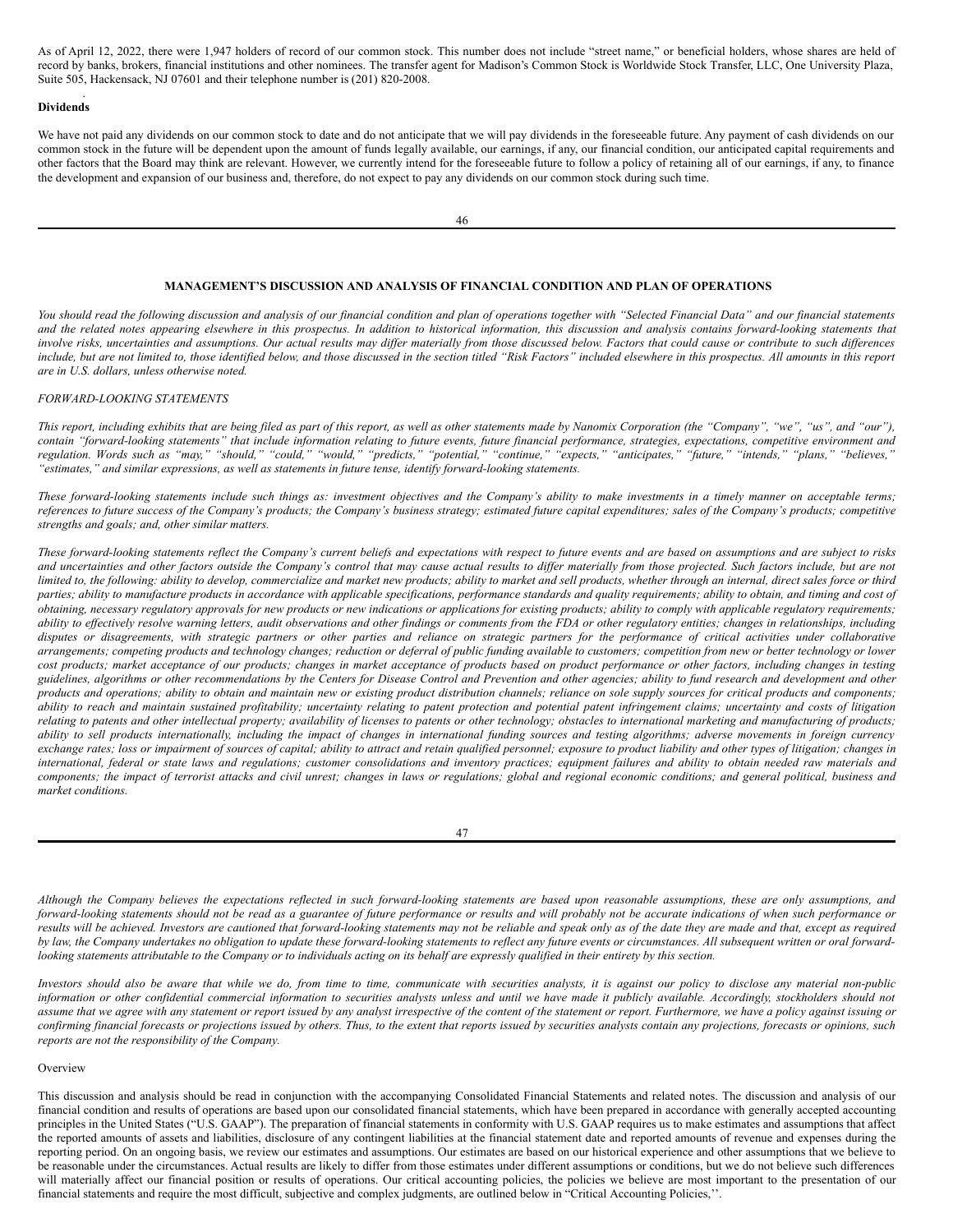This management's discussion and analysis of financial condition and results of operations ("MD&A") is intended to help you understand the business operations and financial condition of the Company as of December 31, 2021*.*

Our MD&A is presented in six sections:

- Executive Overview
- Consolidated Results of Operations
- Liquidity and Capital Resources
- **Recent Developments**
- Significant Accounting Policies and Critical Accounting Estimates
- Recently Issued Accounting Pronouncements

## **Executive Overview**

On June 6, 2021, Boston Therapeutics and Nanomix, Inc., or Nanomix, completed a reverse merger, or the Merger, resulting in the formation of Nanomix Corporation (the "Company").

The Company issued to the shareholders of Nanomix 1,000,000 shares of a newly created Series C Convertible Preferred Stock of the Company (the "Preferred Stock"). Upon the effectiveness of the amendment to our Certificate of Incorporation to effectuate the reverse stock split of one-for-173, all such shares of Preferred Stock issued to Nanomix shareholders automatically converted into approximately 35,644,997 shares of common stock of the Company, the warrants to be assumed at closing may be exercisable into approximately 2,124,687 shares of common stock of the Company and the options and restricted stock units assumed at closing may be exercisable into approximately 5,718,838 shares of common stock of the Company. The shares of common stock issuable upon conversion of the Preferred Stock together with warrants, restricted stock units and options to be assumed on the closing date represented approximately 80% of the outstanding shares of Common Stock of the Company upon closing of the Merger.

The Closing of the merger effectuated a change in control of the Company. As a result of the Closing, the Nanomix shareholders own approximately 80.0% of the Company's issued and outstanding common stock on a fully diluted basis assuming full conversion of the Series C Preferred Stock. As Nanomix is now the controlling management party, financial statements are consolidated based on the historical results of operations for Nanomix and the combined balance sheets of the entities. The Company's name change to "Nanomix Corporation" and the symbol change to "NNMX" were effective November 15, 2021. The previously approved 173:1 reverse stock split was effective on March 2, 2022.

# Our Business

Nanomix Corporation is a development stage company that seeks to develop, manufacture, and commercialize point-of-care diagnostic tests that are used to detect or monitor diseases. The Company's product development efforts are focused on our proprietary technology, a novel point-of-care diagnostic platform that offers certain customer advantages as compared to other point-of-care diagnostic technologies. Nanomix, Inc. was originally formed in 2001 as a nanotechnology sensor company. In 2009, ownership changed and the business was redirected to development and commercialization of a mobile point-of-care diagnostic platform.

#### Business Strategy

The healthcare market is rapidly evolving to incorporate a decentralized system of care delivery within a broad spectrum of environments: the emergency department, skilled nursing facilities, elderly homes, urgent care centers, ambulances, and remote locations. While hospital central laboratories currently are the gold standard of clinical testing, a mobile diagnostic platform offering high-quality testing results at affordable prices is needed to serve the decentralized testing requirements. The Nanomix eLab System is specifically designed to meet this evolving market need. The system includes a durable, handheld, rechargeable battery powered instrument and a disposable multiplex, microfluidic test cartridge. Proprietary biosensors deliver laboratory-quality performance wherever the patient or healthcare provider needs it, including a wide range of testing environments outside the hospital. The Nanomix eLab System is well suited for markets that include pre-hospital assessment, chronic medical care, and post-hospital disease management, as well as use in remote locations far from traditional centers of health care delivery. Whether in an Emergency Department, an Urgent Care facility, a skilled nursing facility or on an ambulance, the Nanomix eLab System is designed to help mobile health providers to quickly assess a patient's condition and intervene with a higher level of care when necessary.

Our initial product development focus is on testing for critical medical conditions where rapidly available information is needed to help inform clinical decision making. The Nanomix S1 Assay Panel is designed to provide information about critical infections, including sepsis, in approximately 11 minutes. The S1 Assay Panel has received CE marking. Future product development efforts for other critical conditions are planned for development.

49

#### **Results of Operations**

*Results of operations for the year ended December 31, 2021 and 2020*

The results of operations for the years ended December 31, 2021 and 2020 were as follows:

|                               |           | December 31, |
|-------------------------------|-----------|--------------|
|                               | 2021      | 2020         |
| Revenues                      | 141,778   | 513,244      |
| Operating costs and expenses: |           |              |
| Research and development      | 3,017,263 | 4,184,820    |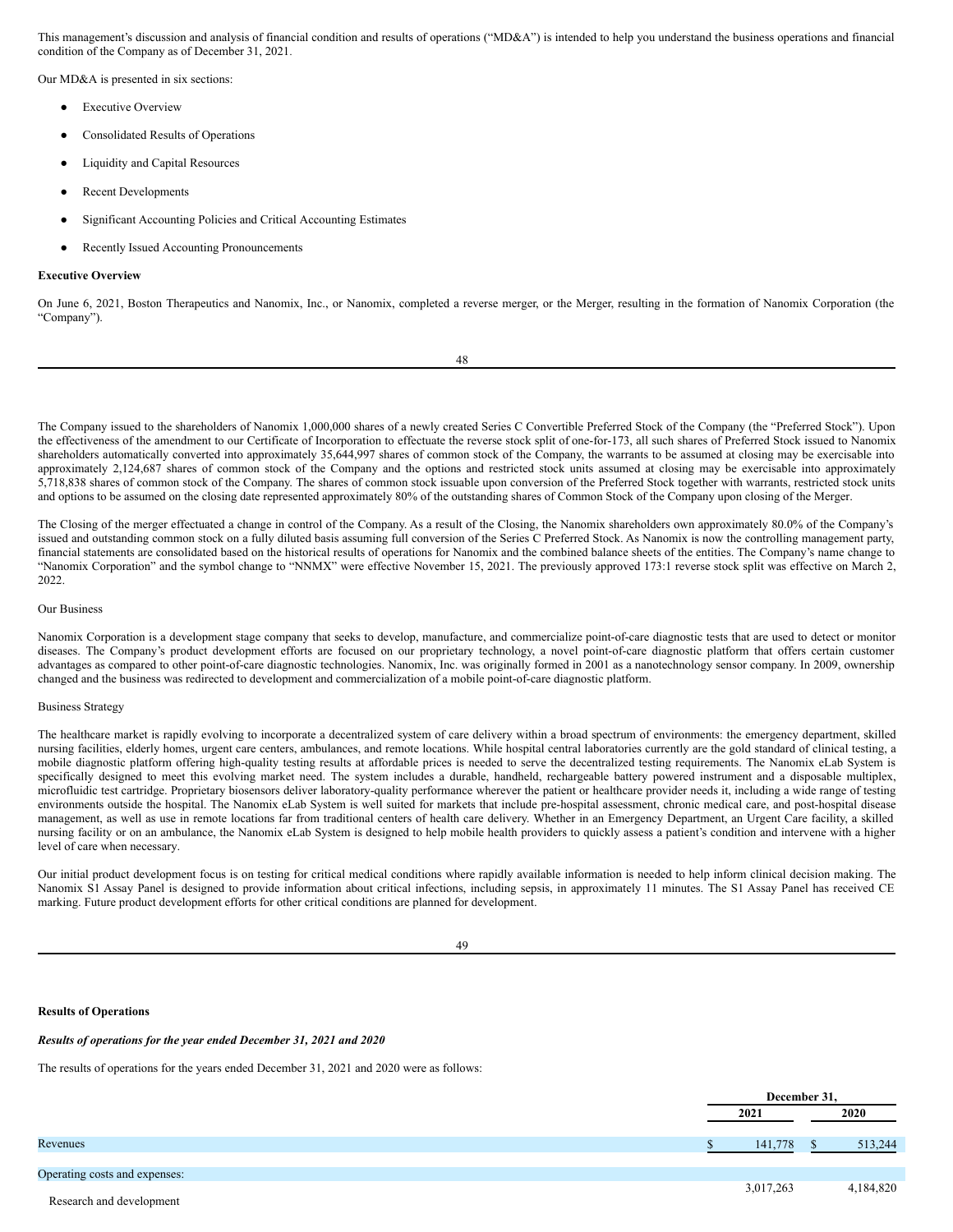| Selling, general and administrative expenses | 2,849,666   | 1,234,784   |
|----------------------------------------------|-------------|-------------|
| Total operating expenses                     | 5,866,929   | 5,419,604   |
| Loss from operations                         | (5,725,151) | (4,906,360) |
|                                              |             |             |
| Other income (expense):                      |             |             |
| Interest income                              |             | 6           |
| Interest expense                             | (1,644,829) | (209, 538)  |
| Interest expense, related, party             | (572, 347)  | (1,076,478) |
| Change in fair value of derivative liability | 15,282      |             |
| Change in fair value of warrant liability    | 438,972     |             |
| Forgiveness of PPP loan and accrued interest | 408,242     |             |
| Loss on debt modification                    | (2,385,204) |             |
| Total income (expense)                       | (3,739,882) | (1,286,010) |
|                                              |             |             |
| Loss before income taxes                     | (9,465,033) | (6,192,370) |
| Provision for income taxes                   |             |             |
| <b>Net loss</b>                              | (9,465,033) | (6,192,370) |

# **Total Revenues**

Total net revenues during the year ended December 31, 2021 were \$142 thousand, a decrease of \$371 thousand compared to the same period in 2020. The decrease in total net revenues was attributable to a reduction of COVID-19 development funding received from BARDA. The BARDA funding began in 2020 and the project funding was completed earlier in 2021. There was no appreciable product related revenue in either period.

#### **Research and Development**

This category includes costs incurred for product and process development, and clinical & regulatory affairs. Costs for the year ended December 31, 2021 were largely related to the development and clinical trials of two assays for COVID-19. Costs in the year ended December 31, 2020 were related to the development of the S1 Assay Panel and development work on the COVID-19 program. All development efforts were for development of the eLab platform.

#### **Selling, General and Administrative Expense**

Selling, general and administrative expense ("SG&A") for the year ended December 31, 2021 increased by \$1,615 thousand from the same period in 2020. The increase was due to establishment of a sales and marketing function in 2021 and increased general and administrative costs in 2021 mainly from legal and accounting costs related to the merger and subsequent regulatory filings.

#### **Other Income (Expense)**

Other Income (Expense) in 2021 was \$3,740 thousand, an increase in expense of \$2,454 compared to 2020. Other expense in 2021 was primarily composed of loss on debt modification of \$2,385 thousand and interest expense of \$2,217 thousand for the year ended December 31, 2021. Interest expense of \$2,217 thousand in 2021 and \$1,286 thousand in 2020 are primarily related to issued Secured Notes and Unsecured Convertible Notes used to fund the Company's operations. The Secured Notes and accrued interest were exchanged into senior secured convertible notes and the unsecured Notes and Accrued interest were converted to Preferred Series C stock in 2021 as part of the merger. Boston Therapeutics notes and related accrued interest, predating the merger, were converted into common stock or remain on the balance sheet.

Other expense in 2021 was reduced by \$408 thousand in forgiveness of the PPP loan received in 2020 and by a gain in the fair value of derivative and warrant liabilities in the amount of \$454 thousand.

|             | I                   |  |
|-------------|---------------------|--|
|             |                     |  |
| I<br>I<br>- | ۰.<br>۰.<br>×<br>۰. |  |

# Net Loss

The Net Loss for the year ended December 31, 2021 was \$9.465 million versus \$6.192 million for the same period in 2020. The increased loss of \$3.273 million was largely due to the loss on debt modification, an increase in interest expense, offset by the PPP loan forgiveness and the change in the fair value of warrant and derivative liabilities.

## **Liquidity and Capital Resources**

#### **Overview**

Our liquidity requirements are primarily to fund our business operations, including capital expenditures and working capital requirements. Our primary sources of liquidity are additional capital investment and debt.

On June 25, 2021, the Company entered into a securities purchase agreement with accredited investors pursuant to which the Company issued senior secured convertible notes in an aggregate principal amount of approximately \$8.4 million for an aggregate purchase price of approximately \$7.9 million. Immediately prior to the execution of the agreement described above, we entered into exchange agreements with the holders of outstanding promissory notes with an aggregate principal amount, together with accrued but unpaid interest, of approximately \$2.1 million. The holders of the outstanding promissory notes were issued senior secured notes in the financing described above for an aggregate principal amount of \$2.1 million. In connection with the issuance of the Notes, we issued to the Investors warrants to purchase an aggregate of approximately 4.1 million shares of Common Stock (collectively, the "Warrants"). The Company received approximately \$5.8 million in funding from the transaction.

# **Cash Flows**

As of December 31, 2021, the Company had cash and equivalents of \$297 thousand compared to \$15 thousand as of December 31, 2020 and outstanding debt of \$8.4 million compared to \$9.3 million as of the end of 2020.

Cash used in operating activities during the year ended December 31, 2021 was \$6.318 million. The net loss of \$9.465 million for 2021 was increased by non-cash gains of \$408 thousand in forgiveness of the PPP loan and accrued interest received in 2020 and a change of \$454 thousand in the fair value of derivative and warrant liabilities, offset by a loss on debt modification of \$2,385 thousand, and amortization of the discount from the issue of promissory notes of \$1,478 thousand, which were the significant non-cash expense items.

Cash used by investing activities during 2021 of \$273 thousand was primarily for investing in of manufacturing equipment offset by cash received in the merger.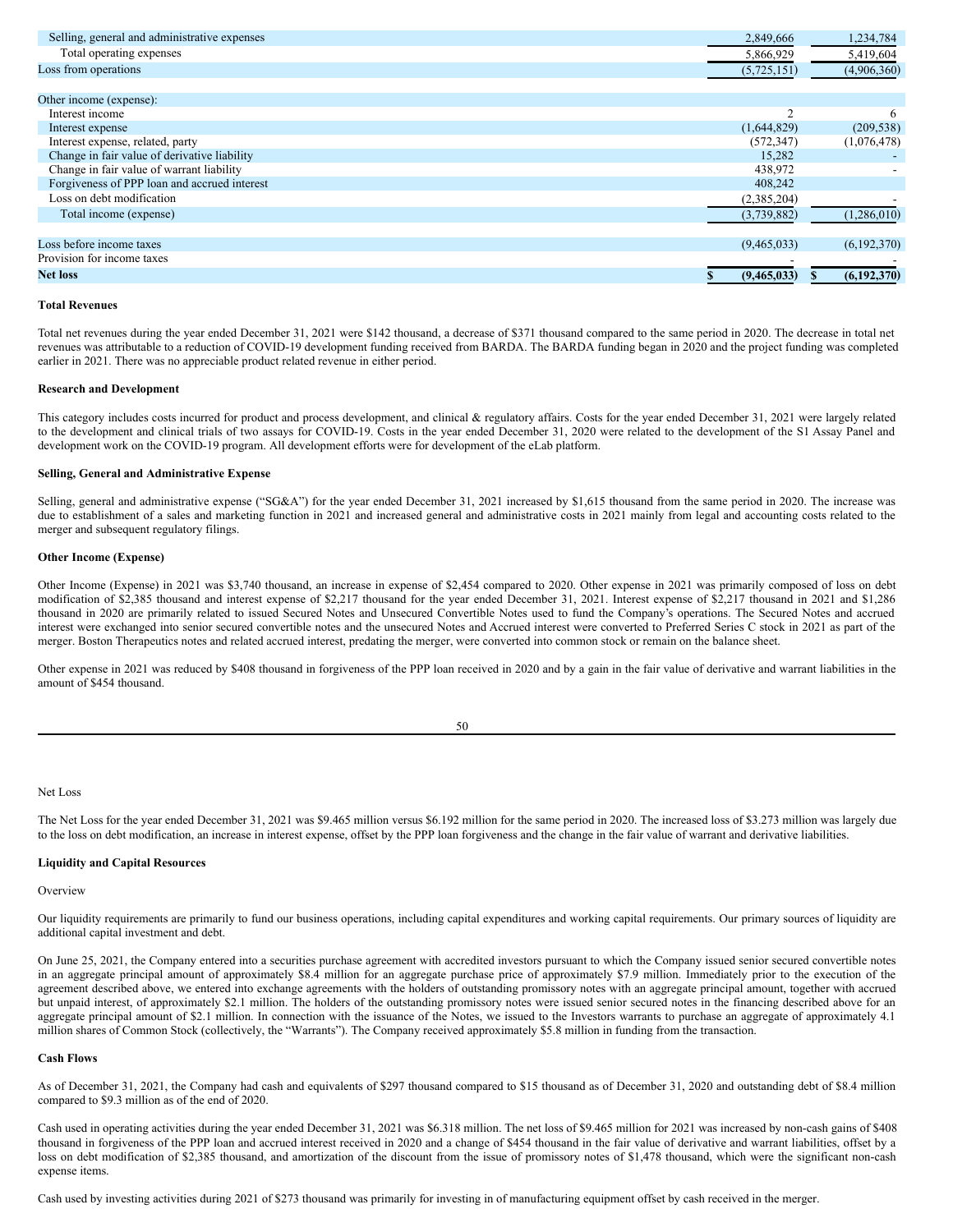Cash provided by financing activities during 2021 of \$6.9 million was primarily related to proceeds from the sale of Senior Secured Convertible notes and convertible debt issuances used to fund company operations.

#### **Off-Balance Sheet Arrangements**

The Company does not have any off-balance sheet arrangements, as defined in Item 303(a)(4)(ii) of Regulation S-K under the Securities Exchange Act of 1934, as amended.

#### **Recent Developments**

In June 2021, the Company completed a merger with Boston Therapeutics, a publicly held entity. The Company is the majority shareholder of the resulting entity. As part of the merger agreement, substantially all of the Company's debt has been converted to equity in the merged entity. In addition, and in conjunction with the merger, Boston Therapeutics entered into a Convertible Equity arrangement, issuing \$8.3 million in secured Notes and a related cash investment of \$5.8 million.

51

## **Significant Accounting Policies and Critical Accounting Estimates**

Significant accounting policies are described in Note 3 – Significant Accounting Policies to the audited consolidated financial statements included herein. Certain of our accounting policies require the application of significant judgment by management in selecting the appropriate assumptions for calculating financial estimates. By their nature, these judgments are subject to an inherent degree of uncertainty. These judgments are based on our historical experience, terms of existing contracts, our evaluation of trends in the industry, information provided by our customers and information available from other outside sources, as appropriate. We consider an accounting estimate to be critical if:

- It requires us to make assumptions about matters that were uncertain at the time we were making the estimate, and
- Changes in the estimate or different estimates that we could have selected would have had a material impact on our financial condition or results of operations.

The following listing is not intended to be a comprehensive list of all of our accounting policies. In many cases, the accounting treatment of a particular transaction is specifically dictated by accounting principles generally accepted in the United States of America, with no need for management's judgment in their application. There are also areas in which management's judgment in selecting any viable alternative would not produce a materially different result. There have been no significant changes in our critical accounting estimates during the year ended December 31, 2021.

#### **Revenue Recognition**

For certain contracts, we recognize revenue from R&D, milestone and grant revenues when earned. Grants are invoiced after expenses are incurred, as that is the depiction of the timing of the transfer of services. Performance obligations generally follow the major phases of product development processes: design feasibility & planning, product development & design optimization, design verification, design validation & process validation, and pivotal studies. Further details regarding revenue recognition are document at Note 3(b) – Summary of Significant Accounting Policies: Revenue Recognition to the Unaudited Condensed Consolidated Financial Statements.

#### **Stock-Based Compensation**

We recognize the fair value of equity-based awards as compensation expense in our statement of operations. The fair value of our stock option awards was estimated using a Black-Scholes option valuation model. This valuation model's computations incorporate highly subjective assumptions, such as the expected stock price volatility and the estimated life of each award. The fair value of the options, after considering the effect of expected forfeitures, is then amortized, generally on a straight-line basis, over the related vesting period of the option.

#### **Research & Development Costs**

Research and development activities consist primarily of new product development, continuing engineering for existing products, and regulatory and clinical trial costs. Costs related to research and development efforts on existing or potential products are expensed as incurred.

#### **Accounts Receivable**

No allowance has been provided for uncollectible accounts. As of December 31, 2021 and 2020, the Company has \$0 and \$821 accounts receivable balance, respectively.

#### **Income Taxes**

Income taxes are accounted for under ASC 740 authoritative guidance ("Guidance"), which requires the asset and liability method of accounting for deferred income taxes. Deferred tax assets and liabilities are determined based on the difference between the financial statement and tax bases of assets and liabilities. Deferred tax assets or liabilities at the end of each period are determined using the tax rate expected to be in effect when taxes are actually paid or recovered.

The Guidance also requires that a valuation allowance be established when it is more likely than not that all or a portion of a deferred tax asset will not be realized. A review of all available positive and negative evidence needs to be considered, including a company's current and past performance, the market environment in which the company operates, length of carryback and carryforward periods and existing contracts that will result in future profits. The Company believes that it is more likely than not that it will not be able to utilize its net operating loss carryforwards and maintains a full valuation allowance. The Company maintains a full valuation allowance on research and development tax credits.

The Guidance also prescribes a comprehensive model for recognizing, measuring, presenting and disclosing in the consolidated financial statements tax positions taken or expected to be taken on a tax return, including a decision whether to file or not to file in a particular jurisdiction.

# **Overview**

On June 6, 2021, Boston Therapeutics and Nanomix, Inc., or Nanomix, completed a reverse merger, or the Merger, resulting in the formation of Nanomix Corporation (the "Company").. As consideration for the Merger, The Company issued to the shareholders of Nanomix 1,000,000 shares of a newly created Series C Convertible Preferred Stock

<span id="page-31-0"></span>**BUSINESS**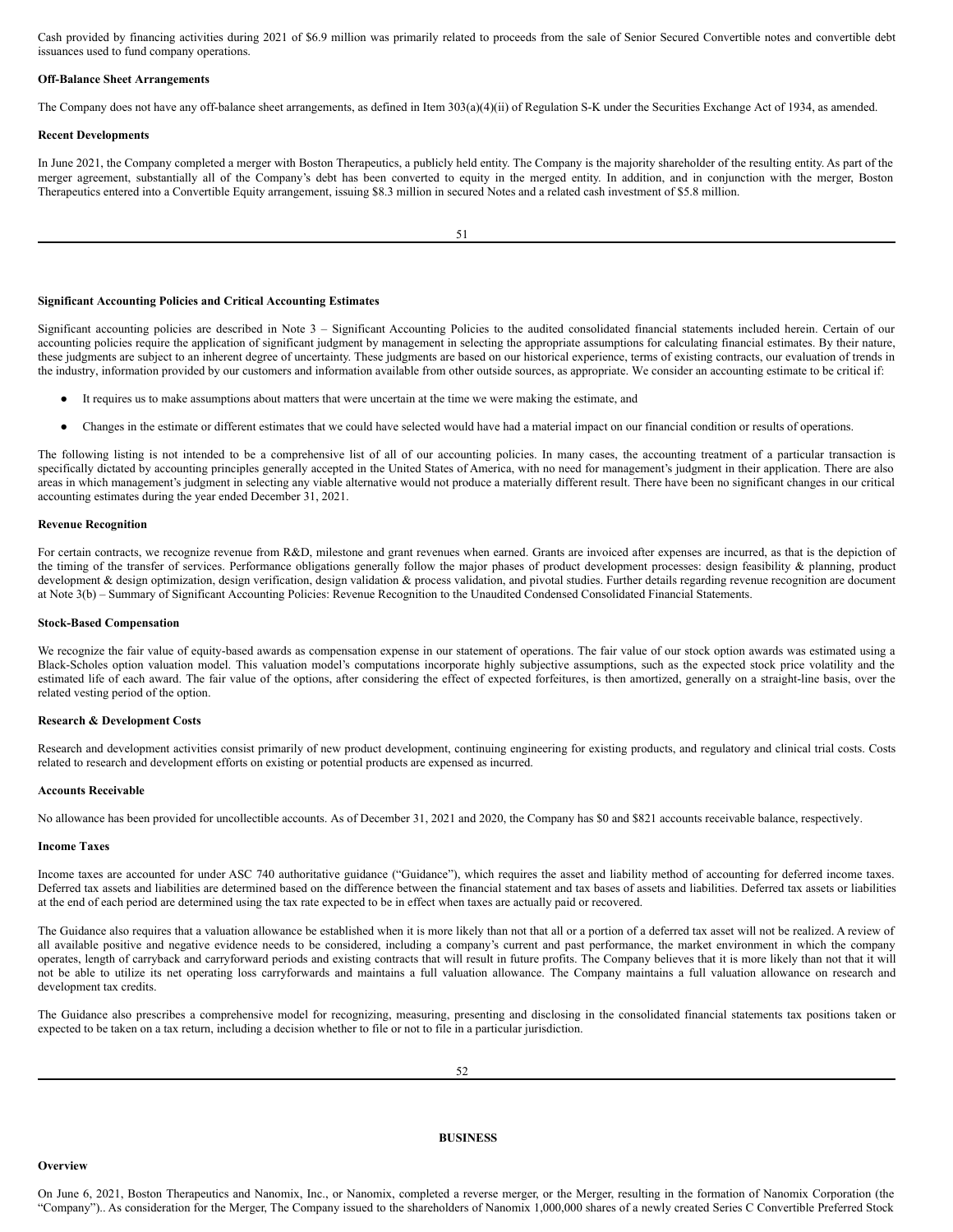of the Company (the "Preferred Stock"). On March 2, 2022, all such shares of Preferred Stock issued to Nanomix shareholders automatically converted into approximately 35,644,997 shares of common stock of the Company, the warrants assumed at closing may be exercisable into approximately 2,124,687 shares of common stock of the Company and the options and restricted stock units assumed at closing may be exercisable into approximately 5,718,838 shares of common stock of the Company. The shares of common stock issued upon conversion of the Preferred Stock together with warrants, restricted stock units and options assumed on the closing date represent approximately 80% of the outstanding shares of Common Stock of the Company upon closing of the Merger. After the merger, the Company changed its name to Nanomix Corporation and its ticker symbol to NNMX. A previously approved 173:1 reverse stock split was effective on March 2, 2022.

After the Merger, our primary focus is on the development and commercialization of Nanomix's advanced mobile Point-of-Care, or POC, diagnostic system that can be used in performing a wide range of in vitro diagnostic tests in many environments. Nanomix's goal is to provide laboratory quality testing for time sensitive medical conditions, at the first point of contact that a patient has with the healthcare system, no matter where that occurs. The Nanomix eLab® system is CE Marked, a 510(k) application is currently in development, and Emergency Use Application (EUA) for COVID antigen testing has been submitted to the FDA. Nanomix intends to market and sell this system for the detection and diagnosis of a variety of time sensitive medical conditions.

Prior to the Merger, we were a pre-clinical and clinical-stage pharmaceutical development company focused on the clinical development, outsourced contract manufacture and test marketing for commercialization of carbohydrate-based patented formulation of investigative materials as medical food, supplements, drug and drug combination, and other clinical exploratory outsourced exploratory peptide therapeutic options. Due to limited funding and the merger, our activity including any drug development during year ended December 31, 2021 was severely limited. Following the closing of the Merger, the Company intends to conduct a comprehensive review of strategic alternatives for our legacy products and product candidates pertaining to the commercialization of our therapeutic drugs including SUGARDOWN®, BTI-320 and IPOXYN. The Company does not expect to receive any form of material consideration in connection with such alternatives. In the event it is not able to dispose of these assets, the Company expects to cease all operations in connection therewith in order to avoid incurring any further associated expense.

## **Nanomix eLab System**

Nanomix believes that quality healthcare should be available to consumers anywhere and anytime. The foundation of quality healthcare is timely information supporting a proper diagnosis and associated treatment. Our vision is to make healthcare accessible to patients without compromise, by delivering the highest quality, fastest, most costeffective and portable detection systems that bring the patient and caregiver closer together.

The Nanomix eLab System is a proprietary diagnostic platform developed by Nanomix to meet the growing need for decentralized medical diagnostic solutions. The platform is designed to provide rapid test results in a handheld device at the first point of patient contact in locations that range from Emergency Departments, to long term and assisted care facilities, to urgent care and emergency medical response settings.

The Nanomix eLab system is a rapid, easy-to-use, quantitative detection platform that performs a range of in vitro diagnostic assays, such as electrochemical immunoassay and enzymatic assays. The platform consists of a hand-held analyzer and a disposable cartridge. The eLab System utilizes a proprietary nano-biosensor with multiple detection electrodes to generate multiple electrochemical assay results from a single patient sample. Specificity is generated by functionalizing each of the electrodes on the sensor for particular biomarkers. The sensor is incorporated into a single-use consumable microfluidics cartridge that processes the biological sample and reports its results through the handheld eLab System.

The eLab system is designed to be operated by medical and non-medically trained persons. An assay is run by inserting the cartridge into the eLab Analyzer. Following the prompts on the Analyzer interface, the user identifies the subject, scans a barcode on the consumable package, loads the test sample into the cartridge, and presses start. Assay results generally take between 10 and 15 minutes, from sample collection to answer. A wide variety of biomolecules with varying chemistries can be tested on a single device in one operation. The electrochemical detection system eliminates the need for ongoing instrument calibration and maintenance commonly associated with optical systems. Wireless connectivity provides for transmission of patient results to other devices for data sharing, management, and EMR integration.

Compared with other POC testing systems, the Nanomix eLab system provides testing in traditional laboratories as well as non-traditional decentralized environments with enhanced sensitivity and specificity, advanced multiplexing and multimodal capabilities, quantitative results, Bluetooth communication of results and an on board electronic data base of testing activities. The Nanomix eLab® system is CE Marked, a 510(k) is currently in development, and a COVID-19 Antigen test has been submitted to the FDA for Emergency Use Authorization.

Our strategy is to develop a menu of diagnostic tests for the detection and diagnosis of time sensitive medical conditions on the Nanomix eLab Analyzer and to sell, market and distribute the eLab Analyzer and associated tests on a worldwide basis.

#### **Products**

The Nanomix eLab is an in vitro diagnostic test platform for the quantitative determination of analytes in biological samples that include plasma, whole blood, and nasal swab specimens. The eLab system consists of a handheld analyzer, a sample transfer device and a disposable cartridge. The Nanomix eLab is a platform technology and Nanomix intends to develop a range of test cartridges compatible with Nanomix eLab analyzer. The key advantages of our approach are:

- Laboratory quality results;
- Multiplexing and multimodal testing;
- Quantitative determination of test results;
- Operates in distributed environments; and
- Electronic record storage with Bluetooth communication of results.

The eLab has been shown to be easily operated by non-medically trained personnel. The platform performs immunoassays and enzymatic assays. All tests run on the eLab Analyzer utilize the same disposable cartridge format.

Nanomix's first product, the S1 Panel Assay for use in aiding the diagnosis of critical infections, received CE marking for the assay and the eLab Analyzer in November of 2019. Filing of a 510(k) was started in 2020 through a third-party reviewer for the CRP assay. With the advent of the Coronavirus pandemic, Nanomix shifted to developing COVID-19 testing products in April of 2020. Preparation of a 510(k) is currently in process.

## *eLab Analyzer*

The eLab Analyzer is a handheld portable instrument that operates via a touch screen using a simple instruction menu. The analyzer works from a rechargeable battery or wall power and can be operated during recharging. The eLab Analyzer contains electronics, a pneumatic system, a barcode scanner, data storage, USB connections, and Bluetooth communications. To use the eLab system, an operator signs into the system and then follows the prompts on the eLab screen to run an assay, run controls, or review past test

<sup>53</sup>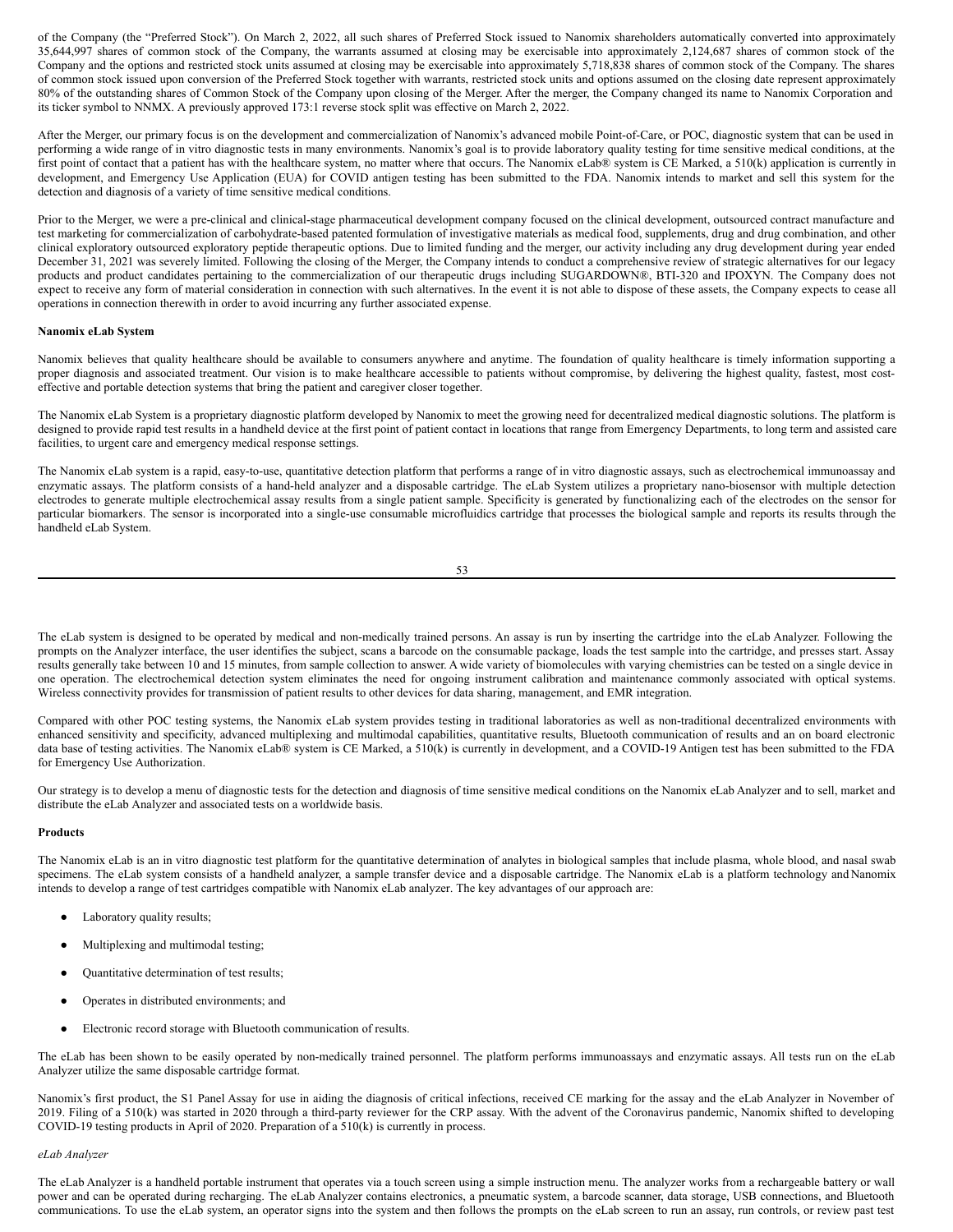results. To run a test, the operator scans or enters a patient ID and scans the consumable test package using the built-in bar code scanner. The barcode contains information about the test including manufacturing lot codes and expiration dating for the consumable. The operator loads the patient sample into the disposable cartridge and inserts the cartridge into the eLab analyzer. The operator is then prompted on the screen to activate the assay. The eLab automatically runs through to completion using the programmed test protocol specific for that assay. At conclusion of the test protocol, results are displayed on the screen and can be sent electronically via Bluetooth as selected by the operator. All test information is recorded in the onboard database. The instrument includes a robust control system and, if there are errors in processing, the eLab displays an error code on the screen.

# *COVID-19 Rapid IgG/IgM Test Panel*

The Nanomix eLab COVID-19 Rapid IgG/IgM Panel is an electrochemical immunoassay test intended for qualitative detection of IgG and IgM antibodies (without differentiation) to SARS-CoV-2 in human venous whole blood and plasma (K2EDTA, lithium-heparin, sodium-heparin, sodium citrate).

Venous whole blood or plasma samples are collected and using a provided transfer device the sample is transferred to the single-use, microfluidic cartridge. The cartridge is then run on Nanomix eLab Analyzer, which will display results after about 10 minutes. The presence of SARS-CoV-2 antibodies is determined using a quantitative electrochemical reading which is then compared to a cutoff level to report a qualitative result of positive or negative.

An EUA for the COVID-19 Rapid IgG/IgM Test Panel was filed with the FDA in July 2020. In April of 2021, the FDA notified us that given the volume of EUA requests the Agency had received, FDA is having to prioritize EUA requests and they will not be reviewing our product as filed. Nanomix is currently tracking use cases and reviewing alternative approaches to market the COVID antibody test.

#### *COVID-19 Antigen Test Panel*

The Nanomix eLab COVID-19 Rapid Antigen Panel is an electrochemical immunoassay test intended for the qualitative detection of nucleocapsid antigens from SARS-CoV-2 in nasal (anterior nares) swabs from individuals who are suspected of COVID-19.

Nasal swab samples are collected using a provided swab and sample collection tube, then transferred to the single-use, microfluidic cartridge. The cartridge is then run on Nanomix eLab Analyzer, which will display results after about 15 minutes. The presence of SARS-CoV-2 antigen is determined using a quantitative electrochemical reading which is then compared to a cutoff level to report a qualitative result of positive or negative.

An EUA for the COVID-19 Antigen Test panel was submitted to the FDA in February of 2021. The Company received comments from the FDA in May and conducted further clinical and analytical work identified by the FDA. The EUA for the COVID-19 Antigen Test panel was resubmitted to the FDA in November. The FDA has requested additional data primarily from clinical testing sites prior to beginning their formal review. Given reductions in COVID-19 infection rates and the timing of any potential EUA, the Company doesn't expect significant revenue to be produced by the COVID-19 Antigen Test panel.

#### *S1 Assay Panel*

The S1 Assay panel was developed as an aid in rapidly diagnosing critical infections including sepsis. The panel provides quantitative tests results for Lactate (LAC), C-Reactive Protein (CRP) and Procalcitonin (PCT) from a single plasma sample. A venous whole blood sample type is expected to be added to the S1 Assay in 2022. The assay runs on the eLab Analyzer with results available in approximately 11 minutes, providing information rapidly versus the current diagnostic solutions which can take hours to provide a test result.

The Nanomix S1 Panel Cartridge quantitatively measures two biomarkers, CRP, and PCT and the metabolite Lactate (LAC) in lithium heparinized (Li-heparinized) plasma specimens.

CRP test results can be used to evaluate infection, tissue injury, and inflammatory disorders.

PCT test results can be used:

● To aid in decision making on antibiotic therapy for patient with suspected or confirmed lower respiratory tract infections (LRTI) defined as community acquired pneumonia (CAP) acute bronchitis, and acute exacerbation of chronic obstructive pulmonary disease (AECOPD) in an inpatient setting or Emergency Department.

- To aid in antibiotic decision making from therapy to discontinuation of treatment for patients with suspected or confirmed sepsis.
- To aid in the risk assessment of critically ill patients on their first day of ICU admission for progression of severe sepsis and septic shock.
- To aid in assessing the cumulative 28-day risk of all-cause mortality for patients diagnosed with sever sepsis or septic shock in the ICU or when obtained in the emergency department of other medical wards prior to ICU admission, using a change in PCT level over time.

LAC test results can be used in the diagnosis and treatment of lactic acidosis, monitoring tissue hypoxia, and diagnosis of hyperlactatemia and septicemia.

Each of the three tests provides important information about a patient's condition. Having all three of these answers in a short time period provides a healthcare provider with important information about the patient's status within the clinical window for infection diagnosis. All of the test results are used in the context of other information about the patient.

#### *S1 Assay Panel use in Sepsis*

One potential use of the S1 Assay panel is in the diagnosis of Sepsis. Sepsis has been highlighted as a global health crisis and there is intense pressure to improve management of sepsis from early identification to administration of antimicrobial therapy, monitoring and de-escalation of therapy.

Sepsis is the body's overwhelming and life-threatening response to infection that can lead to tissue damage, organ failure, and death. There are more than 49 million cases of Sepsis annually with more the 6 million associated deaths. Sepsis is the #1 cost of hospitalization in the U.S with costs for acute sepsis hospitalization and skilled nursing estimated to be \$62 billion annually. As many as 87% of sepsis cases start in the community. According to the Sepsis Alliance, Mortality from sepsis increases 8% every hour that treatment is delayed. As many as 80% of sepsis deaths could be prevented with rapid diagnosis and treatment.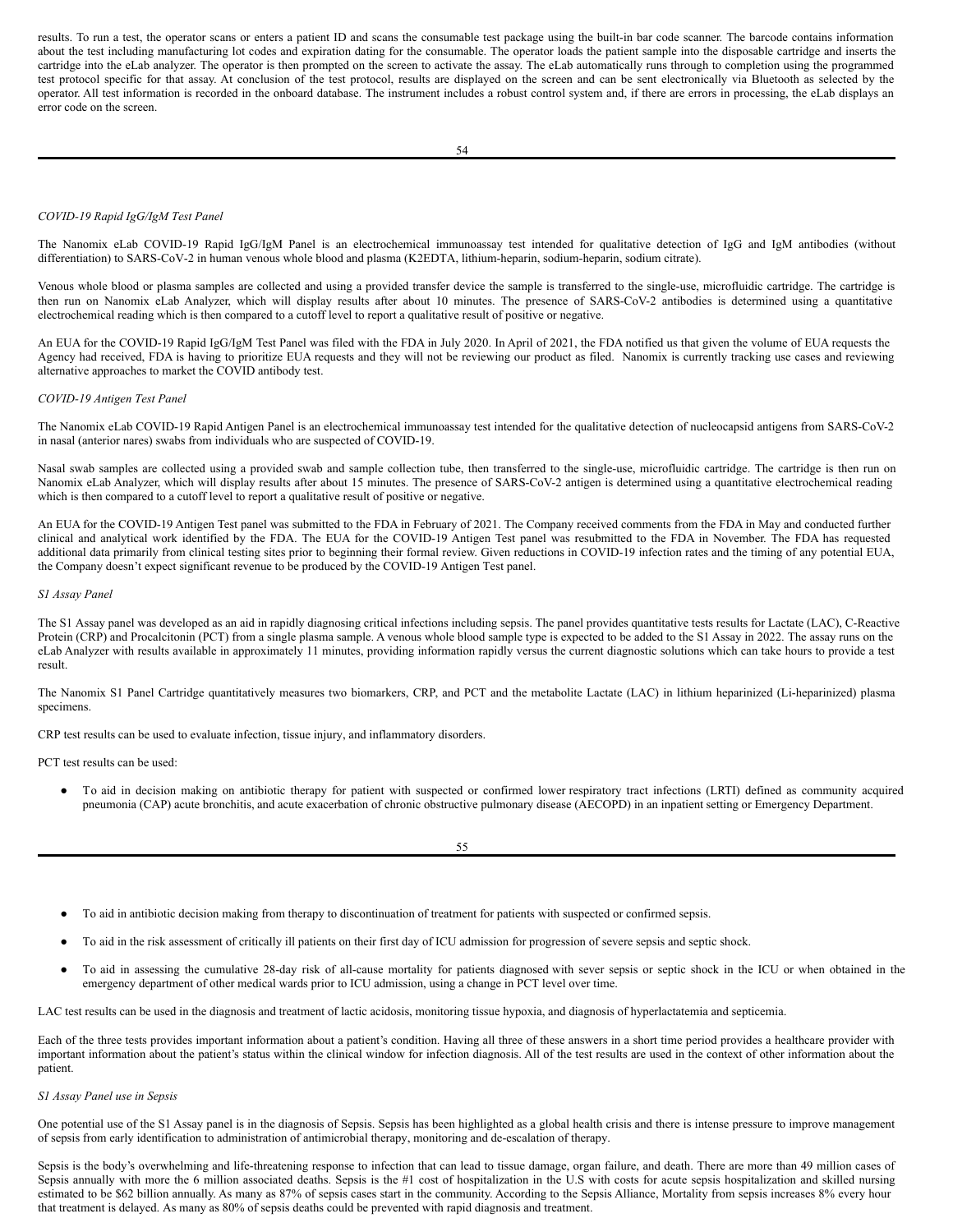Sepsis testing and diagnosis can be viewed as a 2-stage process:

- Immediate patient testing and assessment focused on emergency treatment decisions, and
- Specific diagnosis of bacterial or fungal pathogen

The Nanomix S1 test panel focuses on the first phase, the need for rapid screening or patients suspected of sepsis. The S1 test panel provides an easy to use, rapid test at the first point of patient contact to deliver important information about the patient's condition. The panel includes Lactate, the current tool most used in sepsis screening, and adds two other tests (CRP and PCT) that are currently used to confirm a diagnosis. By using our multiplexing and multimodal technology, we are able to bring all three of these test results from a single sample to healthcare providers in an 11-minute test providing clinicians with host response diagnostics at the time of initial evaluation, in any care setting, may help assess the following questions and advance standards of care: 1) is there an infection or not? 2) is the infection viral or bacterial? 3) what is the severity and deficit of tissue perfusion?

Once hospitalized, a sepsis patient spends on average 8 days in an ICU. The S1 panel can also be used to monitor the progress of a patient and to support modification or discontinuation of antibiotic therapy.

## **Partnerships and Licensees**

RedPharm (Beijing) Biotechnology Co., Ltd. (RedPharm) has the right to produce eLab cartridges for the S1 Assay panel in the PRC and has the right to sell and distribute the S1 Assay panel in the PRC, Japan, Korea, and other countries in Southeast Asia.

#### **Sales Channels**

We recently established our sales and marketing function. We intend our products to be sold globally, both directly and through distributors, to hospitals and clinics, clinical laboratories, and other healthcare entities such as assisted living, extended care, and other non-hospital based care facilities. We have limited product distribution and our new sales and marketing team is working to build our product distribution capabilities in key markets such as North America, Europe, and Southeast Asia.

Currently RedPharm has rights to distribute our products in PRC, Japan, Korea, and countries in Southeast Asia. We are also actively developing distribution partners in the United Kingdom and European Union. To support our distributor's efforts, we plan to build a distribution sales and technical support capability within the company.

## **Manufacturing**

We currently have limited manufacturing capacity for our consumable test cartridges and plan to implement automated production processes in the U.S. and bring on additional manufacturing resources to expand consumable test cartridge manufacturing capacity. We depend on several single source vendors to supply components for our disposable test cartridge and a US-based contract manufacturer for our eLab analyzer. We plan to bring on additional component suppliers to add supply chain capacity as well as backup. We have completed the purchase of a significant supply of printed electrodes from a former vendor and plan to qualify a new vendor of electrodes.

Sensor functionalization (converting raw electrodes into a biosensor) is currently done by Nanomix using a robotic system and final cartridge assembly is done by Nanomix manually. We plan to invest significantly in increasing capacity of sensor manufacturing processes and to automate portions of the cartridge assembly processes. The costs of our products are expected to decline significantly with volume growth as well as process automation.

RedPharm has the right to produce eLab cartridges in the PRC.

The Nanomix eLab analyzer is produced by a contract manufacturer located in the United States. While this is not an exclusive supply arrangement, it would be difficult to transfer production or add an additional supplier. The production of instruments is done on a purchase order basis. Nanomix purchases and consigns the materials for the quantity of instruments on the purchase order. The contract manufacturer builds, tests, and ships the units and invoices Nanomix based on the units shipped less the cost of the consigned materials. Some of the components used in the eLab analyzer have long lead times and Nanomix will purchase many of those components in quantities beyond the current purchase order.

# **Collaboration, License and Quality Agreements**

To support the development and commercialization of our eLab system and products, in September 2017 we entered into a development and license agreement with RedPharm (Beijing) Biotechnology Co., Ltd., or the RedPharm License. Pursuant to the RedPharm License, we granted an exclusive license to the technology know-how, data and regulatory documents for our elab technology to RedPharm that will support the development of our elab analyzer in both humans and animals.

Under the agreement, RedPharm has the rights to produce the eLab cartridges in China for specific assays that are transferred by Nanomix to RedPharm. RedPharm is responsible for any clinical and regulatory activities necessary to register the products for sale in their territories. To date, Nanomix has transferred the S1 Critical Infections test to RedPharm and RedPharm has paid Nanomix \$200 thousand in license fees related to the transfer of that specific assay. RedPharm is obligated to pay a royalty on the sales of S1 test cartridges. There are limited activities in China on registration of the S1 Assay panel, no current regulatory approvals, and no commercial sales activity.

57

RedPharm also has the rights to produce the eLab Analyzer in China for sale in the RedPharm territories upon the payment of an up front license fee. Each eLab analyzer placed by RedPharm with a customer carries a per unit royalty in the range of a low hundred dollars.

We retain exclusive rights to commercialize our products throughout the world, except in Australia, New Zealand, Singapore, China, Japan, Korea, Vietnam, Indonesia, Malaysia and the Philippines, where RedPharm will have exclusive rights to commercialize our elab technology. We retain rights to participate in the RedPharm markets depending on their progress in each of the countries. With RedPharm, we have established a collaboration for the management of the development of any product that utilizes our technology, including any joint, cross-territory studies that may be undertaken by the parties, if any.

Under the RedPharm License, RedPharm are obligated to pay us future milestone payments up to an aggregate of \$6.4 million. Further, sales of test cartridges bear royalties of a low single-digit percentage based on net sales and sales of eLab Analyzers carry a per unit royalty in the low hundreds of dollars.

The RedPharm License continues in effect until the expiration of all payment obligations thereunder (including royalty payments and licensee revenue) on a product-by-product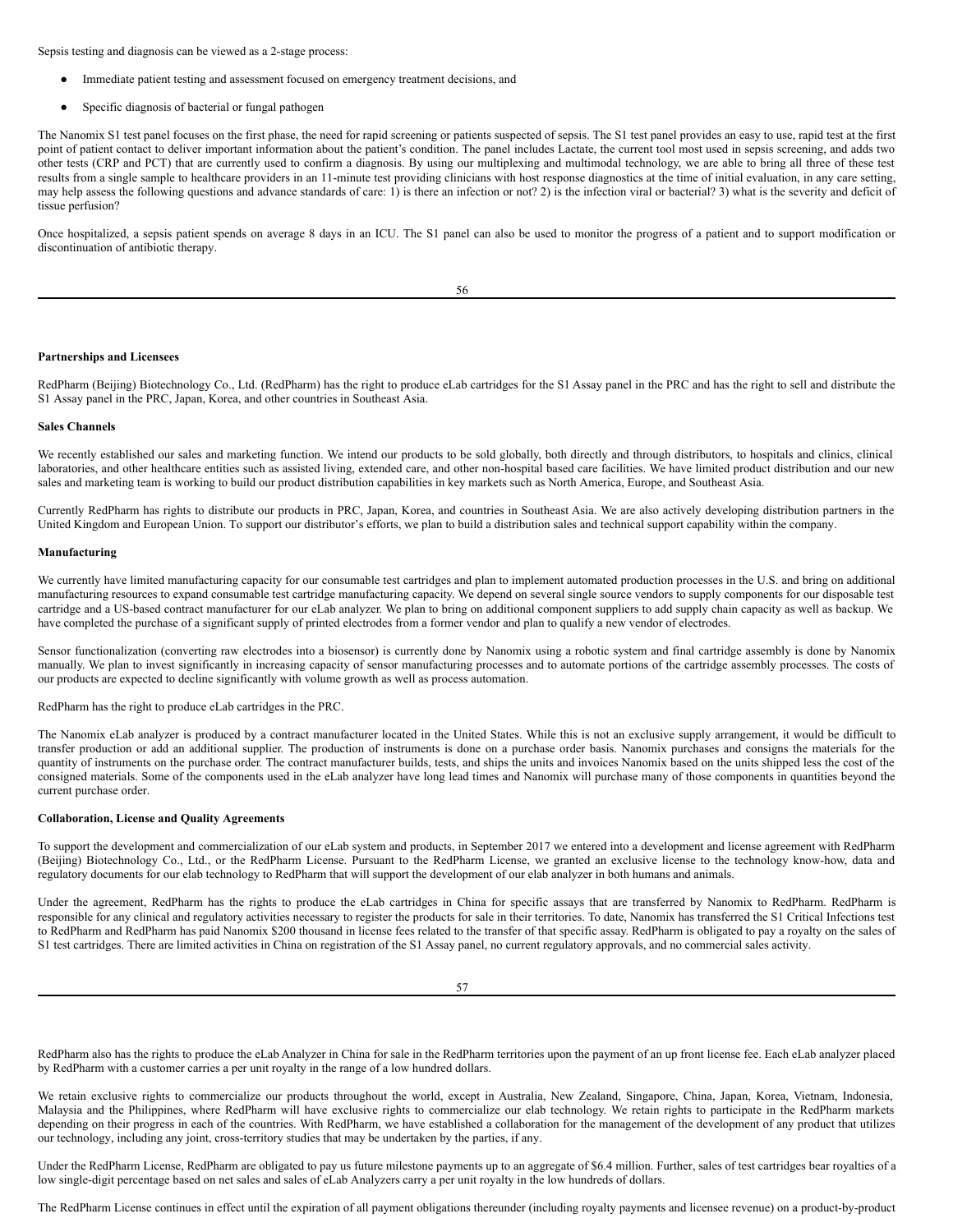and country-by-country basis, unless earlier terminated by the parties. Pursuant to the terms of the RedPharm License, in addition to each party's right to terminate the agreement upon the other party's material breach (if not cured within a specified period after receipt of notice) or insolvency, (i) we also have unilateral termination rights in the event RedPharm commences any court action to invalidate any our intellectual property., and (ii) RedPharm has unilateral termination rights to cancel this agreement upon six (6) months prior written notice.

## **Technology & Development**

Our products are based on the Nanomix eLab electrochemical detection technology. Current and planned products will operate on the eLab Analyzer using the current microfluidic disposable test cartridge form. New product development will be largely focused on expanding the menu of tests that operate on the eLab Analyzer. Our initial focus will be on testing for medical conditions that require rapid results for patient management and benefit from the mobile capabilities of our system. Future developments will expand the menu to tests that support other decentralized healthcare needs.

## **Competition**

Many of our competitors are significantly larger and have greater financial, research, manufacturing, and marketing resources. Important competitive factors include product quality, performance, ease of use, price, customer service and reputation. Industry competition is based on these and the following additional factors:

- patent protection;
- technology expertise;
- ability to develop and market products and processes;
- ability to obtain required regulatory approvals;
- ability to manufacture cost-effective products that meet applicable regulatory requirements;
- access to adequate capital; and,
- ability to attract and retain qualified personnel.

We believe our technical capabilities and proprietary know-how relating to our eLab system are strong, particularly for the development of tests for critical care conditions in decentralized care environments. However, there are a number of competitive technologies used and/or seeking to be used by others in point-of-care settings.

Although we have no specific knowledge of any other competitors' products that could render our products obsolete, if we fail to maintain and enhance our competitive position or fail to introduce new products and product features, our customers may decide to use the products developed by our competitors, which could result in a loss of revenues and cash flow.

58

#### **Employees**

As of December 31, 2021, we had 25 full-time equivalent employees, of whom 3 were in administration, 11 in research and development and engineering, 8 in manufacturing and quality, and 3 in sales and marketing. The majority of our employees are located in San Leandro, California.

We have never had a work stoppage, and none of our employees are represented by a labor organization or subject to any collective bargaining arrangements. We consider our employee relations to be good.

#### **Governmental Regulation**

Certain of our activities are subject to regulatory oversight by the FDA under provisions of the Federal Food, Drug, and Cosmetic Act and regulations thereunder, including regulations governing the development, marketing, labeling, promotion, manufacturing, and export of diagnostic products. Our clinical laboratory customers are subject to oversight by Centers for Medicare and Medicaid Services, or CMS, pursuant to CLIA, as well as agencies in various states. Failure to comply with applicable requirements can lead to sanctions, including withdrawal of products from the market, recalls, refusal to authorize government contracts, product seizures, civil money penalties, injunctions, and criminal prosecution.

#### *FDA Approval/Clearance Requirements*

Unless an exemption applies, each medical device that we wish to market in the United States must receive 510(k) clearance or Premarket Approval (PMA). Medical devices that receive 510(k) clearance are "cleared" by the FDA to market, distribute, and sell in the United States. Medical devices that obtain a PMA by the FDA are "approved" to market, distribute and sell in the United States. We cannot be certain that 510(k) clearance or PMA approval will ever be obtained for any products that we develop. Descriptions of the PMA and 510(k) clearance processes are provided below.

The FDA decides whether a device must undergo either the 510(k) clearance or PMA based on statutory criteria that utilize a risk-based classification system. PMA is the FDA process of scientific and regulatory review to evaluate the safety and effectiveness of Class III medical devices and, in many cases, Class II medical devices. Class III devices are those that support or sustain human life, are of substantial importance in preventing impairment of human health, or which present a potential, unreasonable risk of illness or injury. The FDA uses these criteria to decide whether a PMA or a  $510(k)$  is appropriate, including the level of risk that the agency perceives is associated with the device and a determination by the agency of whether the product is a type of device that is similar to devices that are already legally marketed. Devices deemed to pose relatively less risk are placed in either Class I or II. In many cases, the FDA requires the manufacturer to submit a 510(k) requesting clearance (also referred to as a premarket notification), unless an exemption applies. The 510(k) must demonstrate that the manufacturer's proposed device is "substantially equivalent" in intended use and in safety and effectiveness to a legally marketed predicate device. A "predicate device" is a pre-existing medical device to which equivalence can be drawn, that is either in Class I or Class II or is a Class III device that was in commercial distribution before May 28, 1976, for which the FDA has not yet called for submission of a PMA application.

Device classification depends on the device's intended use and its indications for use. In addition, classification is risk-based, that is, the risk the device poses to the patient and/or the user is a major factor in determining the class to which it is assigned. Class I includes devices with the lowest risk and Class III includes those with the greatest risk.

*Class I* devices are those for which safety and effectiveness can be assured by adherence to the FDA's general regulatory controls for medical devices, or the General Controls, which include compliance with the applicable portions of the FDA's quality system regulations, facility registration and product listing, reporting of adverse medical events, and appropriate, truthful and non-misleading labeling, advertising, and promotional materials. Some Class I devices also require premarket clearance by the FDA through the 510(k) process.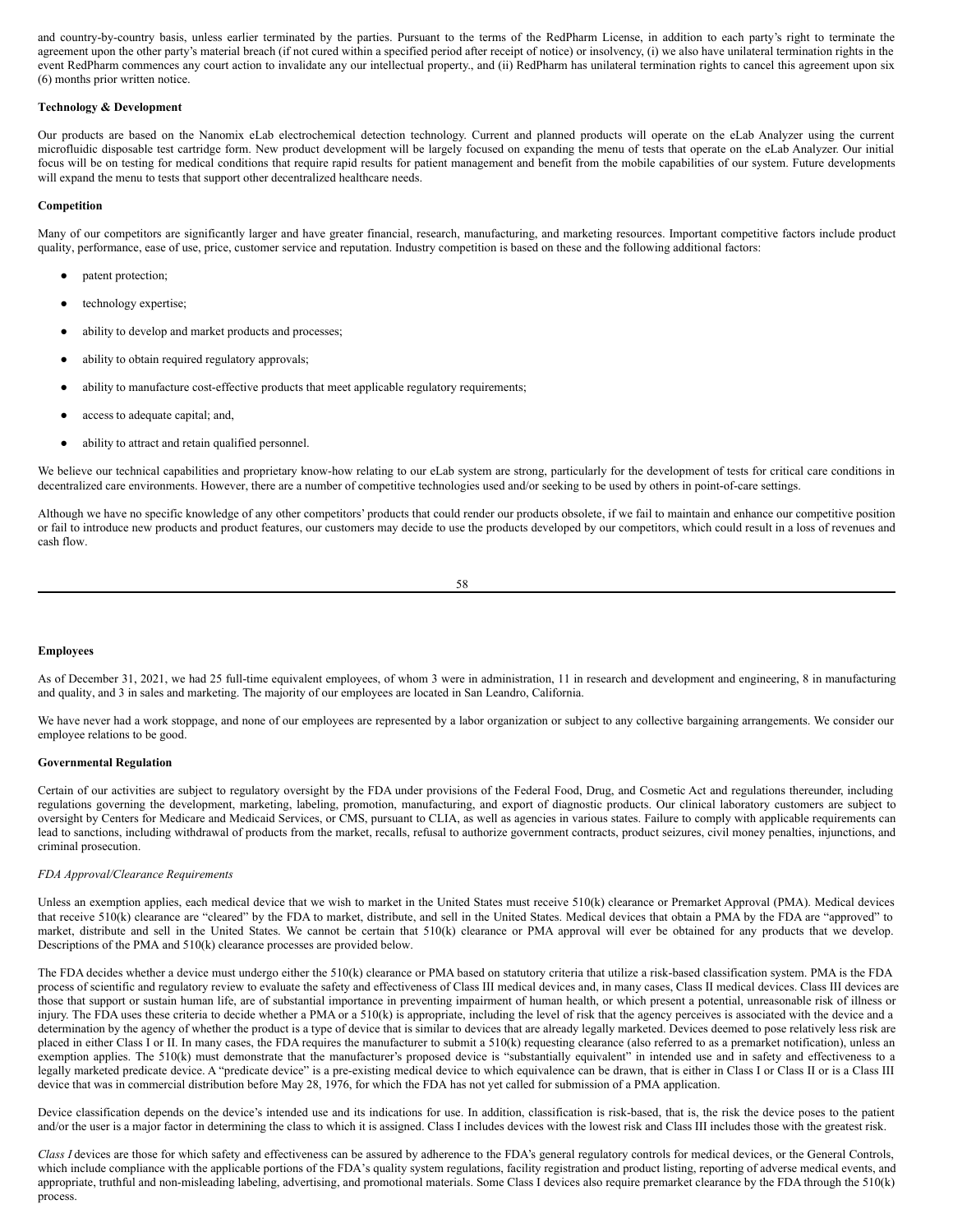*Class II* devices are subject to the FDA's General Controls, and any other special controls as deemed necessary by the FDA to ensure the safety and effectiveness of the device. Premarket review and clearance by the FDA for Class II devices is accomplished through the 510(k) process. Pursuant to the Medical Device User Fee and Modernization Act of 2002, unless a specific exemption applies, 510(k) submissions are subject to user fees. Certain Class II devices are exempt from this premarket review process.

*Class III* includes devices with the greatest risk. Devices in this class must meet all of the requirements in Classes I and II. In addition, Class III devices cannot be marketed until they receive Premarket Approval.

The safety and effectiveness of Class III devices cannot be assured solely by the General Controls and the other requirements described above. These devices require formal clinical studies to demonstrate safety and effectiveness. Under Medical Device User Fee and Modernization Act of 2002, PMA applications (and supplemental premarket approval applications) are subject to significantly higher user fees than 510(k) applications, and they also require considerably more time and resources.

## *510(k) Clearance Pathway*

We are currently developing products that either will or are likely to require an FDA 510(k) clearance. We anticipate submitting a 510(k) for each such product to demonstrate that such proposed device is substantially equivalent to a previously cleared 510(k) device or a device that was in commercial distribution before May 28, 1976, for which the FDA has not yet called for the submission of a 510(k). The FDA's  $510(k)$  clearance pathway usually takes from three to twelve months but could take longer. In some cases, the FDA may require additional information, including clinical data, to make a determination regarding substantial equivalence.

If a device receives 510(k) clearance, any modification that could significantly affect its safety or effectiveness, or that would constitute a new or major change in its intended use, will require a new 510(k) clearance or, depending on the modification, a PMA. The FDA requires each device manufacturer to determine whether the proposed change requires submission of a new 510(k) or a PMA, but the FDA can review any such decision and, if it disagrees with the manufacturer's determination, can require the manufacturer to cease marketing and/or recall the modified device until 510(k) clearance or PMA of the modified device is obtained.

## *Clinical Laboratory Improvement Amendments of 1988*

A manufacturer of a test categorized as moderately complex may request that categorization of the test be waived through a CLIA Waiver (CW) by Application submission to the FDA. When a test is categorized as waived, it may be performed by laboratories with a Certificate of Waiver, such as a physician's office or other outreach setting. In a CW submission, the manufacturer provides evidence to the FDA that a test meets the CLIA statutory criteria for waiver CLIA, a walk-in clinic or an emergency room provides CMS authority over all laboratory testing, except research that is performed on humans in the United States. The Division of Laboratory Services, within the Survey and Certification Group under the CMS, has the responsibility for implementing the CLIA program.

The CLIA program is designed to establish quality laboratory testing by ensuring the accuracy, reliability and timeliness of patient test results. Under CLIA, a laboratory is a facility that does laboratory testing on specimens derived from humans and used to provide information for the diagnosis, prevention or treatment of disease, or impairment of, or assessment of health. Under the CLIA program, unless waived, laboratories must be certified by the government, satisfy governmental quality and personnel standards, undergo proficiency testing, be subject to inspections and pay fees. We anticipate requesting CLIA Waiver for the tests we develop.

## *Pervasive and Continuing FDA Regulation*

A host of regulatory requirements apply to our approved devices, including: the quality system regulation, which requires manufacturers to follow elaborate design, testing, control, documentation and other quality assurance procedures; the Medical Reporting Regulations, which require manufacturers to report to the FDA specified types of adverse events involving their products; labeling regulations; and the FDA's general prohibition against promoting products for unapproved or "off-label" uses. Some Class II devices are subject to special controls-such as performance standards, post-market surveillance, patient registries, and FDA guidelines-that do not apply to Class I devices.

The regulatory requirements that apply to our approved products classified as medical devices include:

- product listing and establishment registration, which helps facilitate FDA inspections and other regulatory action;
- QSR, which require manufacturers, including third-party manufacturers, to follow stringent design, testing, control, documentation and other quality assurance procedures during all aspects of the development and manufacturing process;
- labeling regulations and FDA prohibitions against the promotion of products for uncleared, unapproved or off-label use or indication;
- clearance of product modifications that could significantly affect safety or efficacy or that would constitute a major change in intended use of one of our cleared devices;
- approval of product modifications that affect the safety or effectiveness of one of our cleared devices;
- medical device reporting regulations, which require that manufacturers comply with FDA requirements to report if their device may have caused or contributed to a death or serious injury, or has malfunctioned in a way that would likely cause or contribute to a death or serious injury if the malfunction of the device or a similar device were to recur;
- post-approval restrictions or conditions, including post-approval study commitments;
- post-market surveillance regulations, which apply when necessary to protect the public health or to provide additional safety and effectiveness data for the device;
- the FDA's recall authority, whereby it can ask, or under certain conditions order, device manufacturers to recall from the market a product that is in violation of governing laws and regulations;
- regulations pertaining to voluntary recalls; and,
- notices of corrections or removals.

Our Emeryville, CA facility was licensed by the State of California. We have moved to a new facility and will need to transfer or obtain a State of California license for the new facility. We and any third-party manufacturers are subject to announced and unannounced inspections by the State or the FDA to determine our compliance with QSR and other regulations.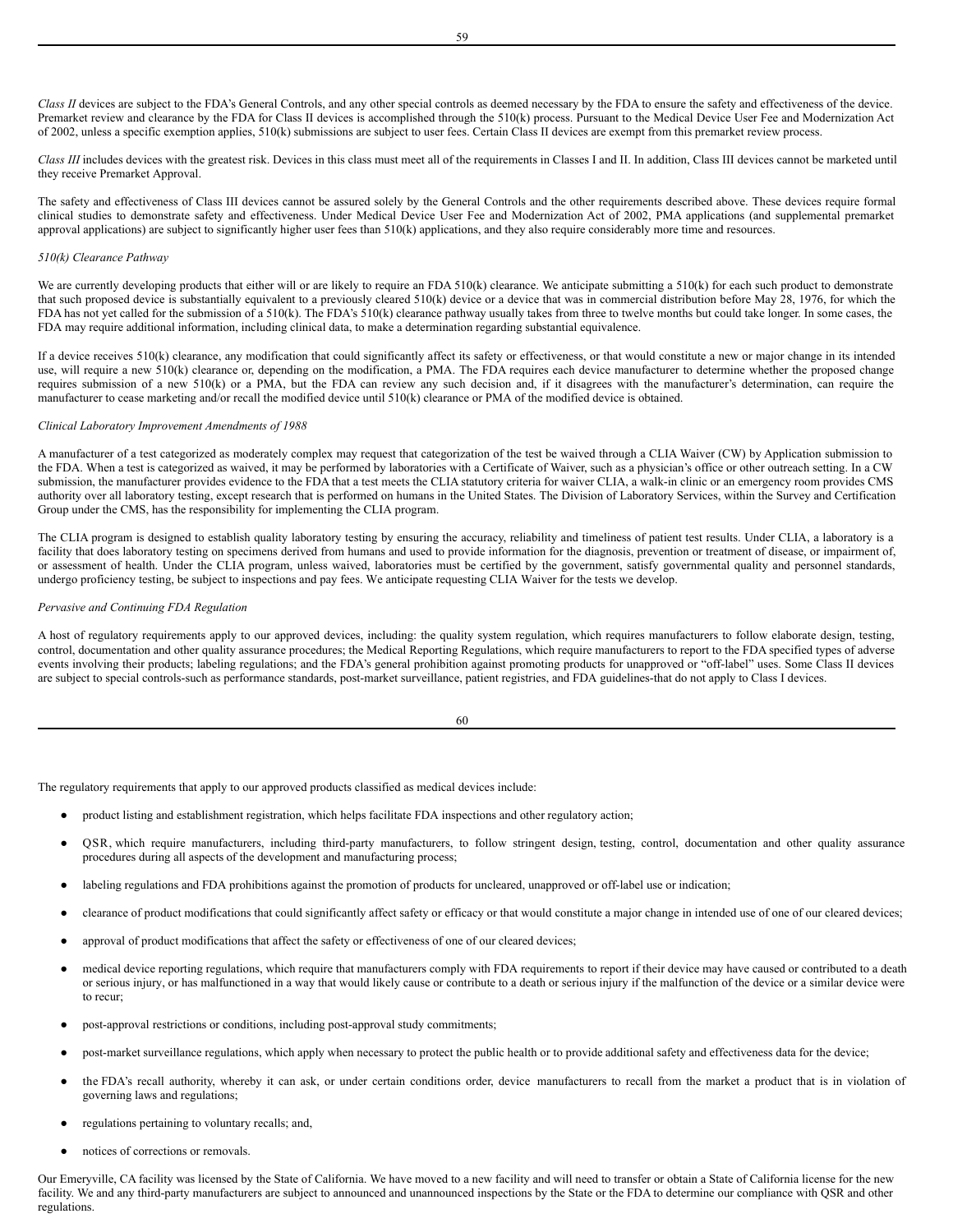## *21st Century Cures Act*

The 21st Century Cures Act, enacted in December 2016, contains several sections specific to medical device innovations. We believe that implementation of the 21st Century Cures Act may have a positive impact on its businesses by facilitating innovation and/or reducing the regulatory burden imposed on medical device manufacturers.

### **Environmental Laws**

We believe that we are in compliance in all material respects with all foreign, federal, state, and local environmental regulations applicable to our manufacturing facilities. The cost of ongoing compliance with such regulations does not have a material effect on our operations.

## **Intellectual Property**

# *Intellectual Property Strategy*

Our intellectual property strategy is to: (1) build our own intellectual property portfolio around our eLab and electrochemical detection system; (2) pursue licenses, trade secrets and know-how within the area of rapid point-of-care testing; and, (3) develop and acquire proprietary positions to certain biomarkers.

# *eLab and Electrochemical Detection System Intellectual Property*

We have obtained patent coverage on eLab and Electrochemical detection technology, including numerous patents in the United States, China, Japan, and the European Union. Additional patent applications are pending in the United States, as well as in the European Union.

#### *Trademarks*

We have filed and obtained trademarks for our products, including the Nanomix eLab System. Our trademarks have been obtained in the United States and certain other countries around the world.

# *Trade Secrets and Know-How*

We have developed a substantial body of trade secrets and know-how relating to the development and manufacture of our eLab and electrochemical test system, including the production of sensors, the design and production of microfluidics contained in the disposable test cartridge, the sourcing and optimization of materials for such tests, and methods to maximize sensitivity, speed-to-result, specificity, stability and reproducibility of our tests. These trade secrets and know-how provide us with an important competitive advantage.

# **Properties**

We do not own real properties. Our principal executive offices recently relocated to 2121 Williams Street, San Leandro, CA, 94577. We lease our office pursuant to a 5-year lease which terminates on March 31, 2027. We believe that our existing facilities are suitable and adequate to meet our current needs. However, we may need to add or expand as we increase production levels or add employees. We believe that suitable additional or substitute space will be available as needed to accommodate any such expansion of our operations.

## **Legal Proceedings**

The Company is subject to claims and legal proceedings that arise in the ordinary course of business. Such matters are inherently uncertain, and there can be no guarantee that the outcome of any such matter will be decided favorably to the Company or that the resolution of any such matter will not have a material adverse effect upon the Company's Consolidated Financial Statements. The Company does not believe that any of such pending claims and legal proceedings will have a material adverse effect on its Consolidated Financial Statements. The Company records a liability in its Consolidated Financial Statements for these matters when a loss is known or considered probable and the amount can be reasonably estimated. The Company reviews these estimates each accounting period as additional information is known and adjusts the loss provision when appropriate. If a matter is both probable to result in a liability and the amounts of loss can be reasonably estimated, the Company estimates and discloses the possible loss or range of loss to the extent necessary for its Consolidated Financial Statements not to be misleading. If the loss is not probable or cannot be reasonably estimated, a liability is not recorded in its Consolidated Financial Statements.

| ٦ |
|---|
|---|

# Set forth below is a description of the Company's Legal Proceedings.

In March 2019, we were served with notification of complaint filed by CureDM Inc. as agent for the members of CureDM Group Holdings, LLC filed with the Supreme Court of the State of New York County of New York regarding breach of contract and other matters relating to their desire to unwind the acquisition of CureDM Group Holdings LLC according to the original Contribution Agreement. The complaint was withdrawn by CureDM, Inc. in December 2019. The Company is continuing to work with the representatives from CureDM Inc. to settle this claim and unwind the Contribution Agreement.

In addition to the above matter, we are also in a dispute with Level Brands, Inc. regarding a License Agreement dated June 21, 2018 (JAMS Ref. No.: 1220061261). The Company filed an Answer to Complaint and Counter-complaint on June 25, 2019. Both parties are claiming non-performance under the License Agreement. The matter was scheduled for arbitration in October 2019. In October 2019, the arbitration was dismissed without prejudice.

On October 16, 2019 the Company received a Summons and Complaint filed by Microcap Headlines Inc. against the Company in the Supreme Court of the United States of New York County of Suffolk claiming damages of \$18,000 and the costs and disbursements of the action. During January 2021, the Company settled this claim with Microcap Headlines, Inc. for \$10,000.

# <span id="page-37-0"></span>**MANAGEMENT**

# **Executive Officers and Directors**

The following table sets forth the name, age and position of each of our executive officers, key employees and directors as of the date of this prospectus.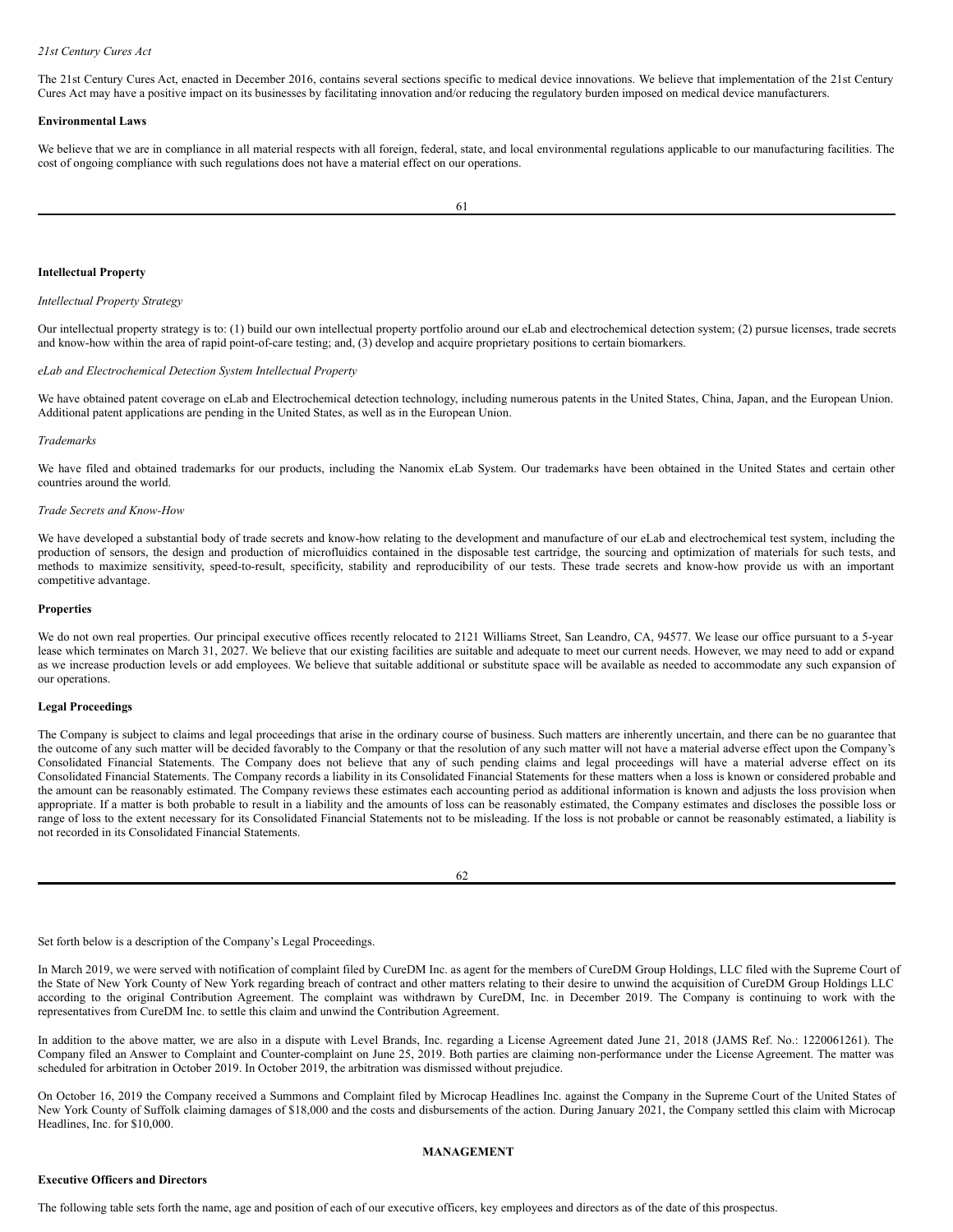| Name                   | Age | Position(s) with the Company                                             |
|------------------------|-----|--------------------------------------------------------------------------|
| David Ludvigson        |     | Chief Executive Officer, Chief Financial Officer, Secretary and Director |
| Vidur Sahney           | 48  | Chief Operating Officer                                                  |
| <b>Garrett Gruener</b> | 67  | Director                                                                 |
| Jerry Fiddler          | 69  | Director                                                                 |
| Gregory Schiffman      | 64  | Director                                                                 |

*David Ludvigson* has served as the President and Chief Executive Officer of Nanomix, Inc. since June 2013. From October 2009 through present day, Mr. Ludvigson has served as President of Knight Ludvigson Advisors providing advisory and business consulting services to Life Science and Technology companies including M&A, financing, business strategy, go to market planning and sales channel strategy and implementation. Mr. Ludvigson serves on the board of directors of Imagion Biosystems, Inc. (IBX), One BioMed PTE LTD (privately held), and China Stem Cells Ltd. (privately held). Mr. Ludvigson received his BS and MAS in Accounting from Gies College of Business – University of Illinois Urbana-Champaign. Mr. Ludvigson is not related to any Officers or Directors of the Company. There are no related party transactions reportable under Item 5.02 of Form 8-K and Item 404(a) of Regulation S-K.

*Vidur Sahney* has served as Chief Operating Officer of the Company since March 2022. From May 2019 through March 2022, Mr. Sahney served as chief operating officer of ExThera Medical, a medical device company. From November 2019 through May 2021, Mr. Sahney was a senior partner at MKA Insights, a consulting company focused on the life science industry. From September 2018 through May 2019, Mr. Sahney was the Operations Lead (Medical Devices), Global Operations and Supply Chain for JUUL Labs, an electronic cigarette manufacturer. From February 2017 through August 2018, Mr. Sahney was the Vice President, Global Operations & Supply Chain for Sientra, Inc (NASDAQ: SIEN), a medical aesthetics company. Mr. Sahney received his B.S, Mechanical Engineering from San Francisco State University.

Garrett Gruener is a co-founder of Alta Partners, and was also a Partner at Burr, Egan, Deleage & Co. He served as the Chief Executive Officer at Nanomix from 2008 to 2013 and has more than two decades of experience in the fields of software development, systems engineering and corporate development. In 1982, he founded Virtual Microsystems, a successful communications software company that was later merged with a larger corporation. Mr. Gruener then founded Ask Jeeves, now Ask.Com, a leading Internet search engine which is now part of IAC. Mr. Gruener is now Chairman of Nanomix, a point-of-care diagnostics company. He earned a Masters Degree from the University of California, Berkeley and a Bachelor of Science from the University of California, San Diego, both in Political Science with a focus on technology policy.

*Gregory Schif man* has served as the Chief Financial Officer of privately-held AbSci, LLC since April 2020. He previously served as the Chief Financial Officer of Vineti, Inc. from October 2017 through April 2018. He also previously served as the Chief Financial Officer of each of Iovance Biotherapeutics (formerly Lion Biotechnologies), from October 2016 through June 2017, Stem Cells, Inc., from January 2014 through September 2016, Dendreon Corporation, from December 2006 through December 2013 and Affymetrix from August 2001 through December 2006. He currently serves on the boards of directors of BioEclipse, a private company, as well as on the board of Ayro, Inc. (Nasdaq: Ayro). Mr. Schiffman holds a B.S. in Accounting from DePaul University and an MM (MBA) from Northwestern University Kellogg Graduate School of Management. Mr. Schiffman's qualifications to sit on the Board include his financial background, business experience and education.

Jerry Fiddler is the principal of Zygote Ventures and has helped create and grow numerous companies, as CEO, chairman, director, investor and advisor. Mr. Fiddler is the founder of Wind River Systems and was for 23 years its CEO and Chairman and was Chairman of Solazyme (Nasdaq: SZYM). Mr. Fiddler graduated from the University of Illinois at Urbana-Champaign with a MS Computer Science and BA in Music and Photography. He currently serves on several private company and non-profit boards.

63

# *Family Relationships*

No family relationships exist between any of our current or former directors or executive officers.

# *Involvement in Certain Legal Proceedings*

There are no material proceedings to which any director or executive officer or any associate of any such director or officer is a party adverse to our company or has a material interest adverse to our company.

# **Section 16(a) Beneficial Ownership Reporting Compliance**

Section 16(a) of the Securities Exchange Act of 1934, as amended, requires our directors and executive officers and persons who own more than 10% of the issued and outstanding shares of our common stock to file reports of initial ownership of common stock and other equity securities and subsequent changes in that ownership with the SEC. Officers, directors and greater than ten percent stockholders are required by SEC regulation to furnish us with copies of all Section 16(a) forms they file. To our knowledge, based solely on a review of the copies of such reports furnished to us and written representations no other reports were required, during the fiscal year ended December 31, 2020 all Section 16(a) filing requirements applicable to our officers, directors and greater than 10% beneficial owners were not complied with.

# **Code of Ethics**

We have not adopted a code of ethics because our Board of Directors believes that our small size does not merit the expense of preparing, adopting and administering a code of ethics. Our Board of Directors intends to adopt a code of ethics during the fiscal year ended December 31, 2022.

# **Corporate Governance**

Our Directors are elected annually and each holds office until the annual meeting of our stockholders and until their respective successors are elected and qualified. Our officers, including any officers we may elect moving forward, will hold their positions at the pleasure of the Board of Directors, absent any employment agreement. In the event we employ any additional officers or directors, they may receive compensation as determined by our Board of Directors from time to time. Vacancies in the Board of Directors will be filled by majority vote of the remaining directors. Our Directors may be reimbursed by us for expenses incurred in attending meetings of the Board of Directors.

# **Board of Directors Independence**

We are not currently subject to any law, rule or regulation requiring that all or any portion of our Board of Directors include "independent" directors.

#### **Board Committees, Compensation Committee Interlocks and Insider Participation**

The Company has two Board Committees, an Audit Committee and a Compensation Committee. The Audit Committee is composed of Greg Schiffman (Committee Chair) and Jerry Fiddler. The Compensation Committee is composed of Garret Gruener and Jerry Fiddler.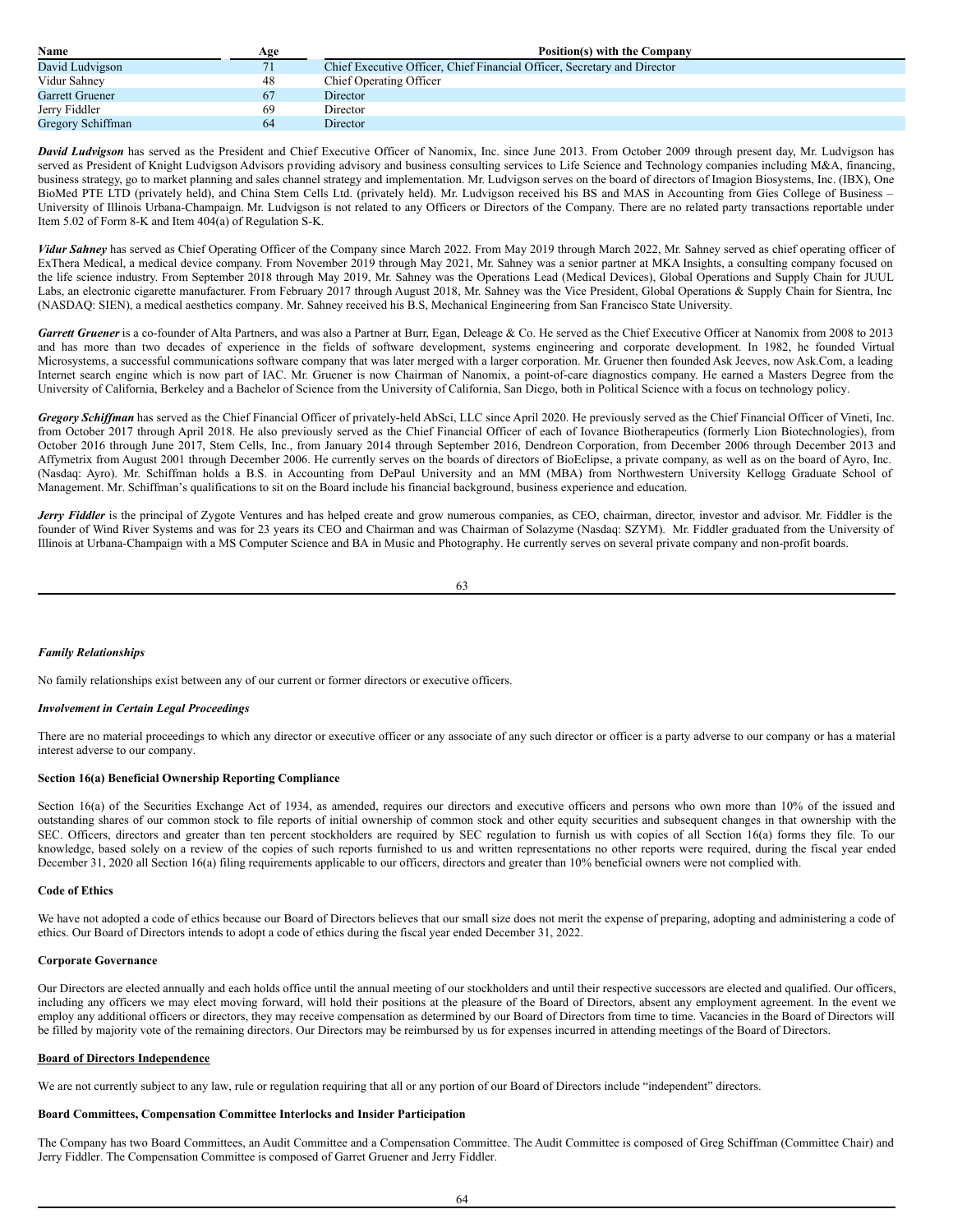## **Director Nominations**

We do not have any defined policy or procedure requirements for shareholders to submit recommendations or nominations for directors. We do not currently have any specific or minimum criteria for the election of nominees to our board of directors and we do not have any specific process or procedure for evaluating such nominees. Our Board of Directors assesses all candidates, whether submitted by management or shareholders, and makes recommendations for election or appointment.

A shareholder who wishes to communicate with our Board of Directors may do so by directing a written request to the address appearing on the first page of this annual report.

Your letter should indicate that you are a stockholder of our Company. Depending on the subject matter, management will:

- Forward the communication to the Director or Directors to whom it is addressed;
- Attempt to handle the inquiry directly; or
- Not forward the communication if it is primarily commercial in nature or if it relates to an improper or irrelevant topic.

At each Board of Directors meeting or through the course of other communication, a member of management presents a summary of all communications received since the last meeting that were not forwarded and makes those communications available to the Directors on request.

#### *Audit Committee and Audit Committee Financial Expert*

Our Board of Directors has determined that prior to the closing of the Merger, we did not have a board member that qualifies as an "audit committee financial expert" as defined in Item  $407(d)(5)(ii)$  of Regulation S-K. Subsequent to the merger upon installation of a new board of directors, Greg Schiffman qualifies as an "audit committee financial expert".

# <span id="page-39-0"></span>**EXECUTIVE AND DIRECTOR COMPENSATION**

#### **Summary Compensation**

Set forth below is certain information regarding the historical compensation of our named executive officers during the year ended December 31, 2021. The named executive officers for the year ended December 31, 2021 consisted of the principal executive officer and our two most highly compensated executive officers other than our principal executive officer of Nanomix who were serving as executive officers as of December 31, 2021 (our "named executive officers").

65

## **Summary Compensation Table**

The following table shows information regarding the compensation of the named executive officers during the fiscal years ended December 31, 2021, 2020 and 2019.

|                                           |      |                 |               |          | <b>Stock</b>             |               |           | Nonqualified<br><b>Deferred</b> |                                 |                               |
|-------------------------------------------|------|-----------------|---------------|----------|--------------------------|---------------|-----------|---------------------------------|---------------------------------|-------------------------------|
|                                           |      |                 |               |          | Awards                   |               | Option    | Compensation                    | <b>All Other</b>                |                               |
| <b>Name and Principal Position</b>        | Year | <b>Bonus</b>    | <b>Salary</b> |          | (2)                      |               | Awards(3) | Earnings                        | Compensation                    | Total                         |
| David Ludvigson,                          | 2021 |                 | \$237,500     |          | 7,051                    |               | 7,651     |                                 | _                               | \$252,202                     |
| Chief Executive Officer $\&$ Director (1) | 2020 |                 | \$137,500     |          |                          |               | 12,040    | _                               | $\hspace{0.1mm}-\hspace{0.1mm}$ | \$149,540                     |
|                                           | 2019 |                 | \$237,500     |          |                          | ъ             | 7,364     |                                 | $\hspace{0.1mm}-\hspace{0.1mm}$ | \$244,864                     |
|                                           |      |                 |               |          |                          |               |           |                                 |                                 |                               |
| Sherill Lavagnino                         | 2021 | \$.<br>500      | \$211,250     | <b>S</b> | 2,489                    | <sup>\$</sup> | 7,227     |                                 |                                 | \$218,977                     |
| Vice President of Engineering (4)         | 2020 |                 | \$200,000     |          | $\overline{\phantom{m}}$ | \$            | 11,071    |                                 |                                 | \$223,709                     |
|                                           | 2019 |                 | \$200,000     |          | $\overline{\phantom{a}}$ | \$            | 7,063     | _                               | $\hspace{0.1mm}-\hspace{0.1mm}$ | \$ 200,000                    |
|                                           |      |                 |               |          |                          |               |           |                                 |                                 |                               |
| John Hardesky (5)                         | 2021 | <b>S</b><br>500 | \$197,917     |          |                          |               | 13,132    | _                               | $\qquad \qquad - \qquad$        | \$198,417                     |
| Chief Commercial Officer                  | 2020 | _               |               |          |                          |               |           |                                 |                                 | $\overline{0}$<br>ъ           |
|                                           | 2019 | _               |               |          |                          |               |           |                                 |                                 | <sup>\$</sup><br>$\mathbf{0}$ |
|                                           |      |                 |               |          |                          |               |           |                                 |                                 |                               |

(1) Mr. Ludvigson joined Nanomix effective June, 2013. Mr. Ludvigson was appointed our Chief Executive Officer and a member of our Board of Directors in connection with the Merger. In 2020, Mr. Ludvigson received convertible notes in the amount of \$150,000 in lieu of a portion of his cash compensation. These notes and accrued interest were converted to Preferred Series C stock as part of the merger.

(2) Represents the aggregate grant date fair value of the stock awards granted during the relevant fiscal year computed in accordance with FASB ASC Topic 718. The assumptions used in the valuation of these awards are consistent with the valuation methodologies specified in Note 12 to Nanomix's financial statements included in this prospectus.

(3) Represents the aggregate grant date fair value of the option awards granted during the relevant fiscal year computed in accordance with FASB Topic ASC 718.

(4) Ms. Lavagnino joined Nanomix in 2013. Ms. Lavagnino receives an annual salary of \$235,000.

(5) Mr. Hardesky joined Nanomix in March of 2021. Mr. Hardesky receives an annual salary of \$250,000 plus a target 30% of salary based on a combination of company performance and personal objectives.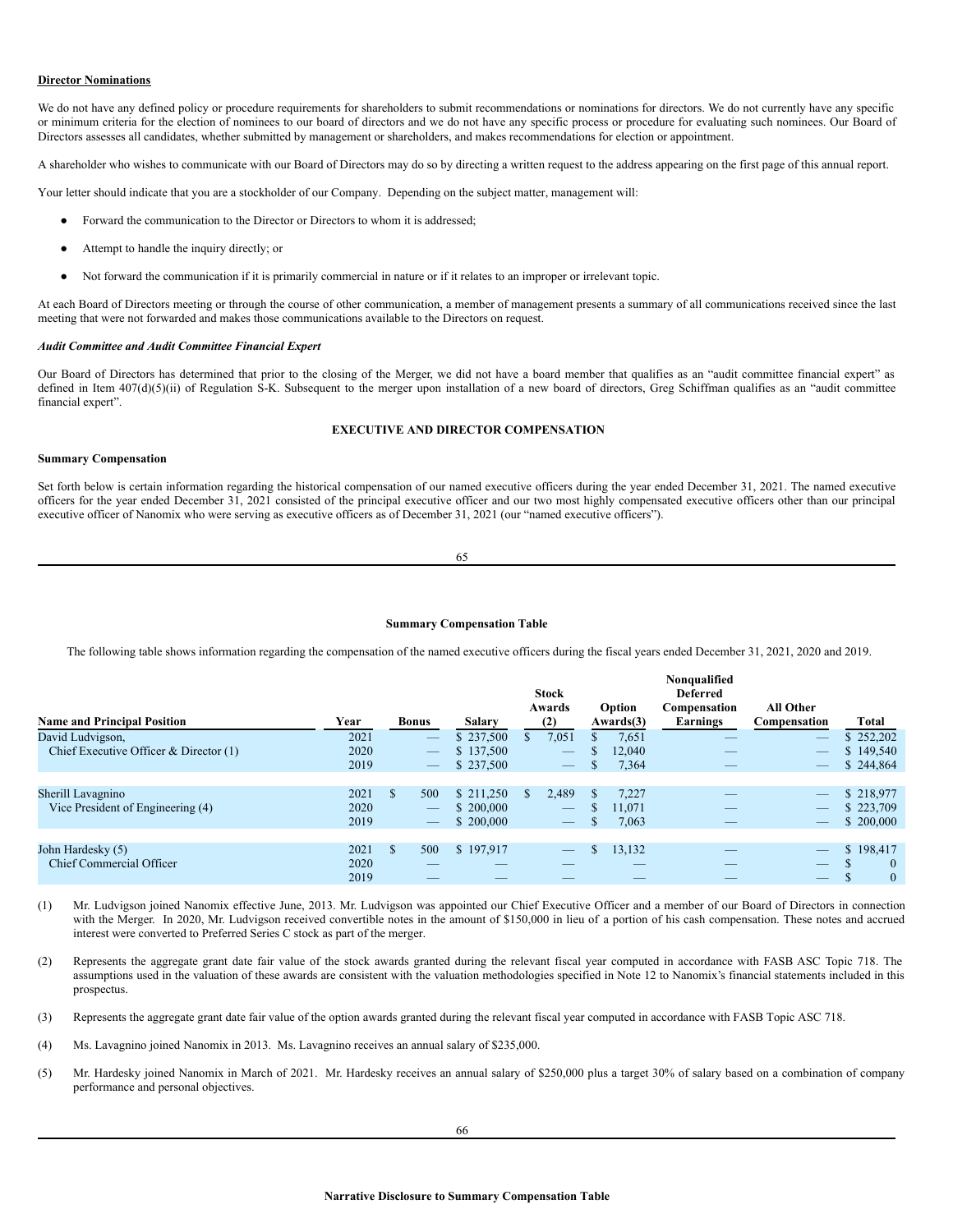We do not have employment arrangements with our named executive officers.

# **Outstanding Equity Awards at December 31, 2021**

The following table sets forth specified information concerning outstanding equity incentive plan awards for each of the named executive officers outstanding as of December 31, 2021.

|                                                     |                                                                                                       |                                                                                                      | <b>Option Awards</b>                                                                                                |                                                        |                                                                     |                                                                                                       |
|-----------------------------------------------------|-------------------------------------------------------------------------------------------------------|------------------------------------------------------------------------------------------------------|---------------------------------------------------------------------------------------------------------------------|--------------------------------------------------------|---------------------------------------------------------------------|-------------------------------------------------------------------------------------------------------|
| Name                                                | <b>Grant Date</b>                                                                                     | Number of<br><b>Securities</b><br>Underlying<br>Unexercised<br><b>Options</b><br>Exercisable<br>(# ) | Number of<br><b>Securities</b><br>Underlying<br><b>Unexercised</b><br><b>Options</b><br>Non-<br>Exercisable<br>(# ) |                                                        | Option<br><b>Exercise</b><br>Price                                  | Option<br><b>Expiration</b><br>Date                                                                   |
| David Ludvigson, Chief Executive Officer & Director | 11/30/2012<br>3/31/2014<br>10/4/2016<br>5/31/2017<br>2/11/2020<br>2/01/2021                           | 41,723<br>559,206<br>86,220<br>85,142<br>66,522                                                      | 61,201<br>1,062,665                                                                                                 | \$<br>\$<br>\$<br>\$<br>\$<br>$\mathbb{S}$             | 0.059<br>0.235<br>0.235<br>0.235<br>0.294<br>0.00                   | 11/30/2022<br>3/31/2024<br>10/4/2026<br>5/31/2027<br>2/11/2030<br>2/01/2031                           |
| Sherrill Lavagnino, Vice President of Engineering   | 6/25/2012<br>11/30/2012<br>3/31/2014<br>9/30/2015<br>10/4/2016<br>5/31/2017<br>2/11/2020<br>2/01/2021 | 44,277<br>27,248<br>28,950<br>17,030<br>67,267<br>62,087                                             | 57,121<br>375,058                                                                                                   | \$<br>\$<br>\$<br>\$<br>\$<br>\$<br>\$<br>$\mathbb{S}$ | 0.059<br>0.059<br>0.235<br>0.235<br>0.235<br>0.235<br>0.294<br>0.00 | 6/25/2022<br>11/30/2022<br>3/31/2024<br>9/30/2025<br>10/4/2026<br>5/31/2027<br>2/11/2030<br>2/01/2031 |
| John Hardesky, Chief Commercial Officer             | 5/19/2021<br>5/19/2021                                                                                | 64,575<br>258,300                                                                                    | 193,725                                                                                                             | \$<br>\$                                               | 0.29<br>0.00                                                        | 5/19/2031<br>5/19/2031                                                                                |

#### **Compensation of Directors**

The following table shows the total compensation paid or accrued during the fiscal year ended December 31, 2021 to each of Nanomix's current and former nonemployee directors. Directors who are employed by us are not compensated for their service on our Board of Directors.

|                     | <b>Fees Earned</b>     |        | Option              |             |           |
|---------------------|------------------------|--------|---------------------|-------------|-----------|
| Name                | or Paid in<br>Cash (S) |        | Awards*<br>$($ )(6) |             | Total(\$) |
| Garrett Gruener (7) |                        | 24,000 |                     |             | 24,000    |
| Jerry Fiddler       |                        |        | 4.048               |             | 4,048     |
| Greg Schiffman      |                        |        | 4,048               | $\triangle$ | 4,048     |

(6) These amounts represent the aggregate grant date fair value of options granted to each director in the fiscal year ended December 31, 2020, computed in accordance with FASB ASC Topic 718.

(7) Garrett Gruener receives a payment of \$2,000 per month to serve as our Executive Chairman.

# <span id="page-40-0"></span>**CERTAIN RELATIONSHIPS AND RELATED PERSON TRANSACTIONS**

Except as otherwise set forth herein, during the last two fiscal years, we have not entered into any material transactions or series of transactions that would be considered material in which any officer, director or beneficial owner of 5% or more of any class of our capital stock, or any immediate family member of any of the preceding persons, had a direct or indirect material interest. There are no transactions presently proposed, except as follows:

- The Company had a secured note payable to Mr. Garrett Gruener, its investor, with a balance \$1,000,000 and accrued interest of \$510,444 at December 31, 2020.
- The Company had convertible notes payable to: Mr. Gruener, its investor, with a total balance of \$6,182,000 as of December 31, 2020, and accrued interest of \$1,156,759; Mr. Fiddler, its investor, with a total balance of \$950,000 and accrued interest of \$127,788 as of December 31,2020; and Mr. Ludvigson, its Chief Executive Officer, with a total balance of \$175,000 and accrued interest of \$15,241 as of December 31,2020.
- The Company had senior secured convertible note to Mr. Gruener, its investor, with a total balance of \$1,603,778 as of December 31, 2021.
- The Company had accrued salary payable to Mr. Ludvigson, its Chief Executive Officer, with a total balance of \$50,000 as of December 31,2021 and 2020, respectively.
- The Company had accrued salary, bonus and vacation payable to Ms. Upham, Boston Therapeutics, Inc ex Chief Operating Officer, with a total balance of \$226,824 as of December 31,2021.
- The Company had accounts payable to Mr. Neill, Boston Therapeutics, Inc ex Director, with a total balance of \$73,750 as of December 31,2021
- The Company had accrued payable to Dr. Platt, Boston Therapeutics, Inc significant shareholder, with a total balance of \$4,399 as of December 31,2021.
- Mr. Garrett Gruener is paid a salary of \$24,000 per year plus benefits in the role of Executive Chairman.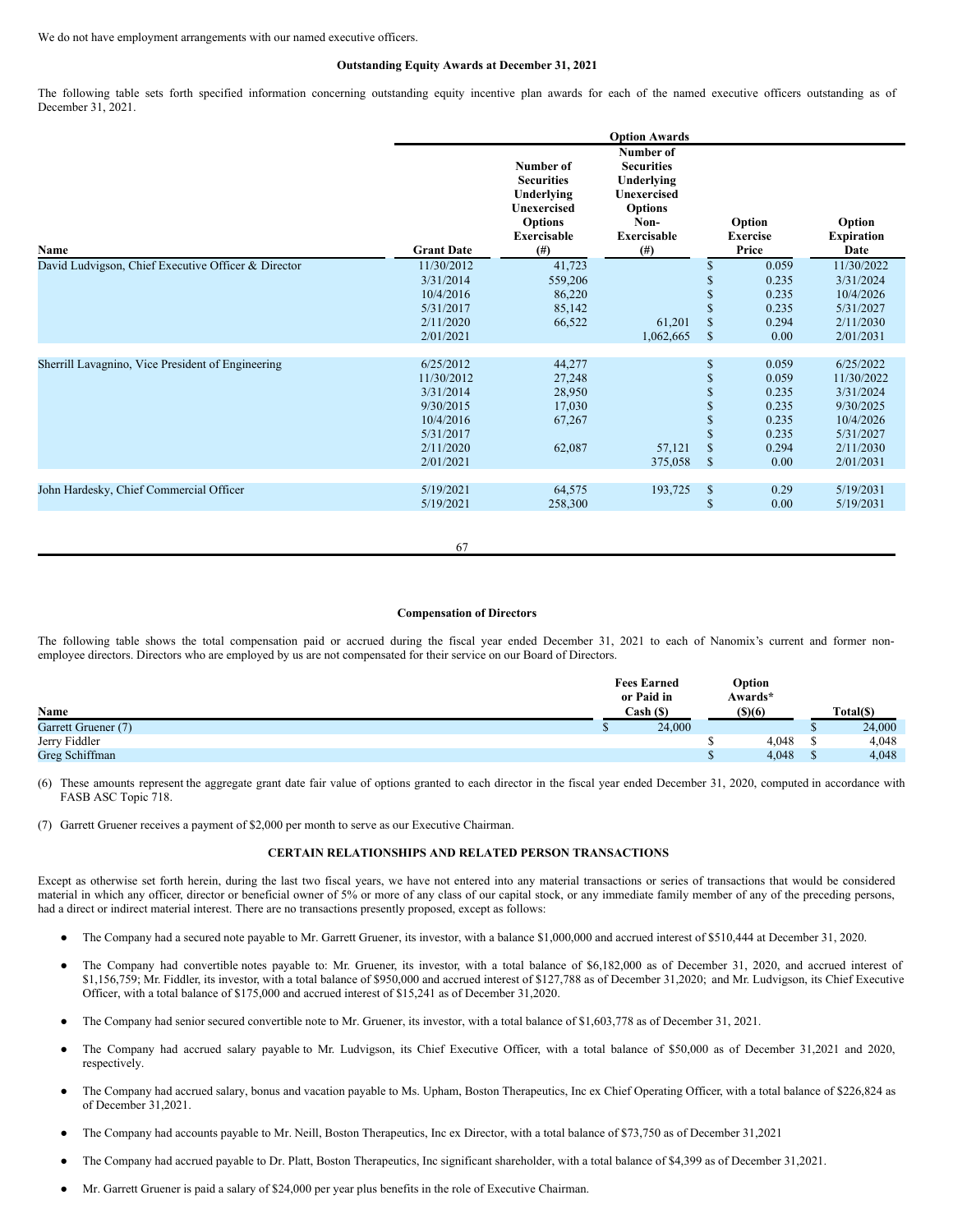# <span id="page-41-0"></span>**SECURITY OWNERSHIP OF BENEFICIAL OWNERS AND MANAGEMENT**

The following table sets forth certain information regarding beneficial ownership of our common stock as of April 12, 2022 by (i) each person (or group of affiliated persons) who is known by us to own more than five percent (5%) of the outstanding shares of our common stock, (ii) each director and executive officer, and (iii) all of our directors and executive officers as a group. As of April 12, 2022, there were 46,203,866 shares of our common stock issued and outstanding.

Except as otherwise indicated, the persons listed below have sole voting and investment power with respect to all shares of our common stock owned by them, except to the extent that power may be shared with a spouse.

Beneficial ownership is determined in accordance with SEC rules and generally includes voting or investment power with respect to securities. For purposes of this table, a person or group of persons is deemed to have "beneficial ownership" of any shares of common stock that such person currently owns or has the right to acquire within 60 days of the date of this prospectus. With respect to options and warrants, this would include options and warrants that are currently exercisable within 60 days. With respect to convertible securities, this would include securities that are currently convertible within 60 days.

Except as indicated in footnotes to this table, we believe that the stockholders named in this table have sole voting and investment power with respect to all shares of common stock shown to be beneficially owned by them, based on information provided to us by such stockholders. Unless otherwise indicated, the address for each director and executive officer listed is: c/o Nanomix Corp., 2121 Williams St, San Leandro, CA 94577.

The following table sets forth certain information regarding beneficial ownership of our common stock and preferred stock as of May 1, 2022, after the Transaction was consummated on such date by (i) each person known by us to be the beneficial owner of more than 5% of our outstanding common stock, (ii) each director and each of our Named Executive Officers and (iii) all executive officers and directors as a group.

The number of shares of common stock beneficially owned by each person is determined under the rules of the SEC and the information is not necessarily indicative of beneficial ownership for any other purpose. Under such rules, beneficial ownership includes any shares as to which such person has sole or shared voting power or investment power and also any shares which the individual has the right to acquire within 60 days after the date hereof, through the exercise of any stock option, warrant or other right. Unless otherwise indicated, each person has sole investment and voting power (or shares such power with his or her spouse) with respect to the shares set forth in the following table. The inclusion herein of any shares deemed beneficially owned does not constitute an admission of beneficial ownership of those shares.

| Name and Address of Beneficial Owner                    | <b>Shares</b> of<br>Common<br><b>Stock</b><br><b>Beneficially</b><br>Owned | Percentage of<br><b>Class</b><br>Outstanding (1) |
|---------------------------------------------------------|----------------------------------------------------------------------------|--------------------------------------------------|
| <b>Security Ownership of Certain Beneficial Owners:</b> |                                                                            |                                                  |
| HT Investments MA LLC $(6)$                             | 9,230,000                                                                  | 9.99                                             |
| <b>Security Ownership of Management and Directors:</b>  |                                                                            |                                                  |
| David Ludvigson (2)                                     | 1,662,884                                                                  | 3.60                                             |
| Garrett Gruener (3)                                     | 28, 162, 182                                                               | 60.95                                            |
| Jerry Fidler (4)                                        | 2,746,874                                                                  | 5.95                                             |
| Greg Schiffman (5)                                      | 135,541                                                                    | $\ast$                                           |
|                                                         |                                                                            |                                                  |

Executive officers and directors as a group  $-4$  persons

(1) The number and percentage of shares beneficially owned are determined in accordance with Rule 13d-3 of the Securities Exchange Act of 1934, as amended (the "Exchange Act"), and the information is not necessarily indicative of beneficial ownership for any other purpose. Under such rule, beneficial ownership includes any shares over which the individual or entity has voting power or investment power and any shares of common stock that the individual has the right to acquire within 60 days of May 1, 2022, through the exercise of any stock option or other right. As of May 1, 2022, 46,203,866 shares of the Company's common stock were outstanding.

(2) Includes 38,019 shares of common stock issuable upon exercise of the warrants assumed by the Company as a result of the Merger, 845,621 common stock subject to options and 354,271 shares of common stock subject to Restricted Stock Units ("RSU").

- (3) Includes (i) 1,368,762 shares of common stock issuable upon conversion of the senior secured promissory notes issued in the June 2021 and February 2022 private placements, (ii) 1,368,762 shares of common stock issuable upon exercise of the warrants issued in the June 2021 and February 2022 private placements and (iii) 1,012,022 shares of common stock issuable upon exercise of the warrants assumed by the Company as a result of the Merger. Mr. Gruener has agreed to restrict the aggregate maximum number and percentage of shares (and therefore, offer for resale at any one time) as he has agreed to voluntarily restrict his ability to convert his notes and/or exercise his warrants and receive shares of our common stock such that the number of shares of common stock held by him and his affiliates in the aggregate after such conversion or exercise does not exceed 9.99% of the then issued and outstanding shares of common stock.
- (4) Includes (i) 64,712 shares of common stock issuable upon conversion of the senior secured promissory notes issued in the February 2022 private placements, (ii) 64,712 shares of common stock issuable upon exercise of the warrants issued in the February 2022 private placements, (iii) 51,667 shares of common stock subject to options, (iv) 2,411,175 shares of common stock held by Zygote Ventures and (iv) 176,087 shares of common stock issuable upon exercise of the warrants assumed by the Company as a result of the Merger. Mr. Fiddler has voting and dispositive shares held by Zygote Ventures. Mr. Fidler has agreed to restrict the aggregate maximum number and percentage of shares (and therefore, offer for resale at any one time) as he has agreed to voluntarily restrict his ability to convert his notes and/or exercise his warrants from the February 2022 private placement and receive shares of our common stock such that the number of shares of common stock held by him and his affiliates in the aggregate after such conversion or exercise does not exceed 9.99% of the then issued and outstanding shares of common stock.
- (5) Includes (i) 41,679 shares of common stock subject to RSUs, (i) 36,167 shares of common stock and (iii) 57,695 shares of common stock subject to options.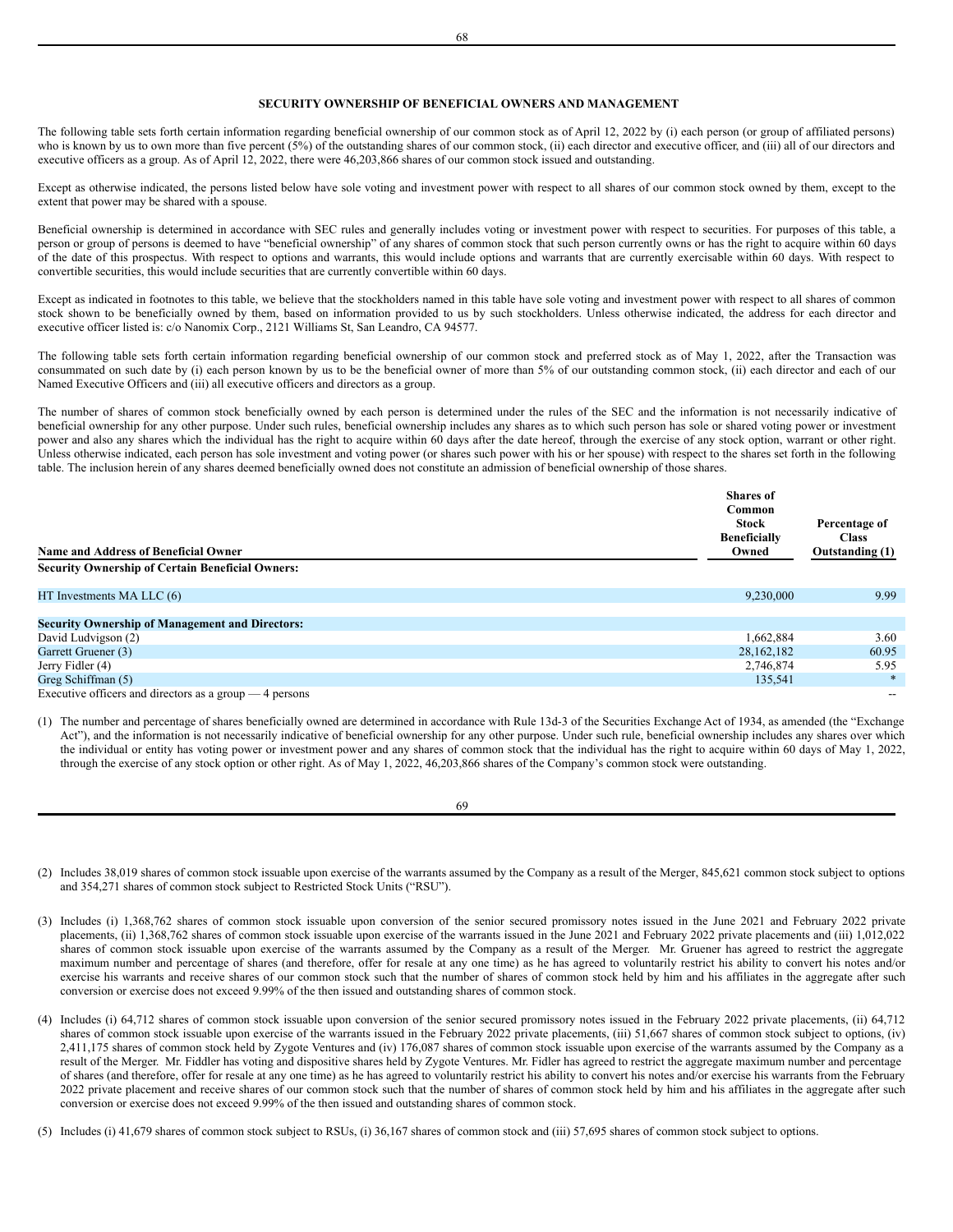(6) Represents the aggregate maximum number and percentage of shares that High Trail Investments MA LLC can own at one time (and therefore, offer for resale at any one time) as it has agreed to voluntarily restrict its ability to convert its note and/or exercise its warrant and receive shares of our common stock such that the number of shares of common stock held by them and their affiliates in the aggregate after such conversion or exercise does not exceed 9.99% of the then issued and outstanding shares of common stock. Hudson Bay Capital Management LP, the investment manager of High Trail Investments MA LLC, has voting and investment power over these securities. Sander Gerber is the managing member of Hudson Bay Capital GP LLC, which is the general partner of Hudson Bay Capital Management LP. Each of High Trail Investments MA LLC and Sander Gerber disclaims beneficial ownership over these securities. The address for the selling shareholder is c/o High Trail Capital LP, 221 River Street, 9th Floor, Hoboken, NJ 07030.

# <span id="page-42-0"></span>**DESCRIPTION OF CAPITAL STOCK**

#### **General**

The following description of the Company's capital stock and provisions of its Certificate of Incorporation, as amended and Bylaws are summaries and are qualified by reference to the full text of the Company's Certificate of Incorporation and Bylaws.

The Company is authorized to issue 2,005,000,000 shares of capital stock, par value \$0.001 per share, of which 2,000,000,000 are shares of common stock and 5,000,000 are shares of "blank check" preferred stock.

As of the date of this prospectus, the Company had outstanding 46,203,866 shares of common stock held by 1,752 shareholders of record. The actual number of holders of our common stock is greater than this number of record holders, and includes stockholders who are beneficial owners, but whose shares are held in street name by brokers or held by other nominees. This number of holders of record also does not include stockholders whose shares may be held in trust by other entities.

#### *Common Stock*

Each share of our common stock entitles the holder to receive notice of and to attend all meetings of our stockholders with the entitlement to one vote. Holders of common stock are entitled, subject to the rights, privileges, restrictions and conditions attaching to any other class of shares ranking in priority to the common stock, to receive any dividend declared by the Board of Directors. If we are voluntarily or involuntarily liquidated, dissolved or wound-up, the holders of common stock will be entitled to receive, after distribution in full of the preferential amounts, if any, all of the remaining assets available for distribution ratably in proportion to the number of shares of common stock held by them. Holders of common stock have no redemption or conversion rights. The rights, preferences and privileges of holders of shares of common stock are subject to, and may be adversely affected by, the rights of the holders of shares of any series of Preferred Stock issued and outstanding or that we may designate and issue in the future.

## *Preferred Stock*

We are authorized to issue up to 5,000,000 shares of preferred stock. This preferred stock may be issued in one or more series, the terms of which may be determined at the time of issuance by our board of directors without further action by stockholders. The terms of any series of preferred stock may include voting rights (including the right to vote as a series on particular matters), preferences as to dividend, liquidation, conversion and redemption rights and sinking fund provisions. The issuance of any preferred stock could materially adversely affect the rights of the holders of our common stock, and therefore, reduce the value of our common stock and the Notes. In particular, specific rights granted to future holders of preferred stock could be used to restrict our ability to merge with, or sell our assets to, a third party and thereby preserve control by the present management.

#### **Transfer Agent**

The transfer agent and registrar for our common stock is Worldwide Stock Transfer, LLC.

71

#### **Delaware Anti-Takeover Law and Provisions of Certificate of Incorporation and By-Laws**

#### *Delaware Anti-Takeover Law*

We are subject to Section 203 of the Delaware General Corporation Law. Section 203 generally prohibits a public Delaware corporation from engaging in a "business combination" with an "interested stockholder" for a period of three years after the date of the transaction in which the person became an interested stockholder, unless:

- prior to the date of the transaction, the Board of Directors of the corporation approved either the business combination or the transaction which resulted in the stockholder becoming an interested stockholder;
- upon consummation of the transaction that resulted in the stockholder becoming an interested stockholder, the interested stockholder owned at least 85% of the voting stock of the corporation outstanding at the time the transaction commenced, excluding specified shares; or
- at or subsequent to the date of the transaction, the business combination is approved by the Board of Directors and authorized at an annual or special meeting of stockholders, and not by written consent, by the affirmative vote of at least 66 2/3 % of the outstanding voting stock which is not owned by the interested stockholder.

Section 203 defines a "business combination" to include:

- any merger or consolidation involving the corporation and the interested stockholder;
- any sale, lease, exchange, mortgage, pledge, transfer or other disposition of 10% or more of the assets of the corporation to or with the interested stockholder;
- subject to exceptions, any transaction that results in the issuance or transfer by the corporation of any stock of the corporation to the interested stockholder;
- subject to exceptions, any transaction involving the corporation that has the effect of increasing the proportionate share of the stock of any class or series of the corporation beneficially owned by the interested stockholder; or
- the receipt by the interested stockholder of the benefit of any loans, advances, guarantees, pledges or other financial benefits provided by or through the corporation.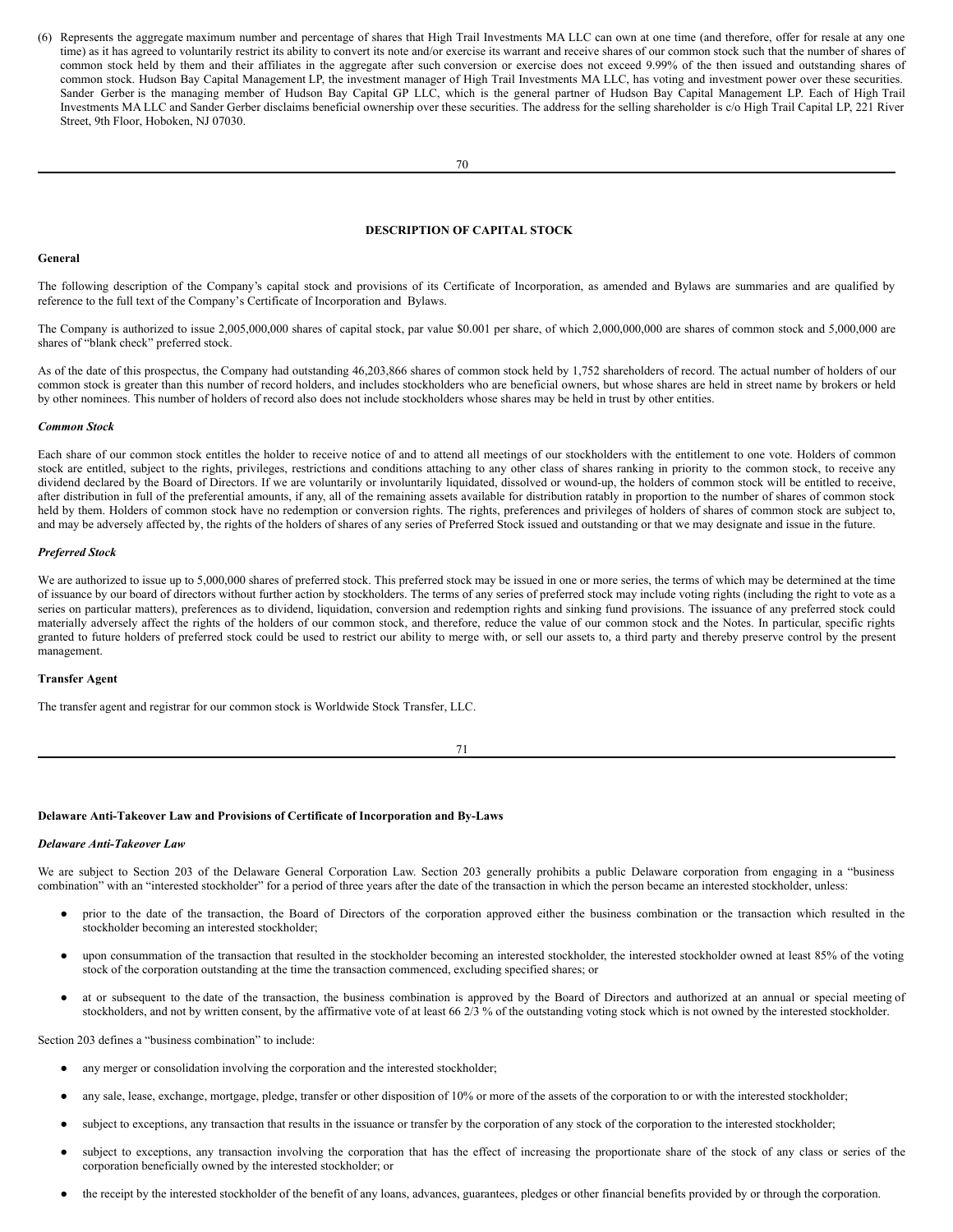In general, Section 203 defines an "interested stockholder" as any person that is:

- the owner of 15% or more of the outstanding voting stock of the corporation;
- an affiliate or associate of the corporation who was the owner of 15% or more of the outstanding voting stock of the corporation at any time within three years immediately prior to the relevant date; or
- the affiliates and associates of the above.

Under specific circumstances, Section 203 makes it more difficult for an "interested stockholder" to effect various business combinations with a corporation for a three-year period, although the stockholders may, by adopting an amendment to the corporation's certificate of incorporation or bylaws, elect not to be governed by this section, effective 12 months after adoption.

Our certificate of incorporation and bylaws do not exclude us from the restrictions of Section 203. We anticipate that the provisions of Section 203 might encourage companies interested in acquiring us to negotiate in advance with our Board of Directors since the stockholder approval requirement would be avoided if a majority of the directors then in office approve either the business combination or the transaction that resulted in the stockholder becoming an interested stockholder.

## *Certificate of Incorporation and Bylaws*

Provisions of our certificate of incorporation and bylaws to be in effect upon the consummation of this offering may delay or discourage transactions involving an actual or potential change of control or change in our management, including transactions in which stockholders might otherwise receive a premium for their shares, or transactions that our stockholders might otherwise deem to be in their best interests. Therefore, these provisions could adversely affect the price of our common stock. Among other things, our certificate of incorporation and bylaws will:

- permit our Board of Directors to issue up to shares of preferred stock, with any rights, preferences and privileges as they may designate;
- provide that all vacancies on our Board of Directors, including as a result of newly created directorships, may, except as otherwise required by law, be filled by the affirmative vote of a majority of directors then in office, even if less than a quorum;
- require that any action to be taken by our stockholders must be effected at a duly called annual or special meeting of stockholders and not be taken by written consent;
- provide that stockholders seeking to present proposals before a meeting of stockholders or to nominate candidates for election as directors at a meeting of stockholders must provide advance notice in writing, and also specify requirements as to the form and content of a stockholder's notice;
- not provide for cumulative voting rights, thereby allowing the holders of a majority of the shares of common stock entitled to vote in any election of directors to elect all of the directors standing for election; and
- provide that special meetings of our stockholders may be called only by the Board of Directors or by such person or persons requested by a majority of the Board of Directors to call such meetings.

#### **Equity Incentive Plan**

#### *2021 Equity Incentive Plan*

#### **Introduction**

On January 25, 2021, our board of directors adopted our 2021 Omnibus Equity Incentive Plan (the "2021 Plan"). The 2021 Plan became effective on the date that it was approved by our stockholders (the "Effective Date").

Under the 2021 Plan, 5,497,977 shares of Company common stock are initially available for grant.

Our administrator may grant incentive stock options, non-statutory stock options, stock appreciation rights, restricted stock, restricted stock units, and other stock-based awards to participants to acquire shares of Company common stock under the 2021 Plan. It is anticipated that the Plan will be administered by our Board of Directors or the Compensation Committee. The following table sets forth, as of May 1, 2022, the approximate number of each class of participants eligible to participate in the 2021 Stock Incentive Plan and the basis of such participation.

| <b>Class and Basis of Participation</b> | Approximate<br>Number of<br><b>Class</b> |
|-----------------------------------------|------------------------------------------|
| Employees                               | 25                                       |
| Directions <sup>(1)</sup>               |                                          |
| Consultants                             |                                          |

(1) One of the four directors is an employee of the Company.

73

#### **Rationale for Adoption of the 2021 Plan**

Grants of options, stock appreciation rights, restricted shares of common stock, restricted stock units, and other stock-based awards to our employees, directors, and independent contractors are an important part of our long-term incentive compensation program, which we use in order to strengthen the commitment of such individuals to us, motivate them to faithfully and diligently perform their responsibilities, and attract and retain competent and dedicated individuals whose efforts are expected to result in our long-term growth and profitability.

The number of shares proposed to be available for grant under the 2021 Plan is designed to enable the Company to properly incentivize its employees and management teams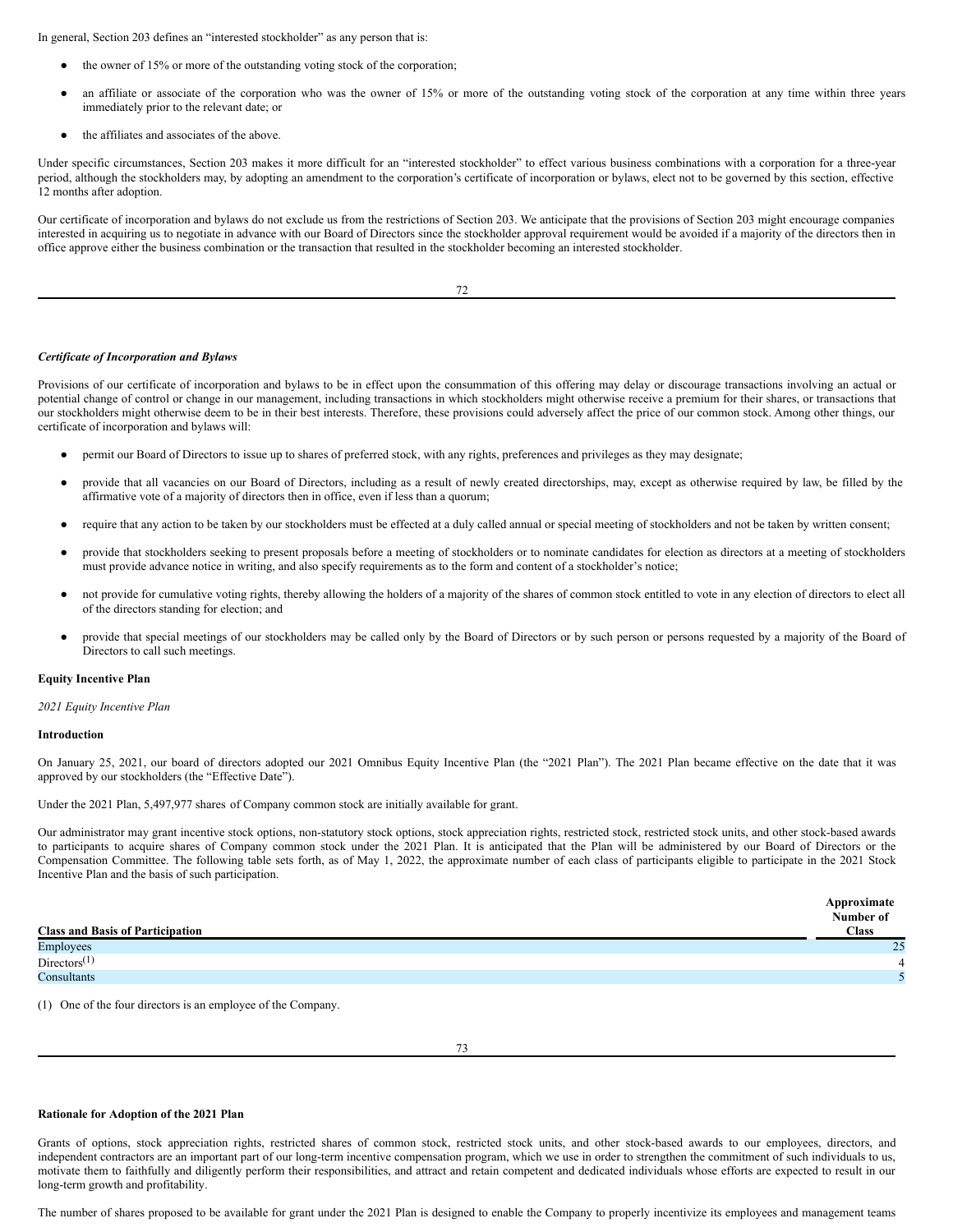over a number of years on a going-forward basis.

*Shares Available; Certain Limitations.* The maximum number of shares of common stock reserved and available for issuance under the 2021 Plan will be equal to 11,568,437 shares of common stock provided that shares of common stock issued under the 2021 Plan with respect to an Exempt Award will not count against the share limit. We use the term "Exempt Award" to mean (i) an award granted in the assumption of, or in substitution for, outstanding awards previously granted by another business entity acquired by us or any of our subsidiaries or with which we or any of our subsidiaries merge, or (ii) an award that a participant purchases at fair market value.

New shares reserved for issuance under the 2021 Plan may be authorized but unissued shares of Company's common stock or shares of Company's common stock that will have been or may be reacquired by us in the open market, in private transaction or otherwise. If any shares of Company's common stock subject to an award are forfeited, cancelled, exchanged or surrendered or if an award terminates or expires without a distribution of shares to the participant, the shares of Company common stock with respect to such award will, to the extent of any such forfeiture, cancellation, exchange, surrender, termination or expiration, again be available for awards under the Plan except that any shares of Company common stock surrendered or withheld as payment of either the exercise price of an award and/or withholding taxes in respect of an award will not again be available for awards under the Plan. If an award is denominated in shares of Company's common stock, but settled in cash, the number of shares of common stock previously subject to the award will again be available for grants under the 2021 Plan. If an award can only be settled in cash, it will not be counted against the total number of shares of common stock available for grant under the 2021 Plan. However, upon the exercise of any award granted in tandem with any other awards, such related awards will be cancelled as to the number of shares as to which the award is exercised and such number of shares of Company's common stock will no longer be available for grant under the 2021 Plan.

The stock reserved under the 2021 Plan will provide us with the platform needed for our continued growth, while managing program costs and share utilization levels within acceptable industry standards.

## **Description of 2021 Plan**

The following is a summary of the material features of the 2021 Plan. This summary is qualified in its entirety by the full text of the 2021 Plan.

*Types of Awards.* The 2021 Plan provides for the issuance of incentive stock options, non-statutory stock options, stock appreciation rights ("SARs"), restricted stock, restricted stock units ("RSUs"), and other stock-based awards. Items described above in the Section called "Shares Available" are incorporated herein by reference.

Administration. The 2021 Plan will be administered by our board of directors, or if our board of directors does not administer the 2021 Plan, a committee or subcommittee of our board of directors that complies with the applicable requirements of Section 16 of the Exchange Act and any other applicable legal or stock exchange listing requirements (each of our board of directors or such committee or subcommittee, the "plan administrator"). The plan administrator may interpret the 2021 Plan and may prescribe, amend and rescind rules and make all other determinations necessary or desirable for the administration of the 2021 Plan.

The 2021 Plan permits the plan administrator to select the eligible recipients who will receive awards, to determine the terms and conditions of those awards, including but not limited to the exercise price or other purchase price of an award, the number of shares of common stock or cash or other property subject to an award, the term of an award and the vesting schedule applicable to an award, and to amend the terms and conditions of outstanding awards.

74

*Restricted Stock and Restricted Stock Units.*Restricted stock and RSUs may be granted under the 2021 Plan. The plan administrator will determine the purchase price, vesting schedule and performance goals, if any, and any other conditions that apply to a grant of restricted stock and RSUs. If the restrictions, performance goals or other conditions determined by the plan administrator are not satisfied, the restricted stock and RSUs will be forfeited. Subject to the provisions of the 2021 Plan and the applicable award agreement, the plan administrator has the sole discretion to provide for the lapse of restrictions in installments.

Unless the applicable award agreement provides otherwise, participants with restricted stock will generally have all of the rights of a stockholder; provided that dividends will only be paid if and when the underlying restricted stock vests. RSUs will not be entitled to dividends prior to vesting, but may be entitled to receive dividend equivalents if the award agreement provides for them. The rights of participants granted restricted stock or RSUs upon the termination of employment or service to us will be set forth in the award agreement.

*Options.* Incentive stock options and non-statutory stock options may be granted under the 2021 Plan. An "incentive stock option" means an option intended to qualify for tax treatment applicable to incentive stock options under Section 422 of the Internal Revenue Code. A "non-statutory stock option" is an option that is not subject to statutory requirements and limitations required for certain tax advantages that are allowed under specific provisions of the Internal Revenue Code. A non-statutory stock option under the 2021 Plan is referred to for federal income tax purposes as a "non-qualified" stock option. Each option granted under the Plan will be designated as a non-qualified stock option or an incentive stock option. At the discretion of the administrator, incentive stock options may be granted only to our employees, employees of our "parent corporation" (as such term is defined in Section 424(e) of the Code) or employees of our subsidiaries.

The exercise period of an option may not exceed ten years from the date of grant and the exercise price may not be less than 100% of the fair market value of a share of common stock on the date the option is granted (110% of fair market value in the case of incentive stock options granted to ten percent stockholders). The exercise price for shares of common stock subject to an option may be paid in cash, or as determined by the administrator in its sole discretion, (i) through any cashless exercise procedure approved by the administrator (including the withholding of shares of common stock otherwise issuable upon exercise), (ii) by tendering unrestricted shares of common stock owned by the participant, (iii) with any other form of consideration approved by the administrator and permitted by applicable law or (iv) by any combination of these methods. The option holder will have no rights to dividends or distributions or other rights of a stockholder with respect to the shares of Common Stock subject to an option until the option holder has given written notice of exercise and paid the exercise price and applicable withholding taxes.

In the event of a participant's termination of employment or service, the participant may exercise his or her option (to the extent vested as of such date of termination) for such period of time as specified in his or her option agreement.

**Stock Appreciation Rights.** SARs may be granted either alone (a "free-standing SAR") or in conjunction with all or part of any option granted under the 2021 Plan (a "tandem SAR"). A free-standing SAR will entitle its holder to receive, at the time of exercise, an amount per share up to the excess of the fair market value (at the date of exercise) of a share of common stock over the base price of the free-standing SAR (which shall be no less than 100% of the fair market value of the related shares of common stock on the date of grant) multiplied by the number of shares in respect of which the SAR is being exercised. A tandem SAR will entitle its holder to receive, at the time of exercise of the SAR and surrender of the applicable portion of the related option, an amount per share up to the excess of the fair market value (at the date of exercise) of a share of common stock over the exercise price of the related option multiplied by the number of shares in respect of which the SAR is being exercised. The exercise period of a free-standing SAR may not exceed ten years from the date of grant. The exercise period of a tandem SAR will also expire upon the expiration of its related option.

The holder of a SAR will have no rights to dividends or any other rights of a stockholder with respect to the shares of Common Stock subject to the SAR until the holder has given written notice of exercise and paid the exercise price and applicable withholding taxes.

In the event of a participant's termination of employment or service, the holder of a SAR may exercise his or her SAR (to the extent vested as of such date of termination) for such period of time as specified in his or her SAR agreement.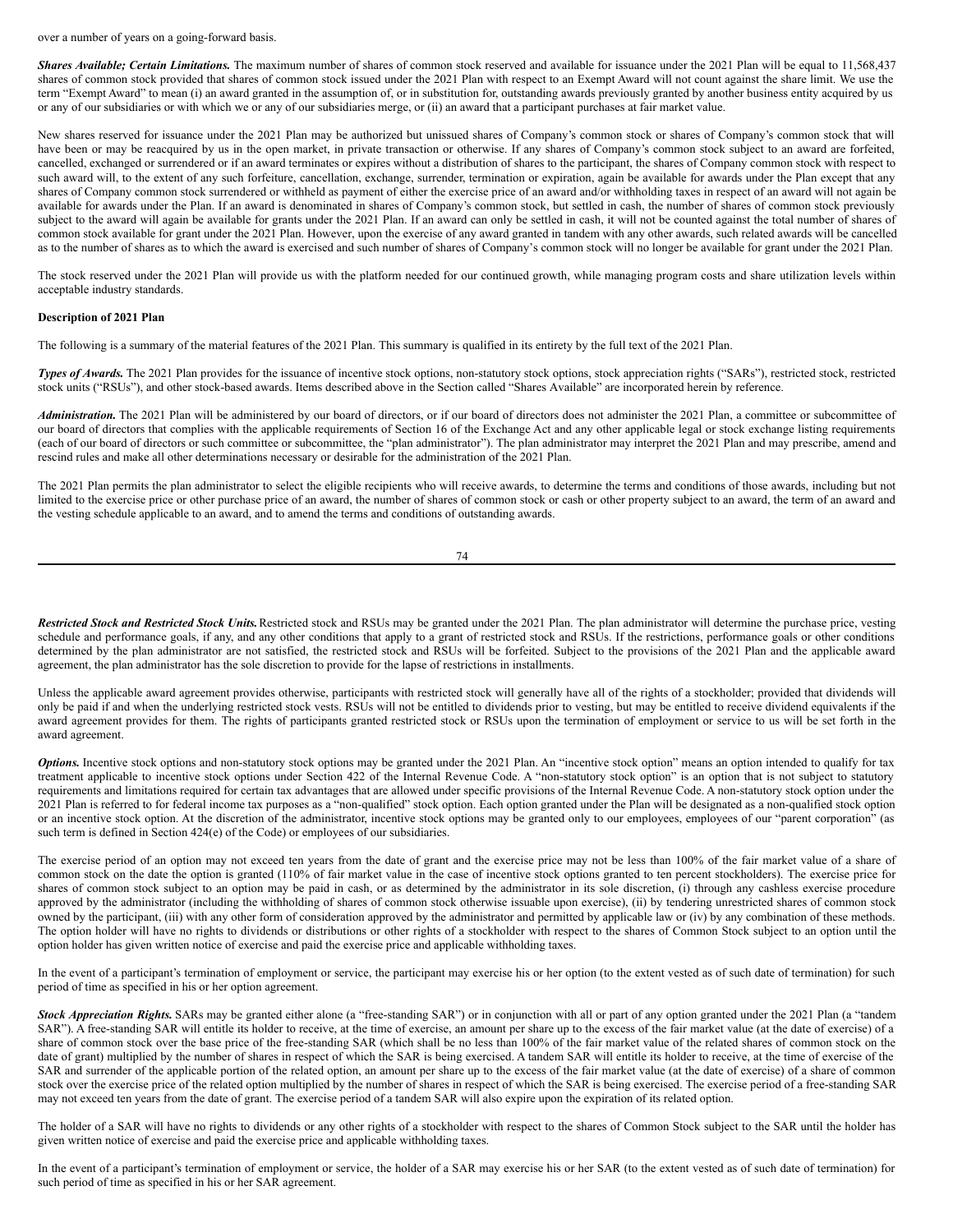*Other Stock-Based Awards.* The administrator may grant other stock-based awards under the 2021 Plan, valued in whole or in part by reference to, or otherwise based on, shares of common stock. The administrator will determine the terms and conditions of these awards, including the number of shares of common stock to be granted pursuant to each award, the manner in which the award will be settled, and the conditions to the vesting and payment of the award (including the achievement of performance goals). The rights of participants granted other stock-based awards upon the termination of employment or service to us will be set forth in the applicable award agreement. In the event that a bonus is granted in the form of shares of common stock, the shares of common stock constituting such bonus shall, as determined by the administrator, be evidenced in uncertificated form or by a book entry record in the name of the participant to whom such grant was made and delivered to such participant as soon as practicable after the date on which such bonus is payable. Any dividend or dividend equivalent award issued hereunder shall be subject to the same restrictions, conditions and risks of forfeiture as apply to the underlying award.

## **Equitable Adjustment and Treatment of Outstanding Awards Upon a Change in Control**

*Equitable Adjustments.* In the event of a merger, consolidation, reclassification, recapitalization, spin-off, spin-out, repurchase, reorganization, special or extraordinary dividend or other extraordinary distribution (whether in the form of common shares, cash or other property), combination, exchange of shares, or other change in corporate structure affecting our common stock, an equitable substitution or proportionate adjustment shall be made in (i) the aggregate number and kind of securities reserved for issuance under the 2021 Plan, (ii) the kind and number of securities subject to, and the exercise price of, any outstanding options and SARs granted under the 2021 Plan, (iii) the kind, number and purchase price of shares of common stock, or the amount of cash or amount or type of property, subject to outstanding restricted stock, RSUs and other stockbased awards granted under the 2021 Plan and (iv) the terms and conditions of any outstanding awards (including any applicable performance targets). Equitable substitutions or adjustments other than those listed above may also be made as determined by the plan administrator. In addition, the plan administrator may terminate all outstanding awards for the payment of cash or in-kind consideration having an aggregate fair market value equal to the excess of the fair market value of the shares of common stock, cash or other property covered by such awards over the aggregate exercise price, if any, of such awards, but if the exercise price of any outstanding award is equal to or greater than the fair market value of the shares of common stock, cash or other property covered by such award, the plan administrator may cancel the award without the payment of any consideration to the participant. With respect to awards subject to foreign laws, adjustments will be made in compliance with applicable requirements. Except to the extent determined by the plan administrator, adjustments to incentive stock options will be made only to the extent not constituting a "modification" within the meaning of Section 424(h)(3) of the Code.

*Change in Control.* The 2021 Plan provides that, unless otherwise determined by the plan administrator and evidenced in an award agreement, if a "change in control" (as defined below) occurs and a participant is employed by us or any of our affiliates immediately prior to the consummation of the change in control, then the plan administrator, in its sole and absolute discretion, may (i) provide that any unvested or unexercisable portion of an award carrying a right to exercise will become fully vested and exercisable; and (ii) cause the restrictions, deferral limitations, payment conditions and forfeiture conditions applicable to any award granted under the 2021 Plan to lapse, and the awards will be deemed fully vested and any performance conditions imposed with respect to such awards will be deemed to be fully achieved at target performance levels. The administrator shall have discretion in connection with such change in control to provide that all outstanding and unexercised options and SARs shall expire upon the consummation of such change in control.

For purposes of the 2021 Plan, a "change in control" means, in summary, the first to occur of the following events: (i) a person or entity becomes the beneficial owner of more than 50% of our voting power; (ii) an unapproved change in the majority membership of our board of directors; (iii) a merger or consolidation of us or any of our subsidiaries, other than (A) a merger or consolidation that results in our voting securities continuing to represent 50% or more of the combined voting power of the surviving entity or its parent and our board of directors immediately prior to the merger or consolidation continuing to represent at least a majority of the board of directors of the surviving entity or its parent or (B) a merger or consolidation effected to implement a recapitalization in which no person is or becomes the beneficial owner of our voting securities representing more than 50% of our combined voting power; or (iv) stockholder approval of a plan of our complete liquidation or dissolution or the consummation of an agreement for the sale or disposition of substantially all of our assets, other than  $(A)$  a sale or disposition to an entity, more than 50% of the combined voting power of which is owned by our stockholders in substantially the same proportions as their ownership of us immediately prior to such sale or (B) a sale or disposition to an entity controlled by our board of directors. However, a change in control will not be deemed to have occurred as a result of any transactions or series of integrated transaction following which our stockholders, immediately prior thereto, hold immediately afterward the same proportionate equity interests in the entity that owns all or substantially all of our assets.

| I<br>×<br>٧ |
|-------------|

#### **Tax Withholding**

Each participant will be required to make arrangements satisfactory to the plan administrator regarding payment of up to the maximum statutory tax rates in the participant's applicable jurisdiction with respect to any award granted under the 2021 Plan, as determined by us. We have the right, to the extent permitted by applicable law, to deduct any such taxes from any payment of any kind otherwise due to the participant. With the approval of the plan administrator, the participant may satisfy the foregoing requirement by either electing to have us withhold from delivery of shares of common stock, cash or other property, as applicable, or by delivering already owned unrestricted shares of common stock, in each case, having a value not exceeding the applicable taxes to be withheld and applied to the tax obligations. We may also use any other method of obtaining the necessary payment or proceeds, as permitted by applicable law, to satisfy our withholding obligation with respect to any award.

#### **Amendment and Termination of the 2021 Plan**

The 2021 Plan provides our board of directors with authority to amend, alter or terminate the 2021 Plan, but no such actions may impair the rights of any participant with respect to outstanding awards without the participant's consent. The plan administrator may amend an award, prospectively or retroactively, but no such amendment may materially impair the rights of any participant without the participant's consent. Stockholder approval of any such Actions will be obtained if required to comply with applicable law. The 2021 Plan will terminate on the tenth anniversary of the Effective Date (although awards granted before that time will remain outstanding in accordance with their terms).

#### **Clawback**

If we are required to prepare a financial restatement due to material non-compliance with any financial reporting requirement, then the plan administrator may require any Section 16 officer to repay or forfeit to us that part of the cash or equity incentive compensation received by that Section 16 officer during the preceding three years that the plan administrator determines was in excess of the amount that such Section 16 officer would have received had such cash or equity incentive compensation been calculated based on the financial results reported in the restated financial statement. The plan administrator may take into account any factors it deems reasonable in determining whether to seek recoupment of previously paid cash or equity incentive compensation and how much of such compensation to recoup from each Section 16 officer (which need not be the same amount or proportion for each Section 16 officer). The amount and form of the incentive compensation to be recouped shall be determined by the administrator in its sole and absolute discretion.

## **US Federal Income Tax Consequences**

The following is a summary of certain United States federal income tax consequences of awards under the 2021 Plan. It does not purport to be a complete description of all applicable rules, and those rules (including those summarized here) are subject to change.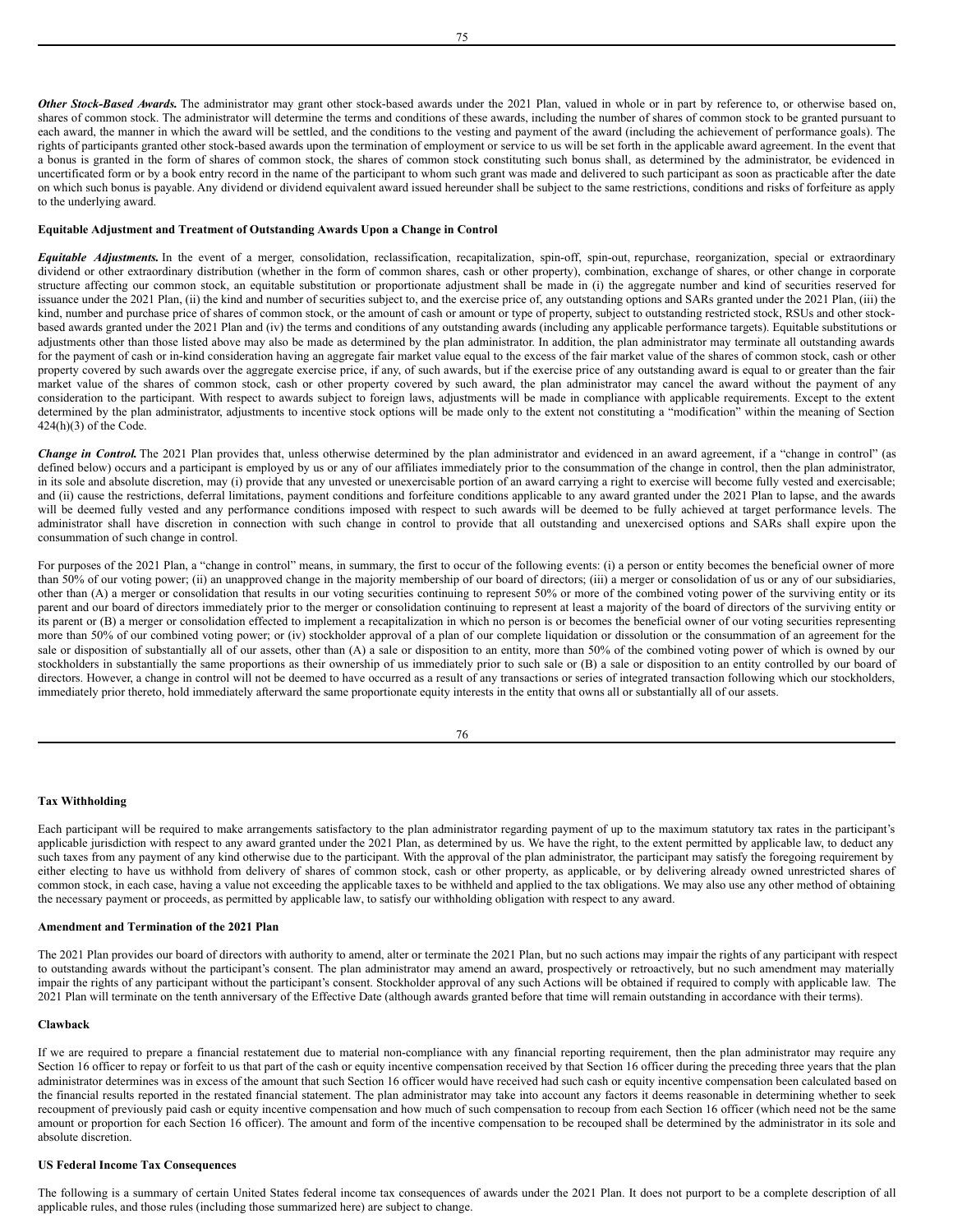*Non-Qualified Stock Options.* A participant who has been granted a non-qualified stock option will not recognize taxable income upon the grant of a non-qualified stock option. Rather, at the time of exercise of such non-qualified stock option, the participant will recognize ordinary income for income tax purposes in an amount equal to the excess of the fair market value of the shares of common stock purchased over the exercise price. We generally will be entitled to a tax deduction at such time and in the same amount that the participant recognizes ordinary income. If shares of common stock acquired upon exercise of a non-qualified stock option are later sold or exchanged, then the difference between the amount received upon such sale or exchange and the fair market value of such shares on the date of such exercise will generally be taxable as longterm or short-term capital gain or loss (if the shares are a capital asset of the participant) depending upon the length of time such shares were held by the participant.

*Incentive Stock Options*. In general, no taxable income is realized by a participant upon the grant of an ISO. If shares of common stock are purchased by a participant, or option shares, pursuant to the exercise of an ISO granted under the 2021 Plan and the participant does not dispose of the option shares within the two-year period after the date of grant or within one year after the receipt of such option shares by the participant, such disposition a disqualifying disposition, then, generally (1) the participant will not realize ordinary income upon exercise and (2) upon sale of such option shares, any amount realized in excess of the exercise price paid for the option shares will be taxed to such participant as capital gain (or loss). The amount by which the fair market value of the common stock on the exercise date of an ISO exceeds the purchase price generally will constitute an item which increases the participant's "alternative minimum taxable income." If option shares acquired upon the exercise of an ISO are disposed of in a disqualifying disposition, the participant generally would include in ordinary income in the year of disposition an amount equal to the excess of the fair market value of the option shares at the time of exercise (or, if less, the amount realized on the disposition of the option shares), over the exercise price paid for the option shares. Subject to certain exceptions, an option generally will not be treated as an ISO if it is exercised more than three months following termination of employment. If an ISO is exercised at a time when it no longer qualifies as an ISO, such option will be treated as a nonqualified stock option as discussed above. In general, we will receive an income tax deduction at the same time and in the same amount as the participant recognizes ordinary income.

**Stock Appreciation Rights.** A participant who is granted an SAR generally will not recognize ordinary income upon receipt of the SAR. Rather, at the time of exercise of such SAR, the participant will recognize ordinary income for income tax purposes in an amount equal to the value of any cash received and the fair market value on the date of exercise of any shares of common stock received. We generally will be entitled to a tax deduction at such time and in the same amount, if any, that the participant recognizes as ordinary income. The participant's tax basis in any shares of common stock received upon exercise of an SAR will be the fair market value of the shares of common stock on the date of exercise, and if the shares are later sold or exchanged, then the difference between the amount received upon such sale or exchange and the fair market value of such shares on the date of exercise will generally be taxable as long-term or short-term capital gain or loss (if the shares are a capital asset of the participant) depending upon the length of time such shares were held by the participant.

*Restricted Stock.* A participant generally will not be taxed upon the grant of restricted stock, but rather will recognize ordinary income in an amount equal to the fair market value of the shares of common stock at the earlier of the time the shares become transferable or are no longer subject to a substantial risk of forfeiture (within the meaning of the Code). We generally will be entitled to a deduction at the time when, and in the amount that, the participant recognizes ordinary income on account of the lapse of the restrictions. A participant's tax basis in the shares of common stock will equal their fair market value at the time the restrictions lapse, and the participant's holding period for capital gains purposes will begin at that time. Any cash dividends paid on the shares of common stock before the restrictions lapse will be taxable to the participant as additional compensation and not as dividend income, unless the individual has made an election under Section 83(b) of the Code. Under Section 83(b) of the Code, a participant may elect to recognize ordinary income at the time the restricted shares are awarded in an amount equal to their fair market value at that time, notwithstanding the fact that such stock is subject to restrictions or transfer and a substantial risk of forfeiture. If such an election is made, no additional taxable income will be recognized by such participant at the time the restrictions lapse, the participant will have a tax basis in the shares of common stock equal to their fair market value on the date of their award, and the participant's holding period for capital gains purposes will begin at that time. We generally will be entitled to a tax deduction at the time when, and to the extent that, ordinary income is recognized by such participant.

*Restricted Stock Units*. In general, the grant of RSUs will not result in income for the participant or in a tax deduction for us. Upon the settlement of such an award in cash or shares of common stock, the participant will recognize ordinary income equal to the aggregate value of the payment received, and we generally will be entitled to a tax deduction at the same time and in the same amount.

*Other Awards.* With respect to other stock-based awards, generally when the participant receives payment in respect of the award, the amount of cash and/or the fair market value of any shares of common stock or other property received will be ordinary income to the participant, and we generally will be entitled to a tax deduction at the same time and in the same amount.

#### **New Plan Benefits**

Future grants under the 2021 Plan will be made at the discretion of the plan administrator and, accordingly, are not yet determinable. In addition, benefits under the 2021 Plan will depend on a number of factors, including the fair market value of our common stock on future dates and the exercise decisions made by participants. Consequently, at this time, it is not possible to determine the future benefits that might be received by participants receiving discretionary grants under the 2021 Plan.

# **Penny Stock Regulation**.

The SEC has adopted regulations which generally define "*penny stock*" to be any equity security that has a market price of less than \$5.00 per share or an exercise price of less than \$5.00 per share. Such securities are subject to rules that impose additional sales practice requirements on broker-dealers who sell them. For transactions covered by these rules, the broker-dealer must make a special suitability determination for the purchaser of such securities and have received the purchaser's written consent to the transaction prior to the purchase. Additionally, for any transaction involving a penny stock, unless exempt, the rules require the delivery, prior to the transaction, of a disclosure schedule prepared by the SEC relating to the penny stock market. The broker-dealer also must disclose the commissions payable to both the broker-dealer and the registered representative, current quotations for the securities and, if the broker-dealer is the sole market-maker, the broker-dealer must disclose this fact and the broker-dealer's presumed control over the market. Finally, among other requirements, monthly statements must be sent disclosing recent price information for the penny stock held in the account and information on the limited market in penny stocks. As our common stock immediately following this offering may be subject to such penny stock rules, purchasers in this offering may find it more difficult to sell their common stock shares in the secondary market.

# <span id="page-46-0"></span>**SELLING STOCKHOLDERS**

The shares of common stock being offered by the selling stockholders are those issuable to the selling stockholders upon conversion of the notes and exercise of the warrants. For additional information regarding the issuance of the notes and the warrants, see "Private Placement of Notes and Warrants" above. We are registering the shares of common stock in order to permit the selling stockholders to offer the shares for resale from time to time. Except for the ownership of the notes and the warrants issued pursuant to the Securities Purchase Agreement, the selling stockholders have not had any material relationship with us within the past three years.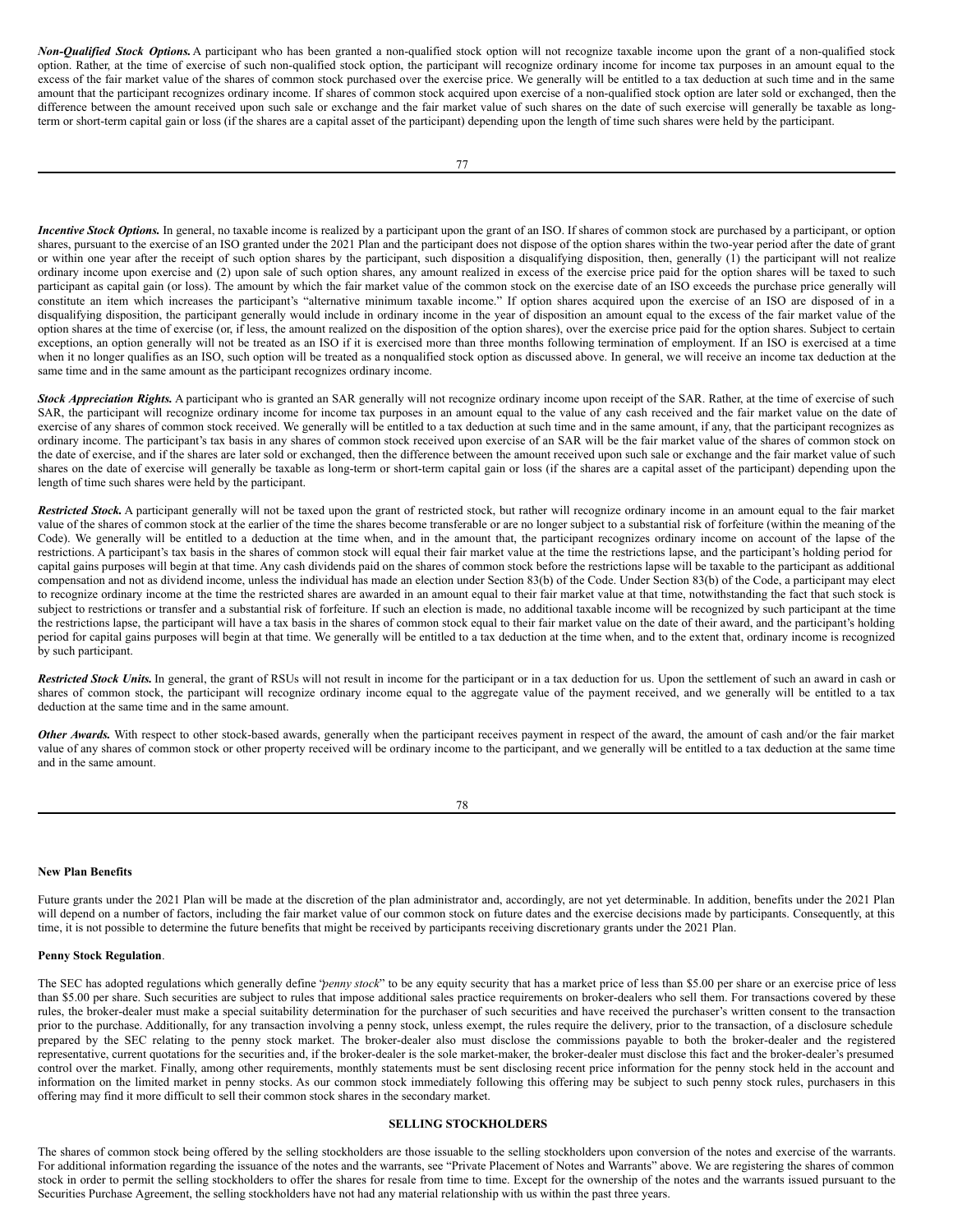The table below lists the selling stockholders and other information regarding the beneficial ownership (as determined under Section 13(d) of the Securities Exchange Act of 1934, as amended, and the rules and regulations thereunder) of the shares of common stock held by each of the selling stockholders. The second column lists the number of shares of common stock beneficially owned by the selling stockholders, based on their respective ownership of shares of common stock, notes and warrants, as of April 12, 2022, assuming conversion of the notes and exercise of the warrants held by each such selling stockholder on that date but taking account of any limitations on conversion and exercise set forth therein.

The third column lists the shares of common stock being offered by this prospectus by the selling stockholders and does not take in account any limitations on (i) conversion of the notes set forth therein or (ii) exercise of the warrants set forth therein.

In accordance with the terms of a registration rights agreement with the holders of the notes and the warrants, this prospectus generally covers the resale of 200% of the sum of (i) the maximum number of shares of common stock issued or issuable pursuant to the Notes, and (ii) the maximum number of shares of common stock issued or issuable upon exercise of the warrants, in each case, determined as if the outstanding notes and warrants were converted or exercised (as the case may be) in full (without regard to any limitations on conversion or exercise contained therein solely for the purpose of such calculation) at a conversion price or exercise price (as the case may be) calculated as of the trading day immediately preceding the date this registration statement was initially filed with the SEC. Because the conversion price of the notes and the exercise price of the warrants may be adjusted, the number of shares that will actually be issued may be more or less than the number of shares being offered by this prospectus. The fourth column assumes the sale of all of the shares offered by the selling stockholders pursuant to this prospectus.

| e v |                    |
|-----|--------------------|
|     | ¢<br>۰.<br>۰,<br>٧ |

Under the terms of the notes and the warrants, a selling stockholder may not convert the notes or exercise the warrants to the extent (but only to the extent) such selling stockholder or any of its affiliates would beneficially own a number of shares of our common stock which would exceed 9.99% of the outstanding shares of the Company (the "Maximum Percentage"). The number of shares in the second column reflects these limitations. The selling stockholders may sell all, some or none of their shares in this offering. See "Plan of Distribution."

| <b>Name of Selling Stockholder</b>               | Number of<br><b>Shares</b> of<br>Common<br><b>Stock</b><br><b>Beneficially</b><br>Owned<br>Prior to<br>Offering | <b>Maximum</b><br>Number of<br><b>Shares</b><br>of<br>Common<br><b>Stock to be</b><br>Sold<br><b>Pursuant</b><br>to this<br><b>Prospectus</b> | Number of<br><b>Shares</b> of<br>Common<br><b>Stock</b><br>of Owned<br>After<br>Offering |
|--------------------------------------------------|-----------------------------------------------------------------------------------------------------------------|-----------------------------------------------------------------------------------------------------------------------------------------------|------------------------------------------------------------------------------------------|
| HT Investments MA LLC $(1)(6)$                   | 9,230,000                                                                                                       | 17,069,216                                                                                                                                    |                                                                                          |
| Garrett Gruener (2)                              | 25,160,338                                                                                                      | 5,475,047                                                                                                                                     | $\qquad \qquad -$                                                                        |
|                                                  |                                                                                                                 |                                                                                                                                               | --                                                                                       |
| Gold Blaze Limited Vistra Corporate Services (3) | 1,706,922                                                                                                       | 1,706,922                                                                                                                                     | $- -$                                                                                    |
| Dr. Harold Parnes (4)                            | 4.096.612                                                                                                       | 4,096,612                                                                                                                                     | --                                                                                       |
| Steven Schrader (5)                              | 454,041                                                                                                         | 454,041                                                                                                                                       | $- -$                                                                                    |
|                                                  |                                                                                                                 |                                                                                                                                               |                                                                                          |

- (1) Hudson Bay Capital Management LP, the investment manager of High Trail Investments MA LLC, has voting and investment power over these securities. Sander Gerber is the managing member of Hudson Bay Capital GP LLC, which is the general partner of Hudson Bay Capital Management LP. Each of High Trail Investments MA LLC and Sander Gerber disclaims beneficial ownership over these securities. The address for the selling shareholder is c/o High Trail Capital LP, 221 River Street, 9<sup>th</sup> Floor, Hoboken, NJ 07030.
- (2) Includes (i) 2,737,523 shares of common stock issuable upon conversion of the Notes and (ii)2,737,523 shares of common stock issuable upon exercise of the warrants.
- (3) Includes (i) 853,461 shares of common stock issuable upon conversion of the Notes and (ii) 853,461 shares of common stock issuable upon exercise of the warrants. Cheng Chi Him exercises voting and investment control over these securities.
- (4) Includes (i) 2,048,306 shares of common stock issuable upon conversion of the Notes and (ii) 2,048,306 shares of common stock issuable upon exercise of the warrants.
- (5) Includes (i) 227,021 shares of common stock issuable upon conversion of the Notes and (ii) 227,020 shares of common stock issuable upon exercise of the warrants.
- (6) Without regard to the Maximum Percentage described above, assuming an alternative conversion price equal to \$1.1717, the Notes held by the Selling Stockholder are convertible into 8,534,608 shares of common stock of the Company and the Warrant held by the Selling Stockholder is exercisable into 4,267,304 shares of common stock of the Company.

#### <span id="page-47-0"></span>**PLAN OF DISTRIBUTION**

We are registering the shares of common stock issuable upon conversion of the notes and exercise of the warrants to permit the resale of these shares of common stock by the holders of the notes and warrants from time to time after the date of this prospectus. We will not receive any of the proceeds from the sale by the selling stockholders of the shares of common stock, although we will receive the exercise price of any Warrants not exercised by the selling stockholders on a cashless exercise basis. We will bear all fees and expenses incident to our obligation to register the shares of common stock.

The selling stockholders may sell all or a portion of the shares of common stock held by them and offered hereby from time to time directly or through one or more underwriters, broker-dealers or agents. If the shares of common stock are sold through underwriters or broker-dealers, the selling stockholders will be responsible for underwriting discounts or commissions or agent's commissions. The shares of common stock may be sold in one or more transactions at fixed prices, at prevailing market prices at the time of the sale, at varying prices determined at the time of sale or at negotiated prices. These sales may be effected in transactions, which may involve crosses or block transactions, pursuant to one or more of the following methods:

- on any national securities exchange or quotation service on which the securities may be listed or quoted at the time of sale;
- in the over-the-counter market: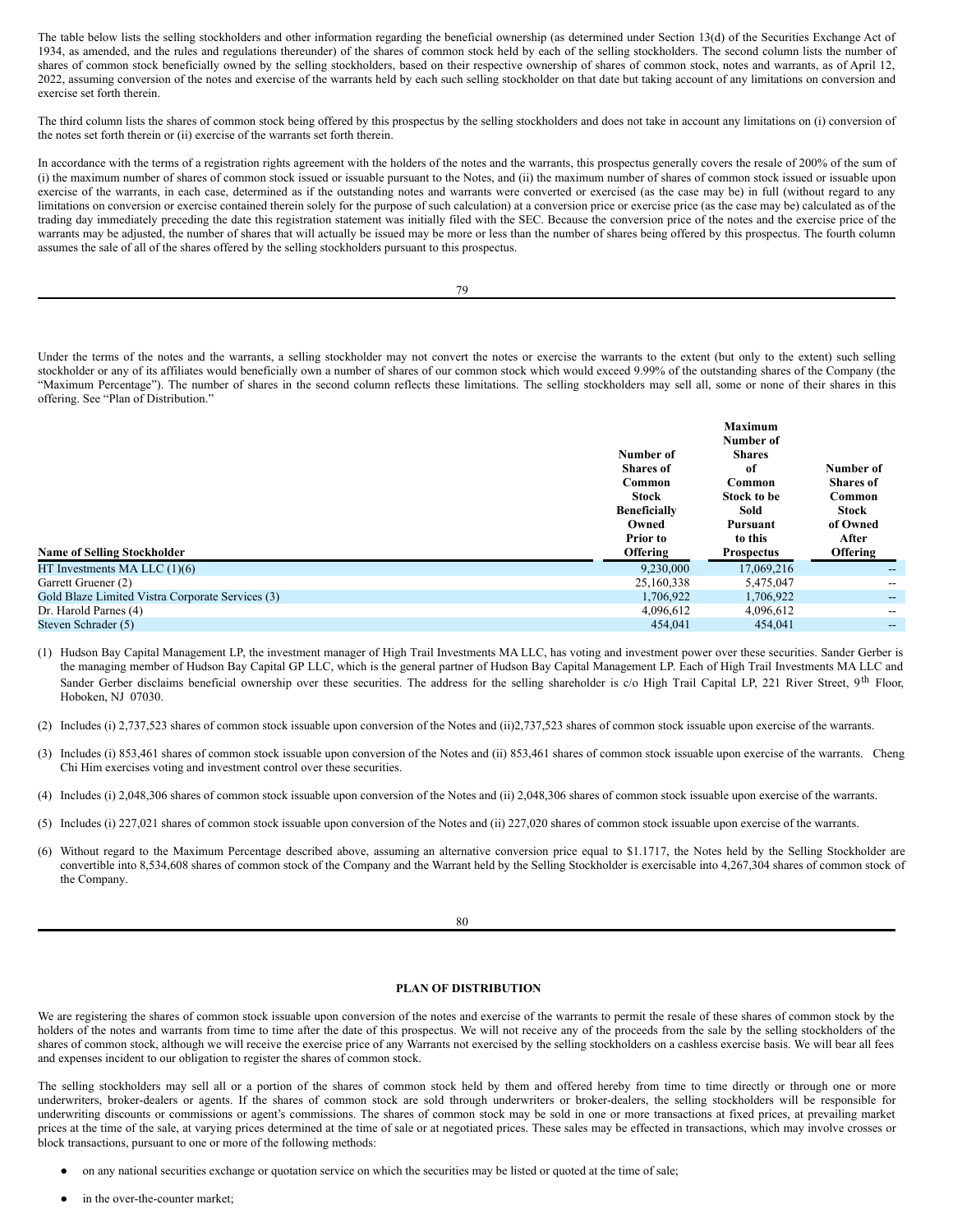- in transactions otherwise than on these exchanges or systems or in the over-the-counter market;
- through the writing or settlement of options, whether such options are listed on an options exchange or otherwise;
- ordinary brokerage transactions and transactions in which the broker-dealer solicits purchasers;
- block trades in which the broker-dealer will attempt to sell the shares as agent but may position and resell a portion of the block as principal to facilitate the transaction;
- purchases by a broker-dealer as principal and resale by the broker-dealer for its account;
- an exchange distribution in accordance with the rules of the applicable exchange;
- privately negotiated transactions;
- short sales made after the date the Registration Statement is declared effective by the SEC;
- broker-dealers may agree with a selling security holder to sell a specified number of such shares at a stipulated price per share;
- a combination of any such methods of sale; and
- any other method permitted pursuant to applicable law.

81

The selling stockholders may also sell shares of common stock under Rule 144 promulgated under the Securities Act of 1933, as amended, if available, rather than under this prospectus. In addition, the selling stockholders may transfer the shares of common stock by other means not described in this prospectus. If the selling stockholders effect such transactions by selling shares of common stock to or through underwriters, broker-dealers or agents, such underwriters, broker-dealers or agents may receive commissions in the form of discounts, concessions or commissions from the selling stockholders or commissions from purchasers of the shares of common stock for whom they may act as agent or to whom they may sell as principal (which discounts, concessions or commissions as to particular underwriters, broker-dealers or agents may be in excess of those customary in the types of transactions involved). In connection with sales of the shares of common stock or otherwise, the selling stockholders may enter into hedging transactions with broker-dealers, which may in turn engage in short sales of the shares of common stock in the course of hedging in positions they assume. The selling stockholders may also sell shares of common stock short and deliver shares of common stock covered by this prospectus to close out short positions and to return borrowed shares in connection with such short sales. The selling stockholders may also loan or pledge shares of common stock to broker-dealers that in turn may sell such shares.

The selling stockholders may pledge or grant a security interest in some or all of the notes, warrants or shares of common stock owned by them and, if they default in the performance of their secured obligations, the pledgees or secured parties may offer and sell the shares of common stock from time to time pursuant to this prospectus or any amendment to this prospectus under Rule 424(b)(3) or other applicable provision of the Securities Act amending, if necessary, the list of selling stockholders to include the pledgee, transferee or other successors in interest as selling stockholders under this prospectus. The selling stockholders also may transfer and donate the shares of common stock in other circumstances in which case the transferees, donees, pledgees or other successors in interest will be the selling beneficial owners for purposes of this prospectus.

To the extent required by the Securities Act and the rules and regulations thereunder, the selling stockholders and any broker-dealer participating in the distribution of the shares of common stock may be deemed to be "underwriters" within the meaning of the Securities Act, and any commission paid, or any discounts or concessions allowed to, any such broker-dealer may be deemed to be underwriting commissions or discounts under the Securities Act. At the time a particular offering of the shares of common stock is made, a prospectus supplement, if required, will be distributed, which will set forth the aggregate amount of shares of common stock being offered and the terms of the offering, including the name or names of any broker-dealers or agents, any discounts, commissions and other terms constituting compensation from the selling stockholders and any discounts, commissions or concessions allowed or re-allowed or paid to broker-dealers.

Under the securities laws of some states, the shares of common stock may be sold in such states only through registered or licensed brokers or dealers. In addition, in some states the shares of common stock may not be sold unless such shares have been registered or qualified for sale in such state or an exemption from registration or qualification is available and is complied with.

There can be no assurance that any selling stockholder will sell any or all of the shares of common stock registered pursuant to the registration statement, of which this prospectus forms a part.

The selling stockholders and any other person participating in such distribution will be subject to applicable provisions of the Securities Exchange Act of 1934, as amended, and the rules and regulations thereunder, including, without limitation, to the extent applicable, Regulation M of the Exchange Act, which may limit the timing of purchases and sales of any of the shares of common stock by the selling stockholders and any other participating person. To the extent applicable, Regulation M may also restrict the ability of any person engaged in the distribution of the shares of common stock to engage in market-making activities with respect to the shares of common stock. All of the foregoing may affect the marketability of the shares of common stock and the ability of any person or entity to engage in market-making activities with respect to the shares of common stock.

We will pay all expenses of the registration of the shares of common stock pursuant to the registration rights agreement, estimated to be \$75,000 in total, including, without limitation, Securities and Exchange Commission filing fees and expenses of compliance with state securities or "blue sky" laws; provided, however, a selling stockholder will pay all underwriting discounts and selling commissions, if any. We will indemnify the selling stockholders against liabilities, including some liabilities under the Securities Act in accordance with the registration rights agreements or the selling stockholders will be entitled to contribution. We may be indemnified by the selling stockholders against civil liabilities, including liabilities under the Securities Act that may arise from any written information furnished to us by the selling stockholder specifically for use in this prospectus, in accordance with the related registration rights agreements or we may be entitled to contribution.

<span id="page-48-0"></span>Once sold under the registration statement, of which this prospectus forms a part, the shares of common stock will be freely tradable in the hands of persons other than our affiliates.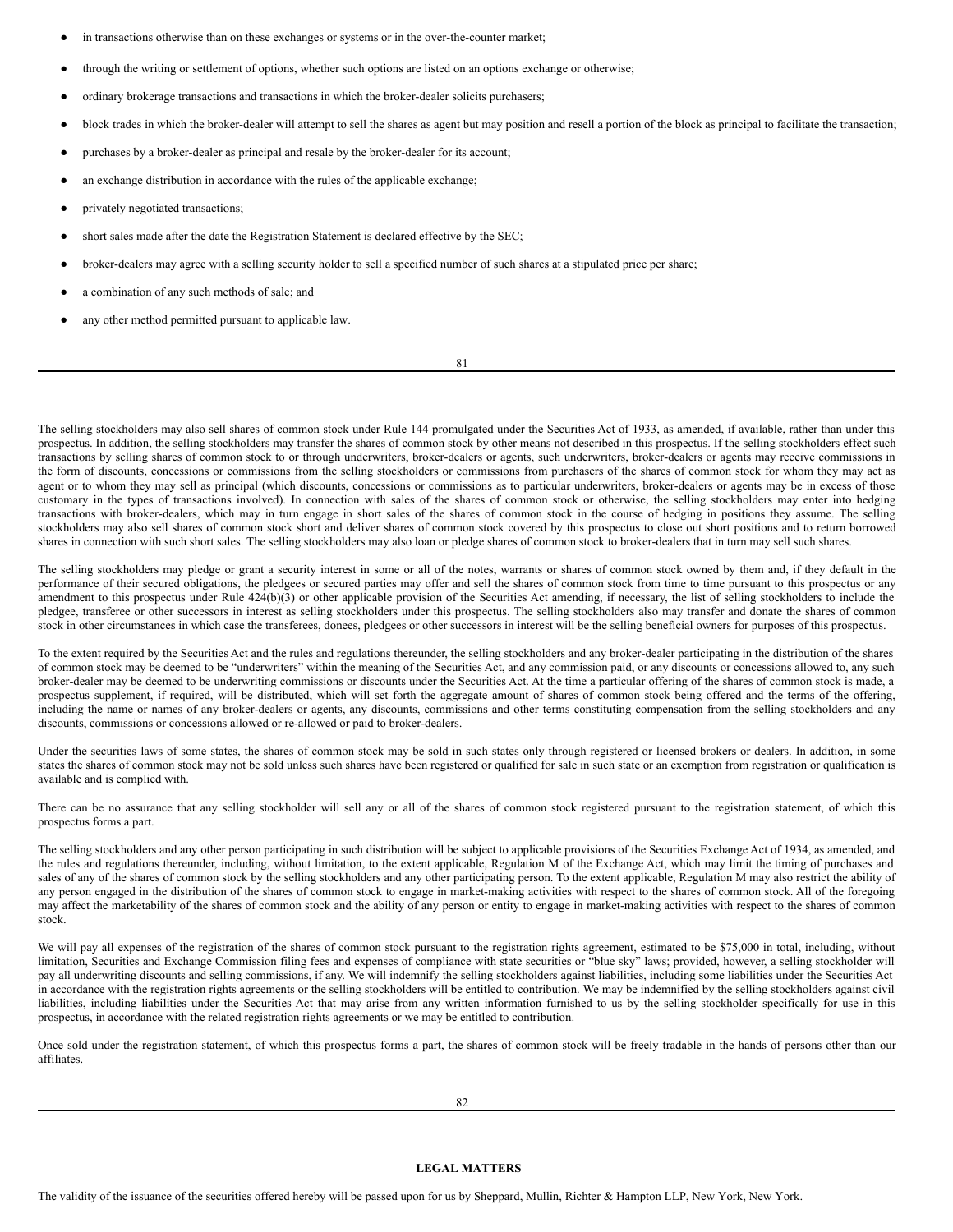#### <span id="page-49-0"></span>**EXPERTS**

M&K CPAs PLLC, an independent registered public accounting firm, has audited our financial statements as of and for the years ended December 31, 2020 and 2019, as set forth in their report which includes an unqualified opinion on the financial statements and an explanatory paragraph about the existence of substantial doubt concerning the Company's ability to continue as a going concern. Such financial statements are included in reliance upon the report of such firm given upon their authority as experts in accounting and auditing.

# <span id="page-49-1"></span>**WHERE YOU CAN FIND MORE INFORMATION**

We have filed with the Securities and Exchange Commission a Registration Statement on Form S-1 under the Securities Act with respect to the common stock offered by this prospectus. This prospectus, which is part of the registration statement, omits certain information, exhibits, schedules and undertakings set forth in the registration statement. For further information pertaining to us and our common stock, reference is made to the registration statement and the exhibits and schedules to the registration statement. Statements contained in this prospectus as to the contents or provisions of any documents referred to in this prospectus are not necessarily complete, and in each instance where a copy of the document has been filed as an exhibit to the registration statement, reference is made to the exhibit for a more complete description of the matters involved.

Registration statements and certain other filings made with the Securities and Exchange Commission electronically are publicly available through the Securities and Exchange Commission's website at *http://www.sec.gov*. The registration statement, including all exhibits and amendments to the registration statement, has been filed electronically with the Securities and Exchange Commission.

We are subject to the information and periodic reporting requirements of the Securities Exchange Act of 1934, as amended, and, accordingly, are required to file annual reports containing financial statements audited by an independent public accounting firm, quarterly reports containing unaudited financial data, current reports, proxy statements and other information with the Securities and Exchange Commission. You may inspect and copy such periodic reports, proxy statements and other information at the Securities and Exchange Commission's public reference room, and the website of the Securities and Exchange Commission referred to above.

83

## **NANOMIX CORPORATION**

## <span id="page-49-2"></span>**INDEX TO CONSOLIDATED FINANCIAL STATEMENTS**

| Report of Independent Registered Public Accounting Firm (PCAOB ID 2738)                                | $F-2$ |
|--------------------------------------------------------------------------------------------------------|-------|
| Consolidated Balance Sheets as of December, 31 2021 and 2020                                           | $F-3$ |
| Consolidated Statements of Operations for the Years Ended December 31, 2021 and 2020                   | $F-4$ |
| Consolidated Statements of Changes in Stockholders' Deficit for Years Ended December 31, 2021 and 2020 | $F-5$ |
| Consolidated Statements of Cash Flows for Years Ended December 31, 2021 and 2020                       | $F-6$ |
| Notes to the Consolidated Financial Statements                                                         | $F-7$ |

F-1



## <span id="page-49-3"></span>**REPORT OF INDEPENDENT REGISTERED PUBLIC ACCOUNTING FIRM**

To the Board of Directors and Stockholders Nanomix Corporation

## **Opinion on the Consolidated Financial Statements**

We have audited the accompanying consolidated balance sheets of Nanomix Corporation (the Company) as of December 31, 2021 and 2020, and the related consolidated statements of operations, changes in stockholders' deficit, and cash flows for the years then ended, and the related notes (collectively referred to as the "consolidated financial statements"). In our opinion, the consolidated financial statements present fairly, in all material respects, the financial position of the Company as of December 31, 2021 and 2020, and the results of its operations and its cash flows for the years then ended in conformity with accounting principles generally accepted in the United States of America.

#### **Going Concern**

The accompanying consolidated financial statements have been prepared assuming the company will continue as a going concern. As discussed in Note 2 to the consolidated financial statements, the company has not yet realized any significant revenues from its planned operations and has had net losses of approximately \$9.5 million and \$6.2 million for the years ended December 31, 2021 and 2020, respectively, which raises substantial doubt about its ability to continue as a going concern. Management's plans regarding these matters are also described in Note 2. The Consolidated financial statements do not include any adjustments that might result from the outcome of this uncertainty.

#### **Basis for Opinion**

These consolidated financial statements are the responsibility of the Company's management. Our responsibility is to express an opinion on the Company's consolidated financial statements based on our audits. We are a public accounting firm registered with the Public Company Accounting Oversight Board (United States) (PCAOB) and are required to be independent with respect to the Company in accordance with the U.S. federal securities laws and the applicable rules and regulations of the Securities and Exchange Commission and the PCAOB.

We conducted our audits in accordance with the standards of the PCAOB. Those standards require that we plan and perform the audits to obtain reasonable assurance about whether the consolidated financial statements are free of material misstatement, whether due to error or fraud. The Company is not required to have, nor were we engaged to perform, an audit of its internal control over financial reporting. As part of our audits, we are required to obtain an understanding of internal control over financial reporting, but not for the purpose of expressing an opinion on the effectiveness of the Company's internal control over financial reporting. Accordingly, we express no such opinion.

Our audits included performing procedures to assess the risks of material misstatement of the consolidated financial statements, whether due to error or fraud, and performing procedures that respond to those risks. Such procedures included examining, on a test basis, evidence regarding the amounts and disclosures in the consolidated financial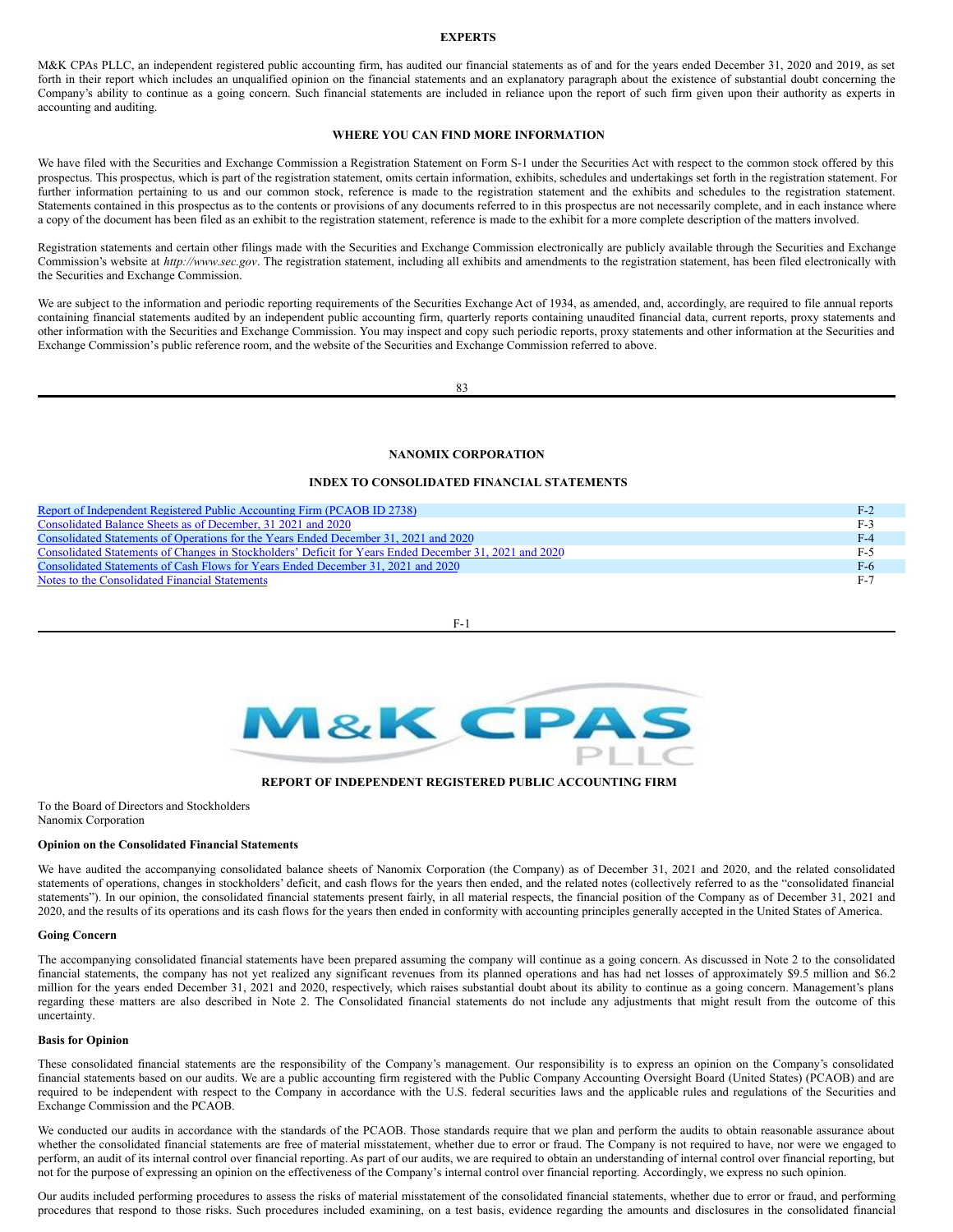statements. Our audits also included evaluating the accounting principles used and the significant estimates made by management, as well as evaluating the overall presentation of the consolidated financial statements. We believe our audits provide a reasonable basis for our opinion.

# **Critical Audit Matter**

The critical audit matter communicated below is a matter arising from the current period audit of the consolidated financial statements that was communicated or required to be communicated to the audit committee and that: (1) relates to accounts or disclosures that are material to the consolidated financial statements and (2) involved our especially challenging, subjective, or complex judgments. The communication of critical audit matters does not alter in any way our opinion on the consolidated financial statements, taken as a whole, and we are not, by communicating the critical audit matter below, providing separate opinions on the critical audit matter or on the accounts or disclosures to which it relates.

# *Capital Stock and Other Equity Accounts*

As discussed in Note 3, the Company issues stock options and warrants as stock-based compensation to employees and non-employees.

Auditing management's calculation of the fair value of the options and warrants issued can be a significant judgment given the fact that the Company uses management estimates on various inputs to the calculations.

To test the valuation of the warrants and options, we evaluated management's significant judgments and estimates. Significant judgements and estimates related to the valuation of the warrants and options include fair valuing of warrants and options which involve significant estimates of volatility, grant terms, risk-free rates and the use of historical trading data. We evaluated management's conclusions regarding their fair values and reviewed support for the significant inputs used in the valuation model, as well as assessing the model for reasonableness. In addition, we evaluated the Company's disclosure in relation to this matter included in Notes 3 to the consolidated financial statements.

s/ M&K CPAS, PLLC

M&K CPAS, PLLC We have served as the Company's auditor since 2020

Houston, TX April 12, 2022

F-2

# <span id="page-50-0"></span>**NANOMIX CORPORATION CONSOLIDATED BALANCE SHEETS**

|                                                                                                                                                                              |              | As of December, 31 |               |            |
|------------------------------------------------------------------------------------------------------------------------------------------------------------------------------|--------------|--------------------|---------------|------------|
|                                                                                                                                                                              |              | 2021               |               | 2020       |
| <b>ASSETS</b>                                                                                                                                                                |              |                    |               |            |
| Current assets:                                                                                                                                                              |              |                    |               |            |
| Cash                                                                                                                                                                         | $\mathbb{S}$ | 297,351            | \$            | 15,098     |
| Accounts receivable                                                                                                                                                          |              |                    |               | 821        |
| Prepaid expenses and other current assets                                                                                                                                    |              | 171,488            |               | 156,875    |
| Total current assets                                                                                                                                                         |              | 468.839            |               | 172,794    |
| Deposit                                                                                                                                                                      |              | 97,555             |               | 60,000     |
| Property and equipment, net                                                                                                                                                  |              | 339,318            |               | 65,612     |
| Other long-term assets                                                                                                                                                       |              |                    |               | 232,065    |
| <b>Total Assets</b>                                                                                                                                                          | \$           | 905,712            | \$            | 530,471    |
|                                                                                                                                                                              |              |                    |               |            |
| <b>LIABILITIES, PREFERRED STOCK SUBJECT TO REDEMPTION AND STOCKHOLDERS' DEFICIT</b>                                                                                          |              |                    |               |            |
| <b>Current liabilities:</b>                                                                                                                                                  |              |                    |               |            |
| Accounts payable                                                                                                                                                             | \$           | 407,943            | <sup>\$</sup> | 898,463    |
| Accrued expenses                                                                                                                                                             |              | 726.148            |               | 344,065    |
| Accounts payable and accrued expenses, related party                                                                                                                         |              | 354,973            |               | 50,000     |
| Accrued interest                                                                                                                                                             |              | 332,561            |               | 132,175    |
| Accrued interest, related party<br>Convertible note payable, net of discount                                                                                                 |              | 200,000            |               | 1,810,232  |
| Notes payable, related party                                                                                                                                                 |              | 547,821            |               |            |
| Notes payable marketing                                                                                                                                                      |              | 450,000            |               |            |
| <b>Deferred Revenues</b>                                                                                                                                                     |              | 293,523            |               | 188,741    |
| Other current liabilities                                                                                                                                                    |              | 12,129             |               | 313,146    |
| Total current liabilities                                                                                                                                                    |              | 3,325,098          |               | 3,736,822  |
| Notes payable – net of current portion                                                                                                                                       |              |                    |               | 610,000    |
| Notes payable, related party – net of current portion                                                                                                                        |              |                    |               |            |
|                                                                                                                                                                              |              |                    |               | 8,307,000  |
| Secured Promissory Note, net of discount                                                                                                                                     |              | 2,012,287          |               |            |
| Secured Promissory Note, net of discount, related party<br>Other long-term liabilities                                                                                       |              | 1,603,778          |               |            |
|                                                                                                                                                                              |              | $\mathbf{0}$       |               | 402,154    |
| <b>Total Liabilities</b>                                                                                                                                                     |              | 6,941,163          |               | 13,055,976 |
| <b>Commitments and Contingencies (Note 7)</b>                                                                                                                                |              |                    |               |            |
| Preferred stock; \$0.00001 par value, 120,467,864 shares authorized, 0 and 101,015,049 issued and outstanding as of December 31,<br>2021 and December 31, 2020, respectively |              |                    |               | 40.070.108 |
| Preferred stock B; 1,000,000 shares designated, 963,964 and 0 shares issued and outstanding at December 31, 2021 and December<br>31, 2020, respectively                      |              | 963.964            |               |            |
| Preferred stock C; 1,000,000 and 0 shares issued and outstanding at December 31, 2021 and December 31, 2020, respectively                                                    |              | 14,670,633         |               |            |
| Stockholders' deficit:                                                                                                                                                       |              |                    |               |            |
| Common stock; \$0.001 par value, 2,000,000,000 shares authorized, 5,300,084 and 4,298 shares issued and outstanding as of                                                    |              |                    |               |            |
| December 31, 2021 and December 31, 2020, respectively                                                                                                                        |              | 5.300              |               | -null-     |
| Additional paid-in capital                                                                                                                                                   |              | 85,092,094         |               | 44,727,171 |
| Stock payable                                                                                                                                                                |              | 20,375             |               |            |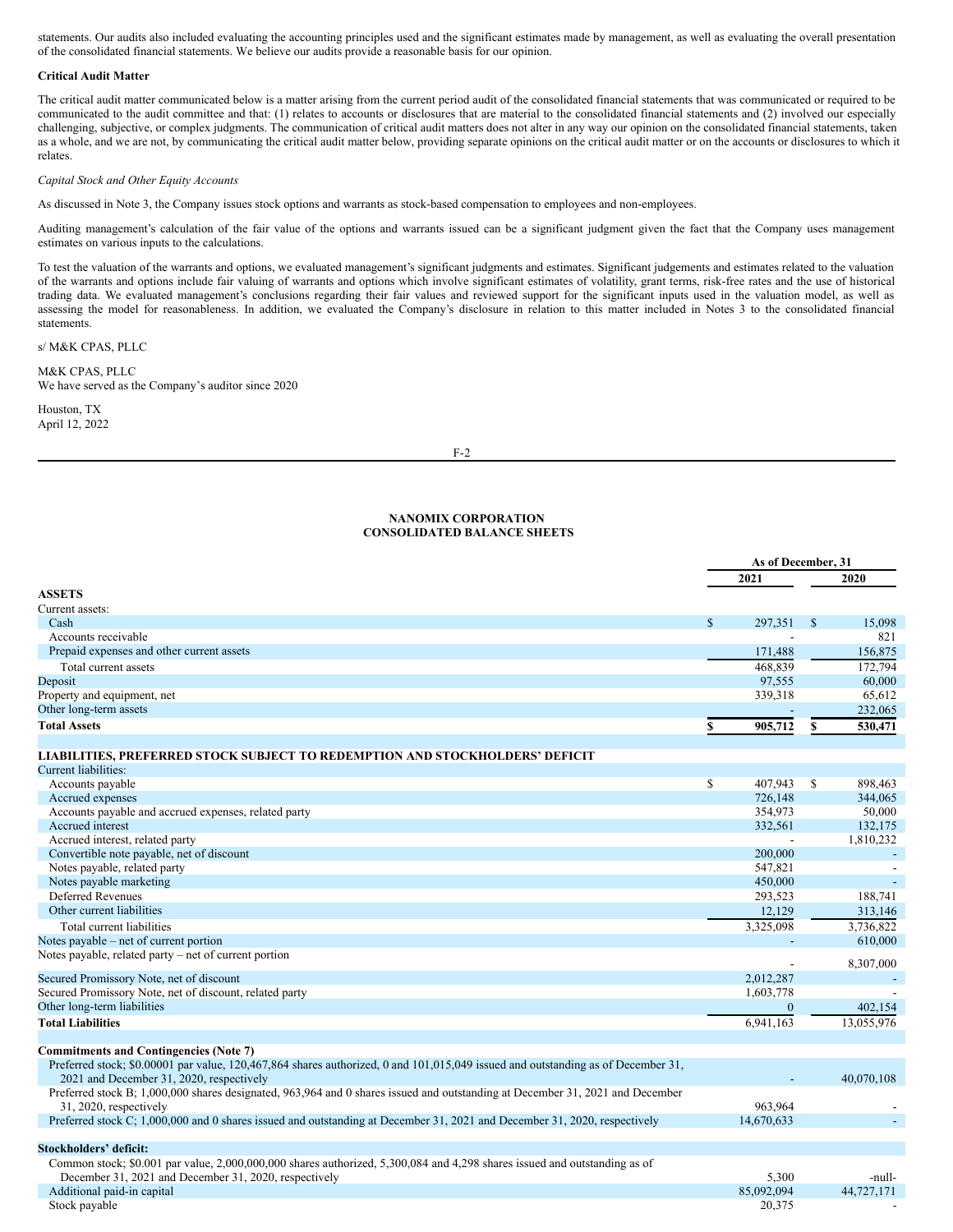| Accumulated deficit                                                                | (106.787.817 | (97, 322, 784) |
|------------------------------------------------------------------------------------|--------------|----------------|
| Total stockholders' deficit                                                        | .670.048     | .595.613       |
| Total Liabilities, Preferred Stock Subject to Redemption and Stockholders' Deficit | 905,712      | 530.471        |

The accompanying notes are an integral part of the consolidated financial statements

F-3

# <span id="page-51-0"></span>**NANOMIX CORPORATION CONSOLIDATED STATEMENTS OF OPERATIONS**

|                                                                          |                   | December 31,      |
|--------------------------------------------------------------------------|-------------------|-------------------|
|                                                                          | 2021              | 2020              |
| Revenues                                                                 | 141,778<br>S      | 513,244<br>\$     |
| Operating costs and expenses:                                            |                   |                   |
| Research and development                                                 | 3,017,263         | 4,184,820         |
| Selling, general and administrative expenses                             | 2,849,666         | 1,234,784         |
| Total operating expenses                                                 | 5,866,929         | 5,419,604         |
| Loss from operations                                                     | (5,725,151)       | (4,906,360)       |
|                                                                          |                   |                   |
| Other income (expense):                                                  |                   |                   |
| Interest income                                                          | $\overline{2}$    | 6                 |
| Interest expense                                                         | (1,644,829)       | (209, 538)        |
| Interest expense, related, party                                         | (572, 347)        | (1,076,478)       |
| Change in fair value of derivative liability                             | 15,282            |                   |
| Change in fair value of warrant liability                                | 438,972           |                   |
| Forgiveness of PPP loan and accrued interest                             | 408,242           |                   |
| Loss on debt modification                                                | (2,385,204)       |                   |
| Total income (expense)                                                   | (3,739,882)       | (1,286,010)       |
| Loss before income taxes                                                 | (9,465,033)       | (6,192,370)       |
| Provision for income taxes                                               |                   |                   |
| <b>Net loss</b>                                                          | (9,465,033)<br>S. | (6,192,370)<br>\$ |
|                                                                          |                   |                   |
| Weighted average number of common shares outstanding - basic and diluted | 5,300,084         | 4,298             |
| Net loss per common share – basic and diluted                            | (1.79)            | (1,440.76)        |
|                                                                          |                   |                   |

The accompanying notes are an integral part of the consolidated financial statements

F-4

# <span id="page-51-1"></span>**NANOMIX CORPORATION CONSOLIDATED STATEMENTS OF CHANGES IN STOCKHOLDERS' DEFICIT Years Ended December 31, 2021 and 2020**

|                                                                    |                     | <b>Stockholders' Deficit</b> |                         |                              |                      |                |                  |
|--------------------------------------------------------------------|---------------------|------------------------------|-------------------------|------------------------------|----------------------|----------------|------------------|
|                                                                    | <b>Common Stock</b> |                              | <b>Stock</b><br>payable | <b>Additional</b><br>Paid-in | Total<br>Accumulated | Stockholders'  | <b>Mezzanine</b> |
|                                                                    | <b>Shares</b>       | Amount                       | Amount                  | Capital                      | <b>Deficit</b>       | Deficit        | Equity           |
| Balance, December 31, 2019                                         | 4,298               | -null-                       |                         | 44,465,702                   | \$ (91,130,414)      | (46, 664, 712) | 40,070,108       |
| Stock based compensation                                           |                     |                              |                         | 261,469                      |                      | 261,469        |                  |
| Net loss                                                           |                     |                              |                         |                              | (6,192,370)          | (6,192,370)    |                  |
| Balance, December 31, 2020                                         | 4,298               | -null-                       |                         | 44,727,171                   | (97, 322, 784)       | (52, 595, 613) | \$40,070,108     |
| Stock based compensation                                           |                     |                              |                         | 193,747                      |                      | 193,747        |                  |
| Warrants issued with notes                                         |                     |                              |                         | 5,796,609                    |                      | 5,796,609      |                  |
| <b>Issuance of Common Shares</b>                                   | 4.700               | -null-                       |                         | 23,450                       |                      | 23,450         |                  |
| Preferred Stock conversion into common stock                       | 618,687             | 6                            |                         | 40,070,102                   |                      | 40,070,108     | (40,070,108)     |
| Notes payable and accrued interest conversion into<br>common stock | 571,621             | 6                            | $\sim$                  | 10,639,610                   |                      | 10,639,616     |                  |
| Preferred Stock C exchange for Nanomix Common                      |                     |                              |                         |                              |                      |                |                  |
| Stock                                                              | (1,199,306)         | (12)                         |                         | (14,670,621)                 |                      | (14,670,633)   | 14,670,633       |
| Merge with Boston Therapeutics                                     | 5,300,084           | 5,300                        | $\sim$                  | (3,870,990)                  |                      | (3,865,690)    | 963,964          |
| Loss on debt modification                                          |                     |                              |                         | 2,385,204                    |                      | 2,385,204      |                  |
| Nanomix common stock purchase                                      |                     |                              |                         | (202, 188)                   |                      | (202, 188)     |                  |
| Nanomix options exercised                                          |                     |                              | 20,375                  |                              |                      | 20,375         |                  |
| Net loss                                                           |                     |                              |                         |                              | (9,465,033)          | (9,465,033)    |                  |
| Balance, December 31, 2021                                         | 5,300,084           | 5,300                        | 20,375                  | \$85,092,094                 | \$(106, 787, 817)    | (21,670,048)   | \$15,634,597     |

The accompanying notes are an integral part of the consolidated financial statements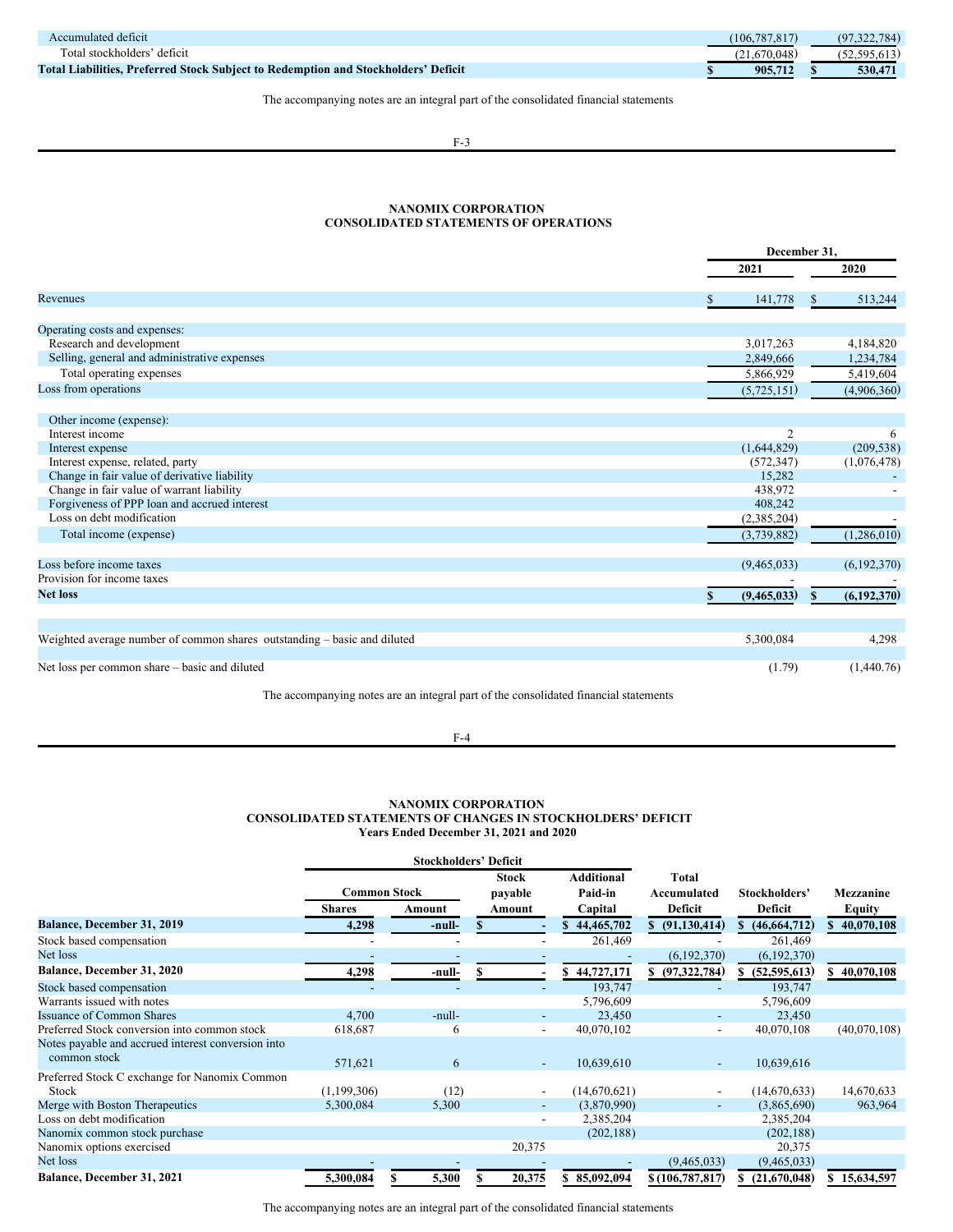# <span id="page-52-0"></span>**NANOMIX CORPORATION CONSOLIDATED STATEMENTS OF CASH FLOWS**

|                                                                                          | Years                       |                          |
|------------------------------------------------------------------------------------------|-----------------------------|--------------------------|
|                                                                                          | <b>Ended December 31,</b>   |                          |
|                                                                                          | 2021                        | 2020                     |
| Cash flows from operating activities:                                                    |                             |                          |
| Net loss                                                                                 | $\mathbb{S}$<br>(9,465,033) | (6,192,370)<br>- \$      |
| Adjustments to reconcile net loss to net cash used by operating activities:              |                             |                          |
| Depreciation and amortization expense                                                    | 64,597                      | 28,331                   |
| Stock-based compensation                                                                 | 160,593                     | 82,238                   |
| Warrants                                                                                 | 33,154                      | 179,231                  |
| Amortization of debt discount                                                            | 1,477,895                   | $\blacksquare$           |
| Loss on debt modification                                                                | 2,385,204                   |                          |
| Change in fair value of derivative liability                                             | (15,282)                    |                          |
| Change in fair value of warrant liability                                                | (438,972)                   |                          |
| Leasing                                                                                  | 2,885                       | 38,050                   |
| Forgiveness of PPP loan and accrued interest                                             | (408, 242)                  |                          |
| Increase (decrease) in cash attributable to changes in operating assets and liabilities: |                             |                          |
| Accounts receivable                                                                      | 821                         | (821)                    |
| Prepaid expenses                                                                         | (14, 613)                   | (152, 429)               |
| Other assets                                                                             | (37, 555)                   | (40,000)                 |
| Accounts payable                                                                         | (754, 509)                  | 764,322                  |
| Accrued expenses                                                                         | (292, 400)                  | 192,779                  |
| Accounts payable and accrued expenses, related party                                     | 367,473                     | 12,500                   |
| <b>Accrued Interest</b>                                                                  | 127,991                     | 82,983                   |
| Accrued Interest, related party                                                          | 572,346                     | 1,076,478                |
| Other liabilities                                                                        |                             |                          |
|                                                                                          | (83,942)                    | 12,639                   |
| Net cash used by operating activities                                                    | (6,317,589)                 | (3,916,069)              |
| Cash flows from investing activities:                                                    |                             |                          |
| Purchase of property and equipment                                                       | (336, 157)                  | (43, 421)                |
| Cash received with merge with Boston Therapeutics                                        |                             |                          |
|                                                                                          | 63,362                      |                          |
| Net cash used by investing activities                                                    | (272, 795)                  | (43, 421)                |
|                                                                                          |                             |                          |
| Cash flows from financing activities:                                                    |                             |                          |
| Proceeds from notes payable                                                              | 410,000                     | 250,000                  |
| Proceeds from notes payable, related party                                               | 290,000                     | 2,732,000                |
| Net proceeds from notes payable - related parties                                        | 50,000                      |                          |
| Repayments of notes payable - related parties                                            | (50,000)                    |                          |
| Proceeds from Secured Promissory Notes                                                   | 6,331,000                   |                          |
| Proceeds from borrowing PPP loan                                                         |                             | 402,154                  |
| Proceeds from issuance of common stock                                                   | 23,450                      |                          |
| Proceeds from options exercised                                                          | 20,375                      |                          |
| Re-purchase of Nanomix common shares                                                     | (202, 188)                  |                          |
| Net cash provided by financing activities                                                | 6,872,637                   | 3,384,154                |
|                                                                                          |                             |                          |
| Net increase (decrease) in cash                                                          | 282,253                     | (575, 336)               |
| Cash at the beginning of the year                                                        | 15,098                      | 590,434                  |
| Cash at the end of the year                                                              | 297,351<br>\$               | 15,098<br>\$             |
|                                                                                          |                             |                          |
| Non-cash investing and financing transactions:                                           |                             |                          |
| Right-of-use asset obtained in exchange for lease obligations                            | (232,065)                   | (192, 788)               |
| Lease liability                                                                          | 229,180                     | 154,738                  |
| Convertible notes payable for accrued expenses                                           | 62,500                      | 75,000                   |
| Preferred stock conversion into common stock                                             | 40,070,108                  |                          |
| Secured promissory note for related party for related party note payable                 | 1,603,778                   | $\overline{\phantom{a}}$ |
| Common stock for convertible note payable                                                | 10,639,616                  |                          |
| Discount for beneficial conversion feature and warrants issued with notes                | 5,796,609                   | $\sim$                   |
|                                                                                          |                             |                          |

The accompanying notes are an integral part of the consolidated financial statements

F-6

<span id="page-52-1"></span>**NANOMIX CORPORATION NOTES TO CONSOLIDATED FINANCIAL STATEMENTS Years ended December 31, 2021 and 2020**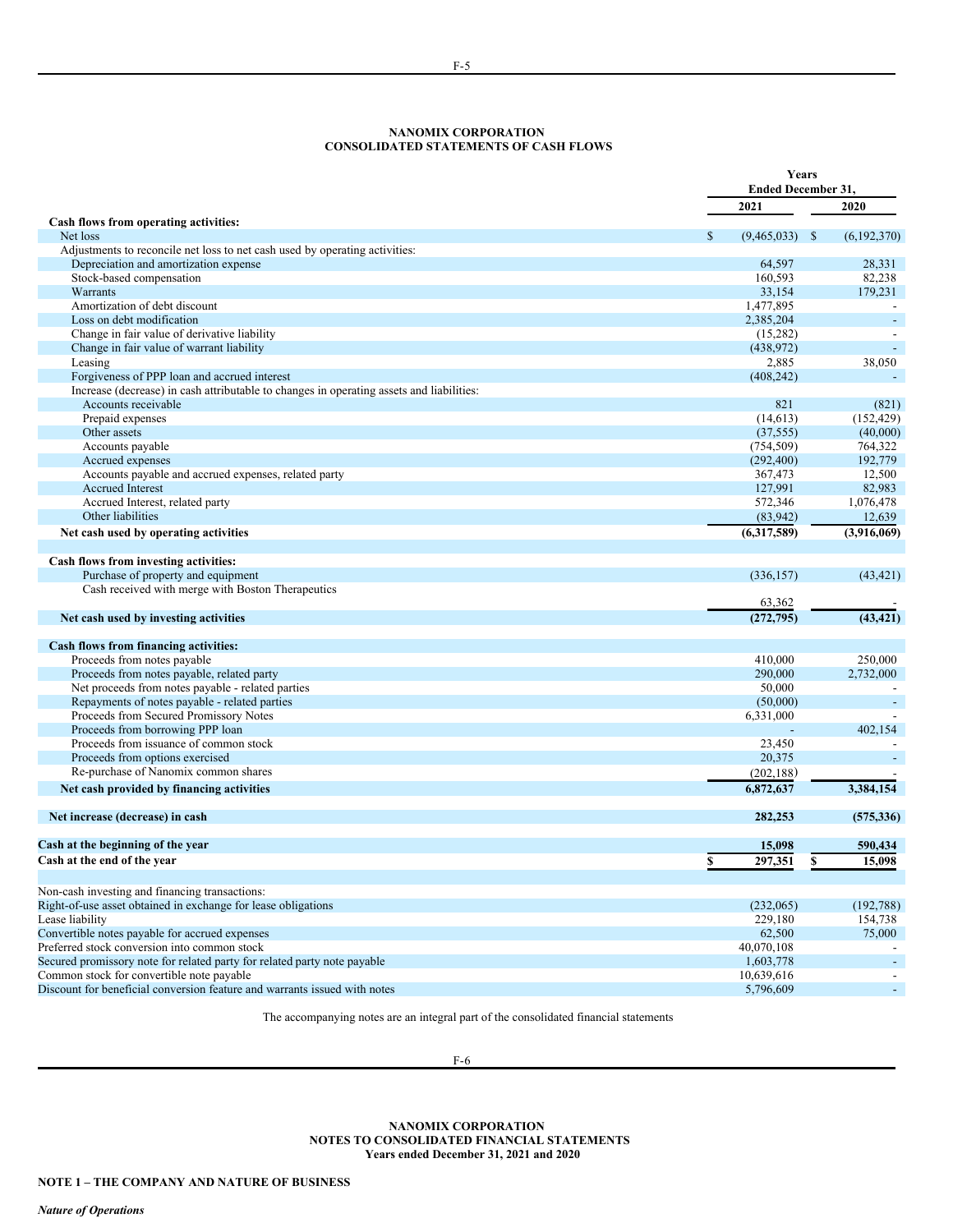Boston Therapeutics, Inc. (the "Company") was formed as a Delaware corporation on August 24, 2009 under the name Avanyx Therapeutics, Inc. On November 10, 2010, the Company entered into an Agreement and Plan of Merger (the "Merger Agreement") with Boston Therapeutics, Inc., a New Hampshire corporation ("BTI") providing for the merger of BTI into the Company with the Company being the surviving entity (the "Merger"), the issuance by the Company of 4,000,000 shares of common stock to the stockholders of BTI in exchange for 100% of the outstanding common stock of BTI, and the change of the Company's name to Boston Therapeutics, Inc. On February 12, 2018, the Company acquired CureDM Group Holdings LLC ("CureDM"), for 47,741,140 shares of common stock of which 25,000,000 were delivered at closing and 22,741,140 were to be delivered in four equal tranches of 5,685,285 each upon the achievement of specific milestones. On January 26, 2021, Boston Therapeutics, Inc., a Delaware corporation (the "Company"), BTHE Acquisition Inc., a California corporation and wholly-owned subsidiary of the Company ("Merger Sub"), and Nanomix, Inc., a California corporation ("Nanomix"), entered into an Agreement and Plan of Merger (the "Merger Agreement"), pursuant to which, Merger Sub merged with and into Nanomix, with Nanomix continuing as a wholly-owned subsidiary of the Company and the surviving corporation of the merger (the "Merger"). As consideration for the Merger, the Company issued to the shareholders of Nanomix 1,000,000 shares of a newly created Series C Convertible Preferred Stock of the Company (the "Preferred Stock"). Upon the effectiveness of the amendment to our Certificate of Incorporation to effectuate the reverse stock split of one-for-173, all such shares of Preferred Stock issued to Nanomix shareholders shall automatically convert into approximately 35,644,997 shares of common stock of the Company, the warrants to be assumed at closing may be exercisable into approximately 2,124,687 shares of common stock of the Company and the options and restricted stock units to be assumed at closing may be exercisable into approximately 5,718,838 shares of common stock of the Company. The shares of common stock issuable upon conversion of the Preferred Stock together with warrants, restricted stock units and options to be assumed on the closing date shall represent approximately 80% of the outstanding shares of Common Stock of the Company upon closing of the Merger. The merger closed on June 4, 2021.See Note 9

Nanomix has developed an advanced mobile Point-of-Care (POC) diagnostic system that can be used in performing a wide range of in vitro diagnostic tests in many environments. Our goal is to provide laboratory quality testing for time sensitive medical conditions, at the first point of contact that a patient has with the healthcare system, no matter where that occurs. The Nanomix eLab® system is CE Marked, a 510(k) is currently in development, and Emergency Use Application (EUA) for COVID testing has been submitted to the FDA. Nanomix intends to market and sell the Nanomix eLab system for the detection and diagnosis of a variety of time sensitive medical conditions.

## **NOTE 2 – BASIS OF PRESENTATION**

The accompanying financial statements have been prepared in accordance with accounting principles generally accepted in the United States of America ("GAAP") and include all adjustments necessary for the fair presentation of the Company's financial position for the periods presented.

The Company currently operates in one business segment focusing on the development of mobile diagnostic tests. The Company is not organized by market and is managed and operated as one business. A single management team reports to the chief operating decision maker, the Chief Executive Officer, who comprehensively manages the entire business. The Company does not currently operate any separate lines of business or separate business entities.

#### *Going Concern*

The accompanying financial statements have been prepared assuming the Company will continue as a going concern, which contemplates, among other things, the realization of assets and satisfaction of liabilities in the normal course of business. The Company has not yet realized any significant revenues from its planned operations. The Company had net losses of approximately \$9.5 million and \$6.2 million for the years ended December 31, 2021 and 2020, respectively. These matters, among others, raise substantial doubt about the Company's ability to continue as a going concern.

Since inception, the operations of the Company have been funded through the sale of common stock, preferred stock subject to redemption, debt and convertible debt, and derived revenue from contract research and development services. Management believes that its existing working capital is insufficient to fund the Company's operations for the next twelve months. As a result, the Company will need to raise additional capital to fund its operations and continue to conduct activities that support the development and commercialization of its products. Management intends to raise additional funds by way of public or private offering and continued contract research and development services. Management cannot be certain that additional funding will be available on acceptable terms, or at all to the extent that the Company raises additional funds by issuing equity securities, the Company's stockholders may experience significant dilution. Any debt financing, if available, may involve restrictive covenants that impact the Company's ability to conduct business. If the Company is not able to raise additional capital when required or an acceptable terms, the Company may have to (i) significantly delay, scale back or discontinue the development and/or commercialization of one or more product candidates; (ii) seek collaborators for product candidates at an earlier stage than otherwise would be desirable and on terms that are less favorable than might otherwise be available; or (iii) relinquish or otherwise dispose of rights to technologies, product candidates or products that the Company would otherwise seek to develop or commercialize.

The consolidated financial statements do not include any adjustments that might be necessary if Company is unable to continue as a going concern.

## *Principles of Consolidation*

The consolidated financial statements include the accounts of the Company and its wholly-owned or controlled operating subsidiaries. All intercompany accounts and transactions have been eliminated.

# **NOTE 3 – SUMMARY OF SIGNIFICANT ACCOUNTING POLICIES**

#### *Use of Estimates*

The preparation of the consolidated financial statements and related disclosures in conformity with U.S. generally accepted accounting principles ("U.S. GAAP") requires the Company's management to make judgments, assumptions and estimates that affect the amounts reported in its consolidated financial statements and accompanying notes. Management bases its estimates on historical experience and on various other assumptions it believes to be reasonable under the circumstances, the results of which form the basis for making judgments about the carrying values of assets and liabilities. Actual results may differ from these estimates and these differences may be material. The more significant estimates and assumptions by management include among others: recoverability of long-lived assets, accrued liabilities, the valuation allowance of deferred tax assets resulting from net operating losses and the valuation of the Company's common stock, preferred stock, warrants and options on the Company's common stock.

# *Revenue Recognition*

Revenues are derived from two sources:

- Net product sales,
- R&D revenue.

The Company recognizes revenue when the customer obtains control of promised goods or services, in an amount that reflects the consideration the Company expects to receive in exchange for those goods or services. The Company recognizes revenue following the five-step model prescribed under Accounting Standards Update ("ASU") 2014-09 ASC 606 – Revenue from Contracts with customers: (i) identify contract(s) with a customer; (ii) identify the performance obligations in the contract; (iii) determine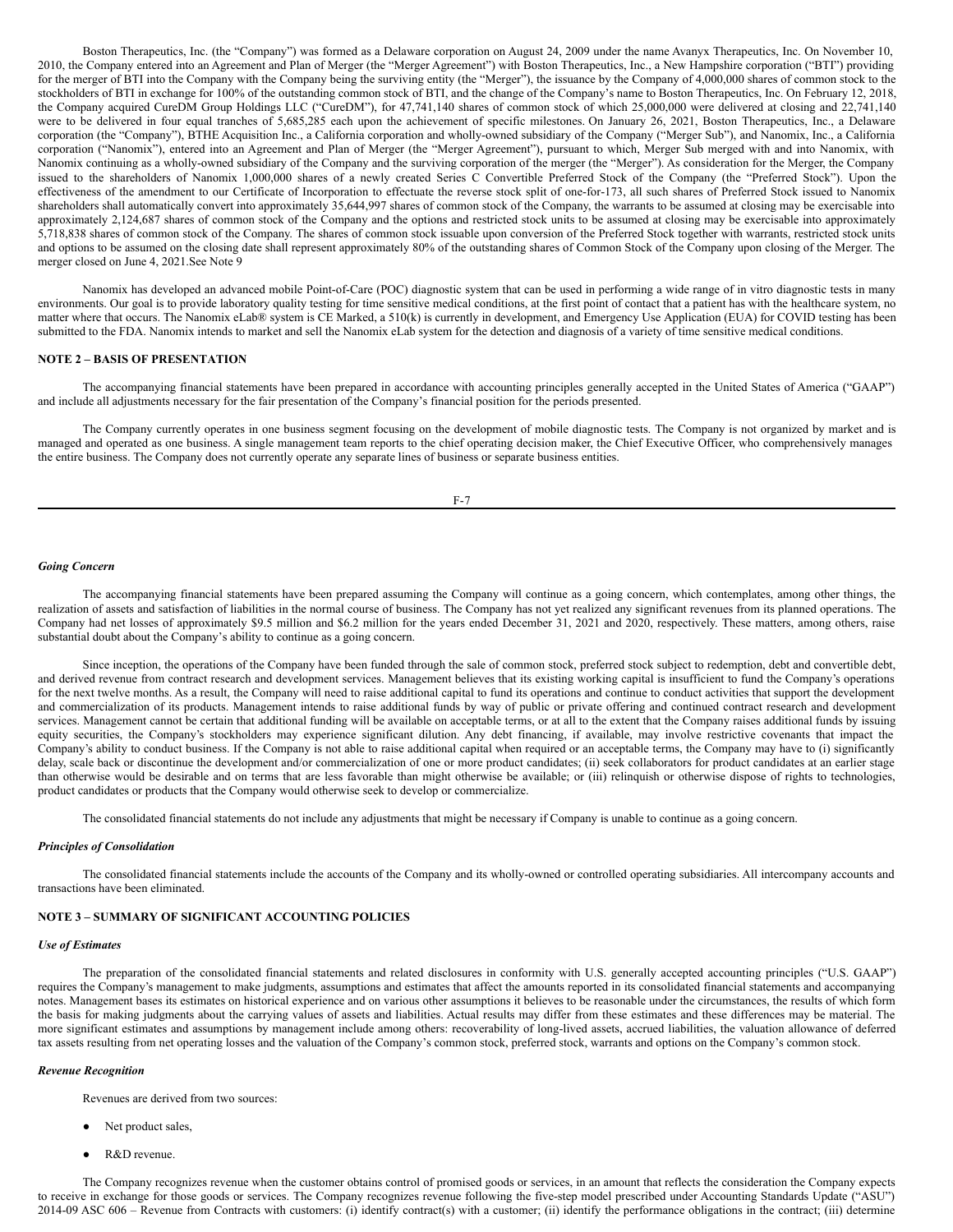the transaction price; (iv) allocate the transaction price to the performance obligations in the contract; and (v) recognize revenue when (or as) the Company satisfies the performance obligation.

# *Product Revenue*

Revenue from product sales are recognized when the customer obtains control of the Company's product, which occurs at a point in time, typically upon tendering the product to the customer. The Company expenses incremental costs of obtaining a contract as and when incurred because the expected amortization period of the asset that it would have recognized is one year or less or the amount is immaterial. Freight and distribution activities on products are performed when the customer obtains control of the goods. The Company has made an accounting policy election to account for shipping and handling activities that occur either when or after goods are tendered to the customer as a fulfillment activity, and therefore recognizes freight and distribution expenses in cost of product sales. The Company excludes certain taxes from the transaction price (e.g., sales, value added and some excise taxes).

The Company's contracts with customers may include promises to transfer products or services to a customer. Determining whether products and services are considered distinct performance obligations that should be accounted for separately versus together may require judgment to determine the stand-alone selling price ("SSP") for each distinct performance obligation. SSP is directly observable, and the Company can use a range of amounts to estimate SSP, as it sells products and services separately, and can determine whether there is a discount to be allocated based on the relative SSP of the various products and services, for the various geographies.

The Company's payment terms vary by the type and location of the Company's customer and products or services offered. Payment terms differ by jurisdiction and customer, but payment is generally required in a term ranging from 30 to 60 days from date of shipment or satisfaction of the performance obligation. From time to time the Company may receive prepayment from customers for products to be manufactured or component materials to be procured and shipped in future dates. Customer payments in advance of the applicable performance obligation are deferred and recognized when the product has been tendered to the customer.

#### *R&D Revenue*

All contracts with customers are evaluated under the five-step model described above. The company recognizes income from R&D milestone-based contracts when those milestones are reached and non-milestone contracts and grants when earned. These projects are invoiced after expenses are incurred. Any projects or grants funded in advance are deferred until earned.

## *Cash and Cash Equivalents*

For purposes of the Consolidated Statement of Cash Flows, the Company considers liquid investments with an original maturity of three months or less to be cash equivalents. As of December 31, 2021, the Company places all of its cash and with one financial institution. Such funds are insured by The Federal Deposit Insurance Corporation ("FDIC") up to \$250,000. Cash balances could exceed insured amounts at any given time; however, the Company has not experienced any such losses. At December 31, 2021 and 2020 there were no cash equivalents.

## *Allowances for Sales Returns and Doubtful Accounts*

The allowance for sales returns is based on the Company's estimates of potential future product returns and other allowances related to current period product revenue. The Company analyzes historical returns, current economic trends and changes in customer demand and acceptance of the Company's products. The allowance for doubtful accounts is based on the Company's assessment of the collectability of customer accounts and the aging of the related invoices, and represents the Company's best estimate of probable credit losses in its existing trade accounts receivable. The Company regularly reviews the allowance by considering factors such as historical experience, credit quality, the age of the accounts receivable balances, and current economic conditions that may affect a customer's ability to pay. We determined that no allowances for sales returns and doubtful accounts were required at December 31, 2021 and 2020.

| _<br>٦<br>۰, |
|--------------|
|--------------|

# *Property and Equipment*

Property and equipment are carried at cost and depreciated or amortized using a straight-line basis over the estimated useful lives of assets, as follows:

| Computer equipment             | 3 years |
|--------------------------------|---------|
| Office furniture and equipment | 5 years |
| Laboratory equipment           | 4 years |
| Manufacturing equipment        | 5 years |

Leasehold improvements are depreciated over the shorter of their estimated useful lives or the term of the respective lease on a straight line basis.

The cost of repairs and maintenance is expensed as incurred; major replacements and improvements are capitalized. When assets are retired or disposed of, the cost and accumulated depreciation will be removed from the accounts and the resulting gain or loss, if any, will be reflected in operations.

The Company will assess the recoverability of property and equipment by determining whether the depreciation and amortization of these assets over their remaining life can be recovered through projected undiscounted future cash flows. The amount of equipment impairment, if any, will be measured based on fair value and is charged to operations in the period in which such impairment is determined by management.

## *Income Taxes*

The Company accounts for income taxes under an asset and liability approach that recognizes deferred tax assets and liabilities based on the difference between the financial statement carrying amounts and the tax bases of assets and liabilities using enacted tax rates in effect in the years in which the differences are expected to reverse.

The Company follows a more-likely than -not threshold for financial statement recognition and measurement of a tax position taken, or expected to be taken, in a tax return.

The company assesses the realizability of its net deferred tax assets on an annual basis. If, after considering all relevant positive and negative evidence, it is more likely than not that some portion or all of the net deferred tax assets will not be realized, the Company will reduce the net deferred tax assets by a valuation allowance. The realization of the net deferred tax assets is dependent on several factors, including the generation of sufficient taxable income prior to the expiration of the net operating loss carryforwards.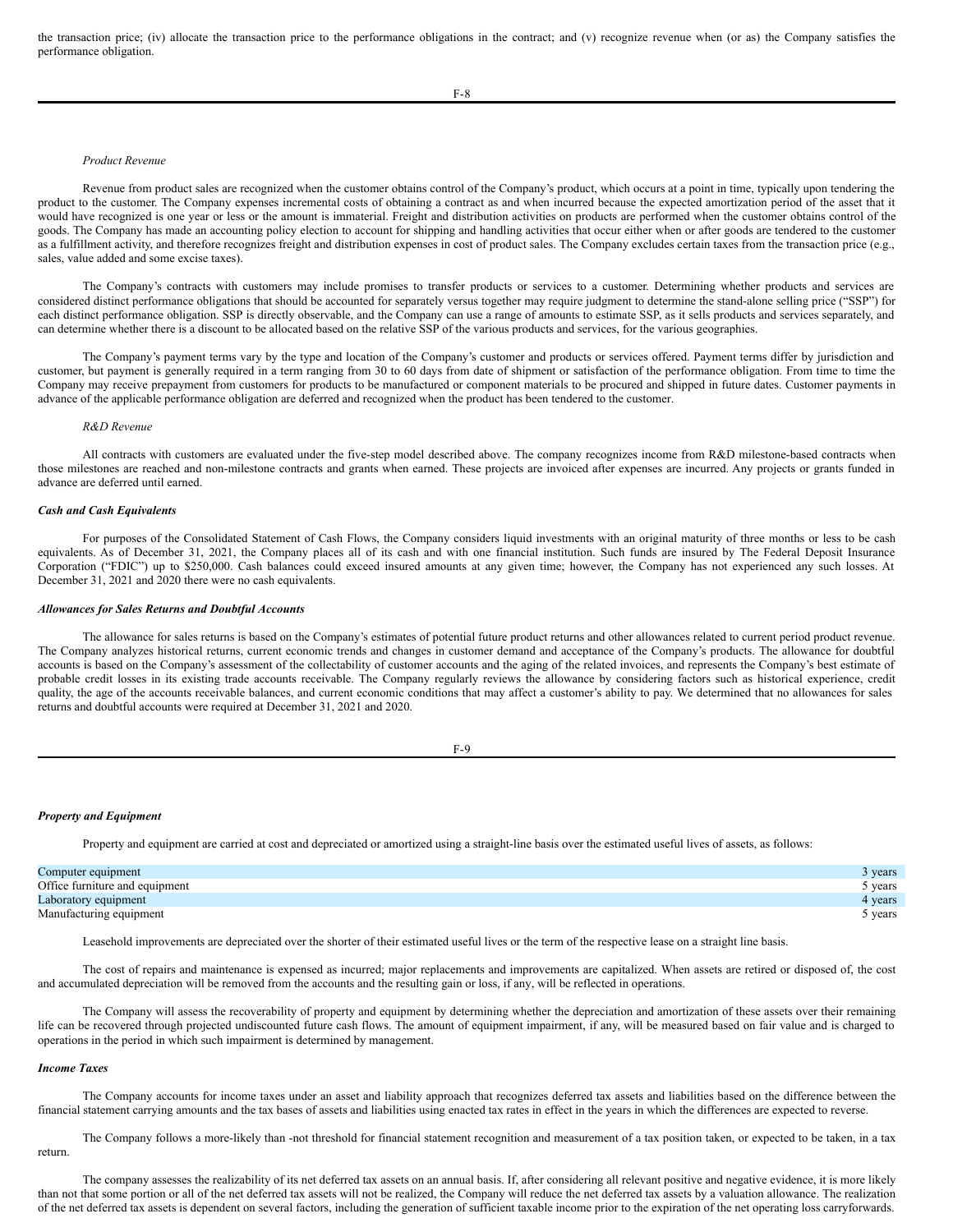The Company has no uncertain tax positions at any of the dates presented.

#### *Foreign Currency Translation*

The Company derives a portion of its revenue from foreign countries, but customers pay in U.S. Dollars. Therefore, no adjustments are required in the accompanying consolidated financial statements for foreign currency transactions.

#### *Research and Development Costs*

The Company expenses the cost of research and development as incurred. Research and development expenses comprise costs incurred in performing research and development activities, including clinical trial costs, manufacturing costs for both clinical and pre-clinical materials as well as other contracted services, license fees, and other externa costs. Nonrefundable advance payments for goods and services that will be used in future research and development activities are expensed when the activity is performed or when the goods have been received, rather when payment is made, in accordance with ASC 730, *Research and Development*.

F-10

#### *Fair Value Measurements*

Fair value is defined as the price that would be received for sale of an asset or paid for transfer of a liability, in an orderly transaction between market participants at the measurement date. GAAP established a three-tier fair value hierarchy, which prioritizes the inputs used in measuring fair value. The hierarchy gives the highest priority to unadjusted quoted prices in active markets for identical assets or liabilities (Level 1 measurements) and the lowest priority to unobservable inputs ( Level 3 measurements). These tiers include:

- Level 1, defined as observable inputs such as quoted prices for identical instruments in active markets;
- Level 2, defined as inputs other than quoted prices in active markets that are either directly or indirectly observable such as quoted prices for similar instruments in active markets or quoted prices for identical or similar instruments in markets that are not active; and
- Level 3, defined as unobservable inputs in which little or no market data exists, therefore requiring an entity to develop its own assumptions, such as valuations derived from valuation techniques in which one or more significant inputs or significant value drivers are unobservable.

The Company had no assets or liabilities which were measured at fair value on a nonrecurring basis during the reporting periods.

# *Fair Value of Financial Instruments*

In accordance with current accounting standards, certain assets and liabilities must be measured at fair value. ASC 820 defines fair value as the price that would be received to sell an asset or paid to transfer a liability in an orderly transaction between market participants at the measurement date (an exit price). The standard outlines a valuation framework and creates a fair value hierarchy in order to increase the consistency and comparability of fair value measurements and the related disclosures. ASC 820 requires that certain assets and liabilities must be measured at fair value, and the standard details the disclosures that are required for items measured at fair value. The Company had no assets and liabilities required to be measured on a recurring basis at December 31, 2021 and 2020.

The current assets and current liabilities reported on the Company's balance sheets are estimated by management to approximate fair market value due to their shortterm nature.

#### *Employee Stock-based Compensation*

Stock-based compensation issued to employees and members of the Company's Board of Directors is measured at the date of grant based on the estimated fair value of the award, net of estimated forfeitures. The grant date fair value of a stock-based award is recognized as an expense over the requisite service period of the award on a straightline basis.

For purposes of determining the variables used in the calculation of stock-based compensation issued to employees, the Company performs an analysis of current market data and historical data to calculate an estimate of implied volatility, the expected term of the option and the expected forfeiture rate. With the exception of the expected forfeiture rate, which is not an input, the Company uses these estimates as variables in the Black-choles option pricing model. Depending upon the number of stock options granted, any fluctuations in these calculations could have a material effect on the results presented in the Company's Statements of Operations. In addition, any differences between estimated forfeitures and actual forfeitures could also have a material impact on the Company's financial statements.

#### *Stock-Based Compensation Issued to Non-employees*

Common stock issued to non-employees for acquiring goods or providing services is recognized at fair value when the goods are obtained or over the service period, which is generally the vesting period. If the award contains performance conditions, the measurement date of the award is the earlier of the date at which a commitment for performance by the non-employee is reached or the date at which performance is reached. A performance commitment is reached when performance by the non-employee is probable because of sufficiently large disincentives for nonperformance.

#### *Earnings per Share*

The computation of basic earnings per common share is based on the weighted average number of shares outstanding during the period. The computation of diluted earnings per common share is based on the weighted average number of shares outstanding during the period plus the weighted average common stock equivalents which would arise from the exercise of stock options, warrants, convertible preferred stock and other rights during the period.

For the years ended December 31, 2021 and 2020, the diluted weighted average number of shares is the same as the basic weighted average number of shares as the inclusion of any common stock equivalents would be anti-dilutive.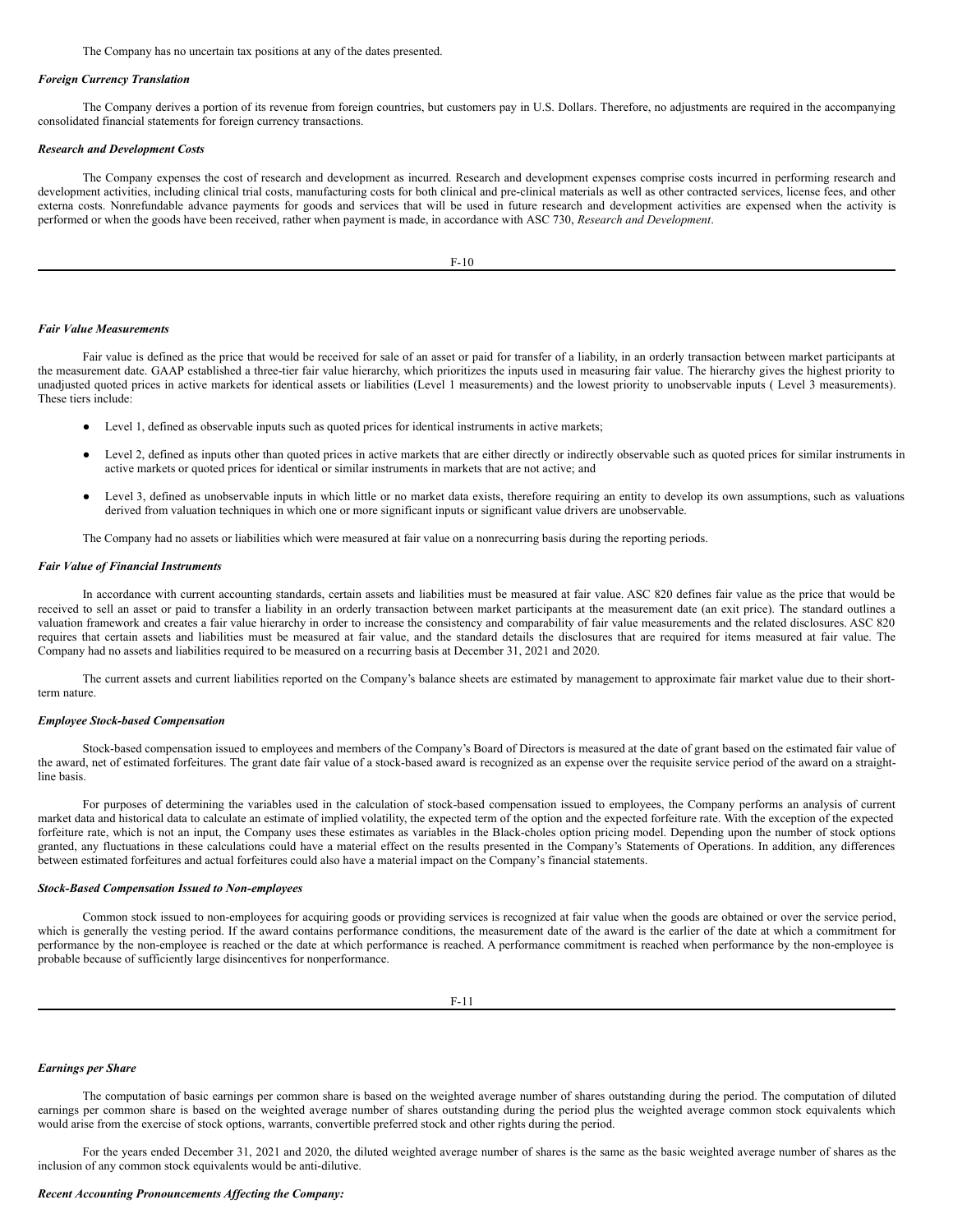## *Recently Adopted*

In December 2019, the FASB issued ASU 2019-12, Income Taxes (Topic 740): Simplifying the Accounting for Income Taxes, which is intended to simplify various aspects related to accounting for income taxes. ASU 2019-12 removes certain exceptions to the general principles in ASC 740 and also clarifies and amends existing guidance to improve consistent application. This guidance is effective for fiscal years, and interim periods within those fiscal years, beginning after December 15, 2020, with early adoption permitted. This guidance had no effect on the Company's consolidated financial statements upon adoption in 2021.

# **NOTE 4 – REVENUE**

# *Deferred Revenue*

The company recognizes income from R&D milestone-based contracts when those milestones are reached and non-milestone contracts and grants when earned. These projects are invoiced after expenses are incurred. Any projects or grants funded in advance are deferred until earned.

From time to time the Company may receive prepayment from customers for products to be manufactured or component materials to be procured and shipped in future dates. Customer payments in advance of the applicable performance obligation are deferred and recognized in accordance with ASC 606.

As of December 31, 2021 and 2020, there were \$293,523 and \$188,741 unearned advanced revenues, respectively.

#### *Disaggregation of Revenue*

The following table disaggregates total revenues for the periods ending December 31, 2021 and 2020:

|                         | <b>Years Ended</b>       |    |         |
|-------------------------|--------------------------|----|---------|
|                         | December 31,             |    |         |
|                         | 2021                     |    | 2020    |
| Net Product sales       | $\overline{\phantom{a}}$ | ۰D | 60,375  |
| Government grant income | 141,778                  |    | 452,869 |
|                         | 141,778                  |    | 513,244 |
|                         |                          |    |         |

#### F-12

## **NOTE 5 – PROPERTY AND EQUIPMENT**

Property and equipment consisted of the following at December 31, 2021 and 2020:

|                                                               | As of December 31. |           |  |            |
|---------------------------------------------------------------|--------------------|-----------|--|------------|
|                                                               |                    | 2021      |  | 2020       |
| Computer Equipment & Office Equipment                         |                    | 27,453    |  | 16.511     |
| Lab Equipment                                                 |                    | 300,112   |  | 294,578    |
| Manufacturing Equipment                                       |                    | 435,220   |  | 113,393    |
| Furniture and fixtures                                        |                    | 14.370    |  | 14,370     |
| Leasehold Improvements                                        |                    | 20,232    |  | 20,232     |
| Total property and equipment                                  |                    | 797.387   |  | 459.084    |
| Accumulated depreciation                                      |                    | (458,069) |  | (393, 472) |
| Total property and equipment, net of accumulated depreciation |                    | 339,318   |  | 65,612     |

Depreciation expense was \$64,597 and \$28,331 for the years ended December 31, 2021 and 2020.

# **NOTE 6 – NOTES PAYABLE AND CONVERTIBLE NOTES PAYABLE**

## **Convertible Note payable, net of discount**

In August and September 2016, the Company issued senior convertible debentures for an aggregate of \$1,600,000 (the "Convertible Debentures") in exchange for an aggregate net cash proceeds of \$1,327,300, net of financing costs. The Convertible Debentures have a stated interest rate of 6% per annum payable quarterly beginning June 30, 2017 and were due two years from the date of issuance, the latest due September 15, 2018 and are convertible into shares of the Company's common stock at the option of the holder at a conversion price of \$12.975 with certain anti-dilutive (reset) provisions and are subject to forced conversion if either i) the volume weighted average common stock price for each of any 10 consecutive trading days equals or exceeds \$86.50, or (ii) the Company's elects to lists a class of securities on a national securities exchange.

As long as the convertible notes remain outstanding, the Company is restricted from incurring any indebtedness or liens, except as permitted (as defined), amend its charter in any matter that materially effects rights of noteholders, repay or repurchase more than de minimis number of shares of common stock other than conversion or warrant shares, repay or repurchase all or any portion of any indebtedness or pay cash dividends.

The Convertible Notes and accrued interest were exchanged into common stock prior to the merger leaving a remaining Convertible notes payable balance of \$200,000 as of December 31, 2021. Accrued interest \$55,008 and \$0 was included in accrued interest balance as of December 31, 2021 and 2020, respectively.

#### **Notes Payable**

Through December 31, 2011, a founder of the company and significant shareholder, Dr. David Platt advanced \$257,820 to the Company to fund start-up costs and operations. Advances by Dr. Platt carry an interest rate of 6.5% and were due on June 29, 2013. On May 7, 2012, Dr. Platt and the Company's former President and also a significant shareholder entered into promissory notes to advance to the Company \$20,000 each for an aggregate of \$40,000. The notes accrue interest at 6.5% per year and were due June 30, 2013. The outstanding notes of \$297,820 were amended each year to extend the maturity dates. Effective June 30, 2015, the outstanding notes for Dr. Platt were amended to extend the maturity dates to June 30, 2017. During 2017, the Company made fully paid the note and all accrued interest to the former President of the Company. Dr. Platt's notes and accrued interest remain outstanding and are classified as current liabilities.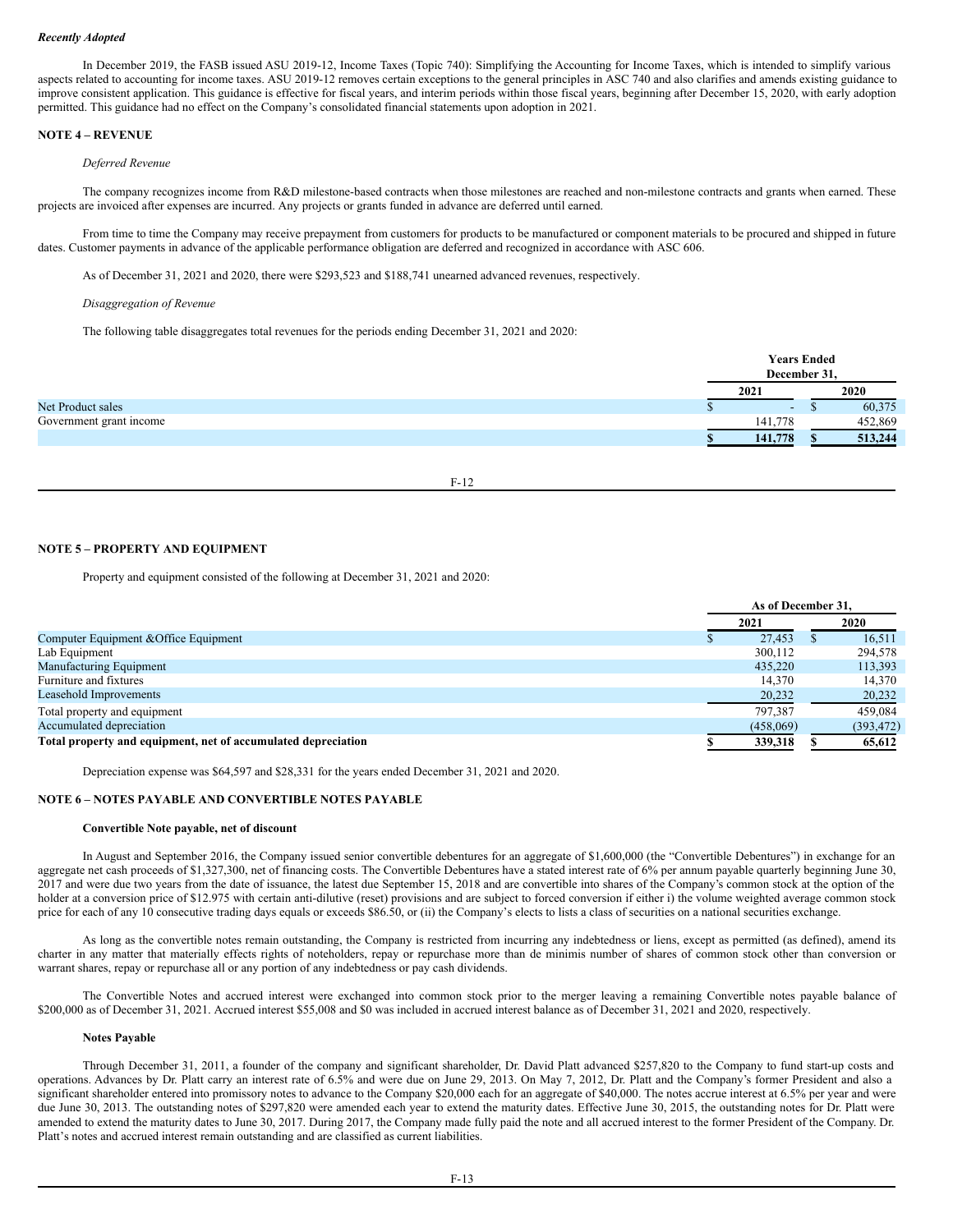In December 2013, the Board of Directors agreed to indemnify Dr. Platt for legal costs incurred in connection with an arbitration (now concluded) initiated before the American Arbitration Association by Galectin Therapeutics, Inc. (formerly named Pro-Pharmaceuticals, Inc.) for which Dr. Platt previously served as CEO and Chairman. Galectin sought to rescind or reform the Separation Agreement entered into with Dr. Platt upon his resignation from Galectin to remove a \$1.0 million milestone payment which Dr. Platt asserted he was entitled to receive and to be repaid all separation benefits paid to Dr. Platt. The Company initially capped the amount for which it would indemnify Dr. Platt at \$150,000 in December 2013 and Dr. Platt agreed to reimburse the indemnification amounts paid by the Company should he prevail in the arbitration. The Board decided to indemnify Dr. Platt after considering a number of factors, including the scope of the Company's existing indemnification obligations to officers and directors and the potential impact of the arbitration on the Company. In May 2014, the Board approved a \$50,000 increase in indemnification support, solely for the payment of outside legal expenses. The Company recorded a total of \$182,697 in costs associated with Dr. Platt's indemnification, of which \$119,401 was expensed in the year ended December 31, 2013 and of which \$63,296 was expensed in the year ended December 31, 2014. In July 2014, the arbitration was concluded in favor of Dr. Platt, confirming the effectiveness of the separation agreement and payment was made to Dr. Platt in July 2014.

On March 2, 2015, the Board of Directors voted to reduce the amount that Dr. Platt was required to reimburse the Company to \$82,355 and to offset this amount against interest accrued in respect of the outstanding note payable to Dr. Platt. In addition, the Board determined that Dr. Platt would be charged interest related to the \$182,697 indemnification payment since funds were received by Dr. Platt in July 2014. The Board of Directors concluded the foregoing constituted complete satisfaction of Dr. Platt's indemnification by the Company. Accordingly, the Company recorded the reduction in accrued interest through equity during the year ended December 31, 2015. As of December 31, 2021 and 2020, the balance of the notes payable to Dr. Platt totaled \$277,821 and are included in notes payable. Accrued interest \$127,575 and \$0 was included into accrued interest balance as of December 31, 2021 and 2020, respectively.

During 2021 the company issued notes payable for a total amount of \$270,000 to CJY Holdings, Ltd ("CJY"). CJY is a Hong Kong company owned by Conroy Chi-Heng Cheng, a former director of Boston Therapeutics. The CJY Note is an unsecured obligation of the Company. Principal and interest under the CJY Note is due and payable after one year. Interest accrues on the CJY Note at the rate of 10% per annum. As of December 31, 2021 and 2020, the balance of the notes payable to CJY totaled \$270,000 and \$0 and are included notes payable. Accrued interest \$23,485 and \$0 was included into accrued interest balance as of December 31, 2021 and 2020, respectively.

## **Note Payable Marketing**

On June 26, 2018, the Company entered into a License Agreement with Level Brands, Inc. (NYSE: LEVB), an innovative licensing, marketing and brand management company with a focus on lifestyle-based products which includes an exclusive license to the Kathy Ireland® Health & Wellness™ brand. Under the terms of the License Agreement, the Company received a non-exclusive, non-transferrable license to use the Kathy Ireland Health& Wellness™ trademark in the marketing, development, manufacture, sale and distribution of the Sugardown® product domestically and internationally. The initial term of the License Agreement is seven years, with an automatic two-year extension unless either party notifies the other of non-renewal at least 90 days prior to the end of the then current term. Level Brands has agreed to use its commercially reasonable efforts to perform certain promotional obligations, including: (i) producing four branded videos to promote the licensed product and/or the Company; (ii) creation of an electronic press kit; (iii) making their media and marketing teams available for use in creating the video content for which the Company will separately compensate; and (iv) curate social media posts in multiple social media channels.

F-14

As compensation, the Company will provide Level Brands with the following:

- A marketing fee of \$850,000, for development of video content and an electronic press kit which will be used ongoing to support product marketing. This fee is paid with a promissory note of \$450,000 and a number of shares of stock of the Company valued at \$400,000 in accrued expenses, based on the closing price on the day prior to the effective date;
- Quarterly fees for the first two years of up to \$100,000 and issuance of 100,000 shares each quarter, based on sales volumes. The Company has the right to make all the stock payments in cash; and
- a royalty of 5% of the gross licensed marks sales up to \$10,000,000, 7.5% royalty on sales from \$10,000,000 to \$50,000,0000 and 10% on sales over \$50,000,000,payable monthly as well as a 1% of all revenue for all Company products as of the date hereof.

The note payable of \$450,000 bears interest at 8% and matures December 31, 2019, unless the Company raises \$750,000 through Level Brands prior to that date in which case the Note is to be repaid in full including accrued interest. Accrued interest at December 31, 2021 and 2020 totaled \$126,493 and \$0, respectively. As of December 31, 2021 and 2020 the principal balance of the marketing note was \$450,000.

As of December 31, 2021, the Company has not issued the \$400,000 of common stock which was due upon execution of the agreement or any of the shares pursuant to the quarterly fee. The \$400,000 is included in accrued expenses at December 31, 2021. Due to the Company's low sales volume, no accrual for royalties is included in the financial statements as the amounts would not be material.

Level Brands sued the Company for non-performance under the contract. The matter was taken to arbitration with both parties claiming nonperformance under the contract. In October 2019, the arbitration was dismissed without prejudice.

# **Convertible Note Payable**

From 2018 to June 3, 2021, the Company issued a total of \$8.7 million of unsecured notes payable to investors including \$7.7 million to related parties. These notes bear interest at a rate of 15% per annum and include a common stock warrant equal to 30% of the face value of the note. The outstanding principal, and accrued but unpaid interest on the notes converts into fully paid and non-assessable shares of Special Preferred Stock at a price of \$0.32276 per share in a Qualified Investment. In the event of conversion not in conjunction with a Qualified Investment, the notes are convertible into Common Stock at a price of \$18.613. As of June 3, 2021 and December 31, 2020, the Company had \$1,960,116 and \$1,429,327 interest accrued, respectively.

On June 4,2021 as a part of merger, the principal amount and accrued interest were converted into 571,621 shares of Common Stock, fully converting the notes and accrued interest as of December 31, 2021. The principal and accrued interest were converted per the terms of the agreement as such no gain or loss was recognized. The merger did not meet the Qualified Investment criteria.

#### **Note Payable and Senior Secured Convertible Notes**

In May 2018, the Company issued a secured note payable to a related party for a total amount of \$1.0 million with a 90-day maturity. The maturity date of this note was extended by mutual agreement with the note holder and the note was outstanding until June 25, 2021. As of June 25,2021, and December 31, 2020, the Company has \$603,778 and \$510,444 interest accrued respectively.

On June 25, 2021, the Company and the \$1.0 secured million note payable Holder entered into exchange agreement, whereby the company issued the Holder a Senior Secured Convertible Note in the principal amount of \$1,603,778 with a maturity date of June 18, 2023. On the maturity date, the Company shall pay to the Holder an amount in cash representing 115% of all outstanding Principal. No interest shall accrue thereunder unless and until an Event of Default has occurred. At any time after the Issuance Date,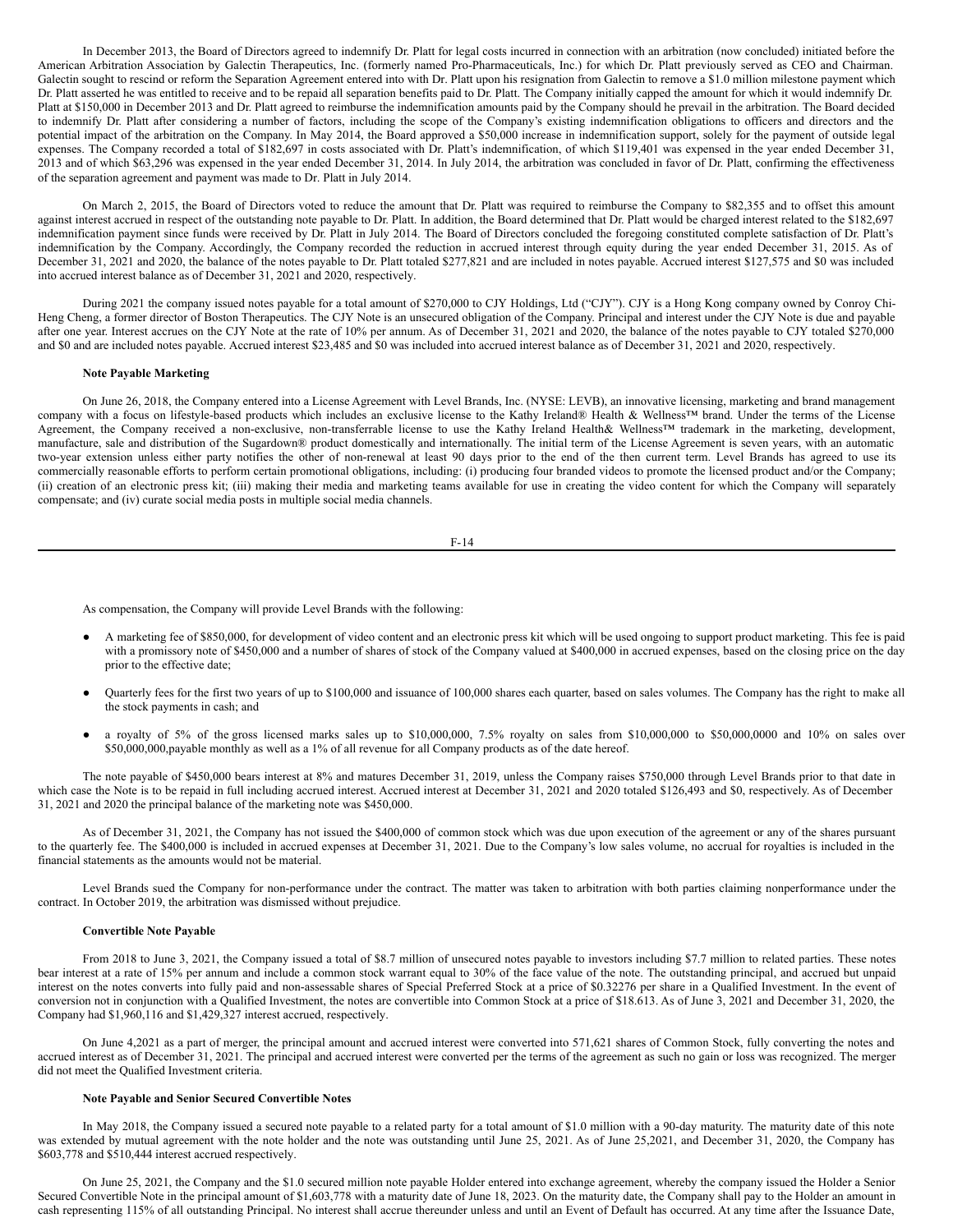this Note may be convertible into validly, fully paid and non-assessable shares of Common Stock. As an incentive to enter into the agreement, the noteholder was also granted 779,025 2-year warrants exercisable at \$2.0587. The issuance of the note and warrants resulted in a loss on modification of debt of \$2,385,204. As of December 31, 2021, the note balance was \$1,603,778.

On June 25, 2021, the Company and Gold Blaze Limited Vistra Corporate Services entered into exchange agreement, where the company issued the Gold Blaze Limited Vistra Corporate Services Senior Secured Convertible Note in the principal amount of \$500,000 with a maturity date of June 25, 2023. On the maturity date, the Company shall pay to the Holder an amount in cash representing 115% of all outstanding Principal. No interest shall accrue thereunder unless and until an Event of Default has occurred. At any time after the Issuance Date, this Note may be convertible into validly, fully paid and non-assessable shares of Common Stock. As an incentive to enter into the agreement, the noteholder was also granted 242,872 2-year warrants exercisable at \$2.0587. The issuance of the note and warrants resulted in a discount from the beneficial conversion feature totaling \$500,000. As of December 31, 2021, the note was shown net of unamortized discount of \$375,000. Discount amortization for the year ended December 31, 2021 was \$125,000.

In June 25, 2021, the Company issued a Senior Secured Convertible Note to HT Investment MA LLC for a principal amount \$5.0 million and maturity date of June 25, 2023. On the maturity date, the Company shall pay to the Holder an amount in cash representing 115% of all outstanding Principal. No interest shall accrue thereunder unless and until an Event of Default has occurred. At any time after the Issuance Date, this Note may be convertible into validly, fully paid and non-assessable shares of Common Stock. As an incentive to enter into the agreement, the noteholder was also granted 2,428,717 2-year warrants exercisable at \$2.0587. The issuance of the note and warrants resulted in a discount from the beneficial conversion feature totaling \$4,500,000. Funds received were \$4,500,000 net of an original issue discount of \$500,000. As of December 31, 2021, the note was shown net of unamortized discount of \$3,750,000. Discount amortization for the year ended December 31, 2021 was \$1,250,000.

In September 27, 2021, the Company issued a Senior Secured Convertible Note to Dr. Harold Parnes for a principal amount \$1.2 million and maturity date of September 27, 2023. On the maturity date, the Company shall pay to the Holder an amount in cash representing 115% of all outstanding Principal. No interest shall accrue thereunder unless and until an Event of Default has occurred. At any time after the Issuance Date, this Note may be convertible into validly, fully paid and non-assessable shares of Common Stock. As an incentive to enter into the agreement, the noteholder was also granted 582,892 2-year warrants exercisable at \$2.0587. The issuance of the note and warrants resulted in a discount from the beneficial conversion feature totaling \$222,534 and a discount from the relative fair value of warrants issued of \$494,802. As of December 31, 2021, the note was shown net of unamortized discount of \$624,680. Discount amortization for the year ended December 31, 2021 was \$92,656.

In September 27, 2021, the Company issued a Senior Secured Convertible Note to Steve Schrader for a principal amount \$131 thousand and maturity date of September 27, 2023. On the maturity date, the Company shall pay to the Holder an amount in cash representing 115% of all outstanding Principal. No interest shall accrue thereunder unless and until an Event of Default has occurred. At any time after the Issuance Date, this Note may be convertible into validly, fully paid and non-assessable shares of Common Stock. As an incentive to enter into the agreement, the noteholder was also granted 64,604 2-year warrants exercisable at \$2.0587. The issuance of the note and warrants resulted in a discount from the beneficial conversion feature totaling \$24,775 and a discount from the relative fair value of warrants issued of \$54,598. As of December 31, 2021, the note was shown net of unamortized discount of \$69,033. Discount amortization for the year ended December 31, 2021 was \$10,239.

$$
F-16
$$

## **Paycheck Protection Program (PPP Loan)**

On May 5, 2020, the Company received a U.S. Small Business Administration Loan under the Paycheck Protection Program (PPP Loan) primarily for payroll costs related to the COVID-19 crisis in the amount of \$402,154. Under the Paycheck Protection Program, the PPP Loan has a fixed interest rate of 1%, a maturity date is twenty-four (24) months from the date of the funding of the loan. Pursuant to the terms of the PPP Loan, the Company may apply for forgiveness of the amount due on the PPP Loan in an amount equal to the sum of the following costs incurred by the Company during the 8-week period (or any other period that may be authorized by the U.S. Small Business Association) beginning on the date of first disbursement of the loan: payroll costs, any payment of interest on a covered mortgage obligation, payment on a covered rent obligation, and any covered utility payment. The amount of PPP Loan forgiveness shall be calculated in accordance with the requirements of the Paycheck Protection Program, including the provisions of Section 1106 of the Coronavirus Aid, Relief, and Economic Security Act (CARES Act), although no more than 25% of the amount forgiven can be attributable to non-payroll costs. The Company has applied for forgiveness of the full loan amount, and at November 1 , 2021 received loan forgiveness \$402,154 in principal and \$6,088 in interest, which was recorded as a gain on forgiveness of debt to the consolidated statement of operations. As of December 31, 2021 and 2020, the Company has \$0 and \$2,636 interest accrued, respectively.

#### **NOTE 7 – COMMITMENTS AND CONTINGENCIES**

# **Preferred Stock**

# *Preferred Stock*

The following table represents a Preferred Stock by Series as of December 31, 2020:

|                                       | <b>Issued and</b> |                    |             |
|---------------------------------------|-------------------|--------------------|-------------|
|                                       | outstanding       |                    | Outstanding |
| <b>Convertible Preferred Stock</b>    | shares            | <b>Issue price</b> | value       |
| Series AA (Authorized: 1,045,650):    | 1,045,650         | 1.15               | 1,202,498   |
| Series BB (Authorized: 22,120,639):   | 22,120,639        | 0.08111            | 1,794,205   |
| Series CC (Authorized: 13,761,489):   | 13.761.489        | 0.46175            | 6,354,368   |
| Series DD (Authorized: 45,000,000):   | 33,790,975        | 0.61971            | 20,940,605  |
| Series EE-1 (Authorized: 17,000,000): | 14.030.343        | 0.32276            | 4.528.434   |
| Series EE-2 (Authorized: 18,000,000): | 16,265,953        | 0.32276            | 5,249,999   |
|                                       | 101.015.049       |                    | 40.070.108  |

On June 4, 2021, as consideration for the Merger, the Company converted 101,015,049 shares of preferred stock into 618,687 shares of common stock:

| .`ommon                                                                   |       |
|---------------------------------------------------------------------------|-------|
| <b>Stock</b><br>Preferred                                                 |       |
| <b>Shares</b><br>stock shares<br>Conversion                               |       |
| <b>Convertible Preferred Stock</b><br>Outstanding<br>Ratio<br>Outstanding |       |
| 1,045,650<br>Series AA:<br>0.007064                                       | 7,386 |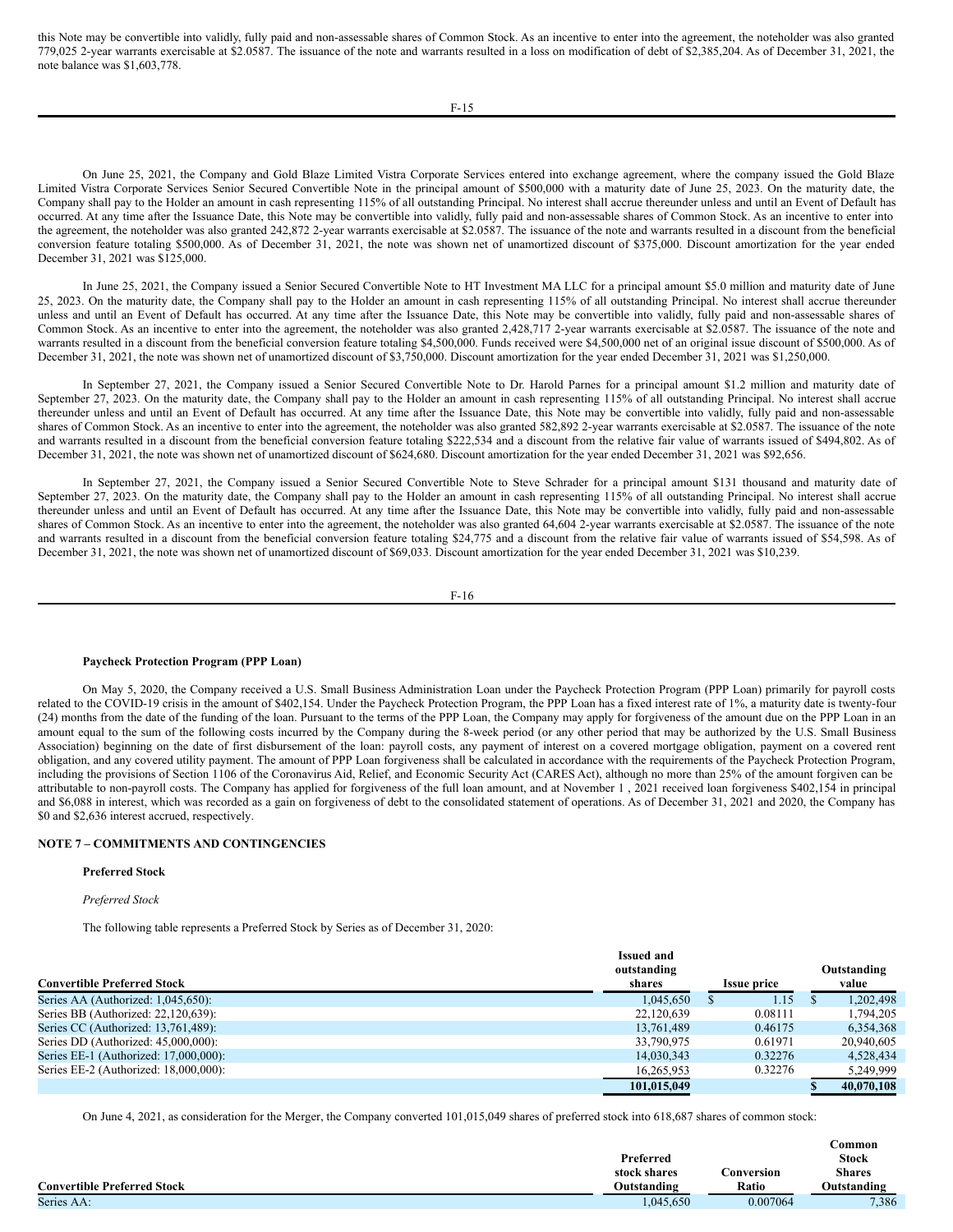| Series BB:                    | 22,120,639  | 0.005780 | 127,865 |
|-------------------------------|-------------|----------|---------|
| Series CC:                    | 13.761.489  | 0.006256 | 86,093  |
| Series DD:                    | 33,790,975  | 0.006576 | 222,220 |
| Series EE-1:                  | 14.030.343  | 0.005780 | 81,100  |
| Series EE-2:                  | 16,265,953  | 0.005780 | 94.023  |
| <b>Total Preferred Stock:</b> | 101,015,049 |          | 618.687 |

F-17

#### *Series B*

The Company has designated 1,000,000 shares of its preferred stock as Series B Preferred Stock. Each share of Series B Preferred Stock has a stated value of \$1. Each share of the Series B Preferred Stock is convertible into 1,000 shares of the Company's common stock. The Series B Preferred Stock shall have no voting rights until January 1, 2022 when it will be on an as converted basis (subject to limitations) and liquidation preference for each share of Series B Preferred Stock at an amount equal to the stated value per share.

As of December 31, 2021, the Company has 963,964 shares of Series B Preferred Stock outstanding. The Series B Preferred Stock has been classified outside of permanent equity and liabilities since it embodies a conditional obligation that the Company may settle by paying the monetary value in cash upon a liquidation event due to the liquidation preferences of the Series B Preferred Stock based upon its designation.

The Series B preferred stock shares are accounted for outside of permanent equity due to the terms of cash-redemption features.

#### *Series C*

As consideration for the Merger, the Company issued to the shareholders of Nanomix 1,000,000 shares of a newly created Series C Convertible Preferred Stock of the Company (the "Preferred Stock"). Upon the effectiveness of the amendment to our Certificate of Incorporation to effectuate the reverse stock split of one-for-173, all such shares of Preferred Stock issued to Nanomix shareholders shall automatically convert into approximately 35,644,997 shares of common stock of the Company. Shares of the Series C Preferred Stock shall be entitled to vote on any matter and shall each collectively represent 80% of the votes eligible to be cast in any manner. The Series C Preferred Stock are not entitled to any dividends (unless specifically declared by our Board), but will participate on an as-converted-to-common-stock basis in any dividends to the holders of our common stock. The Series C Preferred Stock has been classified outside of permanent equity and liabilities since it embodies a conditional obligation that the Company may settle by paying the monetary value in cash upon a liquidation event due to the liquidation preferences of the Series C Preferred Stock based upon its designation.

$$
F-18
$$

The Series C preferred stock shares are accounted for outside of permanent equity due to the terms of cash-redemption features.

# **Research and Development Arrangement**

In April of 2020, the Company received a BARDA fixed price, cost sharing contract for development and EUA filing of COVID-19 Antibody and Antigen tests on the Nanomix eLab platform. The total amount of the milestone-based contract was \$569,647. As of December 31, 2021, the full amount of \$569,467 had been received under the contract.

# **Employments Agreements**

The Company does not have Employment Agreements with any employees. All employees are employed under "at will" arrangements without guarantees or separation arrangements.

## **Leases**

The Company leased its facility under sublease agreement. The Sublease term is from November 19, 2019 to December 15, 2021. The sublease agreement was extended till December 31, 2021. Rent expense is recognized on a straight-line basis over the lease term. The company incurred rent expense, which is included as part of selling, general and administrative expenses, of \$361,035 and \$231,914 for the years ended December 31, 2021 and 2020, respectively. See details at Note 8.

On December 6, 2021 the Company signed the short-term lease agreement with term from January 1, 2022 to March 31, 2022. See details at Note 8. See Note 17 for facility lease agreement signed in February, 2022**.**

#### **Legal**

The Company is not currently involved in any legal matters in the normal course of business. From time to time, the Company could become involved in disputes and various litigation matters that arise in the normal course of business. These may include disputes and lawsuits related to intellectual property, licensing, contract law and employee relations matters. Periodically, the Company reviews the status of significant matters, if any exist, and assesses its potential financial exposure. If the potential loss from any claim and legal claim is considered probable and the amount can be estimated, the Company accrues a liability for the estimated loss. Legal proceedings are subject to uncertainties, and the outcomes are difficult to predict. Because of such uncertainties, accruals are based on the best information available at the time. As additional information becomes available, the Company reassesses the potential liability related to pending claims and litigations.

# **NOTE 8 – LEASES**

Our adoption of ASU 2016-02, Leases (Topic 842), and subsequent ASUs related to Topic 842, requires us to recognize substantially all leases on the balance sheet as an ROU asset and a corresponding lease liability. The new guidance also requires additional disclosures as detailed below. We adopted this standard on the effective date of January 1, 2019 and used this effective date as the date of initial application. Under this application method, we were not required to restate prior period financial information or provide Topic 842 disclosures for prior periods. We elected the 'package of practical expedients,' which permitted us to not reassess our prior conclusions related to lease identification, lease classification, and initial direct costs, and we did not elect the use of hindsight.

Lease ROU assets and liabilities are recognized at commencement date of the lease, based on the present value of lease payments over the lease term. The lease ROU asset also includes any lease payments made and excludes any lease incentives. When readily determinable, we use the implicit rate in determining the present value of lease payments. When leases do not provide an implicit rate, we use our incremental borrowing rate based on the information available at the lease commencement date, including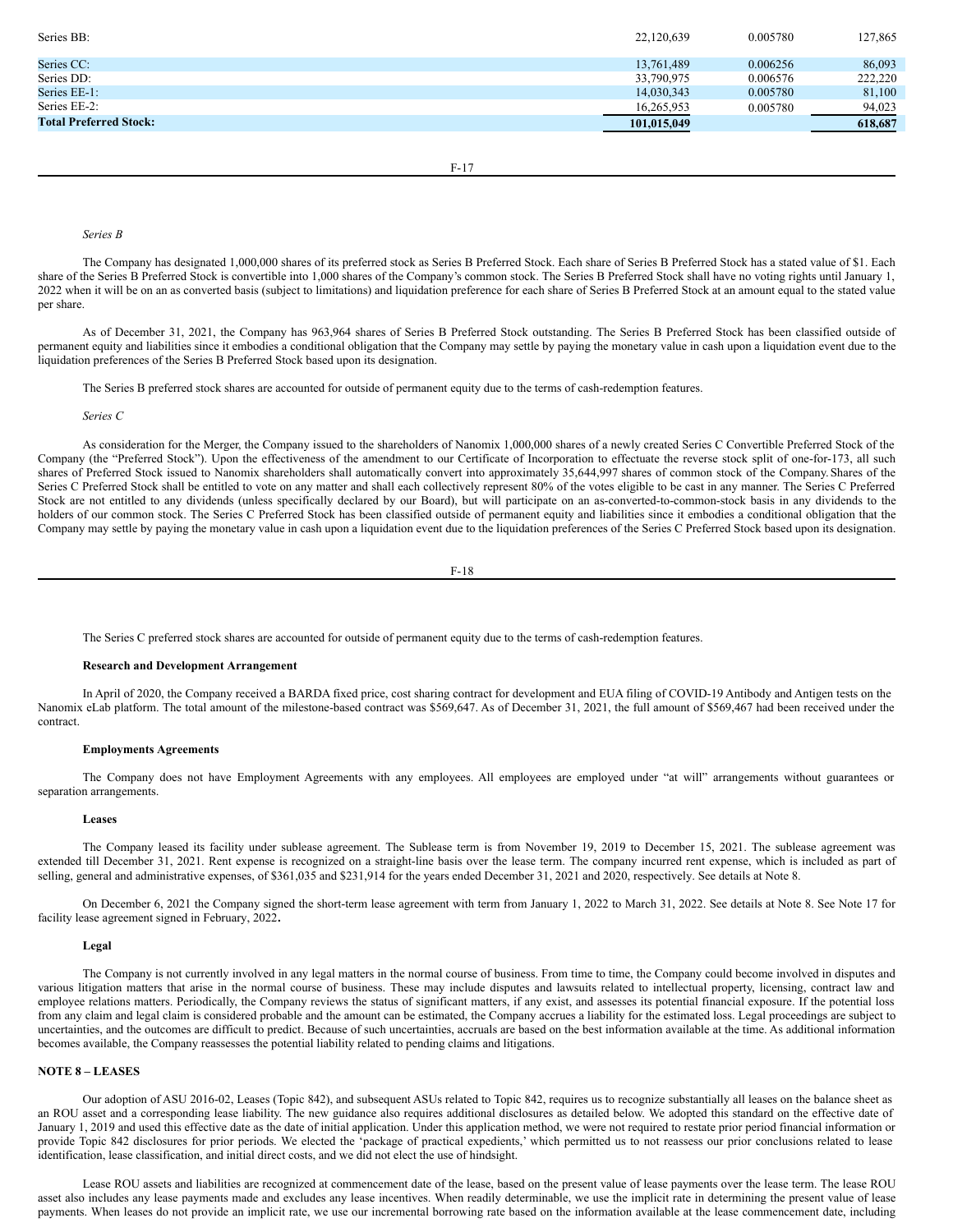Short-term leases with an initial term of 12 months or less are not recorded on the balance sheet. Lease expense for short-term leases is recognized on a straight-line basis over the lease term. As of December 31, 2021 the Company had three-months lease which will be recognized over the period January 1, 2022 to March 31,2022. There were no short-term leases as of December 31, 2020.

The tables below present financial information associated with our lease.

|                               | <b>Balance Sheet</b><br>Classification |  | December 31.<br>2021 |  | December 31.<br>2020 |  |
|-------------------------------|----------------------------------------|--|----------------------|--|----------------------|--|
| Right-of-use assets           | Other long-term assets                 |  | 0                    |  | 232,065              |  |
| Current lease liabilities     | Other current liabilities              |  |                      |  | 313,146              |  |
| Non-current lease liabilities | Other long-term liabilities            |  |                      |  |                      |  |

As of December 31, 2021, our maturities of our lease liability are as follows:

| 2022                               |  |
|------------------------------------|--|
| Total                              |  |
| Less: Imputed interest             |  |
| Present value of lease liabilities |  |

# **NOTE 9 – BUSINESS COMBINATION**

On June 4, 2021, the Company consummated the Business Combination with Nanomix, Inc pursuant to the agreement between Nanomix, Inc and Boston Therapeutics, Inc (the Merger Agreement"). Pursuant to ASC 805, for financial accounting and reporting purposes, Nanomix, Inc was deemed the accounting acquirer and the Company was treated as the accounting acquiree, and the Business Combination was accounted for as a reverse recapitalization. Accordingly, the Business Combination was treated as the equivalent of the Nanomix, Inc issuing stock for the net assets of Boston Therapeutics, Inc, accompanied by a recapitalization. The net assets of Boston Therapeutics, Inc were stated at historic costs, with no goodwill or other intangible assets recorded, and are consolidated with Nanomix, Inc's financial statements on the Closing date. The shares and net income (loss) per share available to holders of the Company's common stock, prior to the Business Combination, have been adjusted as shares reflecting the exchange ratio established in the Merger Agreement.

## **NOTE 10 – STOCKHOLDERS' DEFICIT**

#### **Common Stock**

As of December 31, 2020, the Company was authorized to issue 137,000,000 shares of common stock with a par value of \$0.00001 per share, and 4,298 common shares were issued and outstanding.

On January 25, 2021, the Company issued 1,214 common shares for option exercise with exercise price \$1.73 per share

On February 11, 2021, the Company issued 3,486 common shares for option exercise with average exercise price \$6.12 per share.

On June 4, 2021, as consideration for the Merger, the Company:

- converted 101,015,049 shares of preferred stock into 618,687 shares of common stock;
- converted \$10,639,615.96 of notes payable and accrued interest into 571,621 shares of common stock with conversion rate 18.613 \$/shares;
- exchanged all outstanding 1,199,306 shares of common stock for newly created 1,000,000 shares Series C Convertible Preferred Stock;

On September 2021, the Company re-purchased 5,435 of Nanomix, Inc. pre-merger common shares from unaccredited investors for the amount \$202,188.

On October 8, 2021, a Nanomix, Inc stock option was exercised for 506 shares of Nanomix, Inc. pre-merger common stock with an exercise price of \$8.65 per share for a total amount of \$4,375. The shares weren't issued pending effectiveness of the reverse stock split and the exercise was recorded in Stock payable. Shares of Nanomix Corporation common stock were subsequently issued in 2022 after effectiveness of the reverse stock split.

On November 15, 2021, a Nanomix, Inc stock option exercised for 2,312 shares of Nanomix, Inc. pre-merger common stock with an exercise price \$6.92 per share for the amount \$16,000. The shares weren't issued pending effectiveness of the reverse stock split and the exercise was recorded in Stock payable. Shares of Nanomix Corporation common stock were subsequently issued in 2022 after effectiveness of the reverse stock split.

On January 11, 2022, Nanomix Corporation filed a Certificate of Amendment to its Certificate of Incorporation, as amended, with the Delaware Secretary of State to effect a reverse split of the Company's outstanding shares of common stock, par value \$0.0001 per share (the "Common Stock"), at a ratio of 1-for-173. The reverse split was recorded retrospectively in 2021 financial statements converted 916,914,554 common shares of Boston Therapeutics stock into 5,300,084 common shares of Nanomix Corporation with par value \$0.001.

As of December 31, 2021, the Company has a total of 5,300,084 common shares issued and outstanding with a par value of \$0.001. The Company has 2,000,000,000 authorized shares of common stock as of the same period and after the reverse stock split.

# **NOTE 11 – WARRANTS**

As described in Note 6, pursuant to issuance convertible notes payable to investors, the Company issued warrants to purchase an aggregate of 1,373,861 shares of the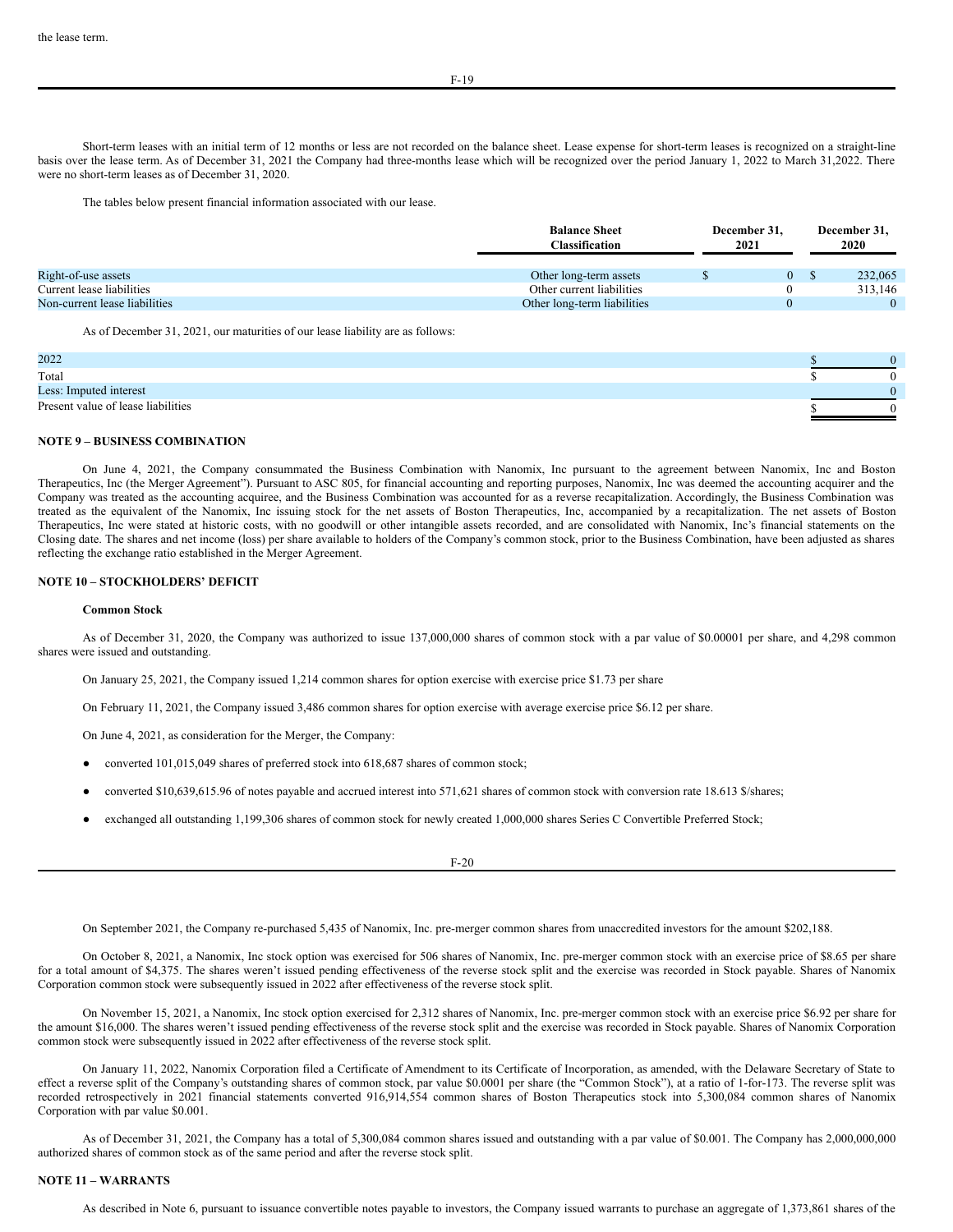Company's Common Stock at an exercise price \$0.058 per share during 2018 - 2021. The Company has recognized an expense for these services within general and administrative expense in the accompanying Statements of Operations in the years of warrants issuance of approximately \$33,154 and \$126,555 for the years ended December 31, 2021 and 2020, respectively.

On September 1, 2018, the Company issued warrant to investor to purchase an aggregate of 527,921 shares of the Company's Common Stock at an exercise price of \$0.058 per share.

On January 3, 2020, the Company issued warrants to Fastnet Advisors, LLC. to purchase an aggregate of 96,951 shares of the Company's Common Stock at an exercise price of \$0.058 per share. On December 14, 2020, the Company issued warrants outside consultant to purchase an aggregate of 102,178 shares of the Company's Common Stock at an exercise price of \$0.058 per share. The Company has recognized an expense for these services within general and administrative expense in the accompanying Statements of Operations in the year of warrants issuance of approximately \$24,733 for the year ended December 31, 2020.

On June 25, 2021, the Company issued warrants to related party to purchase an aggregate of 779,025 shares of the Company's Common Stock at an exercise price of \$2.0587 per share. The issuance of warrants resulted in a loss on modification of debt of \$2,385,204. (refer to Note 6). On June 25, 2021, the Company issued warrants to Gold Blaze Limited Vista Corporate Services to purchase an aggregate of 242,872 shares of the Company's Common Stock at an exercise price of \$2.0587 per share. On June 25, 2021, the Company issued warrants to HT Investments MA LLC to purchase an aggregate of 2,428,717 shares of the Company's Common Stock at an exercise price of \$2.0587 per share. On September 27, 2021, the Company issued warrants to Dr. Harold Parnes to purchase an aggregate of 582,892 shares of the Company's Common Stock at an exercise price of \$2.0587 per share. On September 27, 2021, the Company issued warrants to Steve Schrader to purchase an aggregate of 64,604 shares of the Company's Common Stock at an exercise price of \$2.0587 per share. The Company recognized \$5,247,308 for the beneficial conversion feature as a debt discount at issuance of the notes in addition to an original issue discount of \$500,000 and a discount from the relative fair value of warrants issued of \$549,300. For the year ended December 31, 2021, the Company recorded amortization of \$1,477,895 for the debt discounts as interest expense in the accompanying consolidated statements of operations.

F-21

As of December 31, 2021 all warrants remain outstanding.

The following represents a summary of the Warrants outstanding at December 31, 2021, and changes during the period then ended:

|                                     |           |     | Weighted<br>Average   |
|-------------------------------------|-----------|-----|-----------------------|
|                                     | Warrants  |     | <b>Exercise Price</b> |
| Outstanding at December 31, 2020    | 2.002.622 | аħ. | 0.058                 |
| Granted with exercise price \$0.058 | 122,065   |     | 0.058                 |
| Exercised/Expired/Forfeited         |           |     |                       |
| Outstanding at June 4, 2021         | 2,124,687 |     | 0.058                 |
| <b>BTHE</b> warrants                | 222,302   |     | 1.730                 |
| Granted after merge                 | 4,098,109 |     | 2.059                 |
| Exercised/Expired/Forfeited         |           |     |                       |
| Outstanding at December 31, 2021    | 6.445.098 |     | .393                  |

# **NOTE 12 – STOCK-BASED COMPENSATION**

Terms of the Company's share-based on compensation are governed by the Company's 2010 Equity Incentive Plan ("the 2010 Plan"). The 2010 Plan permits the Company to grant non-statutory stock options, incentive stock options, restricted stocks, and stock purchase rights to the Company's employees, outside directors and consultants; however incentive stock options may only be granted to the Company's employees. As of June 30, 2021, the maximum aggregate number of shares of common stock that may be issued is 3,342,869 shares under the 2010 Plan, subject to adjustment due the effect of any stock split, stock dividend, combination, recapitalization or similar transaction. The exercise price for each option is determined by the Board of Directors, but will be (i) in the case of an incentive stock option, (A) granted to an employee who, at the time of grant of such option, is a 10% Holder, no less than 110% of the fair market value per share on the date of grant; or (B) granted to any other employee, no less than 100% of the fair market value per share on the date of grant; and (ii) in the case of a nonstatutory stock option, no less than 100% of the fair market value per share on the date of grant. The options awarded under the 2010 Plan shall vest as determined by the Board of Directors but shall not exceed a ten-year period.

#### **Restricted Stock Units**

During year ended December 31, 2021, the company granted 3,407,206 restricted stock units (RSU) to its employees. Of these, 265,703 were forfeited due to employee resignations. Restricted stock is valued at the fair market value on the date of grant with expense recognized over the vesting period from June 4, 2021 till February 20, 2023. The Company has recognized an expense for vested RSU within general and administrative expense in the accompanying Statements of Operations of approximately \$21,077 for year ended December 31, 2021.

# **Options Issued to Directors and Employees as Compensation and to Nonemployees for Services Received**

Pursuant to the terms of the 2010 Plan, from 2010 to 2020, the Company has granted an aggregate of 5,077,341 options to its executive officers and employees of the Company and to Nonemployees for Services Received. Of these, 2,608,508 options were exercised or forfeited and 2,468,834 remain outstanding as of December 31, 2020. The exercise prices of these grants, as determined by the Company's Board of Directors, were \$0.058 to \$0.46 per share.

During year ended December 31, 2021, the Company granted an aggregate of 263,503 options to purchase the Company's common stock to its executive officers and employees of the Company and to Nonemployees for Services Received. During year ended December 31, 2021, 155,002 options were exercised or forfeited, and 2,577,355 options remain outstanding. The exercise prices of these option grants, as determined by the Company's Board of Directors, was \$0.29 per share. The Company has recognized an expense for these services within general and administrative expense in the accompanying Statements of Operations of approximately \$139,515 and \$82,238 for years ended December 31, 2021 and 2020, respectively. As of December 31, 2021, there was approximately \$167,731 of total unrecognized compensation cost related to non-vested sharebased compensation arrangements. This cost is expected to be recognized over a weighted average period of 2.81 years.

## **Stock-based Compensation Summary Tables**

The following table represents a summary of the options granted to employees and non-employees outstanding at December 31, 2021 and changes during the period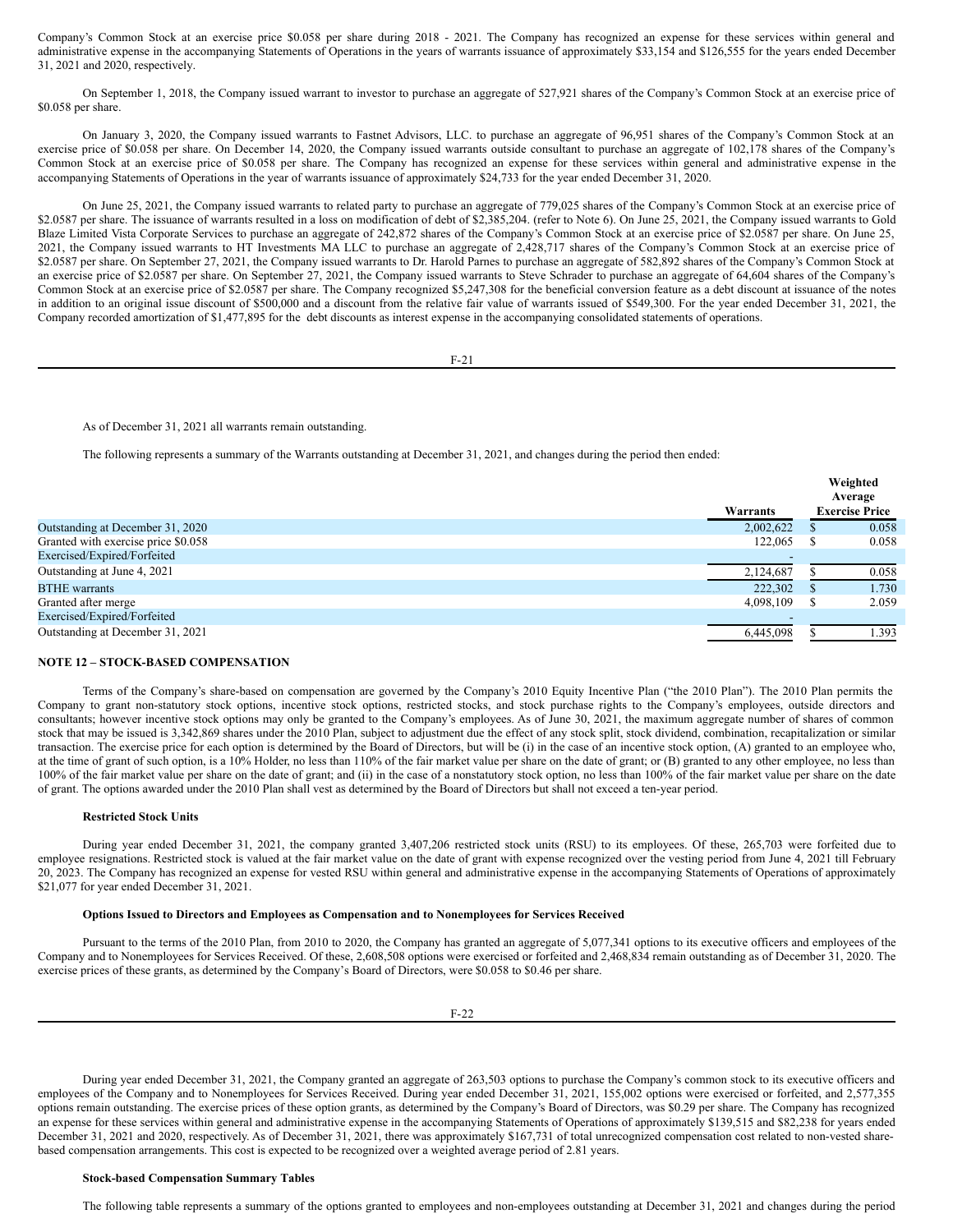|                                  | <b>Options</b> | Weighted<br>Average<br><b>Exercise</b><br>Price | <b>Total</b><br>Weighted<br>Average<br>Intrinsic<br>Value | Remaining<br>Life |
|----------------------------------|----------------|-------------------------------------------------|-----------------------------------------------------------|-------------------|
| Outstanding at December 31, 2020 | 2,468,834      | 0.23                                            | 0.06                                                      | 6.56              |
| Granted                          | 263,503        | 0.29                                            | -                                                         | 9.28              |
| Exercised/Expired/Forfeited      | (155,002)      | $-0.29$                                         | -                                                         |                   |
| Outstanding at December 31, 2021 | 2,577,335      | 0.23                                            | 0.06                                                      | 5.92              |
| Exercisable at December, 2021    | 2,299,318      | 0.23                                            | 0.06                                                      | 5.03              |
| Expected to be vested            | 278,017        | 0.29                                            | 0.00                                                      | 8.89              |

## **NOTE 13 – WARRANTS AND OPTIONS VALUATION**

The Company calculates the fair value of warrant and stock-based compensation awards granted to employees and nonemployees using the Black-Scholes optionpricing method. If the company determinates that other methods are more reasonable, or other methods for calculating these assumptions are prescribed by regulators, the fair value calculated for the Company's stock options could change significantly. Higher volatility and longer expected lives would result in an increase to stock-based compensation expense to non-employees determined at the date of grant. Stock-based compensation expense to non-employees affects the Company's selling, general and administrative expenses and research and development expenses.

The Black-Scholes option-pricing model requires the use of highly subjective and complex assumptions, which determine the fair value of stock-based awards. The assumptions used in the Black-Scholes option-pricing method for the periods ended December 31, 2021 and 2020 are set forth below:

|                                 |                      | For the period ended |    |                      |
|---------------------------------|----------------------|----------------------|----|----------------------|
|                                 | December 31,<br>2021 |                      |    | December 31,<br>2020 |
| Expected dividend yield         |                      | $0.00\%$             |    | $0.00\%$             |
| Expected stock-price volatility |                      | 54.97% - 127.15%     |    | 54.97% - 121.02%     |
| Risk-free rate                  |                      | $0.70\%$ - 2.82%     |    | $0.61\% - 2.82\%$    |
| Term of options                 |                      | $5 - 10$             |    | $5-10$               |
| Stock price                     |                      | 0.29                 | D. | 0.29                 |
|                                 |                      |                      |    |                      |
|                                 |                      |                      |    |                      |

F-23

- *Expected term*. The expected term represents the period that the stock-based awards are expected to be outstanding. The Company's historical share option exercise experience does not provide a reasonable basis upon which to estimate an expected term because of a lack of sufficient data. Therefore, the Company estimates term by using the simplified method provided by the SEC. The simplified method calculates the expected term as the average of the time-to-vesting and the contractual life of the options.
- Expected volatility. As the Company's common stock has never been publicly traded, the expected volatility is derived from the average historical volatilities of publicly traded companies within the Company's industry that the Company considers to be comparable to the Company's business over a period approximately equal to the expected term.
- *Risk-free interest rate*. The risk-free interest rate is based on the U.S. Treasury yield in effect at the time of grant for zero coupon U.S. Treasury notes with maturities approximately equal to the expected term.
- Expected dividend. The expected dividend is assumed to be zero as the Company has never paid dividends and have no current plans to pay any dividends on the Company's common stock.

In addition to the assumptions used in the Black-Scholes option-pricing model, the Company also estimates a forfeiture rate to calculate the stock-based compensation for the Company's equity awards. The Company will continue to use judgement in evaluating the expected volatility, expected terms and forfeiture rates utilized for the Company's stock-based compensation calculations on a prospective basis.

# **NOTE 14 – RELATED PARTY TRANSACTIONS**

The Company had a secured note payable to Mr. Garrett Gruener, its investor, with a balance of \$1,000,000 at June 25, 2021 and December 31, 2020. The note and related accrued interest of \$603,778 were exchanged for an equal amount of Convertible Equity in the June 25, 2021 financing. As a result of the exchange as part of the merger, the Company issued a senior secured convertible note to Mr. Garrett Gruener, its investor, with a principal amount of \$1,603,778 and 779,025 5-year warrants exercisable at \$2.0587. The issuance of the note and warrants resulted in a loss on modification of debt of \$2,385,204. As of December 31, 2021, the note balance was \$1,603,778.

The Company had convertible notes payable to: Mr. Gruener, its investor, with a total balance of \$6,182,000 as of December 31, 2020; Mr. Fiddler, its investor, with a total balance of \$950,000 as of December 31, 2020; and Mr. Ludvigson, its Chief Executive Officer, with a total balance of \$175,000 as of December 31, 2020. See Note 6 for detailed disclosure of this related party debt, including interest rates, terms of conversion and other repayment terms. The notes and accrued interest were exchanged for Preferred Series C shares as part of the merger.

The Company had accrued salary payable to Mr. Ludvigson, its Chief Executive Officer, with a total balance of \$50,000 and \$50,000 as of December 31, 2021 and 2020, respectively.

Included in the account payable and accrued expenses at December 31, 2021 and 2020 are amounts due shareholders, officers and directors of Boston Therapeutics in the amounts of \$304,973 and \$0, respectively.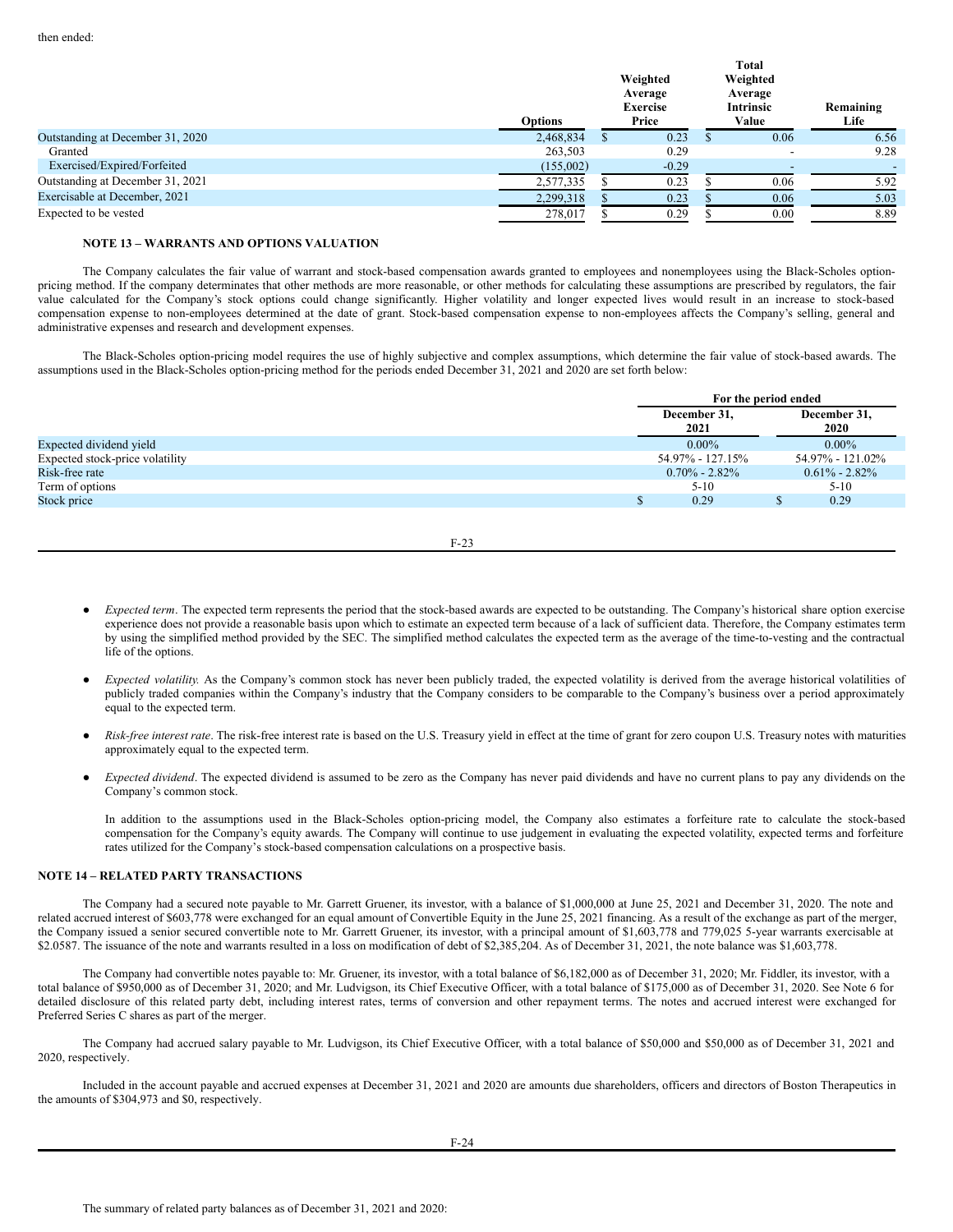|                                                        |   | 31-Dec-21      |    | 31-Dec-20    |
|--------------------------------------------------------|---|----------------|----|--------------|
| Account payable and accrued expenses, related party:   |   |                |    |              |
| Mr. Ludvigson                                          |   | 50,000         |    | 50,000       |
| Loraine Upham                                          |   | 11,995         |    |              |
| Loraine Upham accrued compensation                     |   | 188,716        |    |              |
| David Platt                                            |   | 4,399          |    |              |
| S. Colin Neill                                         |   | 73,750         |    |              |
| Upham Bioconsulting, LLC                               |   | 6,113          |    |              |
| <b>Uphambe Consulting</b>                              |   | 20,000         |    |              |
|                                                        | S | 354,973        | \$ | $\theta$     |
|                                                        |   |                |    |              |
| Accrued interest, related party:                       |   |                |    |              |
| Mr. Gruener                                            |   | $\mathbf{0}$   |    | 1,667,203    |
| Mr. Fiddler                                            |   | 0              |    | 127,788      |
| Mr. Ludvigson                                          |   | 0              |    | 15,241       |
|                                                        | S | $\mathbf{0}$   | \$ | 1,810,232    |
|                                                        |   |                |    |              |
| Notes payable, related party - net of current portion: |   |                |    |              |
| Mr. Gruener                                            |   | $\mathbf{0}$   |    | 7,182,000    |
| Mr. Fiddler                                            |   | 0              |    | 950,000      |
| Mr. Ludvigson                                          |   | $\overline{0}$ |    | 175,000      |
|                                                        | S | $\mathbf{0}$   | \$ | 8,307,000    |
|                                                        |   |                |    |              |
| Senior Secured Convertible note, related party:        |   |                |    |              |
| Mr. Gruener                                            |   | 1,603,778      |    |              |
|                                                        | S | 1,603,778      | S. | $\mathbf{0}$ |

# **NOTE 15 – INCOME TAXES**

The Company accounts for income taxes in accordance with standards of disclosure propounded by the FASB, and any related interpretations of those standards sanctioned by the FASB. Accordingly, deferred tax assets and liabilities are determined based on differences between the consolidated financial statement and tax bases of assets and liabilities, as well as a consideration of net operating loss and credit carry forwards, using enacted tax rates in effect for the period in which the differences are expected to impact taxable income. A valuation allowance is established, when necessary, to reduce deferred tax assets to the amount that is more likely than not to be realized. Due to the uncertainty as to the utilization of net operating loss carry forwards, a valuation allowance has been made to the extent of any tax benefit that net operating losses may generate.

At the date the financial statements were available to be issued, the federal and state income tax returns for the year ended December 31, 2021 have not been filed by the company.

As of December 31, 2020, the Company has federal and state net operating loss carryforward of approximately 93.0 million and \$57,8 million available to reduce future taxable income, if any, for Federal and state income tax purposes. The Company experienced a Section 382 change of ownership in connection with the merger in 2021, thereby subjecting net operating loss carryovers generated previously to limitations on utilization. To-date, these limitations have not had an impact on the Company's reported income tax.

F-25

The Company's deferred tax asset and valuation allowance at December 31, 2021:

**Schedule of Deferred Tax Assets As of December 31, 2021**

| NOL at 12/31/20                              | (93,056,108)   |
|----------------------------------------------|----------------|
|                                              |                |
| Net income year ended December 31, 2021      | (9,465,033)    |
|                                              |                |
| Loss on debt modification                    | 2,385,204      |
| Interest Expense - Debt Discount             | 1,511,049      |
| <b>Interest Expense</b>                      | 706,126        |
| Other accrued expenses - CY                  | 547,642        |
| <b>Stock Compensation - Options</b>          | 139,515        |
| <b>Accrued Vacation - CY</b>                 | 35,152         |
| Compensation - RSU                           | 21,077         |
| Change in fair value of derivative liability | (15,282)       |
| Change in fair value of warrant liability    | (438,972)      |
| NOL at 12/31/21                              | (97,629,630)   |
|                                              |                |
| <b>Effective</b> rate                        | 21%            |
|                                              |                |
| Deferred tax asset                           | (20, 502, 222) |
| Valuation allowance                          | 20,502,222     |
|                                              |                |

Net deferred tax asset at  $12/31/21$ 

The ultimate realization of our deferred tax asset is dependent, in part, upon the tax laws in effect, our future earnings, and other events. As of and December 31, 2021 and 2020, we recorded a 100% allowance against our deferred tax asset since we were unable to conclude that it is more likely than not that our deferred tax asset will be realized.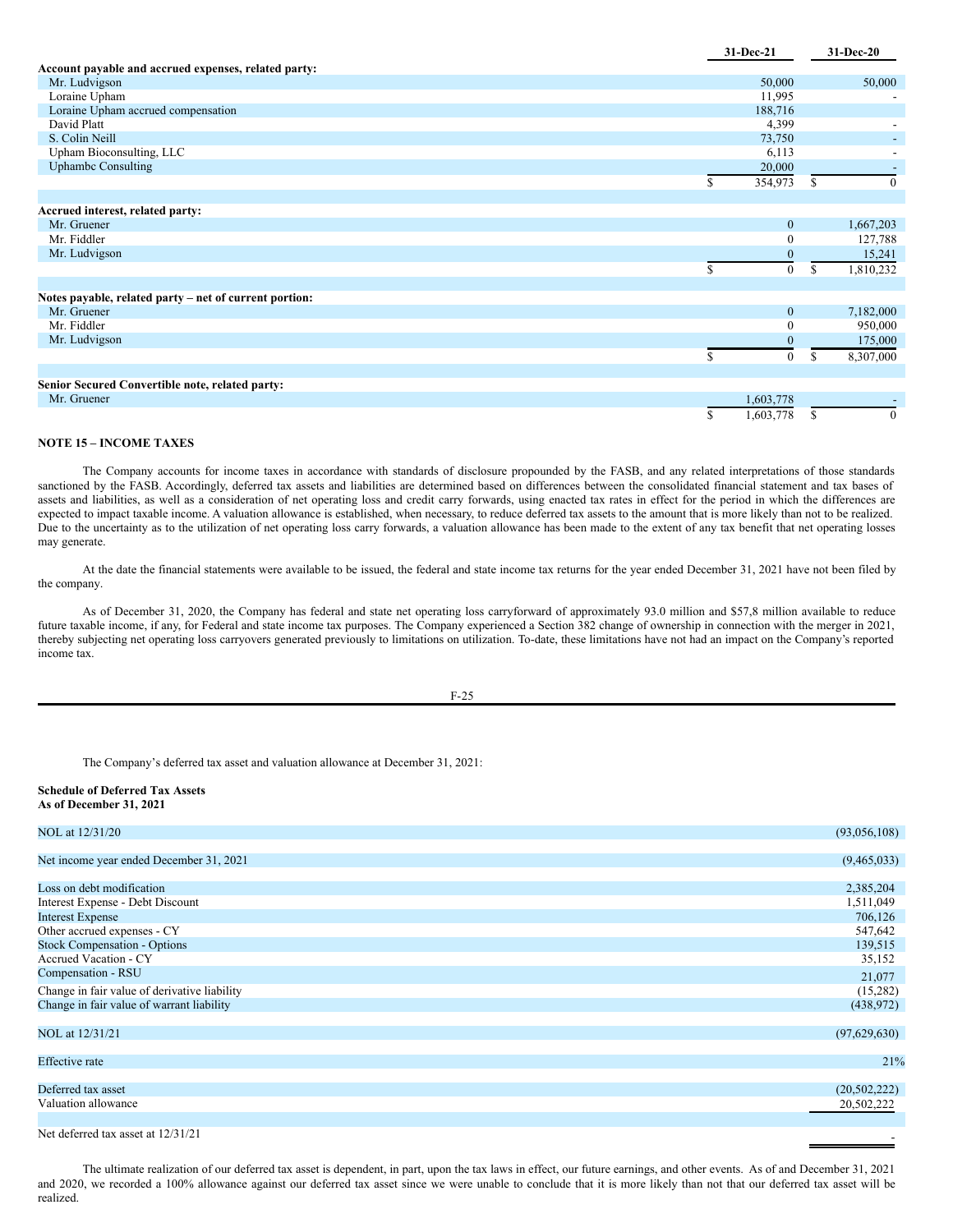The company's major tax jurisdictions are the United States and California. All of the Company's tax years will remain open three and four years for examination by the Federal and state tax authorities, respectively, from the date of utilization of the net operating loss. As of December 31, 2021, the tax years beginning after 2018 and 2017 remain subject to examination by US Federal and Californian authorities. However, net operating losses carried forward are subject to examination in the tax year utilized.

## **NOTE 16 – EMPLOYEE BENEFIT PLAN**

The company established a 401(k) tax deferred saving plan, which permits participants to make contributions by salary deduction pursuant to Section401(k) of the Internal Revenue Code. The Company may, at its discretion, make matching contributions to the plan. The Company is responsible for administrative cost of the Plan. As of December 31, 2021, the Company has made no contributions to the plan since its inception.

## **NOTE 17 – SUBSEQUENT EVENTS**

#### *New lease agreement*

On February 4, 2022 the Company signed a new facility lease agreement moving all departments to a new location. The Lease term is from April 1, 2022 to March 31, 2027. Rent expense will be recognized on a straight-line basis over the lease term.

# *Reverse Stock Split*

On January 11, 2022, Nanomix Corporation filed a Certificate of Amendment to its Certificate of Incorporation, as amended, with the Delaware Secretary of State to effect a reverse split of the Company's outstanding shares of common stock, par value \$0.0001 per share (the "Common Stock"), at a ratio of 1-for-173. Pursuant to the Amendment, every one-hundred and seventy three (173) shares of the Company's Common Stock issued and outstanding or held in treasury (if any) immediately prior to the effectiveness of Amendment shall be automatically reclassified as and combined, without further action, into one (1) validly issued, fully paid and nonassessable share of Common Stock. No fractional shares will be issued in connection with the Reverse Stock Split; but rather, the Company will issue one whole share of the post-Reverse Stock Split Common Stock to any stockholder who otherwise would have received a fractional share as a result of the Reverse Stock Split. On March 1, 2022, FINRA notified the Company that the Company's common stock would open for trading on Tuesday, March 2, 2022 on a post-split basis.

# *February 2022 Private Placement*

On February 28, 2022, Nanomix Corporation entered into a securities purchase agreement with accredited investors pursuant to which the Company issued senior secured convertible notes in an principal amount of approximately \$666,667 for an aggregate purchase price of \$600,000. Garrett Gruener, a director of the Company, purchased a Note in an aggregate principal amount of \$444,444 for an aggregate purchase price of \$400,000 and Jerry Fiddler, a director of the Company purchased a Note in an aggregate amount of \$111,111 for an aggregate purchase price of \$100,000. The Notes each have a term of twenty-four months and mature on February 28, 2024, unless earlier converted or extended under certain conditions as set forth in the Note (the "Maturity Date"). On the Maturity Date, the Company shall pay to the Investors an amount in cash representing 115% of all outstanding principal amount and any other amounts which may be due under the Notes. Upon an Event of Default (as defined in the Notes), the Notes accrue interest at a rate of 14% per annum.

#### *March 2022 Private Placement*

On March 23, 2022, Nanomix Corporation entered into a Securities Purchase Agreement with a Purchaser pursuant to which the Purchaser purchased five hundred (500) shares of the Company's Series D Convertible Preferred Stock for an aggregate purchase price of \$500,000. In addition, in connection with the issuance of the Series D Preferred Stock, the Purchaser received a five year warrant to purchase 60,000 shares of the Company's common stock. The Warrant is exercisable at an exercise price of \$2.0587 per share of Common Stock, subject to certain beneficial ownership limitations (with a maximum ownership limit of 9.99%). The exercise price is also subject to adjustment due to certain events, including stock dividends, stock splits and fundamental transactions and in connection with the issuance by the Company of our Common Stock or Common Stock equivalents at an effective price per share lower than the exercise price then in effect. The holders may exercise the Warrants on a cashless basis if the shares of our Common Stock underlying the Warrants are not then registered pursuant to an effective registration statement.

#### F-27

In addition, upon the terms and subject to the conditions set forth in the Purchase Agreement, fifteen (15) calendar days following the effective date of a registration statement registering the resale of the maximum aggregate number of (i) shares of Common Stock issuable pursuant to the conversion of the Preferred Stock and (ii) Warrant Shares issuable upon exercise of the Warrants issuable pursuant to the Purchase Agreement, and on each of the  $30<sup>th</sup>$ ,  $60<sup>th</sup>$ ,  $90<sup>th</sup>$  and  $120<sup>th</sup>$  calendar day anniversaries of the Effective Date, assuming no Event of Default (as defined in the Purchase Agreement) has taken or is taking place, the Company agrees to sell, and the Purchaser agrees to purchase, an additional five hundred (500) shares of Preferred Stock at price of \$1,000 per share of Series D Preferred Stock. Concurrently with the issuance of any Series D Preferred Stock, the Company shall issue to Purchaser a warrant to purchase up to a number of Warrant Shares equal to 30% of the quotient of (a) the Purchase Price due at the relevant closing) and the Closing Price of the Company's Common Stock for the Trading Day preceding such additional closing date.

In connection with the entry into the Purchase Agreement, the Company filed a Certificate of Designation of Preferences, Rights and Limitations of Series D Convertible Preferred Stock with the Delaware Secretary of State to create a new class of preferred stock designated Series D Preferred Stock and authorized the issuance of up to ten thousand (10,000) shares of Series D Preferred Stock. The Series D Preferred Stock has a stated value of \$1,200 per share and the holder of the Series D Preferred Stock has the right to receive a dividend equal to eight percent (8%) per annum, payable quarterly, beginning on the issuance date of the Series D Preferred Stock and ending on the date that the Series D Preferred Stock has been converted or redeemed. Dividends may be paid in cash or in shares of Series D Preferred Stock at the discretion of the Company. At closing, the Company prepaid one year's worth of interest in shares of Series D Preferred Stock. The Series D Preferred Stock will vote together with the common stock on an as-converted basis subject to the Beneficial Ownership Limitations. Further, the holders of the Series D Preferred Stock have the right to receive assets in the event of liquidation, dissolution or winding up before any distribution or payment shall be made to the holders of any securities junior to the Series D Preferred Stock. The Company is required to reserve and keep available out of our authorized and unissued shares of Common Stock three times the number of Common Stock needed to convert or exercise all Series D Preferred Stock and Warrants issued pursuant to the Purchase Agreement.

The conversion price for the Series D Preferred Stock shall be the amount equal to the lower of (1) \$2.08, a fixed price equaling the closing bid price of the Common Stock on the trading day immediately preceding the date of the Purchase Agreement and (2) one hundred percent (100%) of the quotient of (A) the sum of the VWAP of the Common Stock for each of the three (3) trading days with the lowest VWAP during the twenty (20) consecutive trading day period ending on the trading day immediately preceding the date of delivery of a conversion notice and (B) three, subject to the Beneficial Ownership Limitations. Following an "Event of Default," as defined in the Purchase Agreement, the Conversion price shall equal the lower of: (a) the then applicable Conversion Price; or (b) a price per share equaling eighty percent (80%) of the lowest traded price for the Company's common stock during the fifteen (15) Trading Days immediately preceding, but not including, the Conversion Date. The Conversion Price is also subject to adjustment due to certain events, including stock dividends, stock splits and fundamental transactions and in connection with the issuance by the Company of our